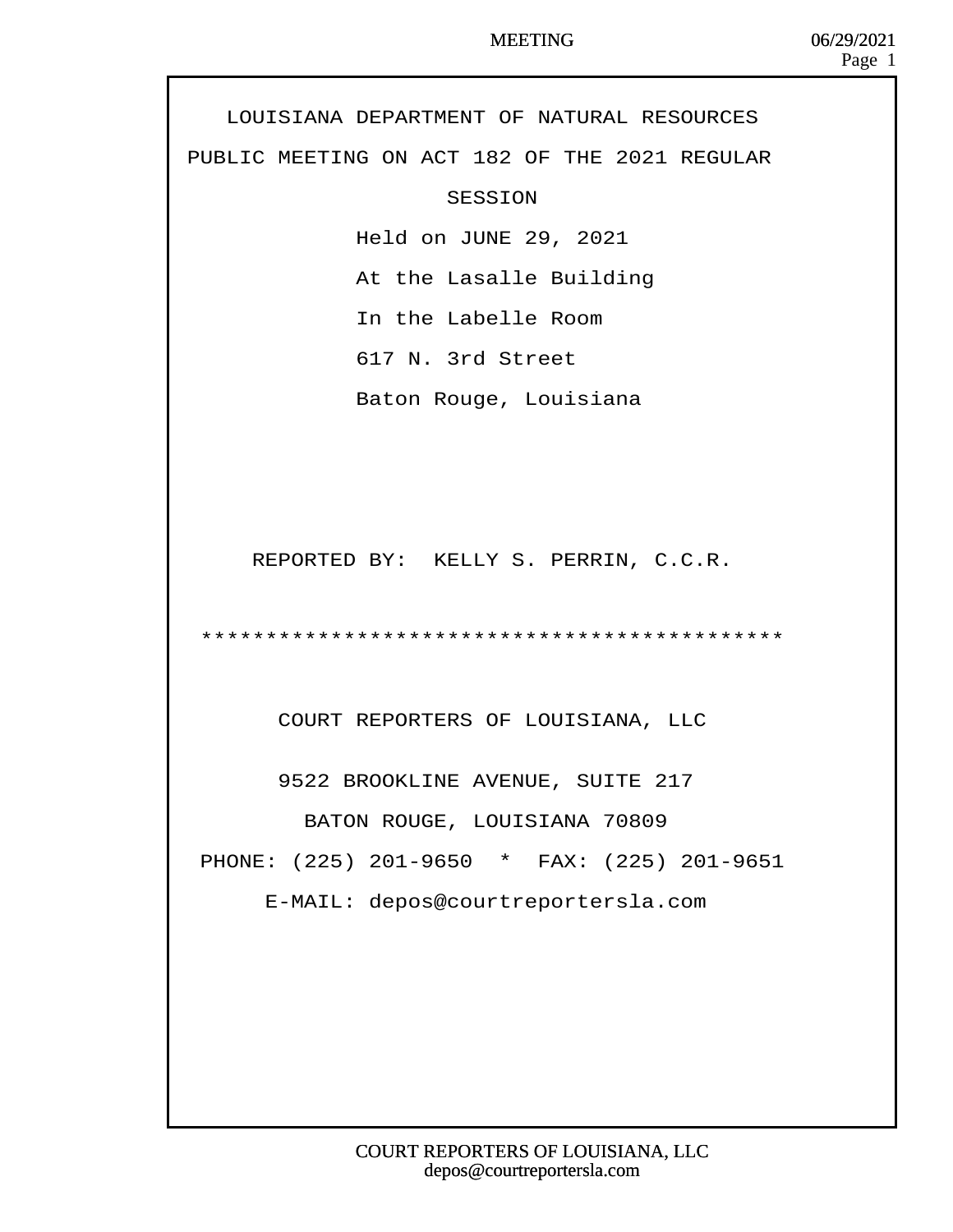|                 |                        |     |     | Page 2 |
|-----------------|------------------------|-----|-----|--------|
| 1               | INDEX                  |     |     |        |
| $\overline{2}$  | <b>PAGE</b>            |     |     |        |
| $\mathfrak{S}$  | <b>CAPTION</b><br>1    |     |     |        |
| $\overline{4}$  | APPEARANCES            | 3,4 |     |        |
| $5\phantom{.0}$ | REPORTER'S CERTIFICATE |     | 139 |        |
| $\,6$           |                        |     |     |        |
| $\overline{7}$  |                        |     |     |        |
| 8               |                        |     |     |        |
| $9$             |                        |     |     |        |
| 10              |                        |     |     |        |
| 11              |                        |     |     |        |
| 12              |                        |     |     |        |
| 13              |                        |     |     |        |
| 14              |                        |     |     |        |
| 15              |                        |     |     |        |
| 16              |                        |     |     |        |
| $17$            |                        |     |     |        |
| 18              |                        |     |     |        |
| 19              |                        |     |     |        |
| 20              |                        |     |     |        |
| 21              |                        |     |     |        |
| 22              |                        |     |     |        |
| 23              |                        |     |     |        |
| 24              |                        |     |     |        |
| 25              |                        |     |     |        |
|                 |                        |     |     |        |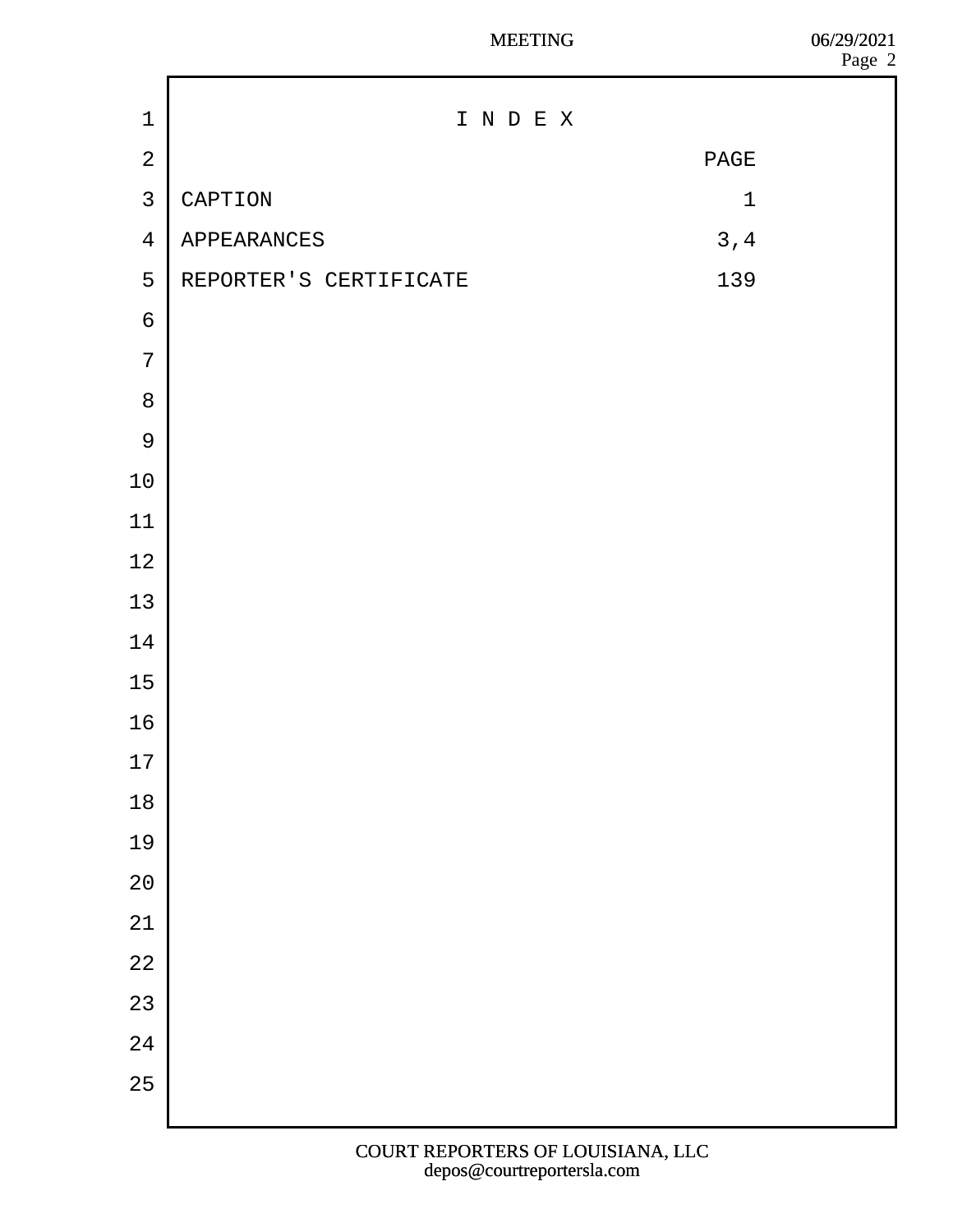- ·1· APPEARANCES:
- 2 CHAIRMAN JASON LANCLOS, DNR
- 3 BLAKE CANFIELD, DNR
- ·4· SENATOR BETH MIZELL
- 5 BRANDON FREY, PUBLIC SERVICE COMMISSION
- ·6· TODD PARKER, DEPARTMENT OF AG & FORESTRY
- ·7· EMORY BELTON, ON BEHALF OF KAY HO FAMILY PROPERTIES
- 8 JENNIFER BROWN, ON BEHALF OF LA BEEKEEPERS ASSOC.
- 9 DON CAFFERY, ON BEHALF OF LA LANDOWNERS ASSOCIATION
- 10· HENRY CAPDEBOSCQ
- 11 TERRENCE CHAMBERS, ULL
- 12 JEFFREY CLARK, ON BEHALF OF ADVANCED POWER ALLIANCE
- 13· KIM COATES, ON BEHALF OF TANGIPAHOA PARISH COUNCIL
- 14· MIKE HARPER, BEAUREGARD PARISH
- 15· WAYNE HUGHES
- 16· JIM LACOUR, LA WLF
- 17· WILSON LAGRAIZE, JR.
- 18· JOE MAPES, ON BEHALF OF FARM BUREAU
- 19· MALCOM MEIJER
- 20· JEFFREY PETERS, LOUISIANA LANDOWNERS ASSOCIATION
- 21· BETTY RAINY
- 22· DAVID ROGERS, NUQUEST ENERGY
- 23· JIM SIMON, ON BEHALF OF AMERICAN SUGAR CANE LEAGUE
- 24· MARY WATTS
- 25 RODNEY WOOD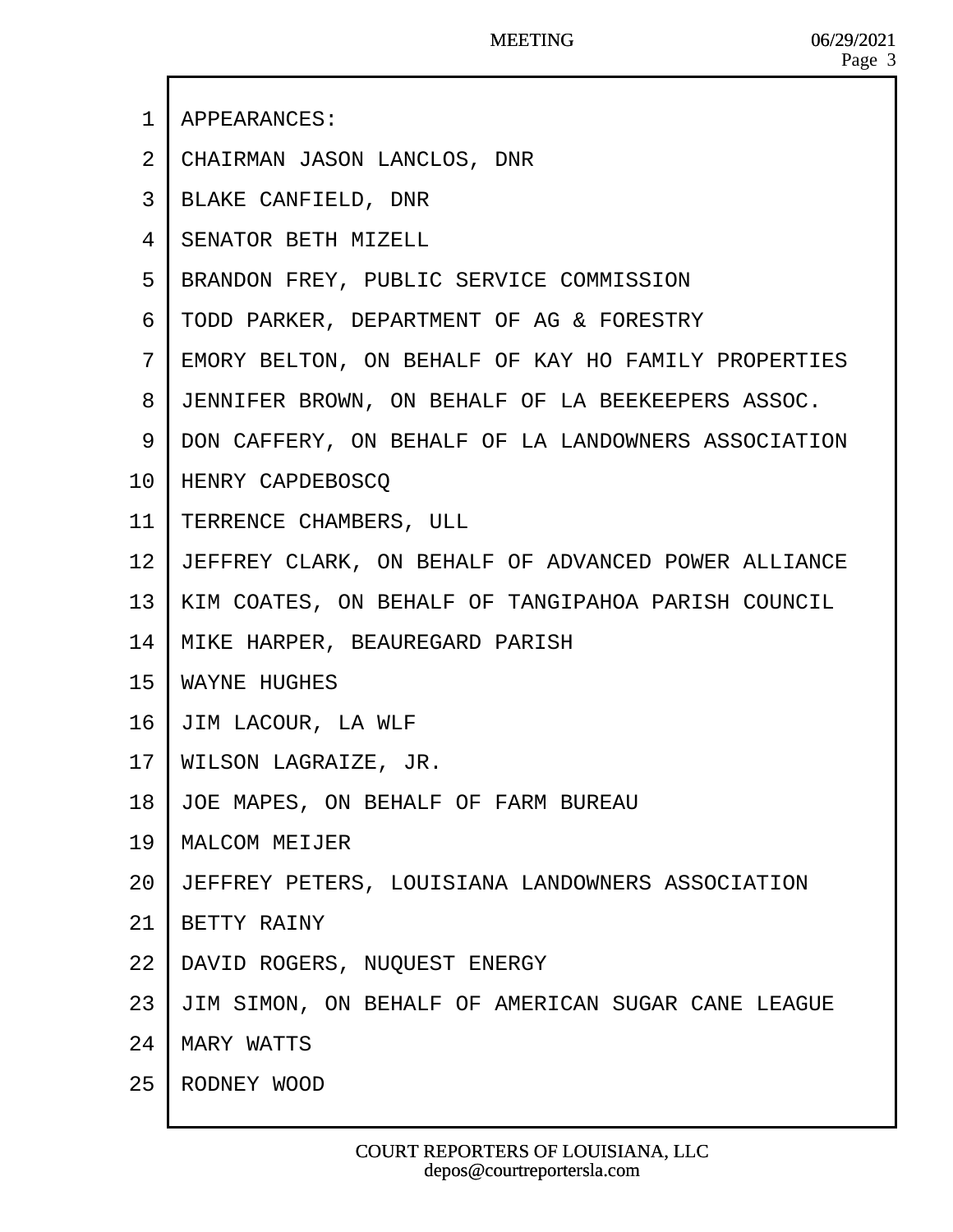```
1 STEPHEN WRIGHT, ON BEHALF OF GULF STATES RENEWABLE
2 ENERGY
3 MARK YATES, ON BEHALF OF ADVANCED POWER ALLIANCE
·4
5 Reported by: KELLY S. PERRIN, CCR
·6
·7
·8
·9
10
11
12
13
14
15
16
17
18
19
20
21
22
23
24
25
```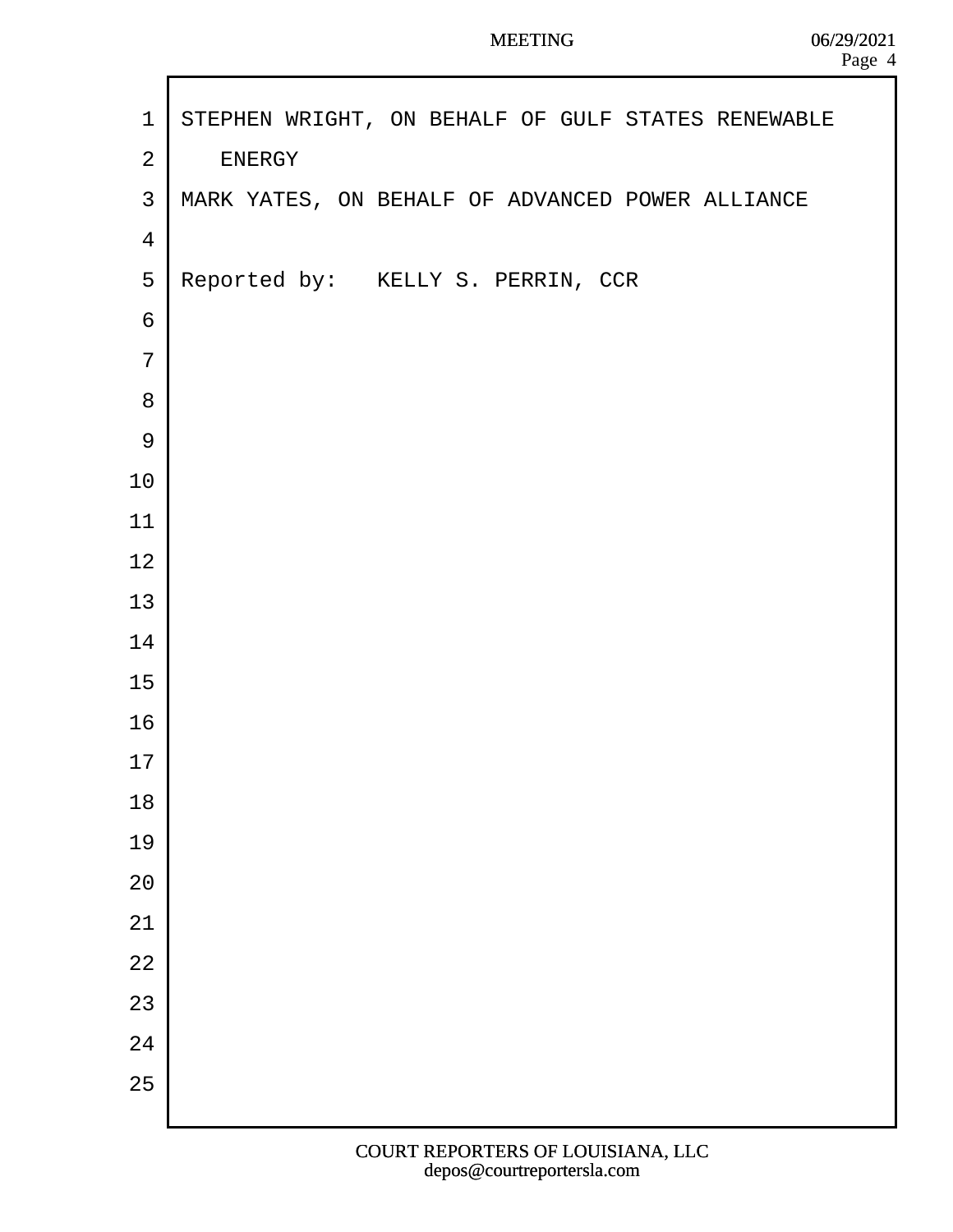| 1              | PROCEEDINGS                                    |
|----------------|------------------------------------------------|
| 2              | <b>CHAIRMAN LANCLOS:</b>                       |
| 3              | All right. Good afternoon again. I just        |
| 4              | wanted to welcome everyone to this meeting for |
| 5              | dur Solar Development on Senate Resolution     |
| 6              | 182, 2021 Regular Session. We have a couple    |
| $\overline{7}$ | df folks up front and I'll kind go over just   |
| 8              | the format for the meeting and kind of plan    |
| 9              | for the afternoon.                             |
| 10             | First of all, I just want to thank all of      |
| 11             | you for being here at the Department of        |
| 12             | Natural Resources. We had a fantastic meeting  |
| 13             | this morning and looking forward to continuing |
| 14             | the conversation this afternoon. I look        |
| 15             | forward to all the testimony. What we're       |
| 16             | planning on doing today is to ask folks to     |
| 17             | fill out a witness card where you give people, |
| 18             | hopefully, five to ten minutes to provide      |
| 19             | estimony. I'm looking forward to hearing       |
| 20             | comments, questions, et cetera. We are not,    |
| 21             | as a rule, going to respond individually to    |
| 22             | comments. We want you to make your testimony.  |
| 23             | This is a listening phase for DNR to start the |
| 24             | process on all the different things going on   |
| 25             | with solar in the State of the Louisiana.      |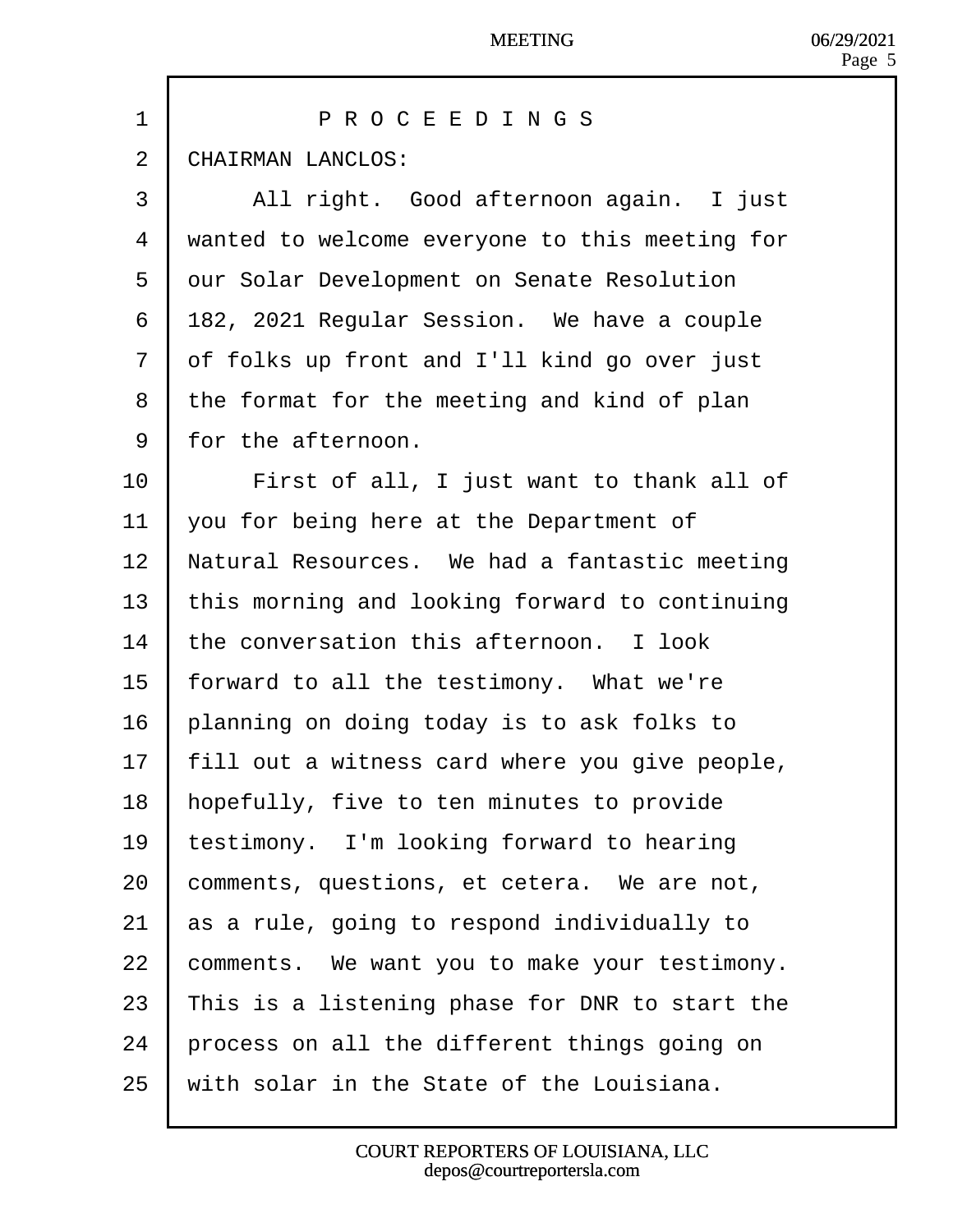| 1              | With us today, we have Brandon Frey from         |
|----------------|--------------------------------------------------|
| $\overline{2}$ | the Public Service Commission; Blake Canfield,   |
| 3              | dur Executive Counsel for the Department of      |
| 4              | Natural Resources; Senator Beth Mizell, and      |
| 5              | also, we have Mr. Todd Parker from the           |
| 6              | <b>Department of Ag and Forestry. So looking</b> |
| $\overline{7}$ | forward to a very open meeting. I will also      |
| 8              | say that we -- this is going to be the first,    |
| 9              | Ithink we have other meetings planned for the    |
| 10             | other resolution that was filed. You will        |
| 11             | continue to have a voice to file comments,       |
| 12             | concerns, and other things related to solar      |
| 13             | ndustry in Louisiana. So we would encourage      |
| 14             | you to send those comments in to DNR.            |
| 15             | As of right now, we have an email                |
| 16             | address. We've gotten quite a few comments       |
| 17             | already. We have a folder printed with all of    |
| 18             | them. We're not going to read those into the     |
| 19             | ecord because they've already been filed via     |
| 20             | email. But looking forward to hearing from       |
| 21             | all of you today. So, with that, I will turn     |
| 22             | t over to Senator Mizell. And thank you so       |
| 23             | much for your being here.                        |
| 24             | <b>SENATOR MIZELL:</b>                           |
| 25             | Thank you. I just want to thank you all,         |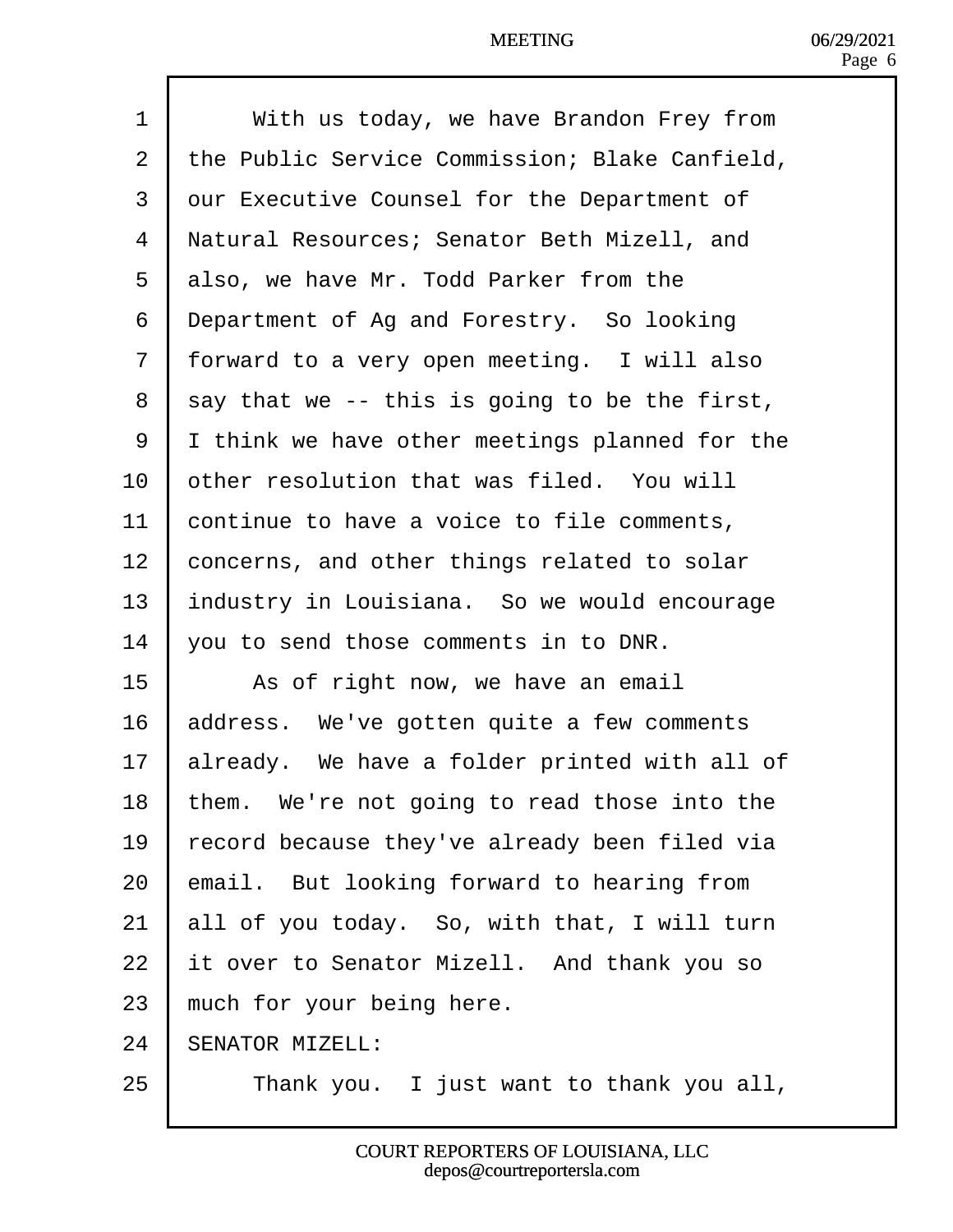| 1              | first of all, for being here and the interest  |
|----------------|------------------------------------------------|
| $\overline{2}$ | you're showing. This is a game changer. I      |
| 3              | mean, I know, in my area, we've never seen an  |
| 4              | industry come in -- there are industries       |
| 5              | there, but those decisions were all made       |
| 6              | before we showed up.                           |
| $\overline{7}$ | And I think the challenge that I feel and      |
| 8              | that I see, is that, I see industries in my    |
| 9              | area and I see some locals here who have grown |
| 10             | up with the paper mill in the middle of the    |
| 11             | town and we jokingly laugh at the smell, but   |
| 12             | that paper mill was there before we were. In   |
| 13             | Franklinton, we have a feed mill in the middle |
| 14             | of town that stinks every day at midday. And   |
| 15             | often think, if I had been a person able to    |
| 16             | make the decision a generation ago of where to |
| 17             | but that feed mill, I hope I wouldn't have put |
| 18             | It in the middle of town. And that's where we  |
| 19             | are right now. We have an opportunity to       |
| 20             | decide what is best for the longterm; not      |
| 21             | what's best to put money in our pocket right   |
| 22             | how.                                           |
| 23             | And Lord knows, I'm at the Capitol and         |
| 24             | we're squeezing money every session, but to do |
| 25             | It in a way that we can be proud of a          |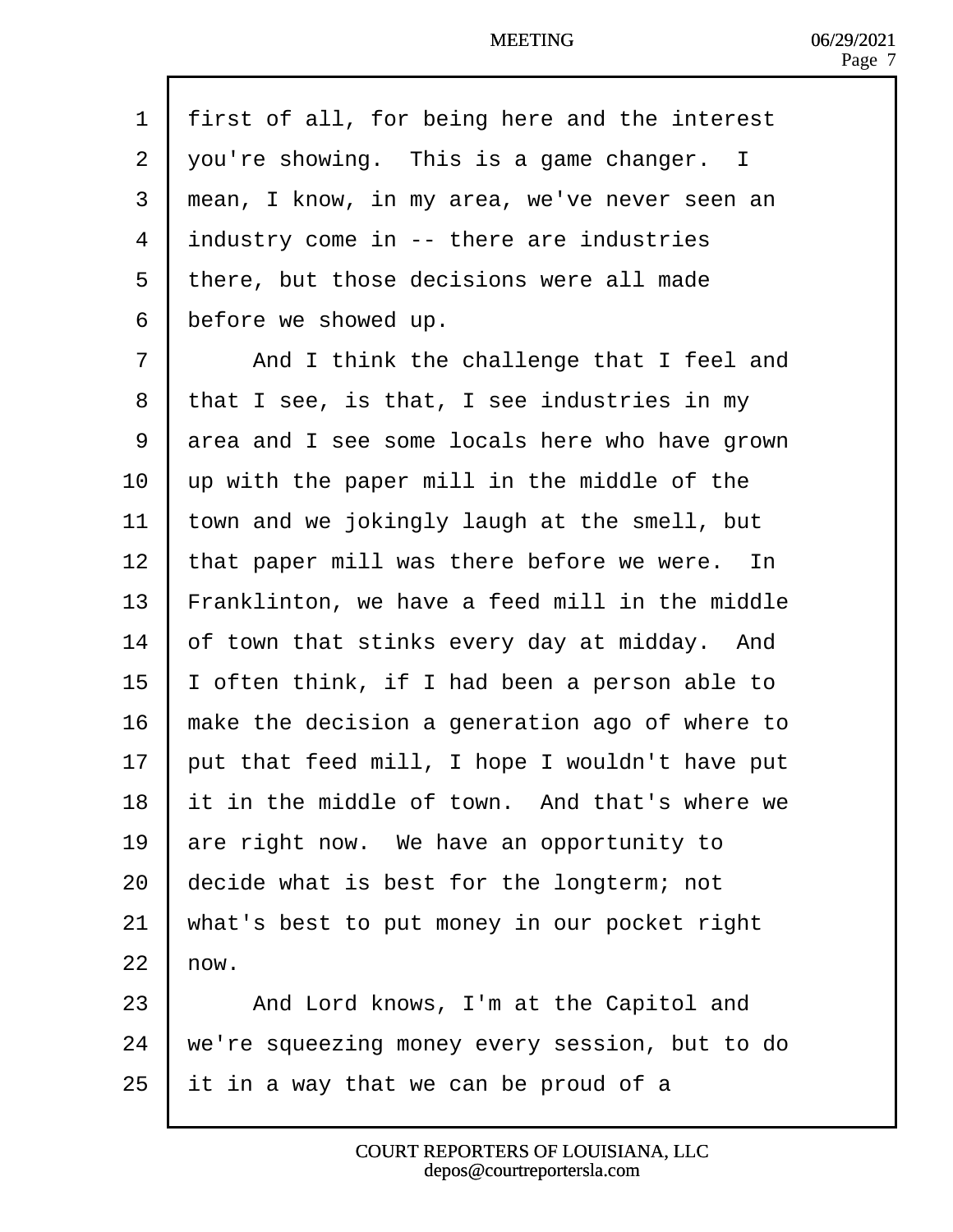1 deneration or two generations for now. I 2 rhean, nobody is against solar, I don't 3 believe. I believe we know it's an accepted 4 form of energy that we need to somehow bring 5 into our State in a way that is not 6 incompatible with all of us. So I think 7 that's what we're here to listen to ideas, 8 find out how we do that. 9 **I** I want to thank DNR for their time and 10 their willingness to do that. And I think the 11 bhallenge is to keep the conversation going, 12  $\,$  so that as the regulations come out, we can 13 **all work together for the good of the whole --**14 we're rural. And I think it's really hard for 15 **beople who are not rural to realize what we're** 16 giving in order for power to be sent to the 17 urban areas. And I really hope that you all 18 leave here today with the better understanding 19  $\theta$  of the tradeoff that rural people are feeling 20 with what's happening with solar. So I thank 21  $\sqrt{v}$  vou for your time and I appreciate the 22 **conversation.** 23 CHAIRMAN LANCLOS: 24 | Thank you, Senator Mizell. And we'll 25 **balso turn it over to Mr. Brandon Frey from the**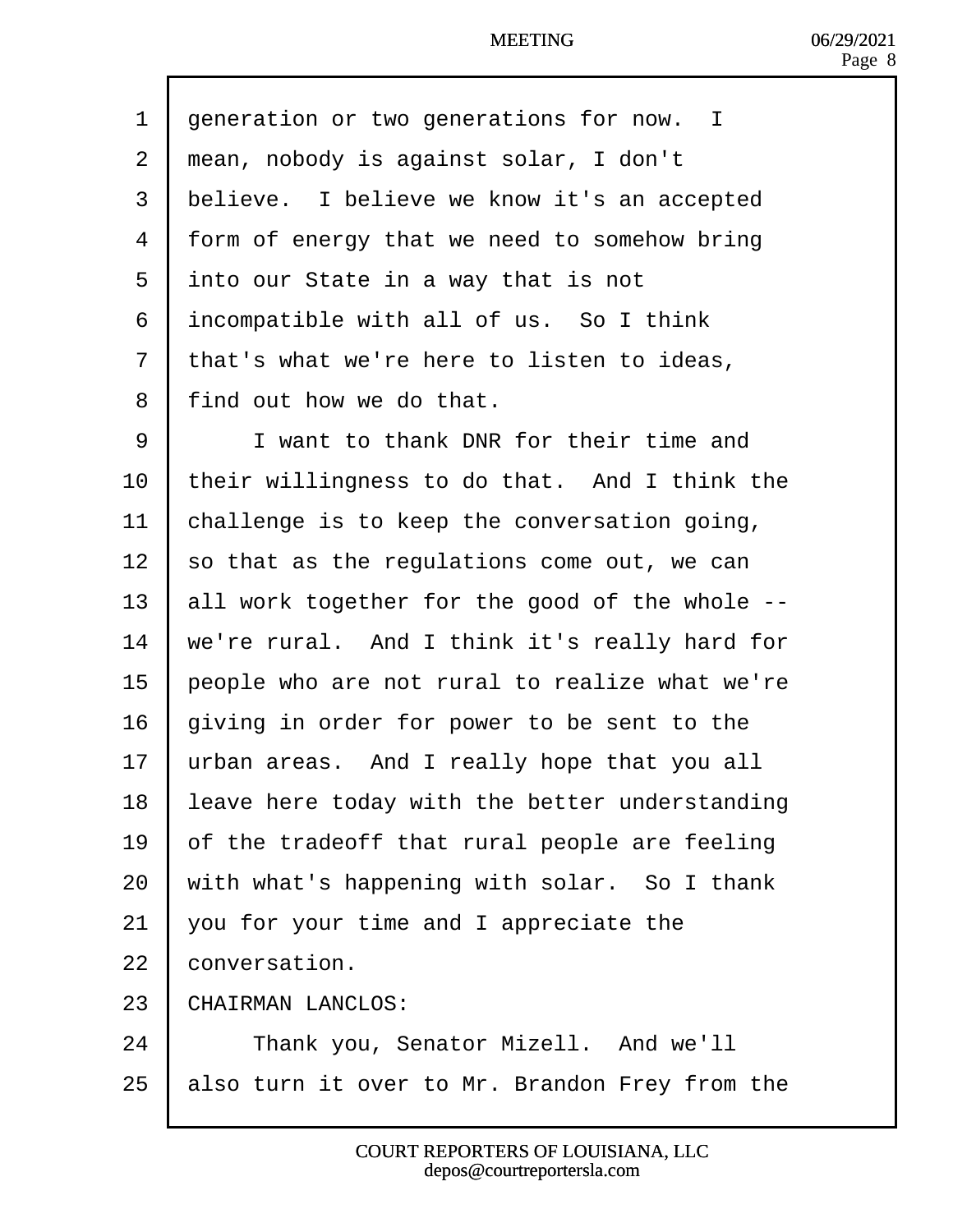- 1 Public Service Commission to talk a little
- 2 about the PSC's role in solar development in
- 3 Llouisiana.
- 4 MR. FREY:
- 5 | Good afternoon, everyone. I was at the
- 6 rhorning hearing and I know there were some
- 7 things discussed about our jurisdiction; and
- 8 diven the time we had there, I didn't really
- 9 wheigh in too much. But for those of you who
- 10 don't know, the PSC regulates the bulk of the
- 11 **Electric utilities in Louisiana, among other**
- 12 things. There are exceptions to that
- 13 regulatory authority. We do not regulate
- 14 **E**nergy in New Orleans, which is regulated by
- 15 exception by the City Council of New Orleans.
- 16 And we don't regulate a number of
- 17 municipalities and own and operate their own
- 18 electric system.
- 19 | The biggest example would be Lafayette.
- 20  $\mathbb{R}$  They own their own system. So they make the
- 21  $\theta$  decisions that I'm going to talk about that we
- 22 have authority over would be made by those
- 23 **b** entities in that respect; not us. So we don't
- 24 **cover everyone.**
- $25$  | That being said, as part of the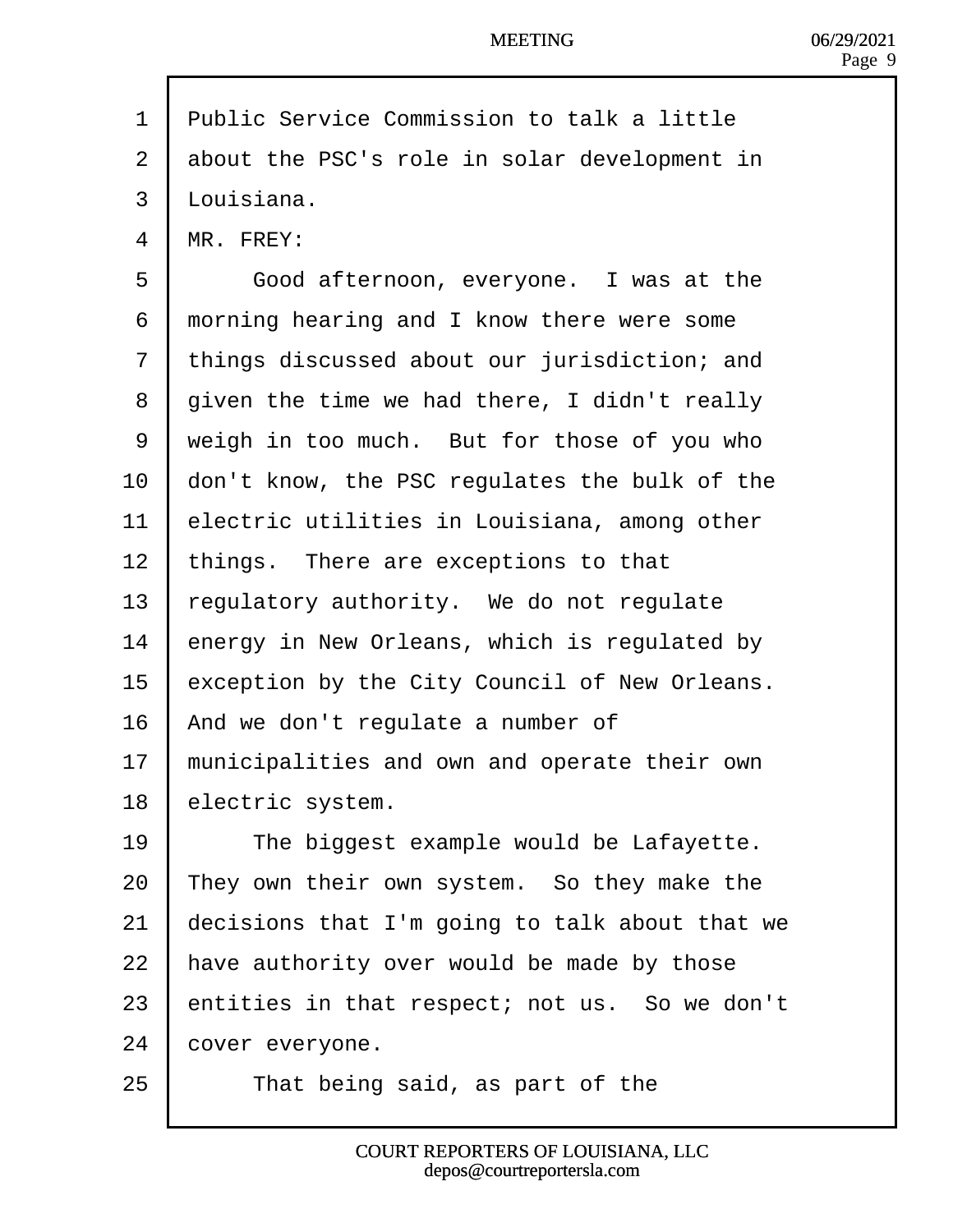| 1              | regulatory process, any utility, whether it be      |
|----------------|-----------------------------------------------------|
| 2              | <b>Entergy, CLECO, SWEPCO, you've heard all the</b> |
| 3              | electric cooperatives would regulate which is       |
| 4              | to purchase power from any type of generator.       |
| 5              | It has to be certified by the Commission.           |
| 6              | Typically, the way that comes through to us is      |
| $\overline{7}$ | the utility issues or requests for proposals        |
| 8              | for power. They may be general and generic in       |
| 9              | that capacity. They may be specific.                |
| 10             | And what I mean by that is, Entergy might           |
| 11             | say, we're looking at 500 megawatts of power        |
| 12             | with a 2025 end service date. They may take         |
| 13             | any power that's available, market power, gas       |
| 14             | generated anything; or they may be more             |
| 15             | specific and say, we're looking at 50               |
| 16             | megawatts renewable power. Through that             |
| 17             | process, the Commission is involved in              |
| 18             | potential bidder submit bids to them. They          |
| 19             | ank those bids. They come to us ultimately          |
| 20             | or certification.                                   |
| 21             | There was one RFP that was just finalized           |
| 22             | by a group of coops and I'm waiting to get          |
| 23             | back the numbers. But I believe there were          |
| 24             | over 90 proposals made for all different types      |
| 25             | of power sources in that particular RFP; maybe      |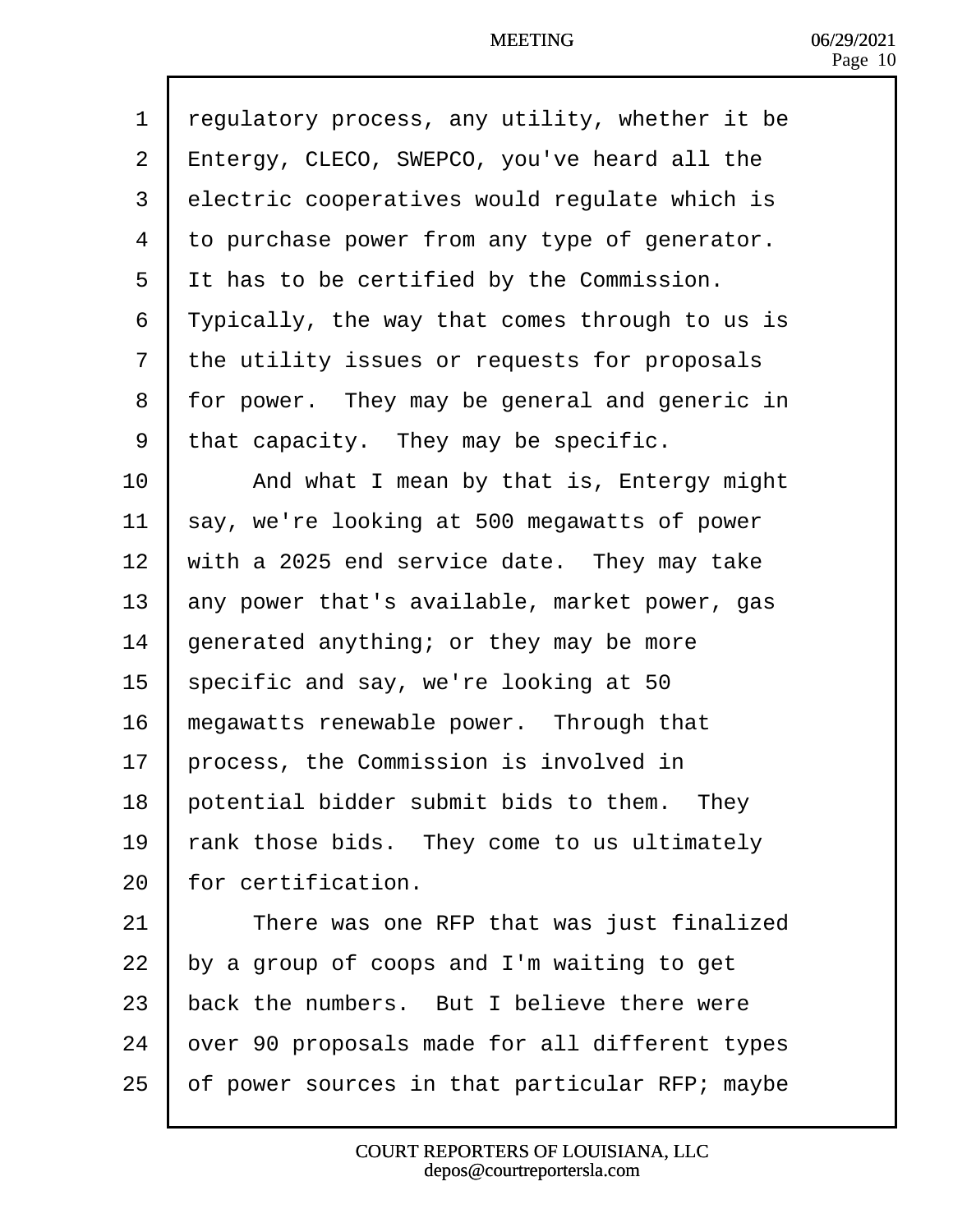| 1              | 50 were solar, maybe more than that. I'm       |
|----------------|------------------------------------------------|
| $\overline{2}$ | trying to get a handle on that number. But     |
| 3              | what ultimately was brought to the Commission  |
| $\overline{4}$ | for a certification, you heard the term PPA    |
| 5              | darlier, the PPA would be the contract         |
| 6              | dssuming the Commission certifies was about    |
| $\overline{7}$ | 1,000 megawatts, and I think 30 percent of     |
| 8              | that was solar. So about 300 megawatts was     |
| 9              | solar. I think it's two projects, maybe        |
| 10             | three, but I'm going to get the answer on      |
| 11             | that.                                          |
| 12             | So there are lots of potential projects,       |
| 13             | but what actually ultimately comes through the |
| 14             | queue at the very end is small. But that's     |
| 15             | where the Commission's role is. We're kind of  |
| 16             | at the back end of it when that utility comes  |
| 17             | seeking us to certify their contract.          |
| 18             | What are we looking at? We're looking at       |
| 19             | eliability and price are the two main factors  |
| 20             | o make sure you, as electric consumers, are    |
| 21             | paying the lowest costs for the most reliable  |
| 22             | power source. And that's kind of a simplistic  |
| 23             | way of looking at it. But I'll end with        |
| 24             | saying, I'm here on behalf of the Commission,  |
| 25             | but I'm not here on behalf of the              |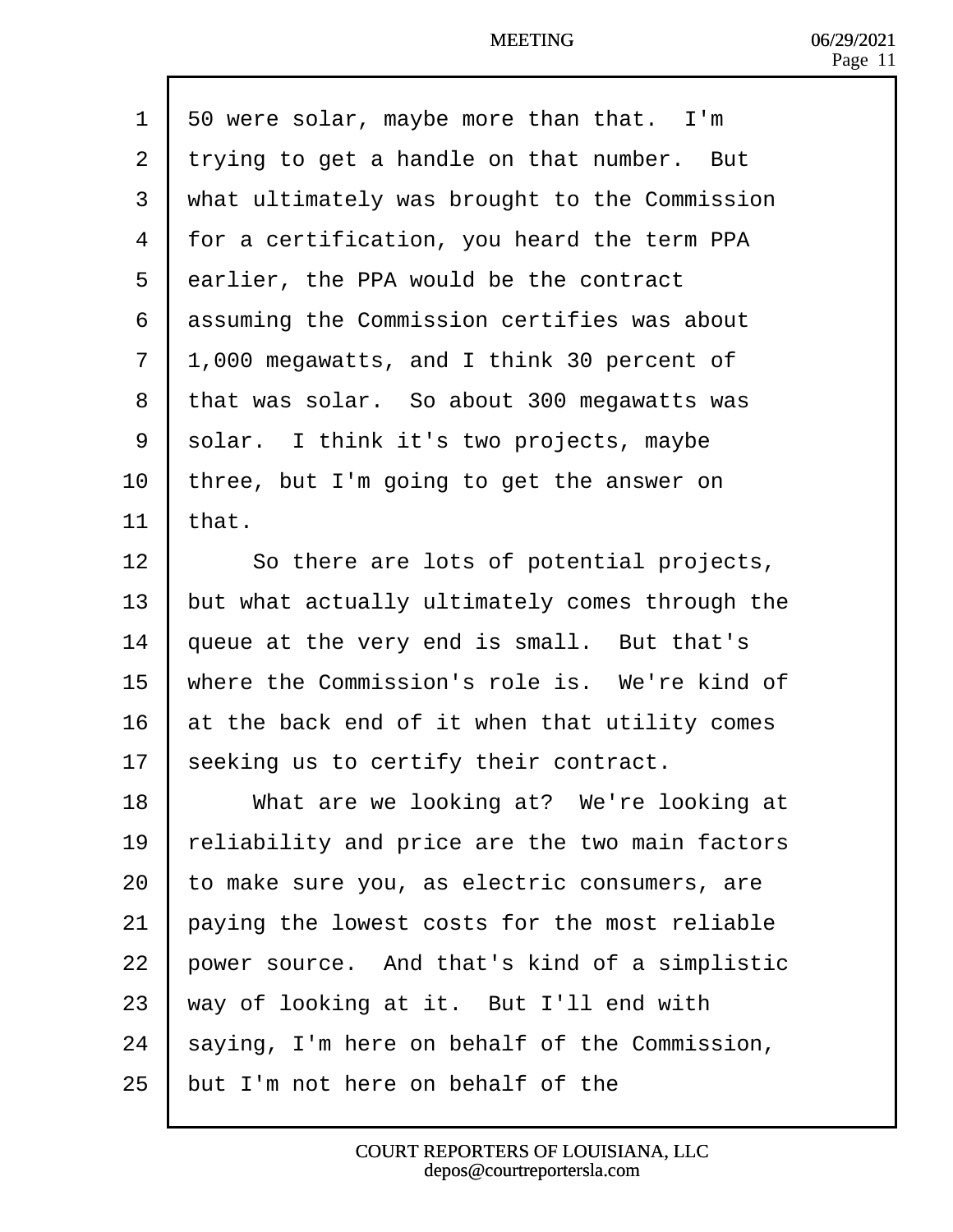1 Commissioners. Those five guys are the ones 2 v/ho ultimately make all the decisions so they 3 det to disagree with anything I just said. 4 **So**, don't hold me to it. 5 | But I'm looking forward to hearing your 6 domments. I took copious notes this morning 7 listening. Thanks, Senator Mizell. We've 8 viorked on other issues before and thanks DNR. 9 And I'm looking forward to hearing what you 10 have to say. 11 CHAIRMAN LANCLOS: 12 | All right. Sorry about the mic. I just 13 wanted to mention real quick, and some 14 housekeeping, my understanding is that the 15 bnly mic for public comment that's working is 16 the one at this first table to the right-hands 17 side toward the center of the aisle. So when 18  $\sqrt{v}$  you come up to address folks, please speak at 19 that mic.  $20$  | So I just wanted to mention a couple of 21 the folks who were included in this 22 Legislation, the Police Jury Association, 23 Louisiana Municipal Association, Louisiana 24 Farm Bureau Federation, and Louisiana 25 Landowners Association. And we'll list some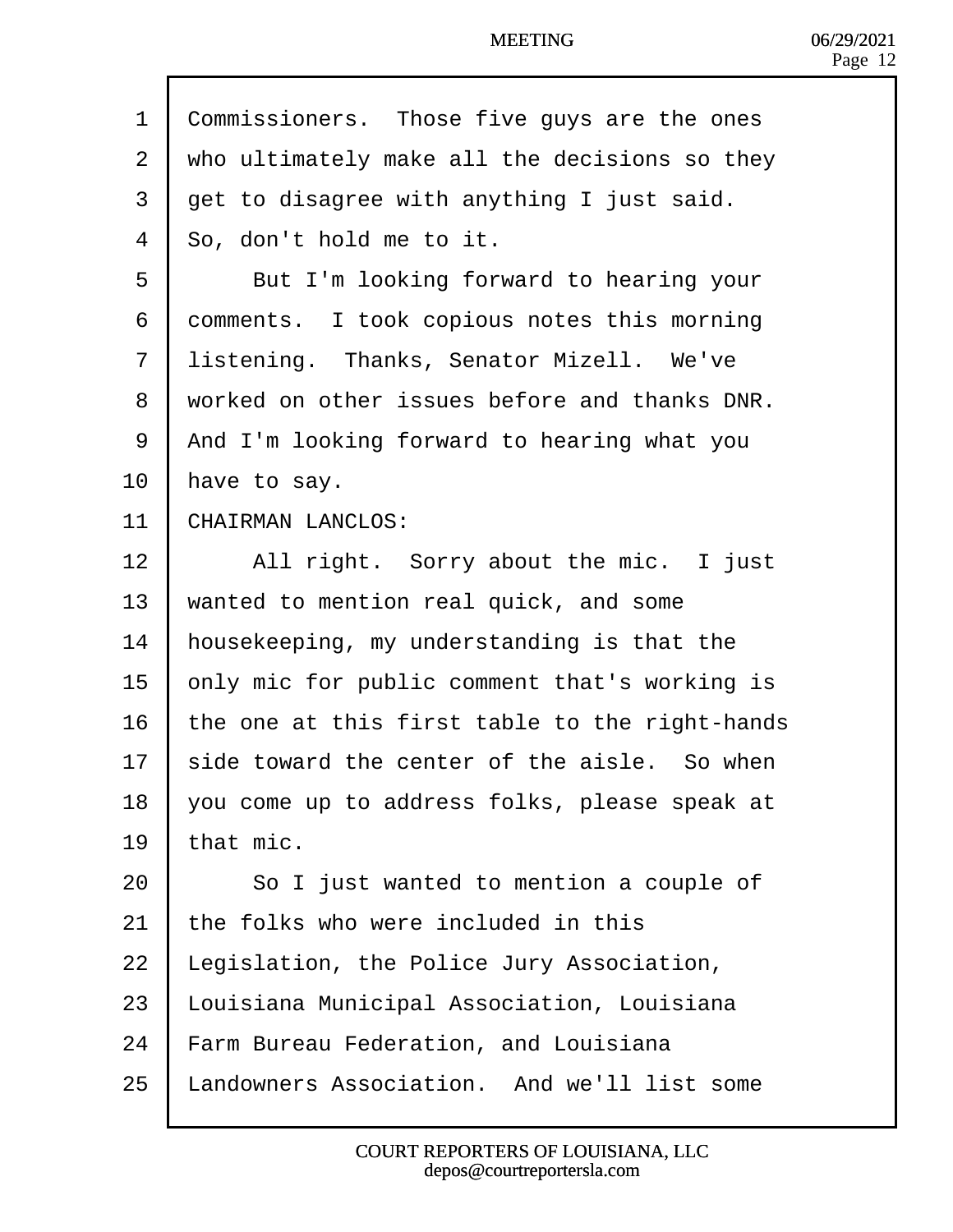|  | 1 df those other parties as well as we go |
|--|-------------------------------------------|
|--|-------------------------------------------|

- 2 forward. So thank you, Senator Mizell and
- 3 Brandon for those opening remarks.
- 4 | And to start us off, I will call to the
- 5 table Don Caffery and Jeffrey Peters from the
- 6 Llouisiana Landowners Association to start us
- 7 dff. While they're getting set up, just to
- 8 let you know as well, we have a court reporter
- ·9· ·who is recording all of the public comments in
- 10 **b**ddition to the emails that we received. So
- 11 **Jeff and Don, the floor is yours.**
- 12 MR. PETERS:
- 13 | Good afternoon, I'm Jeff Peters. I'm
- 14 Executive Vice President with the Rathborne
- 15 Companies and a Board Member of the Louisiana
- 16 Landowners Association. Don is the Executive
- 17 Director of the Louisiana Landowners
- 18 Association.
- 19 | As you are aware, the Landowners
- 20 Association represents the private landowners,
- 21 both large and small, about three million
- 22 acres of Louisiana landowners. Our position
- $23$  bn solar, and really all development, is that
- 24 the landowners are in the best position to
- 25 develop that property. The landowners' power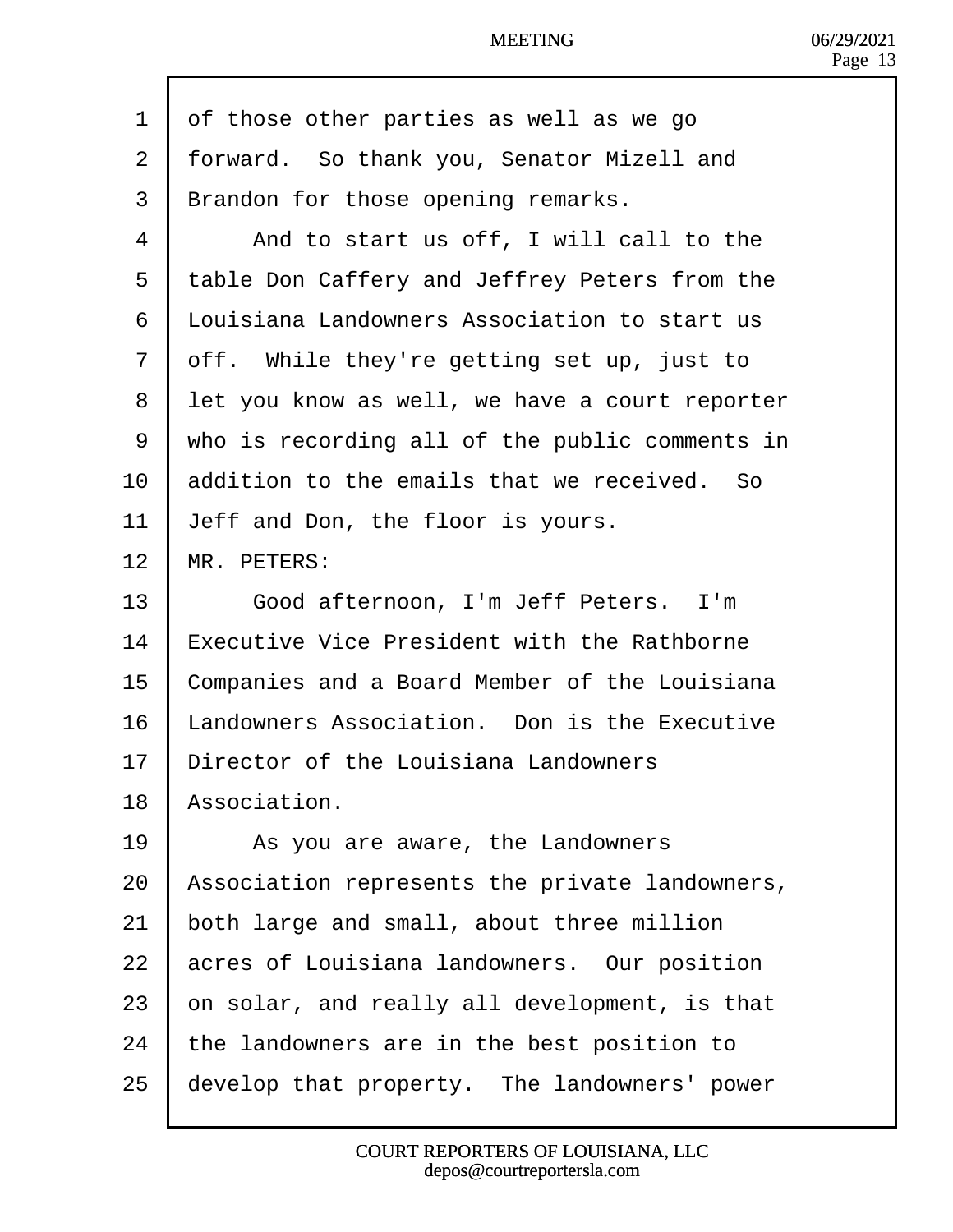| 1              | is sophisticated. Landowners have the ability  |
|----------------|------------------------------------------------|
| $\overline{2}$ | to negotiate contracts and address some of the |
| 3              | issues that we will hear today that you heard  |
| 4              | this morning. And our position is that is a    |
| 5              | private contract right. Obviously, we          |
| 6              | understand that there is some reasonable       |
| $\overline{7}$ | government regulation that needs to be in      |
| 8              | place. But, ultimately, the decision is        |
| 9              | between the solar developer and the landowner  |
| 10             | as the best use of the property.               |
| 11             | That's, you know, generally our position.      |
| 12             | We certainly will welcome comment and the      |
| 13             | Input from regulators and from the government  |
| 14             | and from our public. But, ultimately, the      |
| 15             | andowner is the best person to determine the   |
| 16             | use of his property.                           |
| 17             | MR. CAFFERY:                                   |
| 18             | Good afternoon, Don Caffery. Just to           |
| 19             | clarify a few points we heard this morning     |
| 20             | around drainage, particularly, and several of  |
| 21             | the other issues that the interested parties   |
| 22             | had this morning, those are things that we     |
| 23             | didn't speak of this morning but that are also |
| 24             | aken care of in contracts. For instance, a     |
| 25             | sugarcane field that may be owned by a LAA     |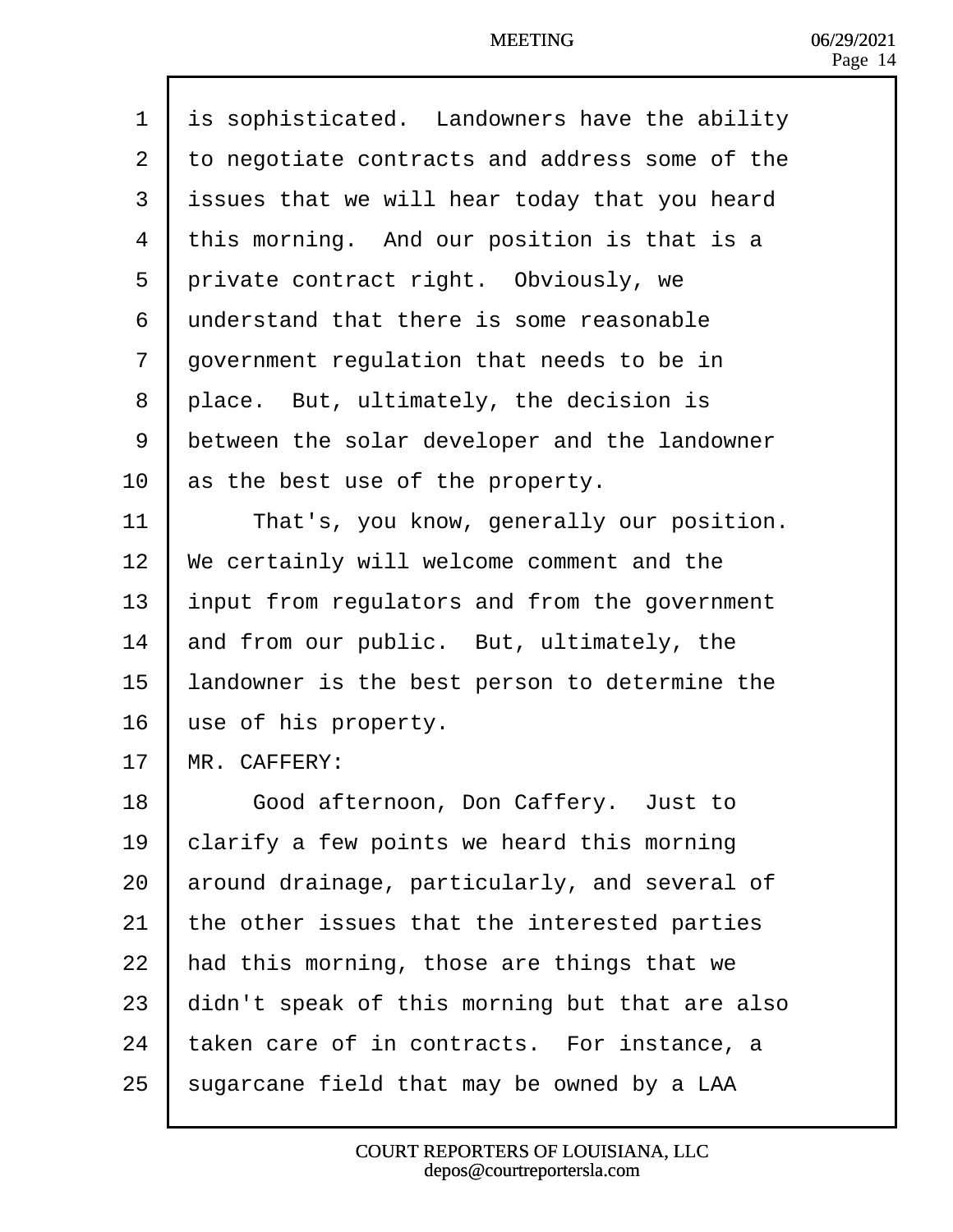| member that has historically had proper<br>$\overline{1}$ |
|-----------------------------------------------------------|
|-----------------------------------------------------------|

- 2 drainage as part of a larger agricultural
- 3 retwork, those provisions would be put into a
- 4 dontract. And so they don't want to see
- 5 dnything happen to their property that
- 6 regatively impacts their own property or their
- 7 reighbor's property. Many of these properties
- 8 dre multi-generation and have full boards and
- ·9· ·family members that certainly watch this
- 10 property, monitor it, and want to make sure
- 11 **it's conserved to pass on to the future**
- 12 generations. Thank you. Happy to answer any
- 13 **questions.**
- 14 **SENATOR MIZELL:**
- 15 **Thank you.** You know, this is -- this
- 16 appears to be the line in the sand. I live on
- 17  $\mu$  farm. I have -- just to give you -- I'm not
- 18 talking about somebody that lives in the City.
- 19 **I** understand. I am a landowner. But the
- 20 **comment was made in Parish Council a week and**
- 21  $\,$  a half, two weeks ago that we're looking out
- 22 for all landowners; not just the landowners
- 23  $\,$  who's making the lease. The landowners are
- 24  $\,$  going to make the lease. The arrangements
- 25 will be made. I think that the thought here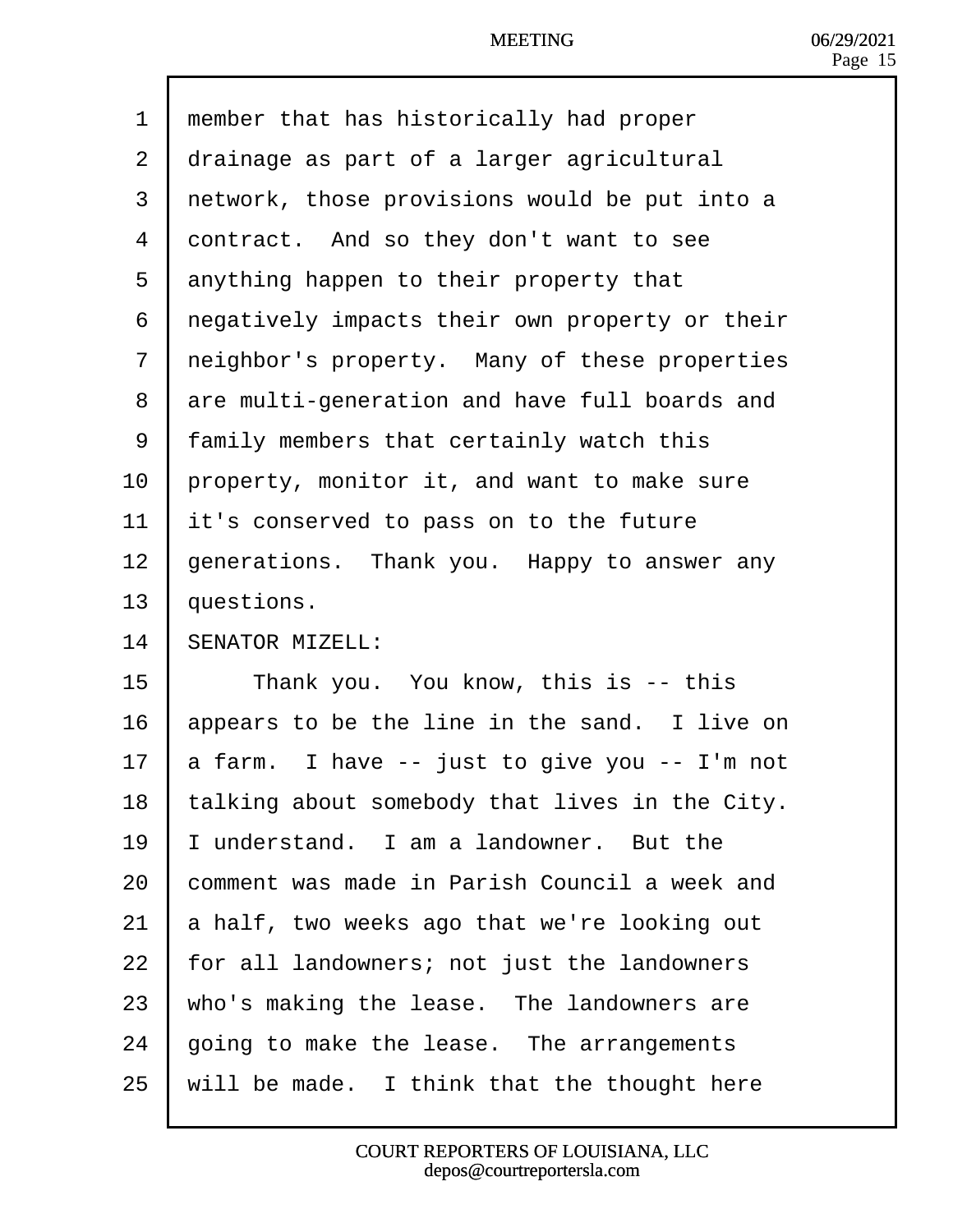- 1 is to create a set of regulations where it's
- 2 dot at odds with every neighbor who is also a
- 3 landowner.
- 4 MR. CAFFERY:
- 5 | Senator, we completely agree with you.
- 6 And that was the gist of my comments. And I
- 7 dpologize if I wasn't clear. I was trying to
- 8 hake it known that we are the stewards of both
- 9 dur land and our local communities.
- 10 **SENATOR MIZELL:**
- 11 | Right. And I think that somehow that's
- 12 **b**otten muddied in the conversation that, if
- 13  $\sqrt{2}$  you're for one landowner, you're ignoring the
- 14 welfare of the other landowners. And I think
- 15 for the good of all the rural areas that we
- 16  $\epsilon$  care about, if we do this right, it will be
- 17 accepted by all and, frankly, still only
- 18 benefit a very narrow number of the people
- 19 leasing and only, that's the only benefit.
- 20 But it's the toleration of the other side that
- 21 we're working on. So anyway.
- 22 MR. CAFFERY:
- 23 Yeah, absolutely.
- 24 **SENATOR MIZELL:**
- $25$  | Thank you.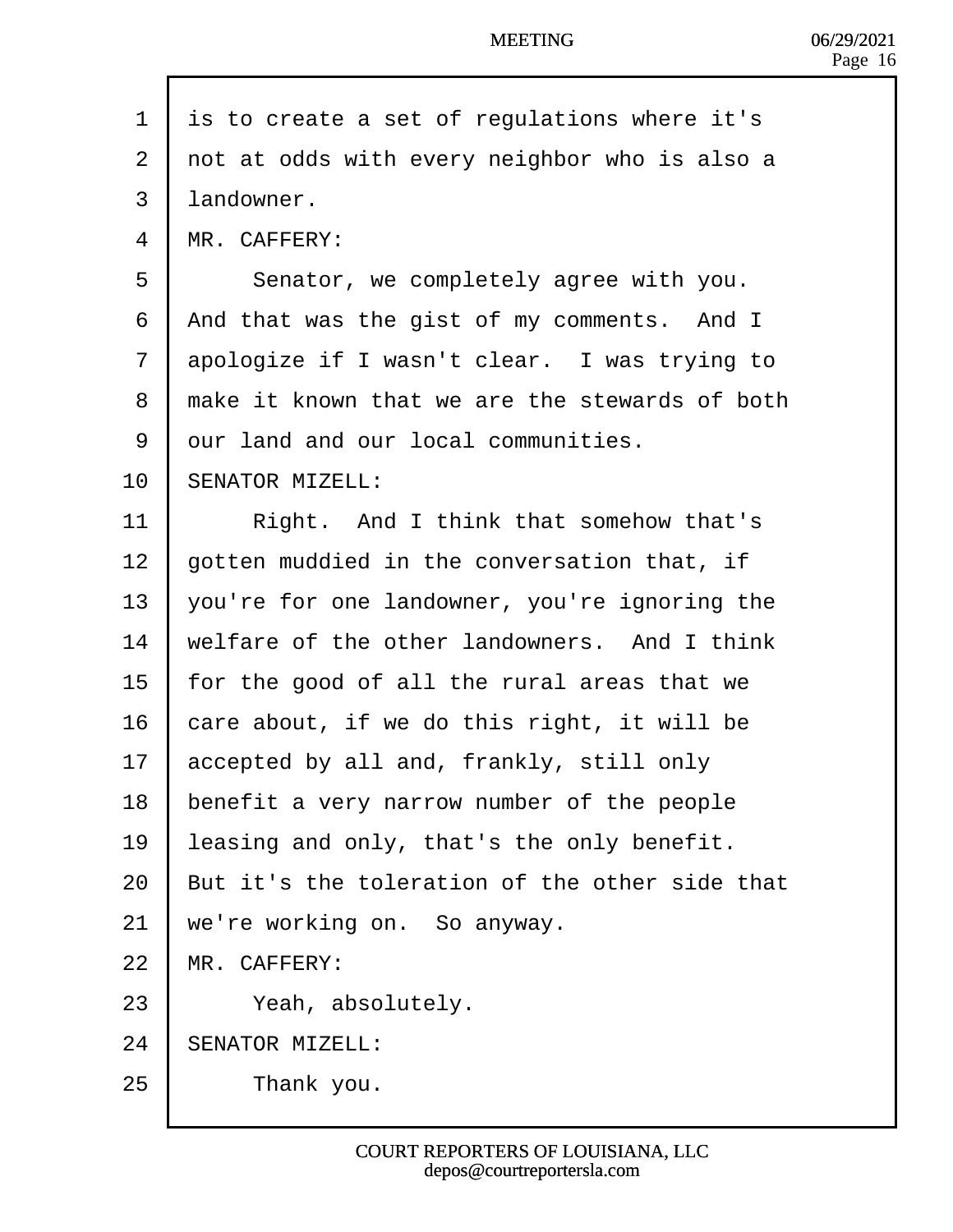| <b>MR. CAFFERY:</b> |
|---------------------|
|---------------------|

- 2 | Senator, we appreciate the opportunity.
- 3 **SENATOR MIZELL:**
- 4 | i just wanted to make that comment.
- 5 Thank you.
- 6 MR. CAFFERY:
- $7$  | Yes, ma'am. Thank you.
- 8 CHAIRMAN LANCLOS:
- 9 | Thank you, Mr. Caffery and Mr. Peters.
- 10 All right.
- 11 MR. CAFFERY:
- 12 | All right. Thank you.
- 13 MR. PETERS:
- 14 **F** Thank you.
- 15 CHAIRMAN LANCLOS:
- 16 | Thank you so much. I just want to -- I
- 17 was reading through the agencies earlier, just
- 18 to give you guys an opportunity, I'll go
- 19 through them one more time just to make sure
- 20  $\frac{1}{2}$  that if there's a representative here who
- 21 wishes to speak, please come up and fill out a
- 22 bard. The Police Jury Association, the
- 23 Louisiana Municipal Association, the Louisiana
- 24 Farm Bureau Federation, the Louisiana
- 25 Cattlemen's Association, Investor-owned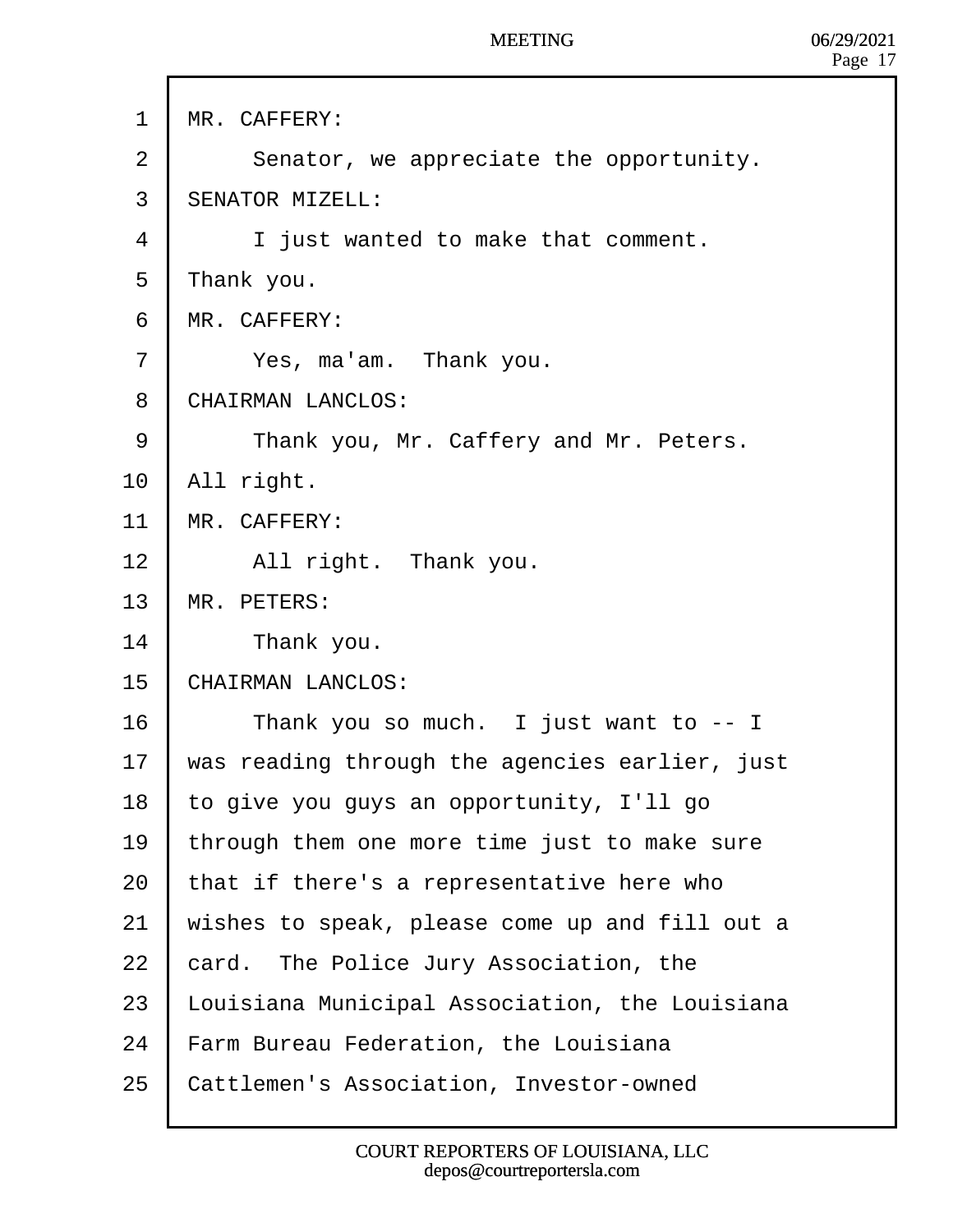| 1  | <b>Willities, Privately-owned Utilities, and Gulf</b> |  |
|----|-------------------------------------------------------|--|
| 2  | <b>States Renewable Energy Industries</b>             |  |
| 3  | Association.                                          |  |
| 4  | And with that, I will call Stephen Wright             |  |
| 5  | to the table with Gulf States Renewable Energy        |  |
| 6  | Industries Association. Stephen, the floor is         |  |
| 7  | yours.                                                |  |
| 8  | <b>MR. WRIGHT:</b>                                    |  |
| 9  | Good afternoon, Senators, Members.                    |  |
| 10 | Stephen Wright, the Executive Director with           |  |
| 11 | <b>Gulf States Renewable Energy Industries</b>        |  |
| 12 | Association. At the risk of being a little            |  |
| 13 | edundant from this morning, I just want to            |  |
| 14 | copy a few of the things that we discussed.           |  |
| 15 | <b>The first off being, that Gulf States</b>          |  |
| 16 | Renewable Energy represents a large swath of          |  |
| 17 | utility scale and distributed generation level        |  |
| 18 | solar providers. Our developers are a mix of          |  |
| 19 | ocal and national companies and those                 |  |
| 20 | companies have worked in many different               |  |
| 21 | markets. They supported Senator Allain's              |  |
| 22 | ule-making Legislation. And we did so                 |  |
| 23 | because we do think it's a great idea.                |  |
| 24 | We think there should be rules of the                 |  |
| 25 | oad. We think that there should be some               |  |
|    |                                                       |  |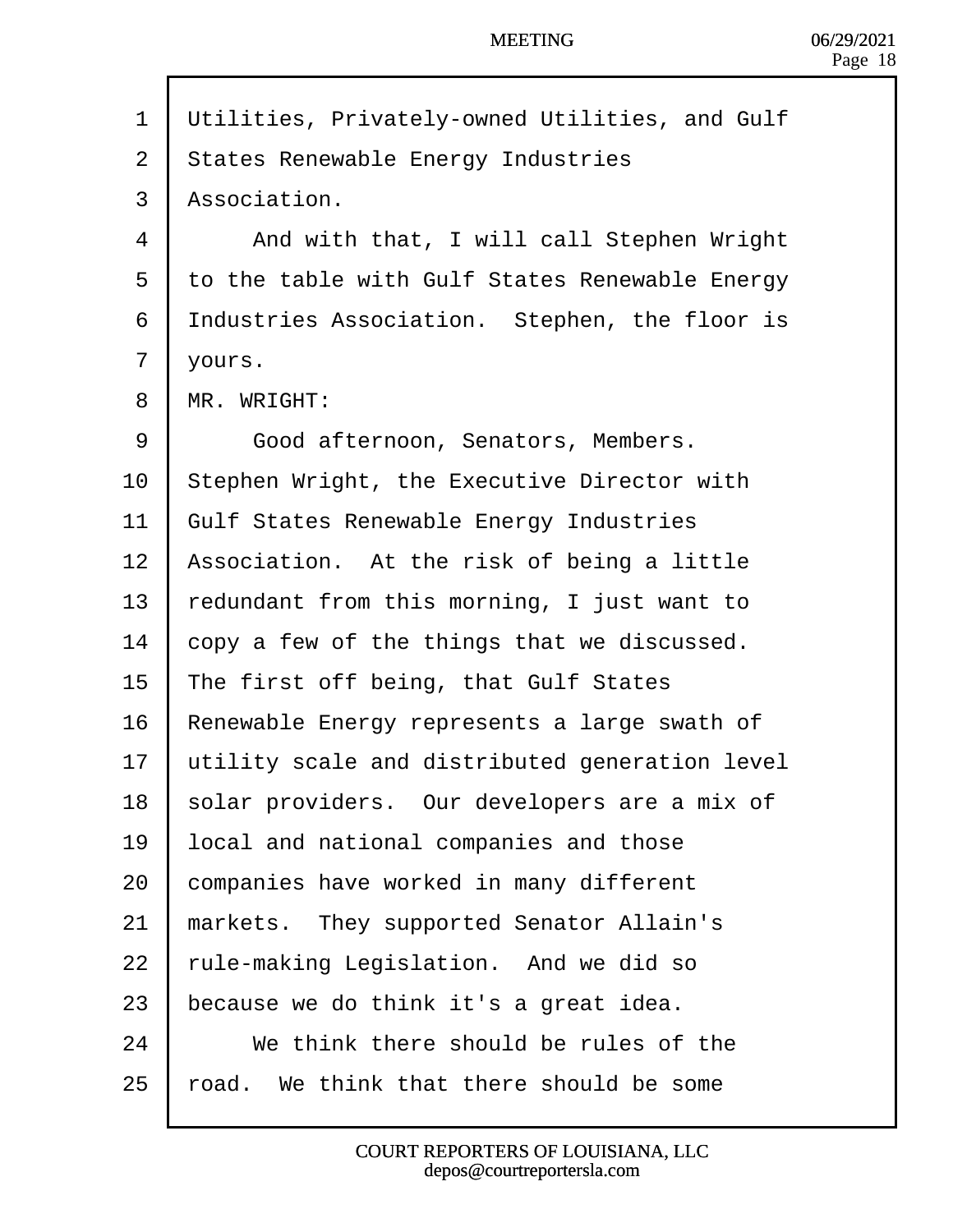| 1              | dommon sense rule-making around things like    |
|----------------|------------------------------------------------|
| $\overline{2}$ | vegetative barriers, around offsets, around    |
| 3              | decommissioning bonds, around foliage that has |
| 4              | been dealt with in other areas. One thing      |
| 5              | I'll bring up is we discussed things like      |
| 6              | dollination and the effects on the ground      |
| $\overline{7}$ | darlier. There's a lot of studies being done   |
| 8              | right now, and there's a lot of areas that are |
| 9              | now mandating that native plants from those    |
| 10             | areas have to be used underneath solar panels; |
| 11             | that way, you actually promote the pollination |
| 12             | Instead of doing the opposite.                 |
| 13             | The one thing that we do want to make          |
| 14             | clear is, we do want productive rule-making.   |
| 15             | There's some good practices and there's bad    |
| 16             | practices, as we've all seen in the regulatory |
| 17             | scheme. This is something that it's not only   |
| 18             | paired with that industry; but as many of you  |
| 19             | seen, many major corporations that Louisiana   |
| 20             | often works very hard to recruit to our State  |
| 21             | how have -- now have corporate goals that      |
| 22             | equire them to bring in renewable energy with  |
| 23             | those projects. We want to make sure that we   |
| 24             | are open for business. And I think we can do   |
| 25             | that and be good stewards of the land.         |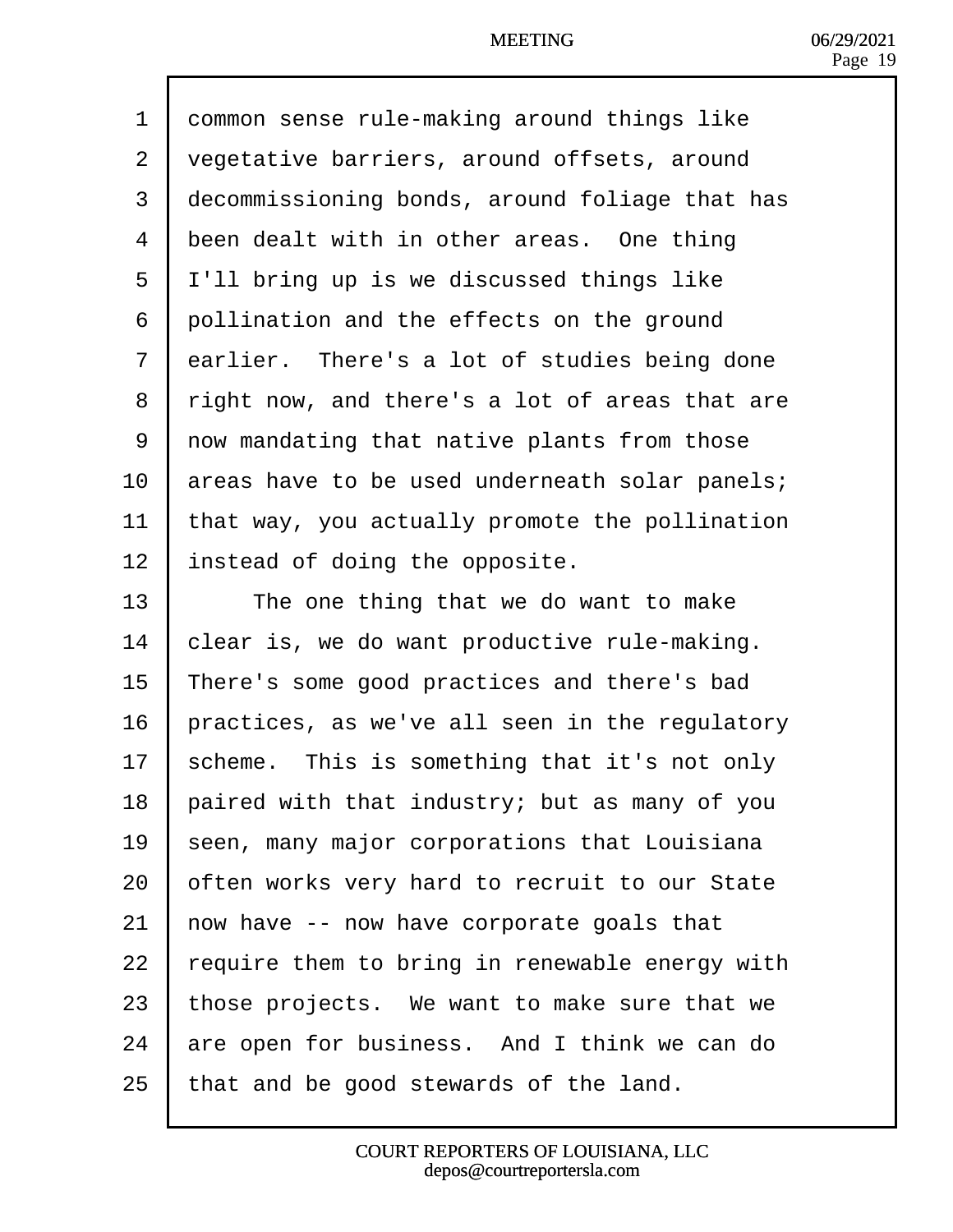| 1              | I think this is an opportunity where we        |
|----------------|------------------------------------------------|
| 2              | dan educate -- we can educate stakeholders and |
| 3              | alleviate concerns. And I would actually -- I  |
| 4              | would offer that any locality, any group that  |
| 5              | Has -- wants questions on anything to do with  |
| 6              | the panels, anything to do with development,   |
| $\overline{7}$ | anything to do with the developer potentially, |
| 8              | let's put in that area, please let me know.    |
| 9              | We would love -- Senator Mizell, I'm a local   |
| 10             | boy from Sabine Parish. I'm pretty rural       |
| 11             | myself, so I do care about what goes on in     |
| 12             | Louisiana. I do care about what we do          |
| 13             | ocally. And so I hope that people will take    |
| 14             | that opportunity and bend our ear.             |
| 15             | <b>SENATOR MIZELL:</b>                         |
| 16             | I think, yeah, you were there this             |
| 17             | morning and I appreciate it. And I just am     |
| 18             | curious, because, and the people that I've     |
| 19             | spoken to in different parishes, is your       |
| 20             | group, are all the members of the solar        |
| 21             | Industry that is participating in buying and   |
| 22             | easing in Louisiana, are they all members of   |
| 23             | your -- of the Gulf States Renewable?          |
| 24             | MR. WRIGHT:                                    |
| 25             | I know we have a terrible acronym. No,         |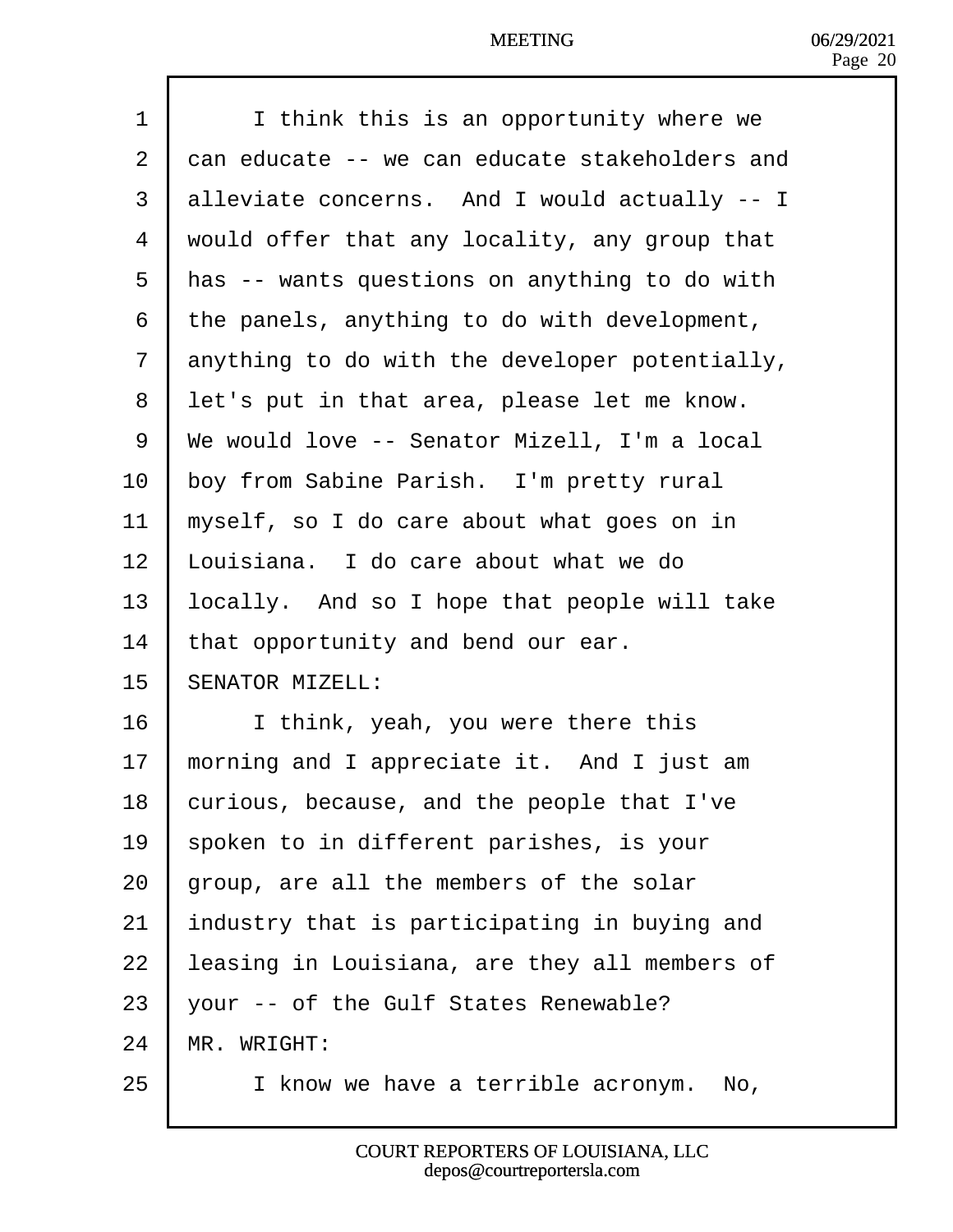| 1              | they are not actually. I would say a large                      |
|----------------|-----------------------------------------------------------------|
| 2              | portion of them are. But, like the Commission                   |
| 3              | pointed out, there's lots of proposals from                     |
| 4              | lots of potential different developers. So I                    |
| 5              | do not speak for the whole of the industry. I                   |
| 6              | just speak for my membership.                                   |
| $\overline{7}$ | <b>SENATOR MIZELL:</b>                                          |
|                |                                                                 |
| 8              | And, among your membership, are most of                         |
| 9              | the companies pretty consistent in their                        |
| 10             | egulations or -- and I'm, you know, just out                    |
| 11             | of -- I'm trying to understand the variable,                    |
| 12             | because sometimes saying, I'm told, oh, our                     |
| 13             | company would never have done --                                |
| 14             | <b>MR. WRIGHT:</b>                                              |
| 15             | Uh-huh.                                                         |
| 16             | SENATOR MIZELL:                                                 |
| 17             | -- this thing or, you know, our standards                       |
| 18             | are higher, do you see a pretty consistent                      |
| 19             | standard across the industry or do you see a                    |
| 20             | wide variation in that?                                         |
| 21             | MR. WRIGHT:                                                     |
| 22             | When we talk about it from -- I've                              |
| 23             | certainly heard what I would call a                             |
| 24             | substandard requirement. But for the most                       |
| 25             | part, I will say most contracts are                             |
|                |                                                                 |
|                | COURT REPORTERS OF LOUISIANA, LLC<br>depos@courtreportersla.com |
|                |                                                                 |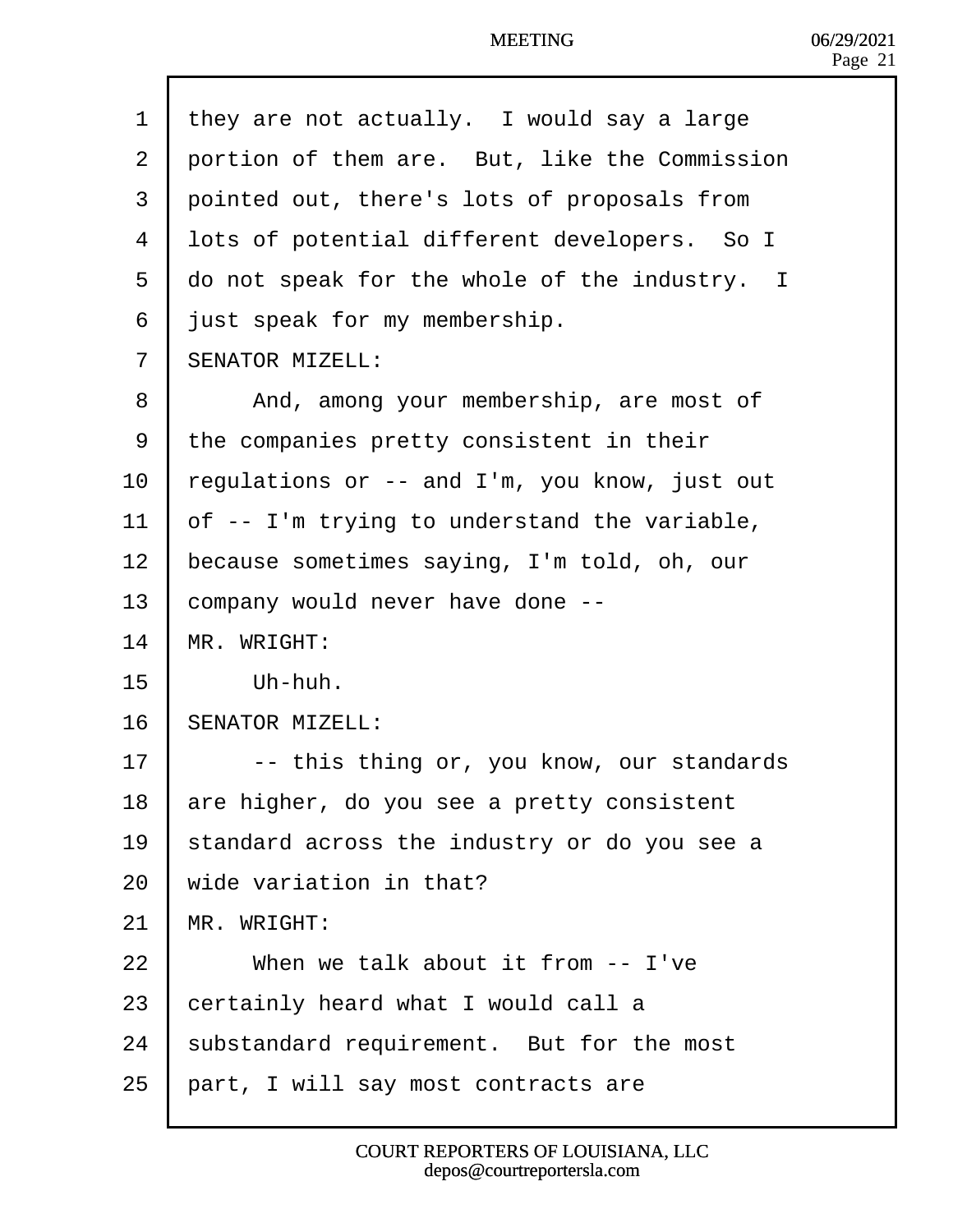- 1 boilerplate for these large international
- 2 dompanies. I have companies that do
- 3 blusinesses in different states. So there is a
- 4 lot of uniformity to what they do. And they,
- 5 like I said this morning, they're not
- 6 reinventing the wheel; they're actually using
- 7 the same language that they use to deal with
- 8 permitting and regulations in other states and
- 9 darbon copying that here.
- 10 **SENATOR MIZELL:**
- 11 **I** Thank you. I appreciate it.
- 12 CHAIRMAN LANCLOS:
- 13 | Thanks very much, Mr. Wright.
- 14 MR. WRIGHT:
- 15 | Thank you.
- 16 CHAIRMAN LANCLOS:
- 17 | I appreciate your testimony. Any of the
- 18 bther groups that I mentioned earlier who are
- 19 **present who wish to speak?**
- 20 **| Okay.** So, with that, we'll turn it over
- 21 to Mr. Mike Harper representing Beauregard
- 22 Parish.
- 23 MR HARPER:
- $24$  | Thank you. It's a pleasure to be here
- 25 today. We happen to have a potential project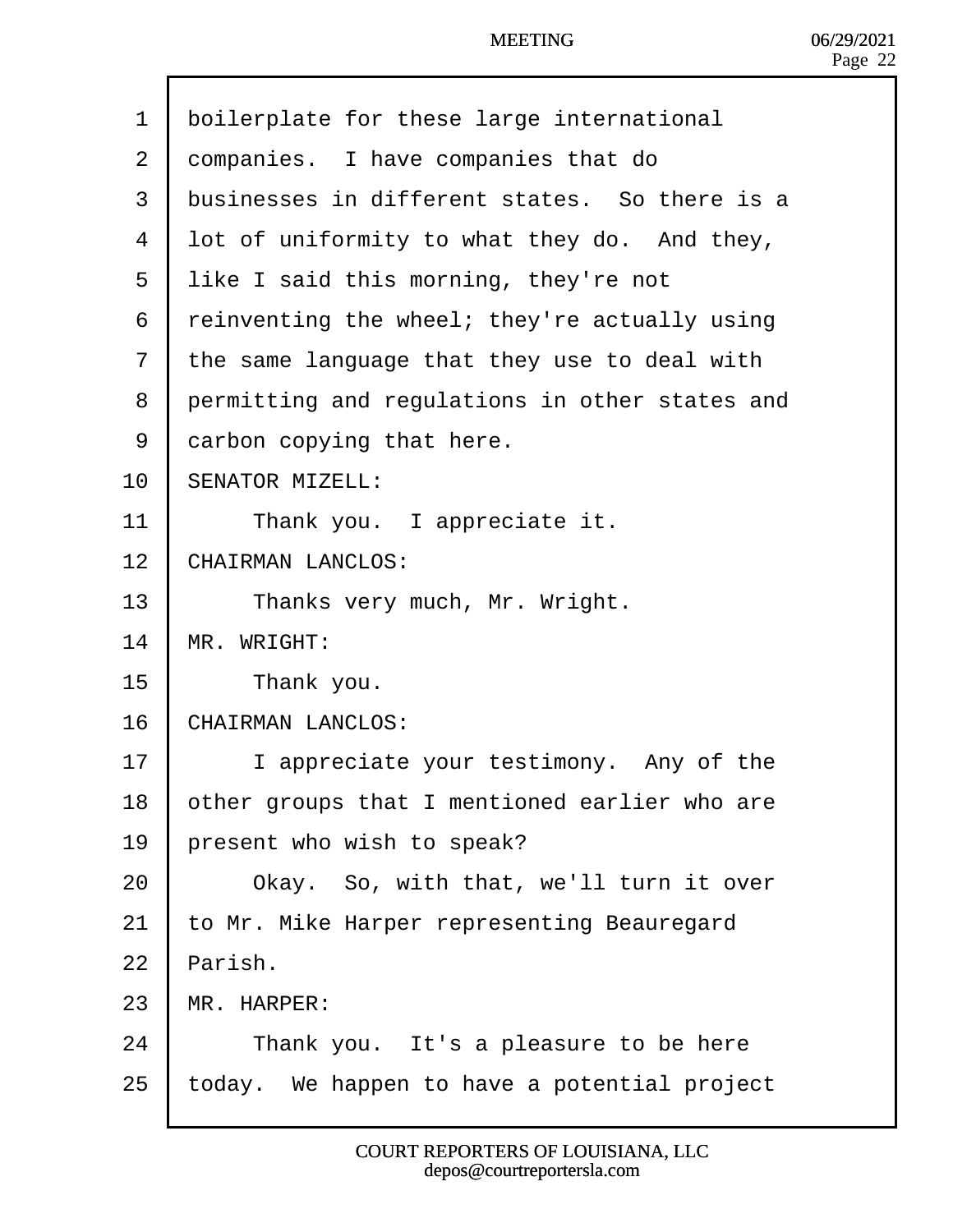| 1              | in Beauregard Parish. It will be about 2,000   |
|----------------|------------------------------------------------|
| $\overline{2}$ | acres used by 1800 acres, I understand, in     |
| 3              | panels, and it would be in an area that's      |
| 4              | normally unseen. It's a cutover pine area      |
| 5              | where there's nothing but stumps and           |
| 6              | leftovers.                                     |
| $\overline{7}$ | And so in different areas of the State,        |
| 8              | the opinions will vary. So I would ask that,   |
| 9              | as you move forward with your discussions,     |
| 10             | don't simply lock every parish down to what    |
| 11             | one or two or three parishes would be affected |
| 12             | by because some parishes have different needs, |
| 13             | of course. And what I look at when I think of  |
| 14             | solar energy is, whenever we had power outages |
| 15             | after the hurricanes, there probably would     |
| 16             | have been onstream time backup with            |
| 17             | electricity sooner as we would have had this   |
| 18             | solar field near where I live. We probably     |
| 19             | wouldn't have been down so long without        |
| 20             | electricity, possibly, even during the winter  |
| 21             | storms. And I would imagine it would probably  |
| 22             | be less stress on the high transmission lines  |
| 23             | that take these for miles and miles.           |
| 24             | There's a lot terrain variation across         |
| 25             | the State. And one of the other issues that I  |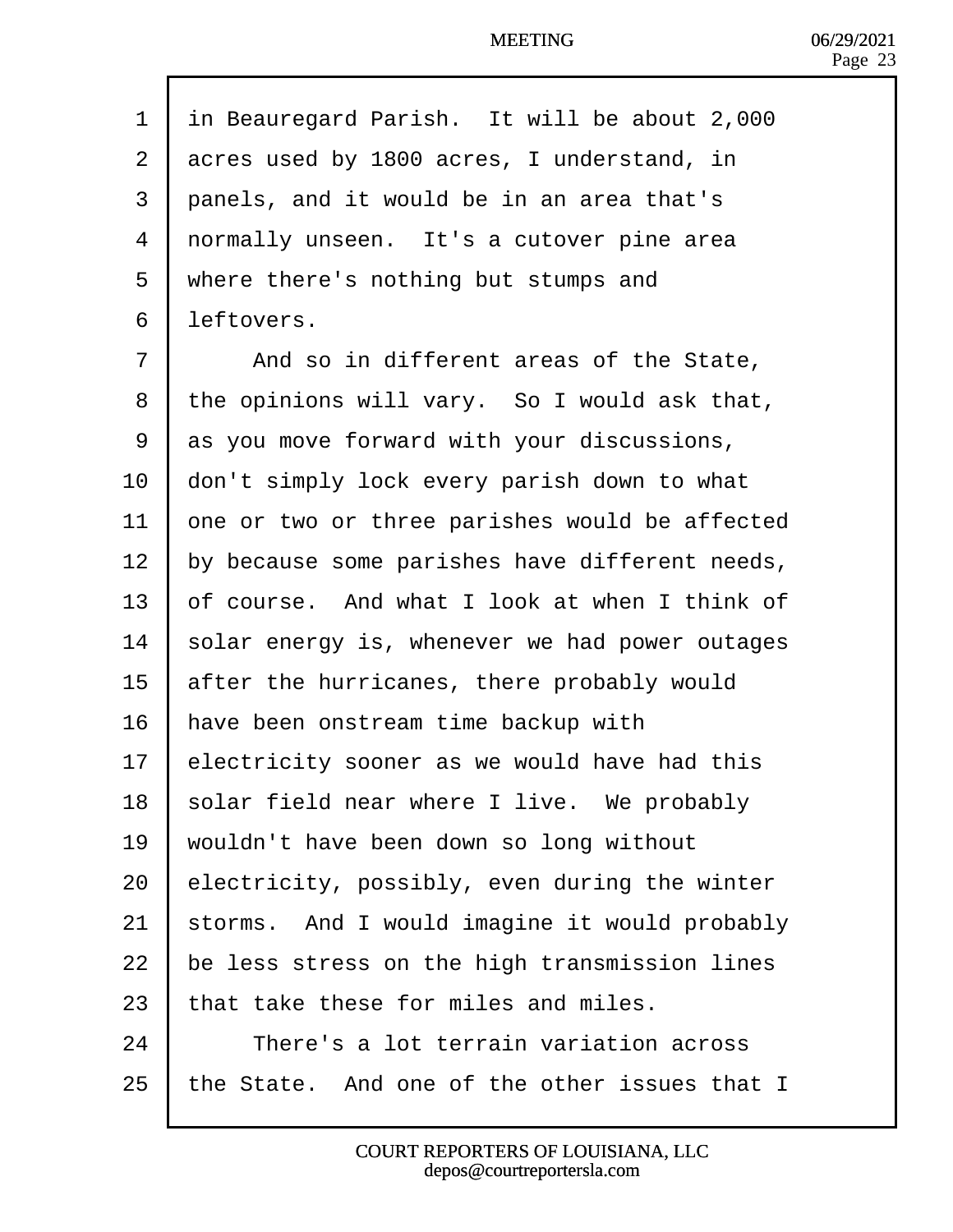- 1 would like to see y'all add to whatever you
- 2 do, is to let the local governments have the
- 3 decision on this, you know. Whatever you do
- 4 dan be the umbrella, but allow the local
- 5 dovernments that decision making on what's
- 6 going to happen in their parish. Because, as
- 7 Imentioned, the terrain is very different
- 8 d cross the State and that's a place where the
- 9 *individual farmers and ranchers and so forth,*
- 10 they can come and speak to their local
- 11 **betally** betalled about and just like we talked about
- 12 Whatever we do is going to affect the future,
- 13 well, we all won't always be elected
- 14 **b**fficials.
- 15  **So leave it open so that whoever is**
- 16 serving at that time can make the best
- 17 decision while they're there. But in the
- 18 future, if the need changes, if the opinion
- 19 changes, then local government can change with
- 20 that. I'll give you an example, like
- 21 Beauregard Parish is largely pine timber and
- 22  $\frac{1}{2}$  that's usually what we're marketed as is a
- 23  $\frac{1}{2}$  ree parish. And that's very different than
- 24 an agricultural land that depends on the
- 25 farms, you know, growing products. But if you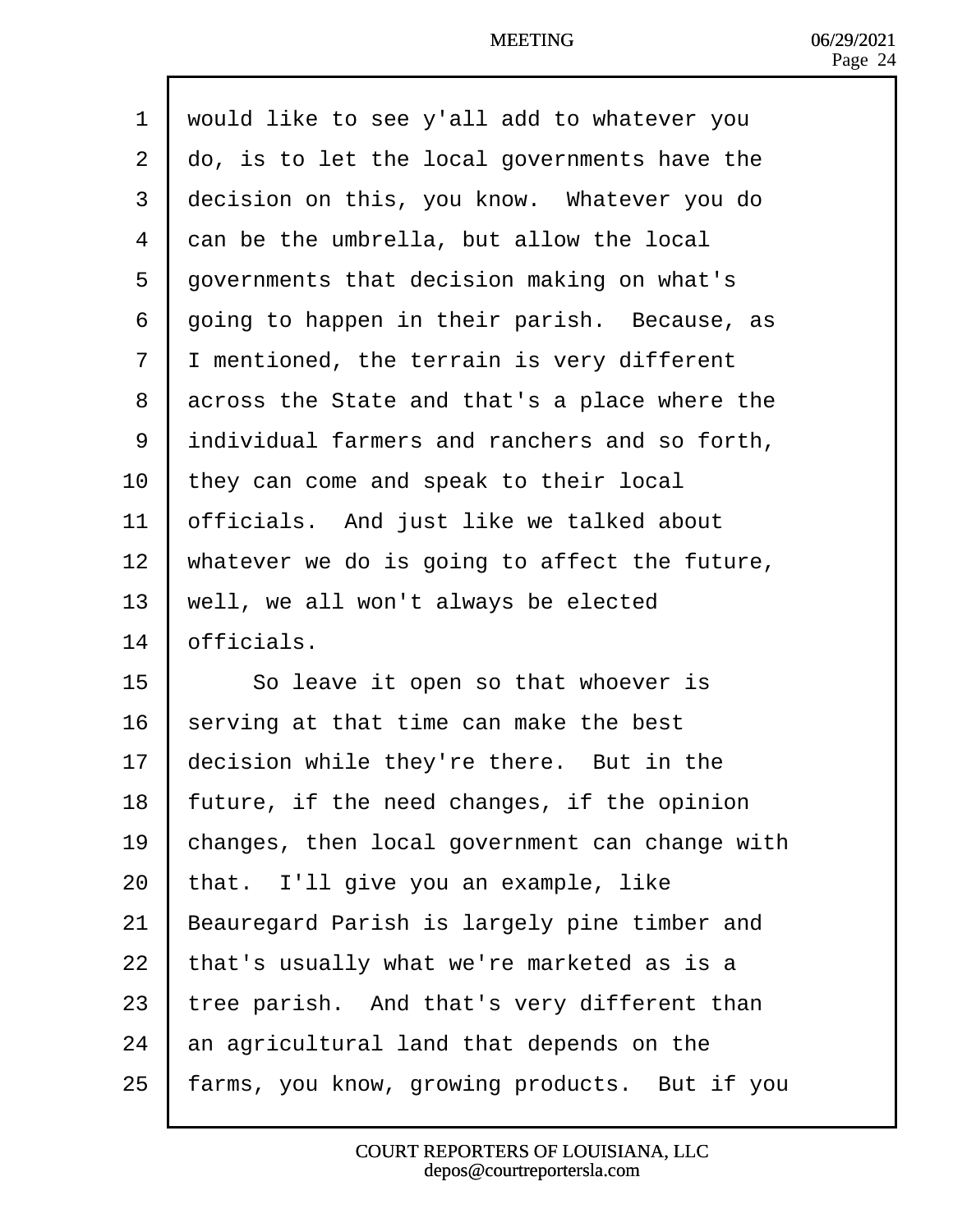| 1              | look at what solar power would generate        |
|----------------|------------------------------------------------|
| $\overline{2}$ | dompared to a patch of pine trees, over 50     |
| 3              | years, you'd probably have two cuttings of     |
| 4              | pine trees. So at two times during that 50     |
| 5              | years, someone would wreak benefit from that   |
| 6              | land and tear up the roads by the way. And     |
| 7              | this is something that will continually pay    |
| 8              | dut every year into the local government, into |
| 9              | the State's economy. It's a constant source    |
| 10             | of income.                                     |
| 11             | And kind of touching again on the              |
| 12             | decisions that y'all will make moving forward, |
| 13             | Senator Mizell and I were in a broadband       |
| 14             | meeting. And years ago, broadband was allowed  |
| 15             | for LUS fiber and immediately shut down by the |
| 16             | Legislature so that no one else could do it.   |
| 17             | We would like to do a project like that, but   |
| 18             | the people who were serving in those seats     |
| 19             | back then locked us down so that we can't do   |
| 20             | that. So I'm just asking, whatever you do,     |
| 21             | blease make it so that it's not uniform across |
| 22             | the State, just a rubber stamp and something   |
| 23             | that can't be changed by the local government  |
| 24             | because that's the first vehicle for the       |
| 25             | armers, the ranchers, the landowners is their  |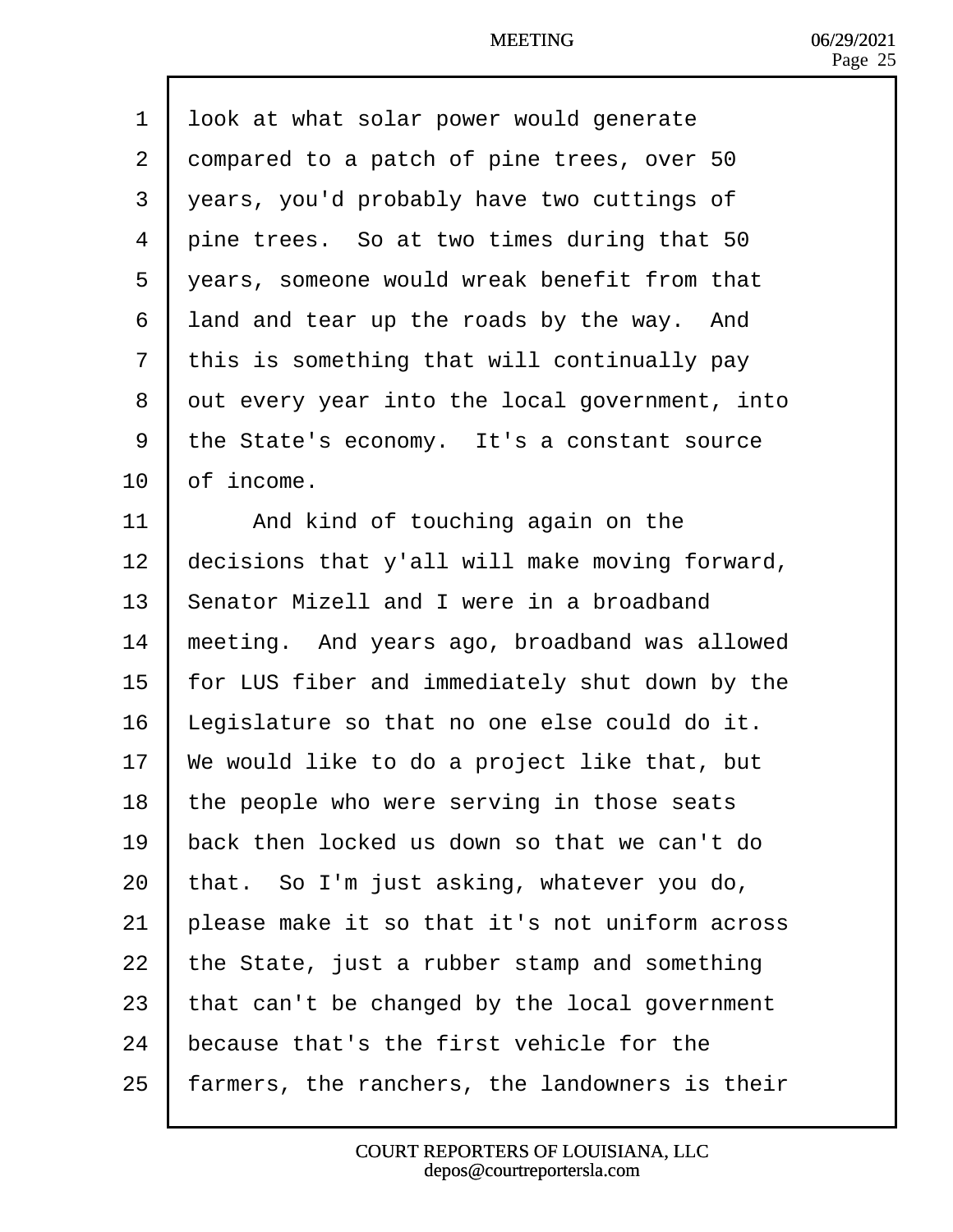- 1 local government. That's the ones who is
- 2 doing to listen, you know. So please just
- 3 keep that in mind as you move forward. Thank
- $4$   $\sqrt{ou}$ .
- 5 CHAIRMAN LANCLOS:
- 6 | Thank you, Mr. Harper.
- 7 | Next up, we have Mr. Mark Yates and
- 8 Mr. Jeffrey Clark with the Advanced Power
- 9 Alliance.
- $10$  MR. CLARK:
- 11 | Good afternoon. And thank you again for
- 12 the opportunity to speak with you twice today.
- 13 And I may be a little bit redundant, but I'll
- 14  $\frac{1}{2}$  try to be quick. And, Senator, I appreciate
- 15 your words earlier and appreciate this
- 16 **b** opportunity. And I think it's been
- 17 **Informative and it's helpful for us, as an**
- 18 **Industry, to hear concerns because sometimes**
- 19 there are things that we can speak to that
- 20 will alleviate some of those concerns. And,
- 21 b f course, we do have work together going
- 22 forward.
- 23 | My name is Jeffrey Clark. I'm President
- 24 b f the Advanced Power Alliance. We're an
- 25 brganization that represents power developers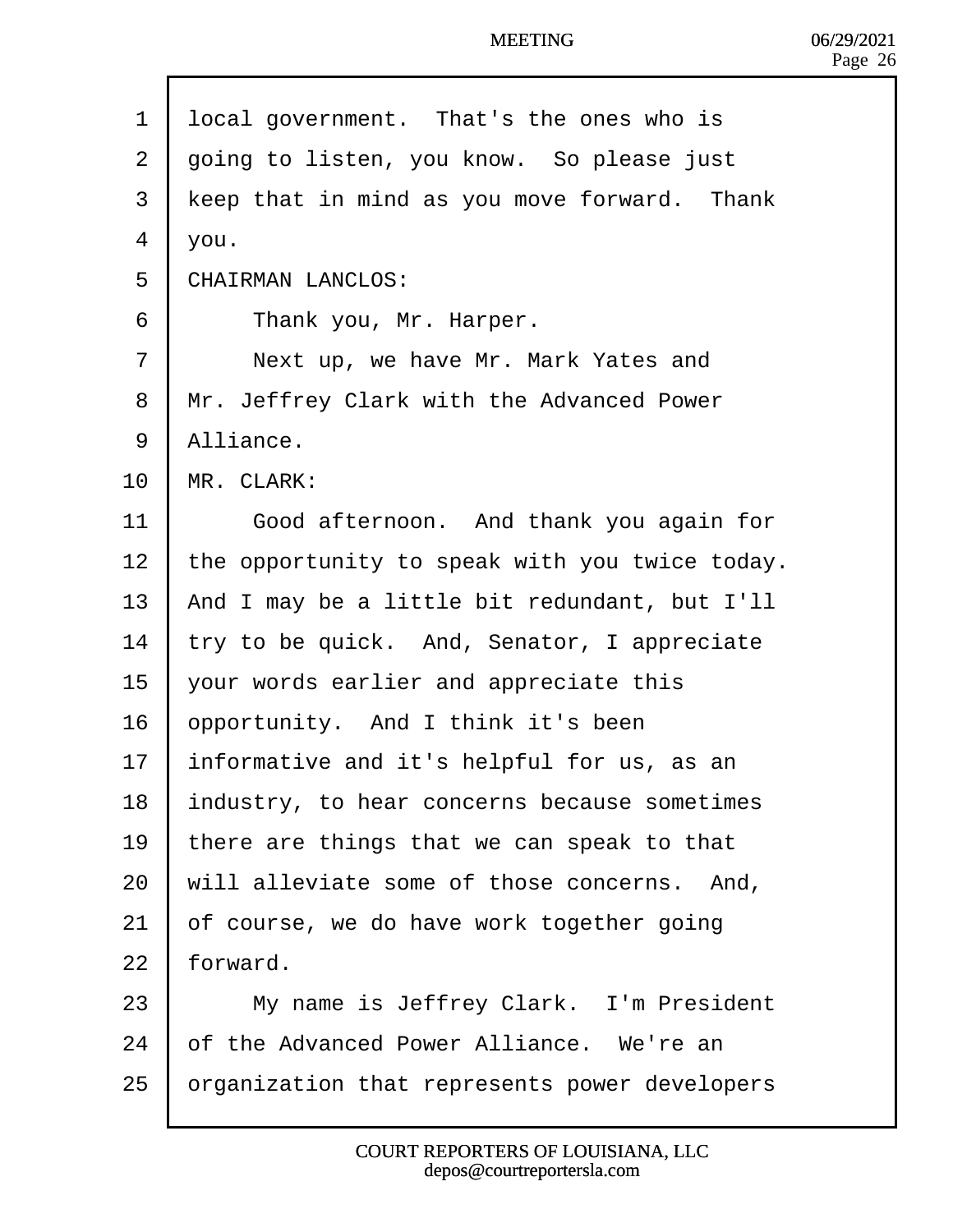|  | 1 who are building winds, solar, energy storage, |  |  |  |  |  |
|--|--------------------------------------------------|--|--|--|--|--|
|--|--------------------------------------------------|--|--|--|--|--|

- 2 dnd hydrogen projects around the United
- 3 States. Our members also own coal facilities,
- 4 duclear facilities, so they're a very diverse
- 5 set of investors in utilities and developers.
- 6 And I do, while I don't speak for every
- 7 dompany in the industry, I can speak, I think,
- 8 for the companies that are responsibly
- 9 developing. And I can tell you that we do
- 10 want to work with you on decommissioning
- 11 Legislation that is responsible, that's fair
- 12 to the industry, but most importantly,
- 13 **brotects communities and taxpayers from the**
- 14 potential for having to clean up the site of a
- 15 **project that failed.** We don't want to see
- 16 that happen.
- 17 **Figure** There's an energy transition happening in
- 18 America. And I think you said it well, we
- 19 **don't want to look back later and have**
- 20  $\frac{1}{20}$  egrets. We see that every day around all of
- 21 bur states in this country. We look at
- 22 facilities that we say, you know, why on earth
- 23 did that get built there? And that's
- 24 something we want to have a responsible
- 25  $\,$  conversation about, while at the same time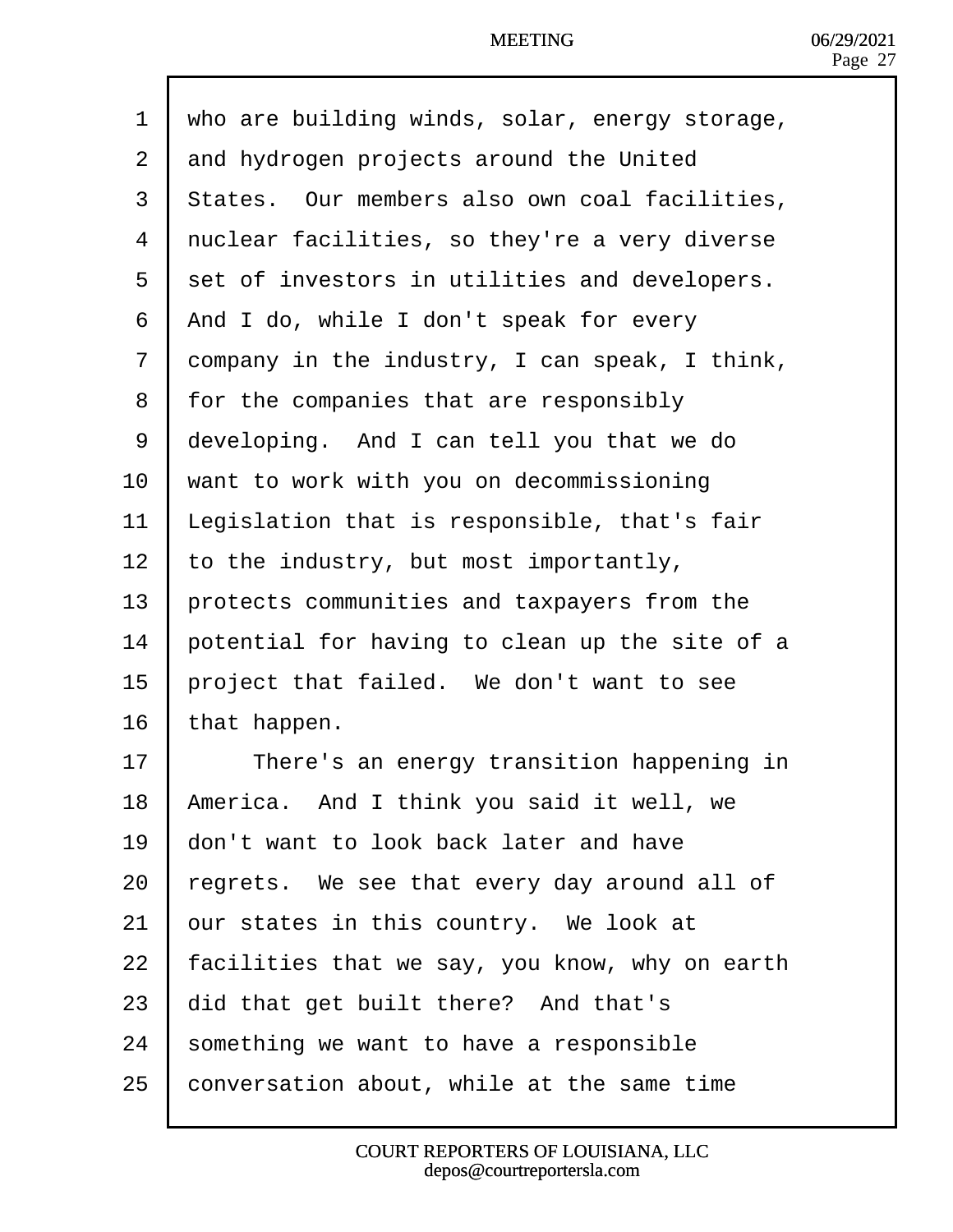| 1              | acknowledging the private property rights from |
|----------------|------------------------------------------------|
| $\overline{2}$ | free enterprise are a big part of what has     |
| 3              | made our country so great and has made our     |
| 4              | economy so strong. The transition that's       |
| 5              | Happening, we don't want to look back and have |
| 6              | regrets that we didn't thoughtfully regulate   |
| $\overline{7}$ | dr didn't thoughtfully set some guidelines.    |
| 8              | But we also, I think, don't want to look back  |
| 9              | in 20 years and say, why did we miss out on    |
| 10             | the economic opportunity that could have been  |
| 11             | brought by expanding and diversifying our      |
| 12             | energy system when we had that opportunity?    |
| 13             | I've heard people suggest that you have        |
| 14             | o make a choice, that we're going to be oil    |
| 15             | and gas states or we're going to be renewable  |
| 16             | energy states. And I would put to you that     |
| 17             | he answer is to be that your oil and gas       |
| 18             | industry can be enhanced by renewable energy.  |
| 19             | And I'd point to carbon neutral natural        |
| 20             | gas, which is the popular project in Asia      |
| 21             | ight now where we can decarbonize our          |
| 22             | production, we can decarbonize distribution,   |
| 23             | decarbonize our LNG export terminals and send  |
| 24             | to the world the oil and gas products that     |
| 25             | they want and make those products more         |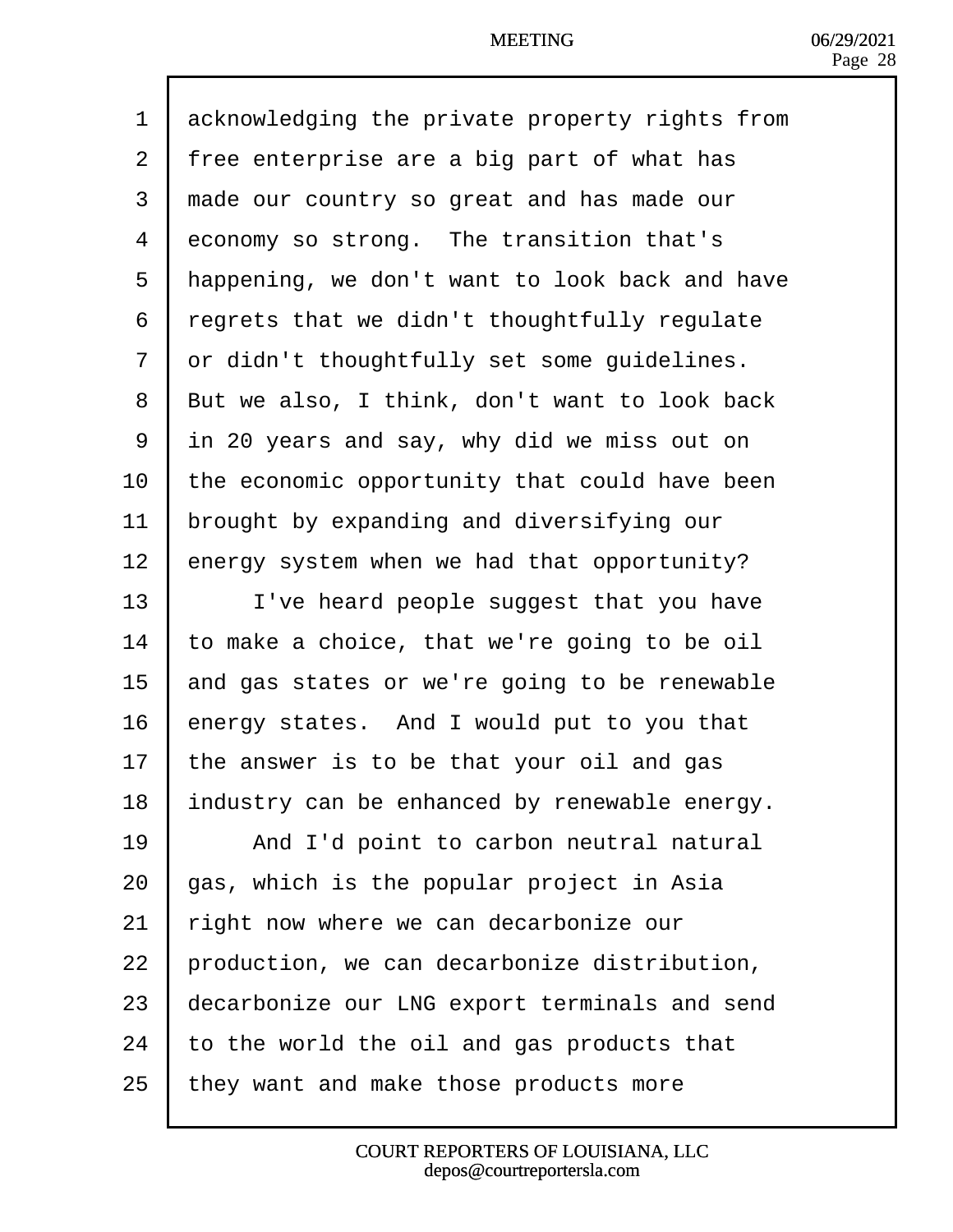| 1              | dompetitive by decarbonizing. The additional  |
|----------------|-----------------------------------------------|
| $\overline{2}$ | diversification in energy has a lot of        |
| 3              | benefits. It's not just for the landowner.    |
| 4              | And I will say, for farmers who struggle with |
| 5              | dommodity prices and weather, that having an  |
| 6              | additional source of revenue that's not       |
| $\overline{7}$ | dependent on either of those factors is a     |
| 8              | relief. But communities also benefit from tax |
| 9              | revenue. Customers benefit. Every energy      |
| 10             | consumer in the State benefits from lower     |
| 11             | energy prices.                                |
| 12             | And what we are seeing around the             |
| 13             | country, and I point to Iowa as an example,   |
| 14             | owa is now a hub for data center investments  |
| 15             | because they embrace renewable energy. They   |
| 16             | how market the State. Their economic          |
| 17             | development is centered around renewable      |
| 18             | energy. And they attract data centers to that |
| 19             | State. It's not a state you would think of as |
| 20             | a data center hub. But because of the         |
| 21             | availability of cheap, renewable energy,      |
| 22             | hey've become a hub for data centers in that  |
| 23             | state.                                        |
| 24             | As I've said, we want to work with you on     |
| 25             | decommissioning. We do have some language     |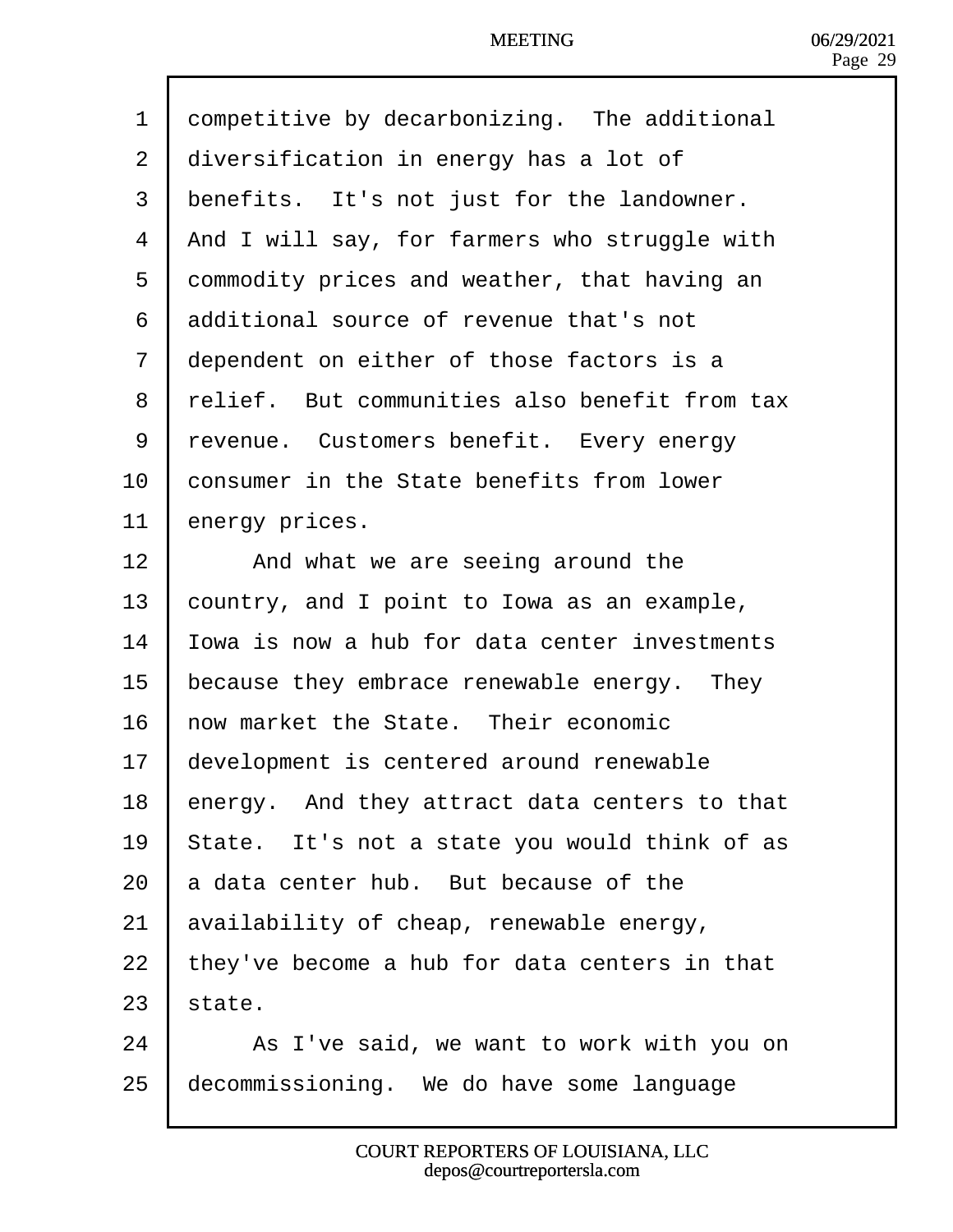| 1              | from other states. Oklahoma comes immediately |
|----------------|-----------------------------------------------|
|                |                                               |
| $\overline{2}$ | to mind where the decommissioning statute we  |
| 3              | wrote for wind energy is being used by that   |
| 4              | state today to shut down a project that is    |
| 5              | problematic. We want to make sure, again,     |
| 6              | that we find something that has teeth but is  |
| 7              | fair to the industries and is fair and, most  |
| 8              | importantly, protects the taxpayer. And I do  |
| 9              | want to work with you going forward on the    |
| 10             | signing issues.                               |
| 11             | And I'd share one last thought with you       |
| 12             | because I've seen it in other places that     |
| 13             | there is a lot of excitement and activity     |
| 14             | around solar development or wind development  |
| 15             | or whatever is coming into an area. And       |
| 16             | communities understandably become concerned   |
| 17             | because of the level of activity, the volume  |
| 18             | of activity. There is a misconception that    |
| 19             | all of those projects are going to be built.  |
| 20             | And I appreciate the comments earlier about,  |
| 21             | you know, you will see a lot of projects      |
| 22             | proposed. But the reality is, the             |
| 23             | transmission system, the demand from          |
| 24             | consumers, the investment community, not all  |
| 25             | of those projects are going to get built. In  |
|                |                                               |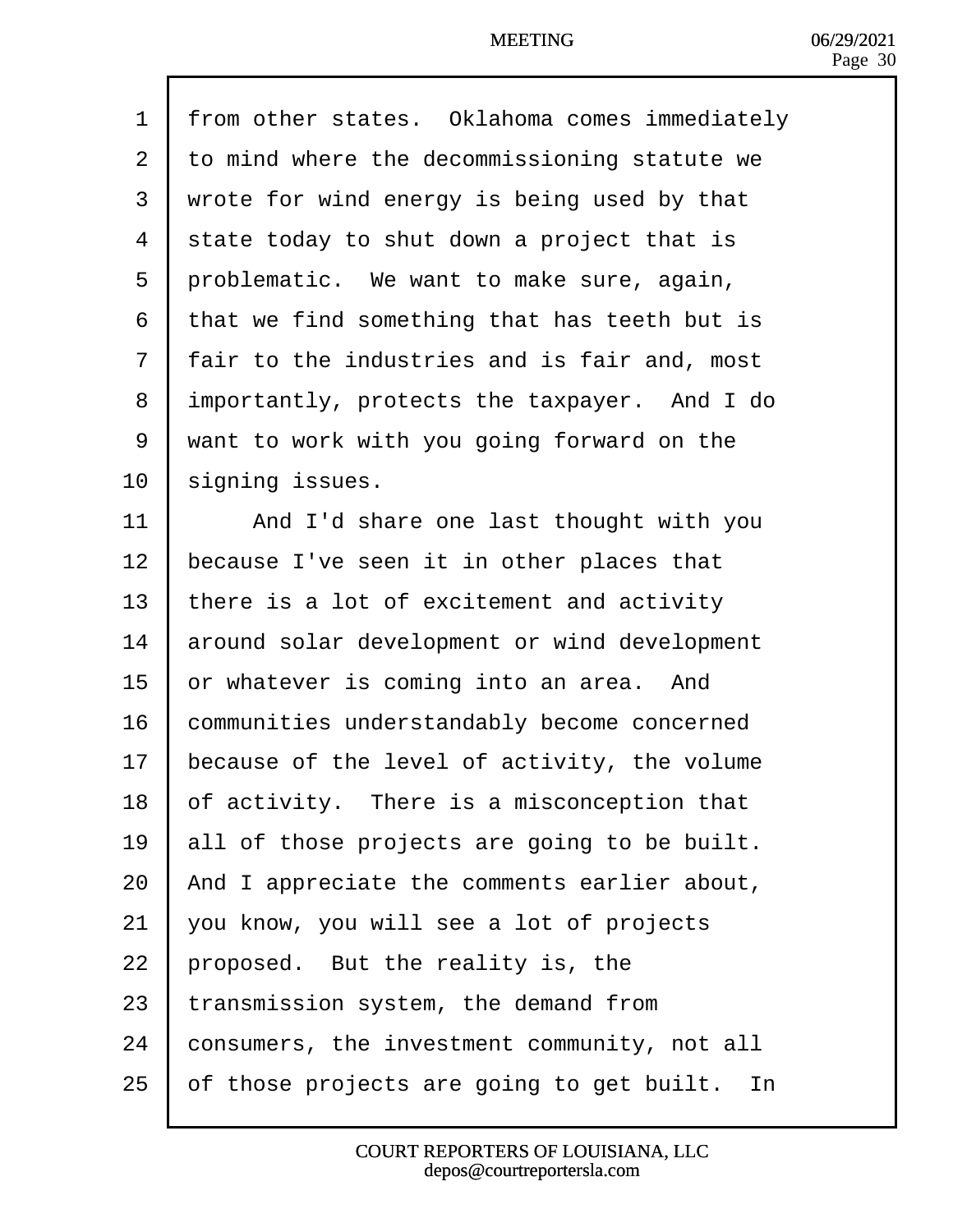|                | <b>MEETING</b>                                |
|----------------|-----------------------------------------------|
|                |                                               |
| 1              | reality, a small fraction of those projects   |
| 2 <sup>1</sup> | det built. And so I do understand the         |
| 3              | doncerns of folks who are -- if every project |
| 4              | got built, that would dramatically change the |
| 5              | dommunity. I would suggest to you that not    |
| 6              | every project that's being talked about is    |
| 7              | eltimately going to come to fruition. But we  |
| 8              | understand the concerns. And, again, Senator, |
| 9              | appreciate the dialogue and look forward to   |
| 10             | working with you.                             |

- 11 **MR. YATES:**
- 12 | Senator, thank you. Mark Yates with the
- 13 Advanced Power Alliance. And I am based out
- 14  $\overline{b}$  f Oklahoma, and previously to this role,
- 15 worked for the Oklahoma Farm Bureau. So, you
- 16 know, kind of the unique lens in seeing the
- 17  $\theta$  prowth of the industry in my state and how
- 18 **it's impacted local communities and rural**
- 19 **Communities or landowners.** And I very much do
- 20  $\,$  see some similarities in our state in the
- 21 shense that we are legacy oil and gas. You
- 22 know, it is an oil and gas state in Oklahoma.
- 23 It is in Louisiana. We're also a big Ag
- 24 state. And so, you know, I look at is as, you
- 25 know, we feed America and we power America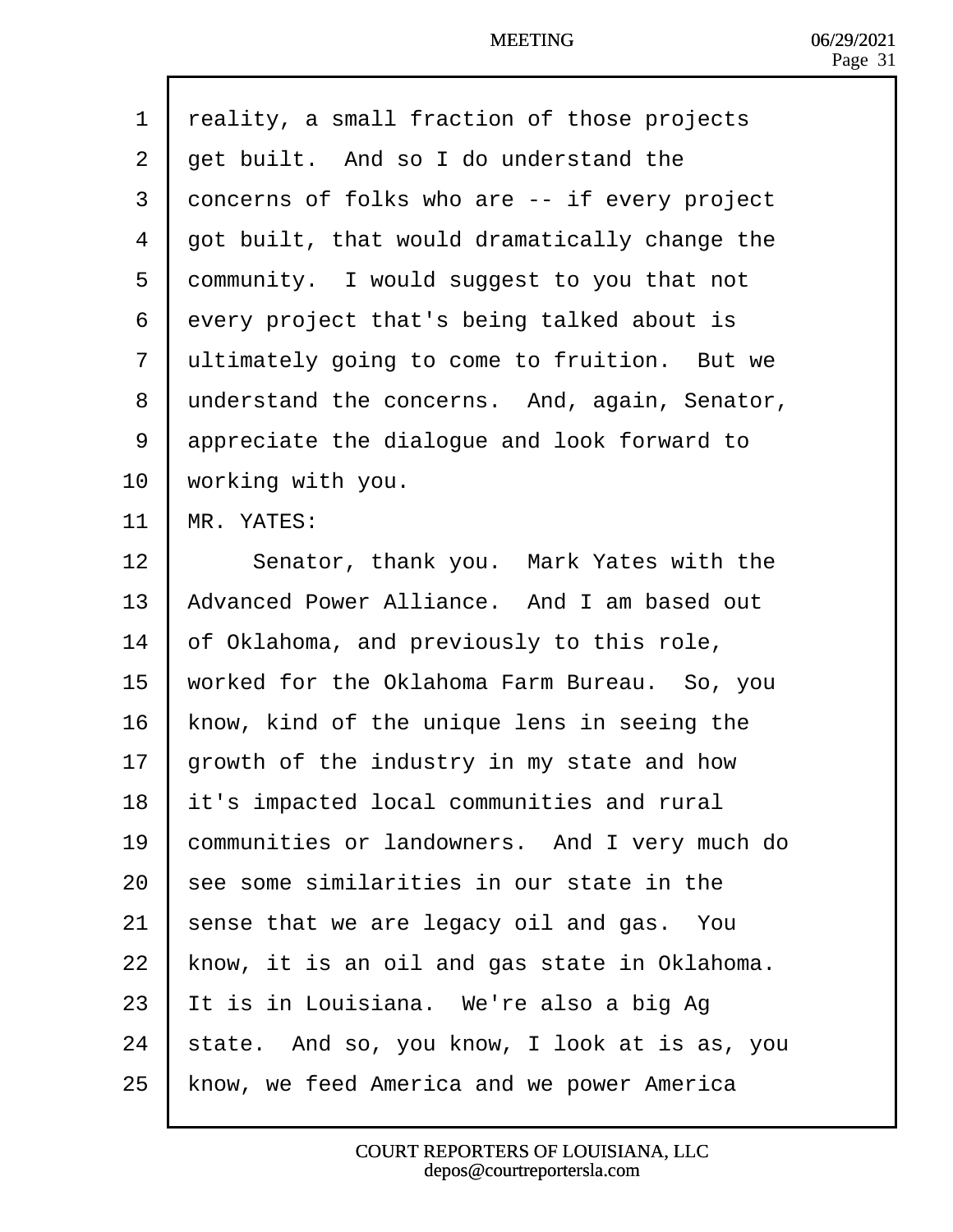| 1  | with our resources and our crops that we grow. |
|----|------------------------------------------------|
| 2  | And there's a complimentary nature to all      |
| 3  | of this. And I think that, you know, the       |
| 4  | discussion this morning was illuminating in    |
| 5  | the sense that it's good to hear the various   |
| 6  | doncerns, and I think it's good for us from an |
| 7  | industry standpoint so that we can speak       |
| 8  | better to those concerns and help educate.     |
| 9  | Because I do think it comes down to            |
| 10 | collaboration, communication at the local      |
| 11 | evel and at the state level. And so, you       |
| 12 | know, I applaud this process and we're very    |
| 13 | happy to be a part of this.                    |
| 14 | In my home state of Oklahoma, we've now        |
| 15 | seen over the past 20 years renewables grow.   |
| 16 | And we have 77 counties equivalent to          |
| 17 | barishes, and we are the top taxpayer in 16 of |
| 18 | those counties. And we're in the top three     |
| 19 | axpayer in nearly 30 of our 77 counties. And   |
| 20 | so we've seen a tremendous economic impact     |
| 21 | nto the areas in which these investments have  |
| 22 | gone in.                                       |
| 23 | Yes, there is direct landowner lease           |
| 24 | bayments. We now total over \$50 million per   |
| 25 | year in landowner lease payments across the    |

 $\mathsf{l}$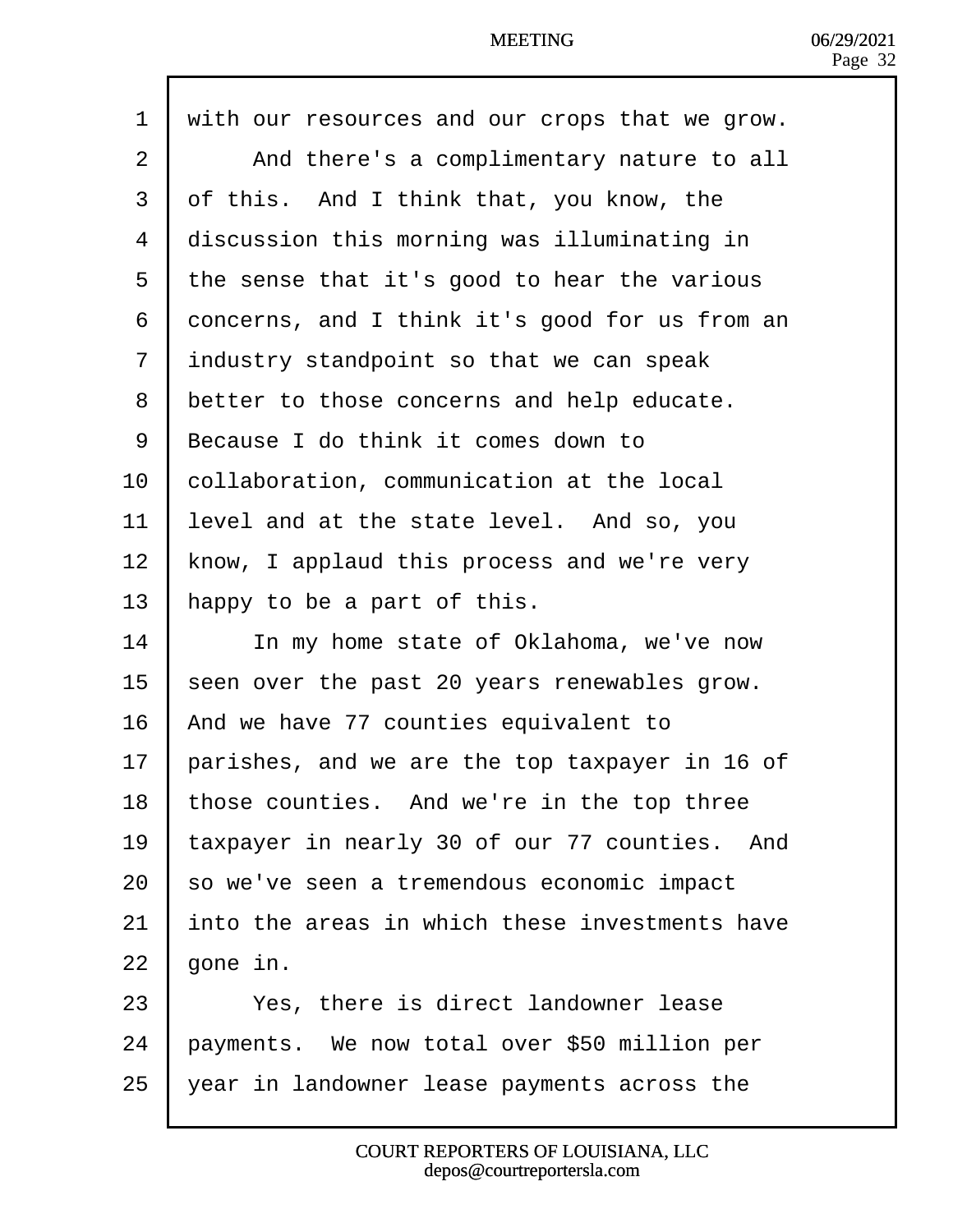| 1  | state of Oklahoma. It has been a tremendous    |
|----|------------------------------------------------|
| 2  | tax advantage for the local school districts   |
| 3  | to be able to bond against these projects and  |
| 4  | increase and upgrade their facilities.         |
| 5  | And then, I think, from a macro-level at       |
| 6  | the state, what we have seen is that the       |
| 7  | dvolution of becoming an oil and gas state to  |
| 8  | an energy state has really changed, I think,   |
| 9  | the economic development opportunities across  |
| 10 | pur state. We are now starting to see data     |
| 11 | centers come to Oklahoma. We just announced    |
| 12 | an EPA manufacturing facilities that brought   |
| 13 | 2,000 jobs to another rural community. And so  |
| 14 | we're starting to see the economy build around |
| 15 | a growth of renewables in our state. And so I  |
| 16 | just want to convey on a positive note, I do   |
| 17 | see the similarities in the opportunities that |
| 18 | exist for the State of Louisiana, but we do    |
| 19 | want to do this in a responsible manner. And   |
| 20 | we want to be a part of this conversation and  |
| 21 | a collaborative partner at both the parish     |
| 22 | evel and the state level. So thank you for     |
| 23 | the opportunity to be engaged with you.        |
| 24 | <b>SENATOR MIZELL:</b>                         |
| 25 | I just have a -- and I don't know who          |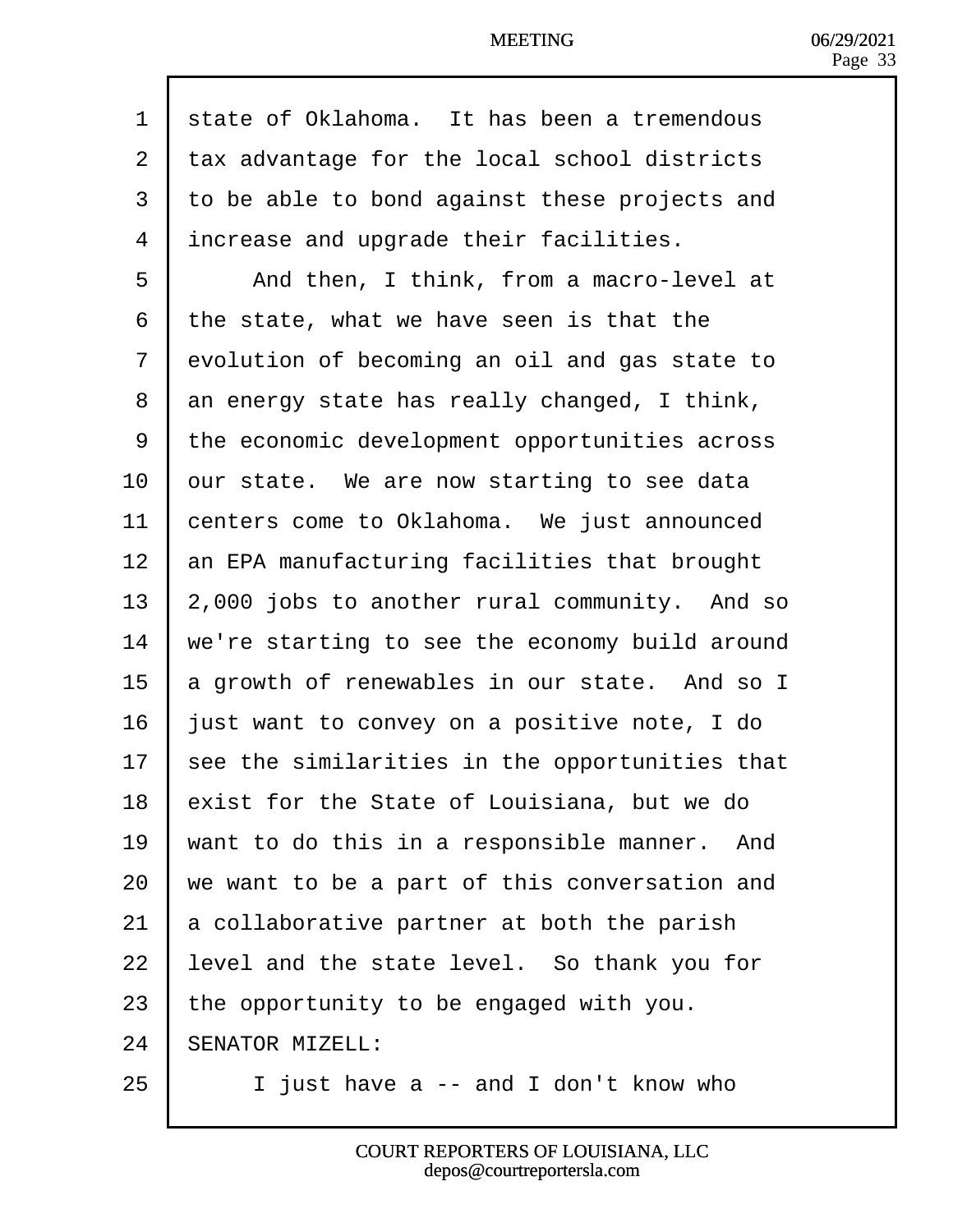| 1  | wants to answer it. I think, when we're       |
|----|-----------------------------------------------|
| 2  | Ipoking at this, well, it's something that    |
| 3  | maybe others were aware, but I'm not, is what |
| 4  | is our limitation? What determines or who     |
| 5  | determines how many projects we can have, how |
| 6  | many acres will be allocated?                 |
| 7  | I mean, I've heard it depends on the          |
| 8  | Ibad, you know, it depends -- so but, as you  |
| 9  | referenced Oklahoma, what determines that? Is |
| 10 | that an industry standard that is set that    |
| 11 | every state could go into follows the same    |
| 12 | formula for that or how is that set?          |
| 13 | MR. CLARK:                                    |
| 14 | And are you, Senator, are you meaning in      |
| 15 | terms of the size of the project?             |
| 16 | <b>SENATOR MIZELL:</b>                        |
| 17 | Well, the number -- if you could, say,        |
| 18 | 2,000 in my parish, is that typical, and then |
| 19 | are you going to, like, do we have room in    |
| 20 | Louisiana to put 2,000 in every parish or is  |
| 21 | the 2,000 your total for the whole state? You |
| 22 | know, like, what determines how much power    |
| 23 | will be generated in the state?               |
| 24 | <b>MR. CLARK:</b>                             |
| 25 | Ultimately, the biggest driver is demand      |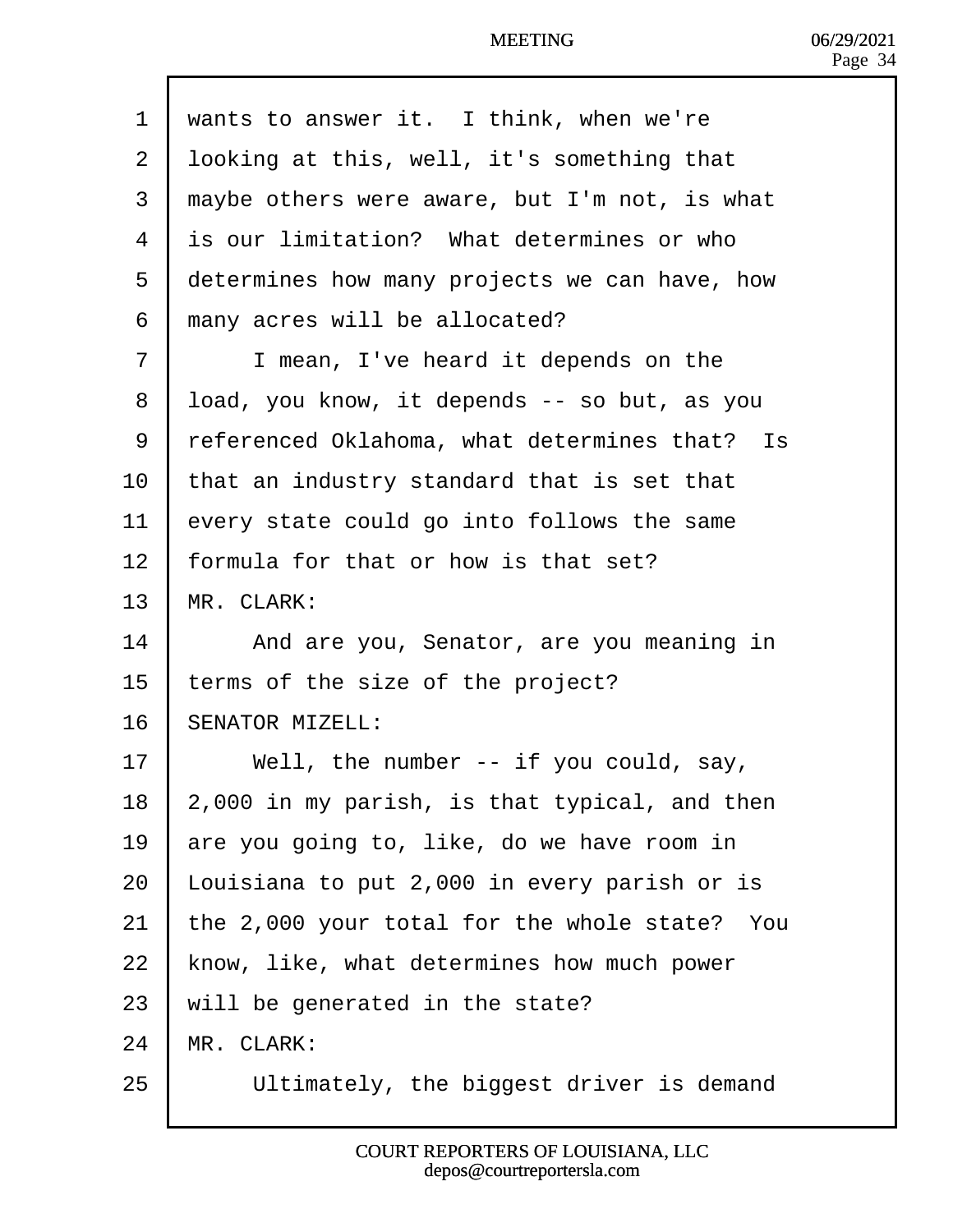- 1 for that  $-$
- 2 **SENATOR MIZELL:**
- 3 | Demand?
- 4 MR. CLARK:
- 5 | Demand for that electricity. And is
- 6 there -- three things that have to exist for a
- 7 droject to go forward. Of course, there has
- 8 to be demand. There has to be a customer.
- 9 **SENATOR MIZELL:**
- 10 | Right.
- 11 MR. CLARK:
- 12 | And you hear references to power purchase
- 13 agreements. There are very few, if any,
- 14 **brojects that are built today without a**
- 15 bustomer, an offtaker for that power. So the
- 16 days of building a solar project and just
- 17 hoping that somebody is going to buy that
- 18 electricity, those are behind us. You need to
- 19 have the transmission available. And so there
- 20 are limitations on the system.
- 21 | So one of the things that goes on is that
- 22 folks will go around and talk to landowners --
- 23 to what I was speaking to earlier, they'll
- 24  $\cdot$  talk to landowners and say, hey, we'd like to
- 25 get a group of landowners together because we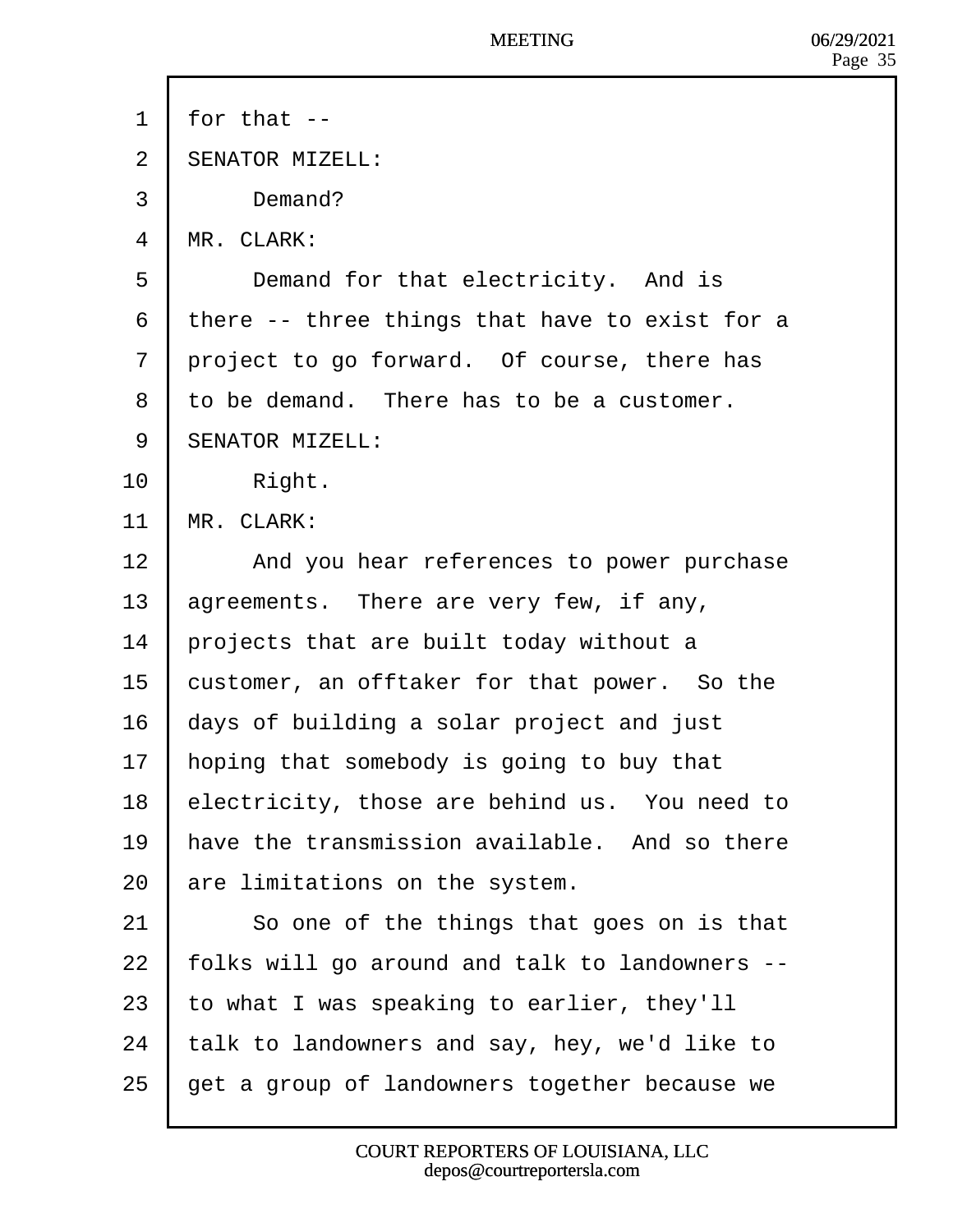| $\mathbf 1$ | Hope we can build a solar project here. The   |
|-------------|-----------------------------------------------|
| 2           | reality is that's an early step before you go |
| 3           | to the transmission organization to find out  |
| 4           | if you can even connect a project there. So,  |
| 5           | there's some, to my point earlier, there's    |
| 6           | some discussion that takes place that maybe   |
| 7           | sometimes raises concerns. But the            |
| 8           | transmission may not be there. But you have   |
| 9           | to have the customer, you have to have the    |
| 10          | resource, the land available, and you have to |
| 11          | have that transmission. Those limitations are |
| 12          | eally what drives --                          |
| 13          | <b>SENATOR MIZELL:</b>                        |
| 14          | <b>But --</b>                                 |
| 15          | <b>MR. CLARK:</b>                             |
| 16          | -- development.                               |
| 17          | <b>SENATOR MIZELL:</b>                        |
| 18          | But is the formula for the end need the       |
| 19          | same? So if we're creating energy rurally to  |
| 20          | go into New Orleans or Baton Rouge or         |
| 21          | Shreveport, so is that -- are we looking for  |
| 22          | that same number to go in or are we -- does   |
| 23          | that -- do we see --                          |
| 24          | MR. CLARK:                                    |
| 25          | It's $a -$                                    |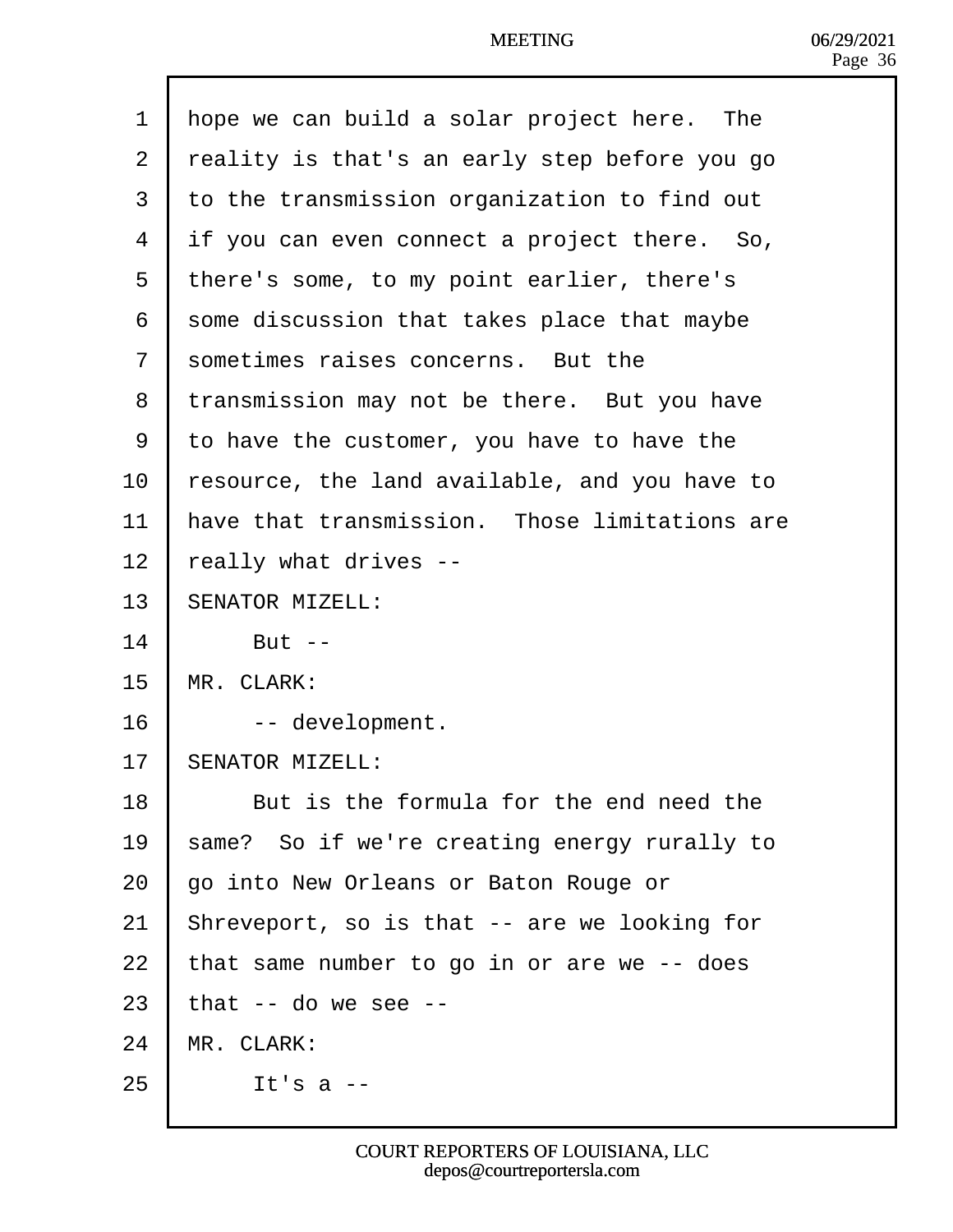| 1              | <b>SENATOR MIZELL:</b>                        |
|----------------|-----------------------------------------------|
| $\overline{2}$ | -- more in summer, for instance, then?        |
| 3              | Are you going to generate more in the summer  |
| 4              | than you would the rest of the year and you   |
| 5              | Have that in reserve somewhere else?          |
| 6              | <b>MR. CLARK:</b>                             |
| 7              | Right. I think that the question -- I'm       |
| 8              | trying to make sure I answer the question     |
| 9              | dorrectly. The -- you build to try to make    |
| 10             | sure we can cover the maximum demand on the   |
| 11             | system. And then the cheapest resources are   |
| 12             | those for the consumer's sake that are        |
| 13             | dispatched early and first. And so there are  |
| 14             | times of year that there are resources that   |
| 15             | are not the cheapest resources, say in the,   |
| 16             | you know, a spring day where, you know, it's  |
| 17             | 70 degrees outside --                         |
| 18             | <b>SENATOR MIZELL:</b>                        |
| 19             | Right.                                        |
| 20             | MR. CLARK:                                    |
| 21             | -- and we're not running our air              |
| 22             | conditioner and demand is low, then there's   |
| 23             | hot as much need for those resources. A solar |
| 24             | acility would typically run, if it's -- it's  |
| 25             | going to run every time the sun is available  |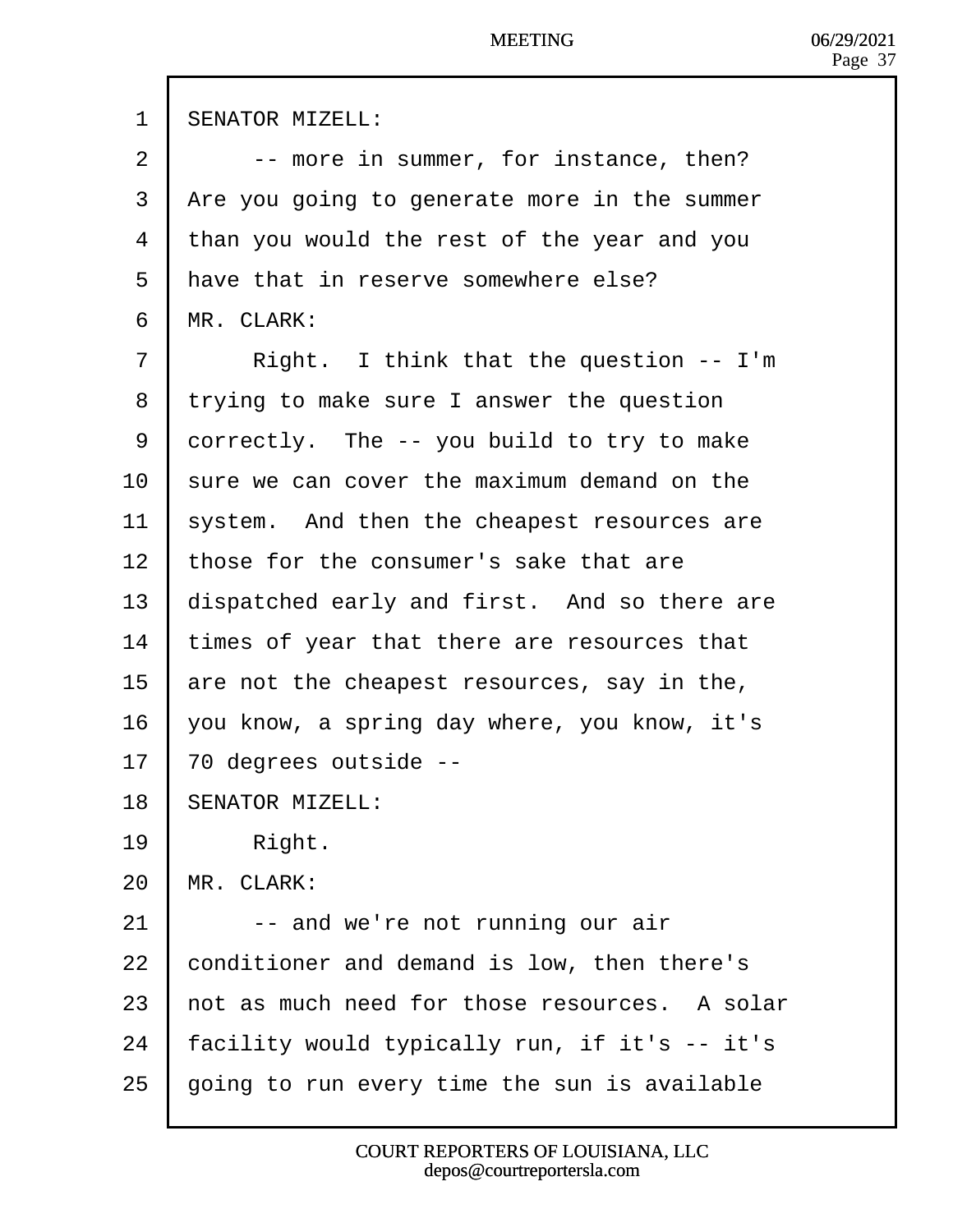| 1  | because it's the cheapest resource that's     |
|----|-----------------------------------------------|
| 2  | available to the system. But you -- I think   |
| 3  | to answer your question about how much do you |
| 4  | build, it's a system-wide demand. So if it's  |
| 5  | built here, it won't be built, you know, in   |
| 6  | another -- in another parish. You build to    |
| 7  | serve the system as a whole.                  |
| 8  | <b>SENATOR MIZELL:</b>                        |
| 9  | Yes. So once you get that number of           |
| 10 | kilowatts generated in, say, Washington       |
| 11 | Parish, you don't need to go to Tangipahoa to |
| 12 | feed the same in --                           |
| 13 | MR. CLARK:                                    |
| 14 | That --                                       |
| 15 | <b>SENATOR MIZELL:</b>                        |
| 16 | $-$ the $-$                                   |
| 17 | MR. CLARK:                                    |
| 18 | That could be correct.                        |
| 19 | <b>SENATOR MIZELL:</b>                        |
| 20 | Yeah, okay.                                   |
| 21 | MR. CLARK:                                    |
| 22 | You're building to -- and that's one of       |
| 23 | the things that does happen is that you have  |
| 24 | parishes competing with one another --        |
| 25 | <b>SENATOR MIZELL:</b>                        |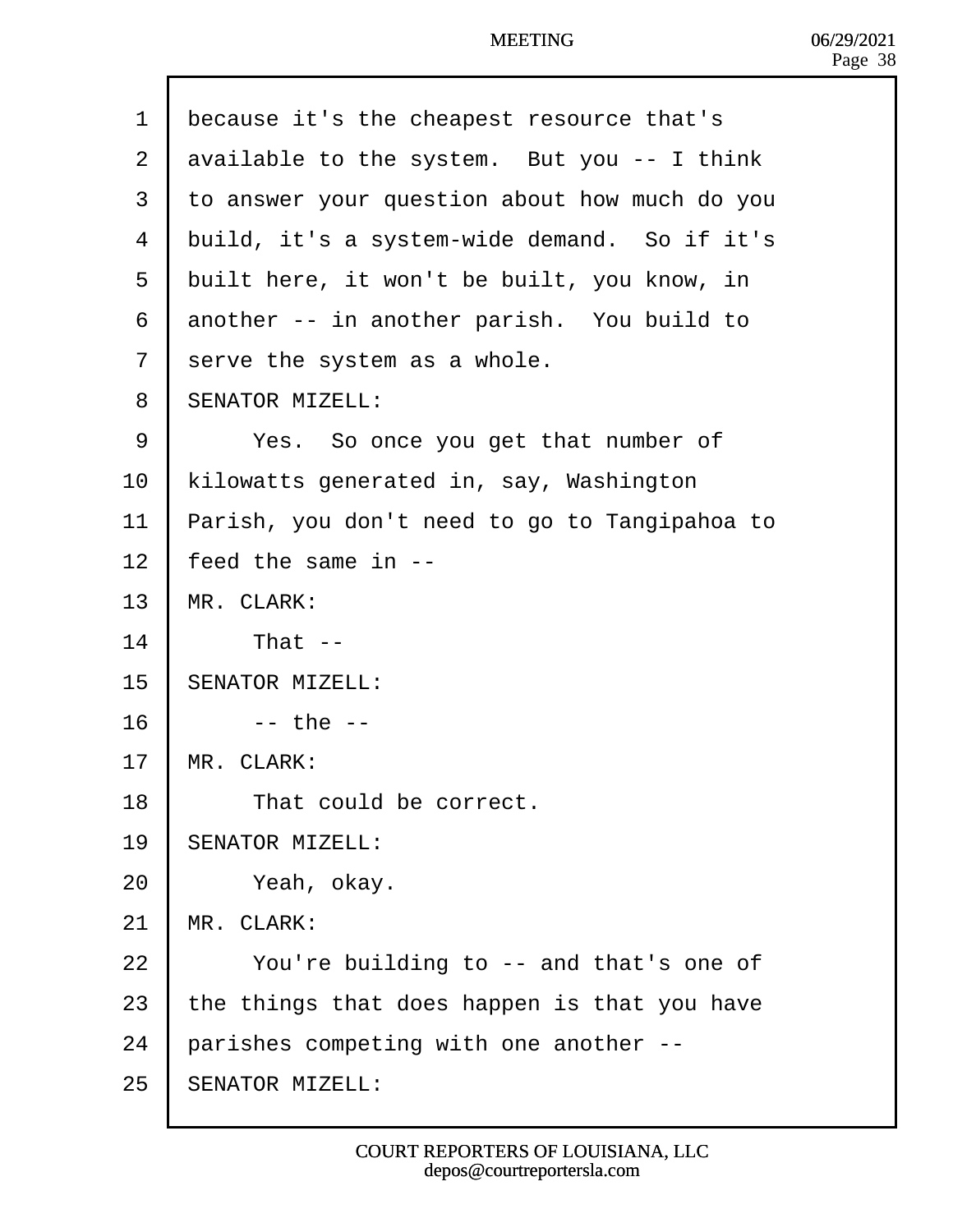| 1              | Right.                                         |
|----------------|------------------------------------------------|
| $\overline{2}$ | <b>MR. CLARK:</b>                              |
| 3              | -- and in a integrated system. You also        |
| 4              | Have states. And to my point about not having  |
| 5              | regrets later is that the power could very     |
| 6              | well be serving Louisiana customers, but       |
| 7              | denerated in another state.                    |
| 8              | <b>SENATOR MIZELL:</b>                         |
| 9              | So when you said that about a                  |
| 10             | problematic -- a project that was problematic, |
| 11             | what was the problem with the project?         |
| 12             | MR. CLARK:                                     |
| 13             | There was a wind project that was              |
| 14             | built -- and I would -- I raise it as a point  |
| 15             | where we, as an industry, supported a          |
| 16             | decommissioning statute to require -- to get   |
| 17             | some teeth to making sure exactly the scenario |
| 18             | didn't happen. And I will say it's being       |
| 19             | handled now by the Oklahoma Corporation        |
| 20             | Commission. You know, and so, I probably       |
| 21             | should be careful what I say, but it's a       |
| 22             | project in the panhandle. It was built by a    |
| 23             | developer. They used some equipment that was   |
| 24             | proprietary and they had technical problems    |
| 25             | with that equipment. They've allowed that      |
|                |                                                |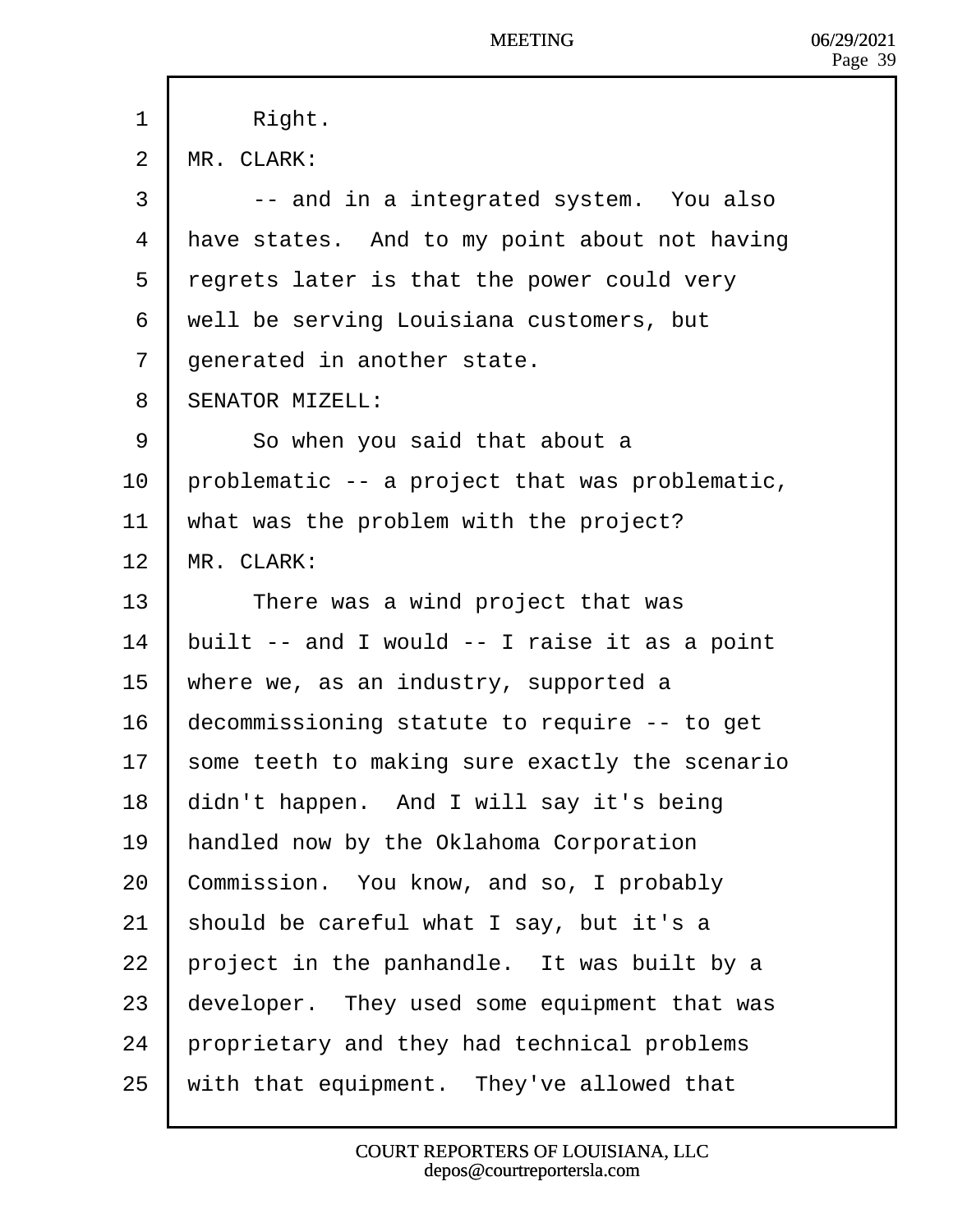| 1              | project. It's been -- it's traded hands.      |
|----------------|-----------------------------------------------|
| 2              | There was another company trying to redevelop |
| 3              | it. And the Corporation Commission has        |
| 4              | decided to intervene with that company.       |
| 5              | <b>SENATOR MIZELL:</b>                        |
| 6              | And what --                                   |
| $\overline{7}$ | <b>MR. CLARK:</b>                             |
| 8              | And to make sure that --                      |
| 9              | <b>SENATOR MIZELL:</b>                        |
| 10             | -- Commission? I'm sorry, but --              |
| 11             | <b>MR. CLARK:</b>                             |
| 12             | It's the $-$                                  |
| 13             | <b>SENATOR MIZELL:</b>                        |
| 14             | -- I want you to back up. When you said       |
| 15             | that it was handled, it was addressed         |
| 16             | basically by --                               |
| 17             | <b>MR. CLARK:</b>                             |
| 18             | It's the --                                   |
| 19             | <b>SENATOR MIZELL:</b>                        |
| 20             | -- an entity in Oklahoma?                     |
| 21             | MR. CLARK:                                    |
| 22             | Correct.                                      |
| 23             | <b>SENATOR MIZELL:</b>                        |
| 24             | It's an agency?                               |
| 25             | MR. CLARK:                                    |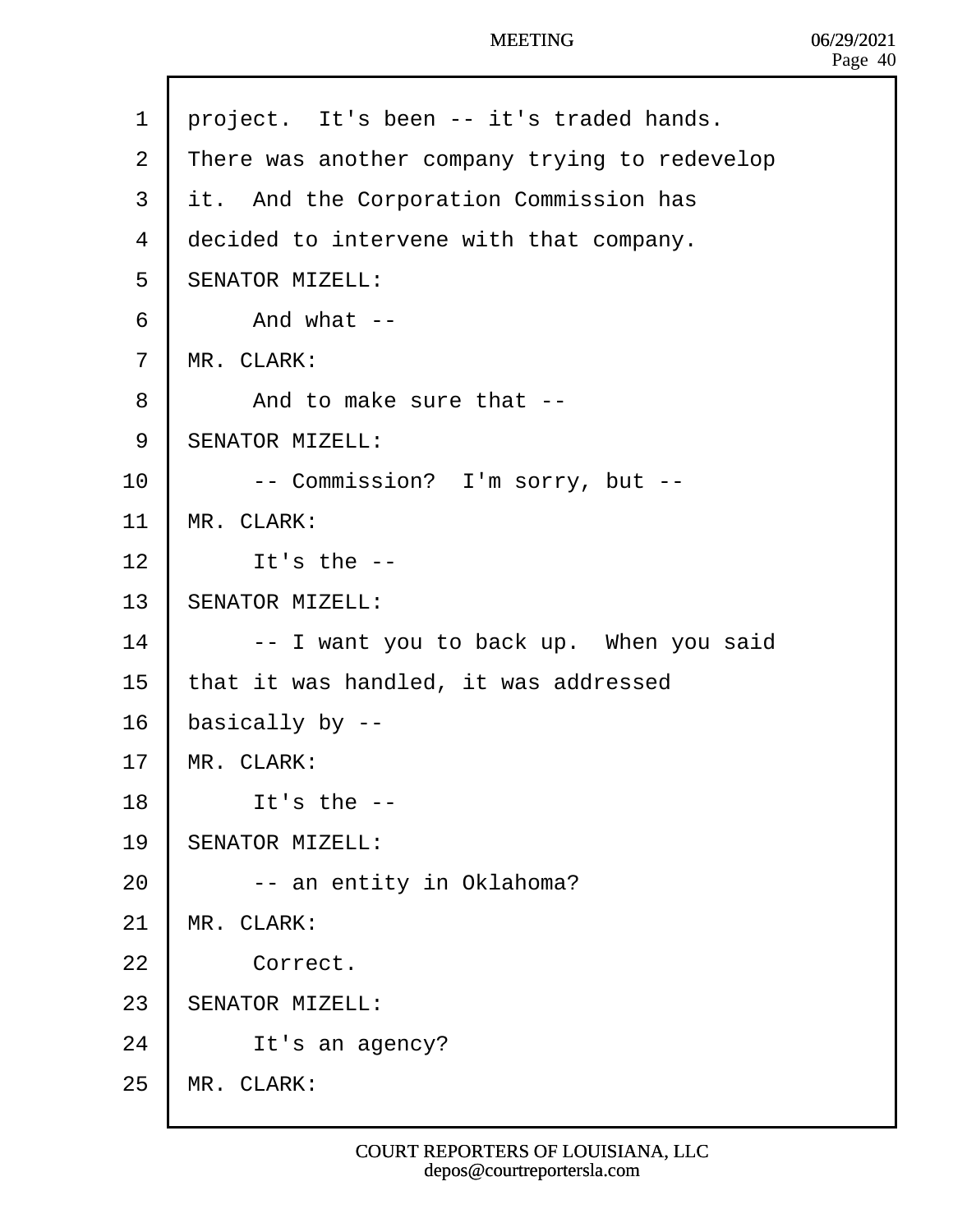- 1 | Their Utility Commission.
- 2 **SENATOR MIZELL:**
- $3$  Okay.
- 4 **MR. CLARK:**
- 5 | The Oklahoma Corporation Commission.
- 6 **SENATOR MIZELL:**
- $7$  Okay.
- 8 MR. CLARK:
- $9 \mid$  Yes, ma'am.
- 10 **SENATOR MIZELL:**
- 11 | So that was handled by government
- 12 bifficials with the cause of the standards --
- 13 MR. CLARK:
- 14  $\parallel$  Based on the --
- 15 **SENATOR MIZELL:**
- 16 **· ·** by the government; right?
- 17 MR. CLARK:
- $18$  | Yes, ma'am.
- 19 **SENATOR MIZELL:**
- 20 | It wasn't handled within the industry?
- 21 MR. CLARK:
- $22$  | Right.
- 23 **SENATOR MIZELL:**
- 24 **b** So the -- I think that validates
- 25  $\epsilon$  everything we're trying to do.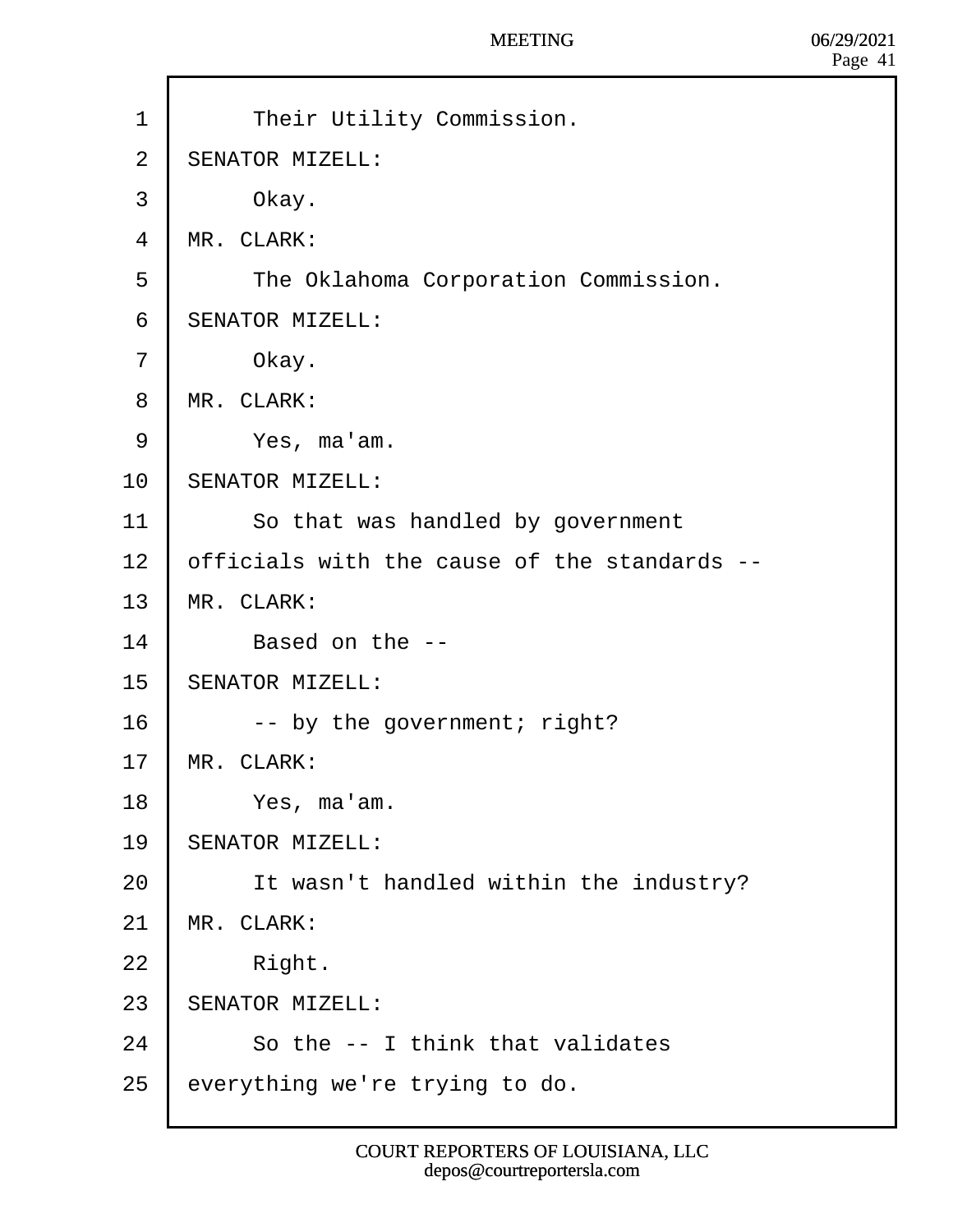1 MR. CLARK:

- 2 | Yeah. And I've very proud to say that
- ·3· ·what makes that statute work is that the
- 4 *industry was at the table and helped write*
- 5 that statute so that everyone is held
- 6 responsible without being overly burdensome,
- 7 but at the same time, making sure it had
- 8 denough teeth to protect the taxpayer.
- 9 **SENATOR MIZELL:**
- $10$  | Right, which is why --
- 11 MR. CLARK:
- 12 And we want to do that --
- 13 **SENATOR MIZELL:**
- $14$   $\blacksquare$  -- a good car salesman --
- 15 MR. CLARK:
- 16 | We want to help you do that here.
- 17 **SENATOR MIZELL:**
- 18 **F** -- want the bad salesman out of the way.
- 19 MR. CLARK:
- 20 | That's absolutely right. And like I
- 21 said, I do feel comfortable on behalf of the
- 22 **Industry saying that we're here to bring ideas**
- 23 to share what we have seen in other places and
- 24 to help you develop a decommissioning
- 25 structure that will continue to make Louisiana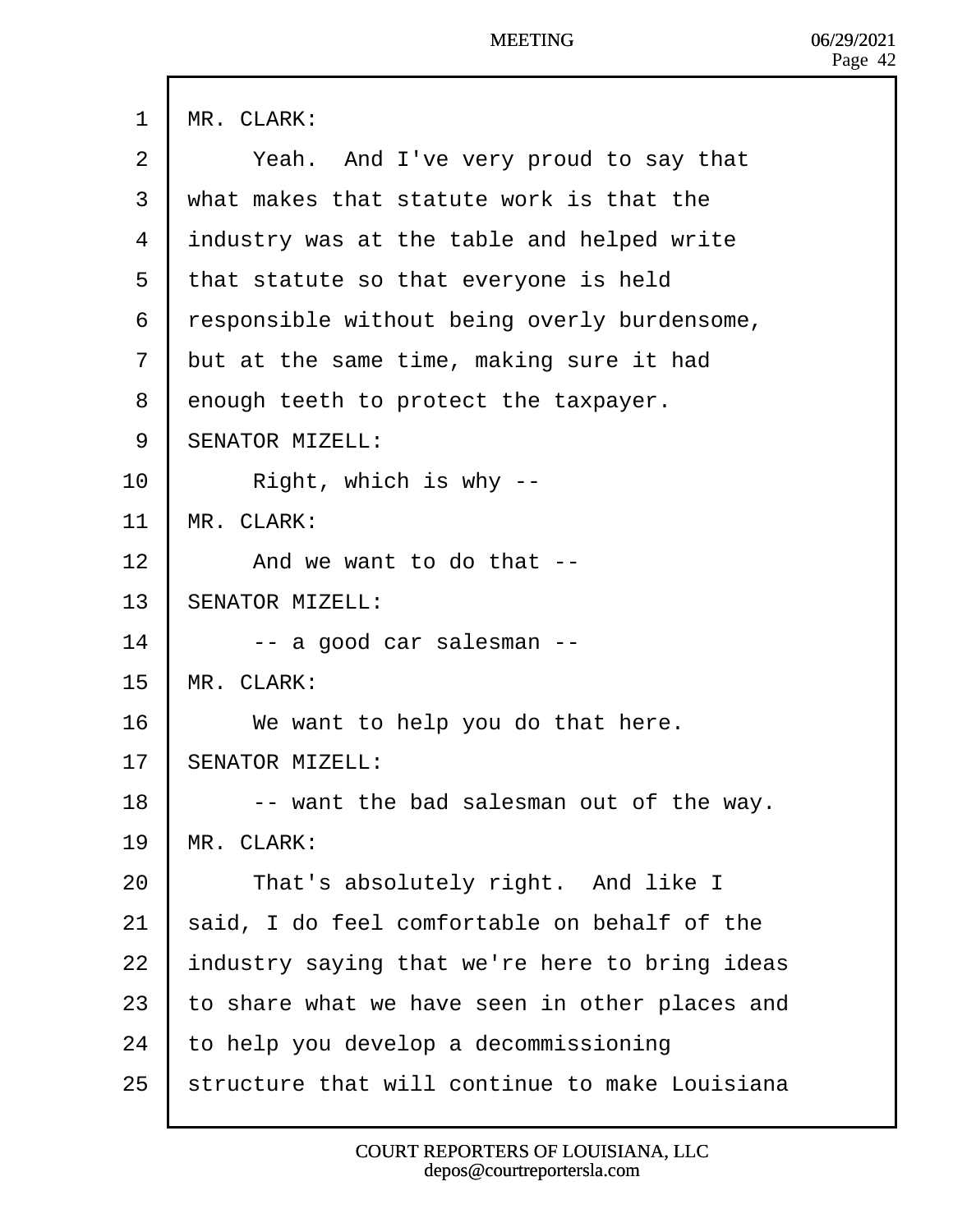1 ditractive for investment while making sure 2 that no taxpayer is ever on the hook to take 3 down a project that is abandoned. 4 **SENATOR MIZELL:** 5 | And I appreciate your patience. But the 6 variable from state to state on something as 7 just as straightforward as setbacks, how wide 8 do you see the variance from state to state? 9 MR. CLARK: 10 You know, there's some general -- I think 11 the best thing we can do is bring you some 12 examples from other states on that. The 13 **Competitiveness is, you know, there are a lot** 14 bf different factors that go into, you know, 15 where a project would be sited. You know, 16 bower prices, you know, there are a lot of 17  $\theta$  different things that when a company sits down 18 to commit an investment to a state that they 19 look at, you know, decommissioning is one of 20  $\,$  the -- the good companies are doing this 21  $\frac{1}{2}$  today. So I would suggest to you that what we 22 would like to explore with you is something 23 responsible companies are already doing. And 24 ve want to formalize it to make sure that 25 people do that going forward. But that's --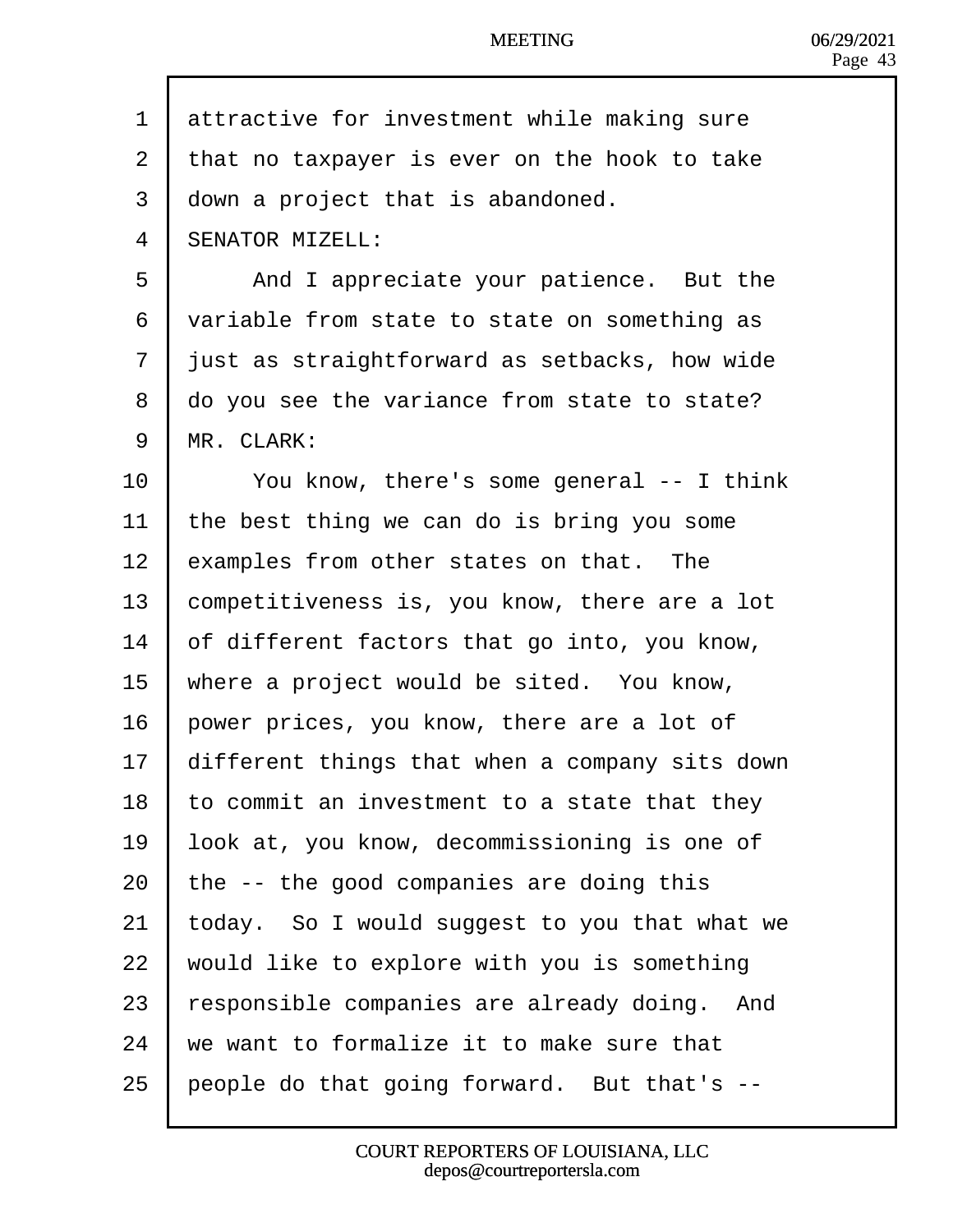| 1            | <b>SENATOR MIZELL:</b>                         |
|--------------|------------------------------------------------|
| 2            | And I just want to -- the philosophy, I        |
| 3            | mean, we all know, I mean, the industry is     |
| 4            | there to make a profit. You want to make       |
| 5            | money. You want to have more product. We get   |
| 6            | that. And I respect that. And I understand     |
| $\mathbf{7}$ | it. But is it -- what I've seen on local       |
| 8            | governments, is that they have a fear that if  |
| 9            | they put in rules that support neighboring     |
| 10           | andowners' concerns as far as, like, a wider   |
| 11           | setback, that we're going to, it's almost      |
| 12           | that, oh, we're going to lose our opportunity. |
| 13           | mean, I know that you all have states that     |
| 14           | have -- just to keep on the setbacks' idea,    |
| 15           | that have the wider setbacks and can you       |
| 16           | still -- for instance, I've visited the local  |
| 17           | solar project in my area, there were no green  |
| 18           | spaces, there was no buffer. And when I asked  |
| 19           | the manager, do you do this at other places    |
| 20           | like this? And he comes smiling, like, no, we  |
| 21           | should have a buffer.                          |
| 22           | We are -- and this is my fear of being         |
| 23           | laken advantage of, you know, when the         |
| 24           | andowners Association says the landowners are  |
| 25           | very sophisticated, they may be sophisticated, |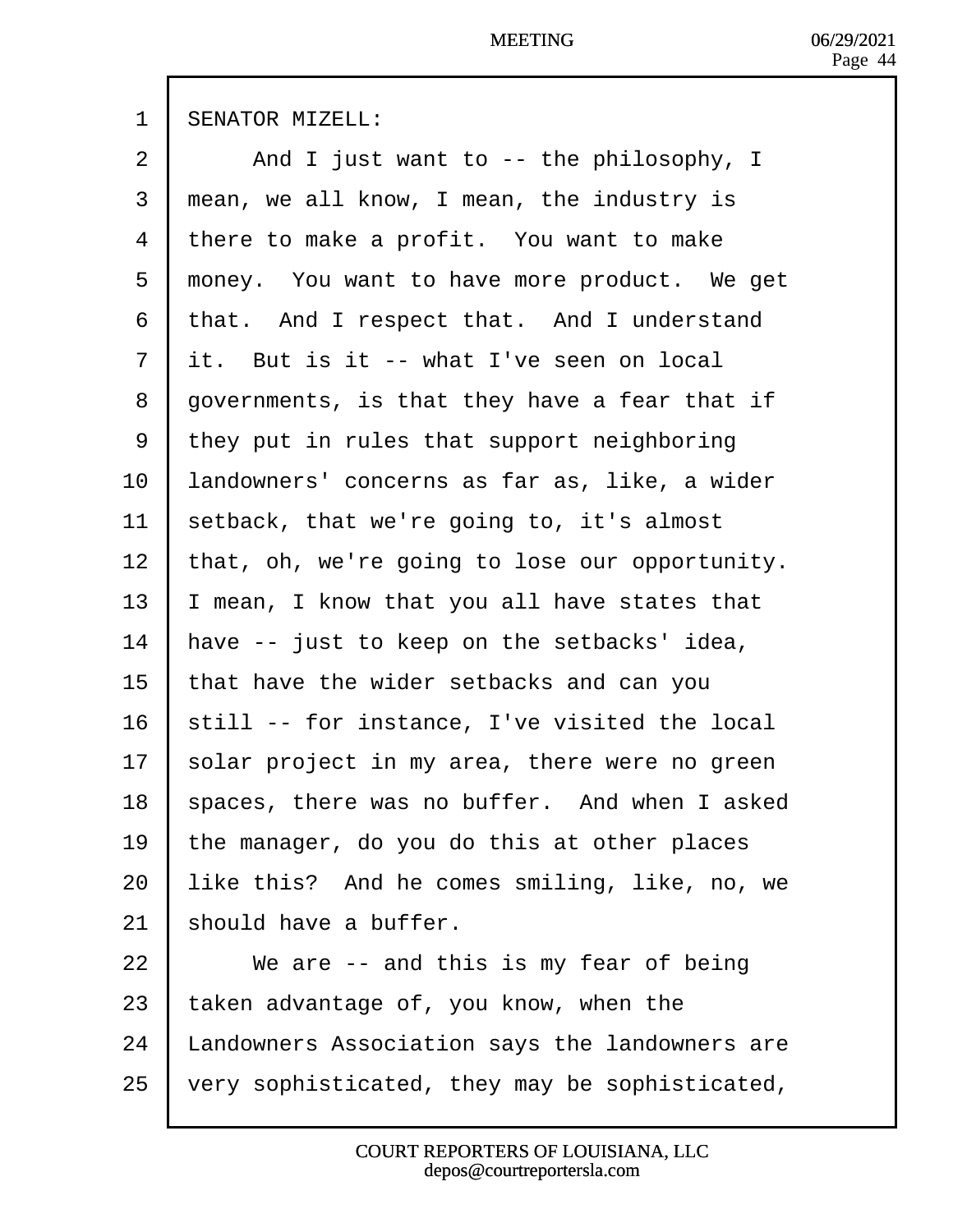|  |  | 1 but this is new. This is very new. I |  |
|--|--|----------------------------------------|--|
|--|--|----------------------------------------|--|

- 2 don't -- my fear is that we don't ask enough,
- 3 dven though you would yield it, and I mean, I
- 4 Know that's part of the game we're playing,
- 5 you know, we've got the bluff going back and
- 6 forth. But in order to do this in a way that
- 7 doesn't have a bitter taste in all of our
- 8 rhouths, I think, to be very forthcoming, you
- 9 Know, you're going to be here. As I see it,
- 10  $\sqrt{2}$  vou're going to be here and we can do it with
- 11 **b** 50-foot setback or we can ask you for a
- 12 200-foot setback and have neighbors feel much
- 13 better about it, but we're still going to have
- 14 solar projects.
- 15 MR. CLARK:
- 16 | I think you -- there is competition --
- 17 **SENATOR MIZELL:**
- $18$  | Right.
- 19 MR. CLARK:
- 20 **|** -- between parishes. There's competition
- 21 between parishes. There's competition between
- 22  $\frac{1}{2}$  states. And I think that finding the sweet
- $23$  spot  $-$
- 24 **SENATOR MIZELL:**
- 25 | Sweet spot.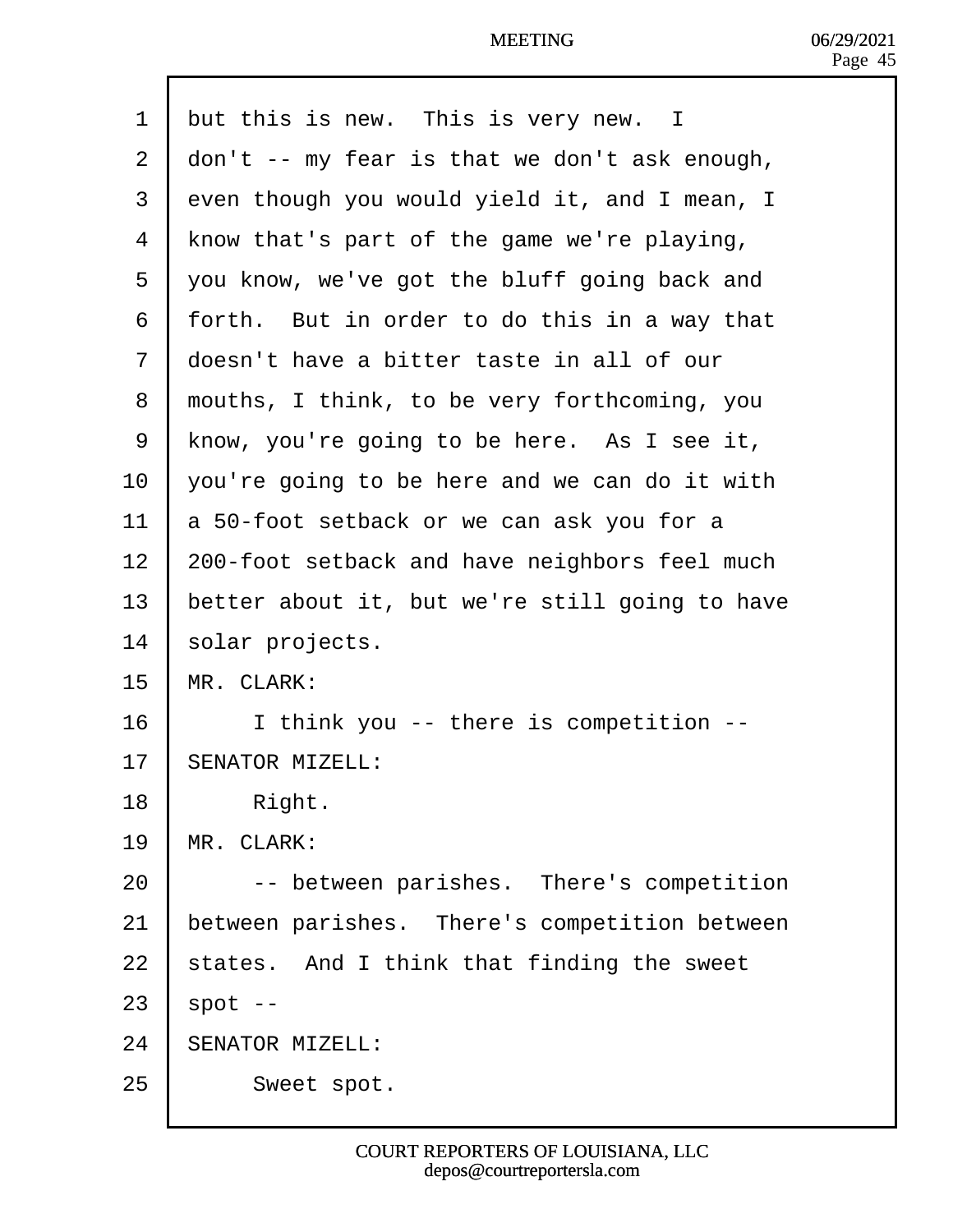|  | <b>MR. CLARK:</b> |
|--|-------------------|
|--|-------------------|

- $2 \mid -$  and it's, you know, frankly, I'm a
- 3 terrible poker player. I tell you we want to
- 4 Help you find something reasonable, this
- 5 donversation and the fact that you've convened
- ·6· ·this conversation early in the industry's
- 7 development here in the state is exactly what
- 8 vuil help identify this -- you know, this is
- ·9· ·my first meeting with you, but this is what
- 10 helps identify those best practices: What are
- 11  $\sqrt{v}$  vou doing in other places, and how can we
- 12  $\mu$  make, you know, how can you as a lawmaker
- 13 **E**nsure that the citizens end up with projects
- 14 they can be proud of?
- 15  $\parallel$  We have a longterm -- and this is --
- 16 these relationships, if we build a project in
- 17  $\mu$  an area, and I don't know the project in your
- 18 **Community, but, you know, we would love to**
- 19 **Explore that with you, but if we build a**
- 20 project in the community where it creates
- 21 unease, it's very difficult to go to another
- 22 **community and build a project.** We have a
- 23  $\beta$ 0-year plus relationship with the landowner,
- 24 with the community, with the school district,
- 25 and we want that to be a positive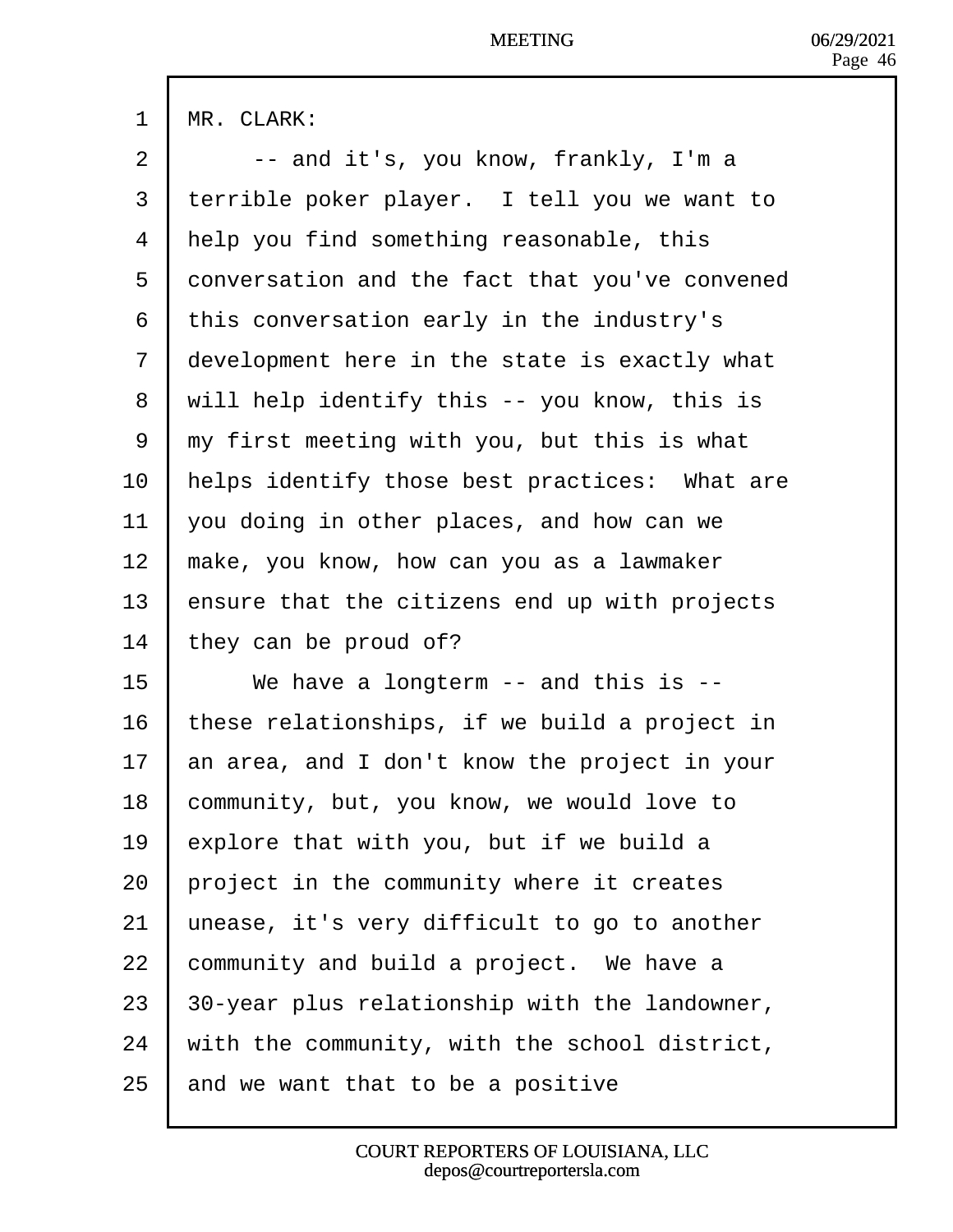| 1              | relationship. And so we want to find those     |
|----------------|------------------------------------------------|
| 2              | things that make it work, because having a     |
| 3              | dommunity upset with the tax -- you can be the |
| 4              | diggest taxpayer in town, but if everybody is  |
| 5              | upset with you, it's not a healthy way to      |
| 6              | operate. And so we do want to have this        |
| $\overline{7}$ | donversation with you. And I appreciate, you   |
| 8              | know, the chance --                            |
| 9              | <b>SENATOR MIZELL:</b>                         |
| 10             | Yes, just the --                               |
| 11             | MR. CLARK:                                     |
| 12             | -- or opportunity to be here.                  |
| 13             | <b>SENATOR MIZELL:</b>                         |
| 14             | -- few conversations, I appreciate it.         |
| 15             | <b>T</b> hank you.                             |
| 16             | MR. CLARK:                                     |
| 17             | Yes, ma'am. Thank you.                         |
| 18             | <b>CHAIRMAN LANCLOS:</b>                       |
| 19             | And Mr. Frey is going to make a comment.       |
| 20             | <b>MR. FREY:</b>                               |
| 21             | And this is to some of your questions. I       |
| 22             | think I might be able to answer a little       |
| 23             | better than they did about what is too much    |
| 24             | and how we determine what's needed. I'm going  |
| 25             | o throw a bunch of acronyms out, so I'm going  |
|                |                                                |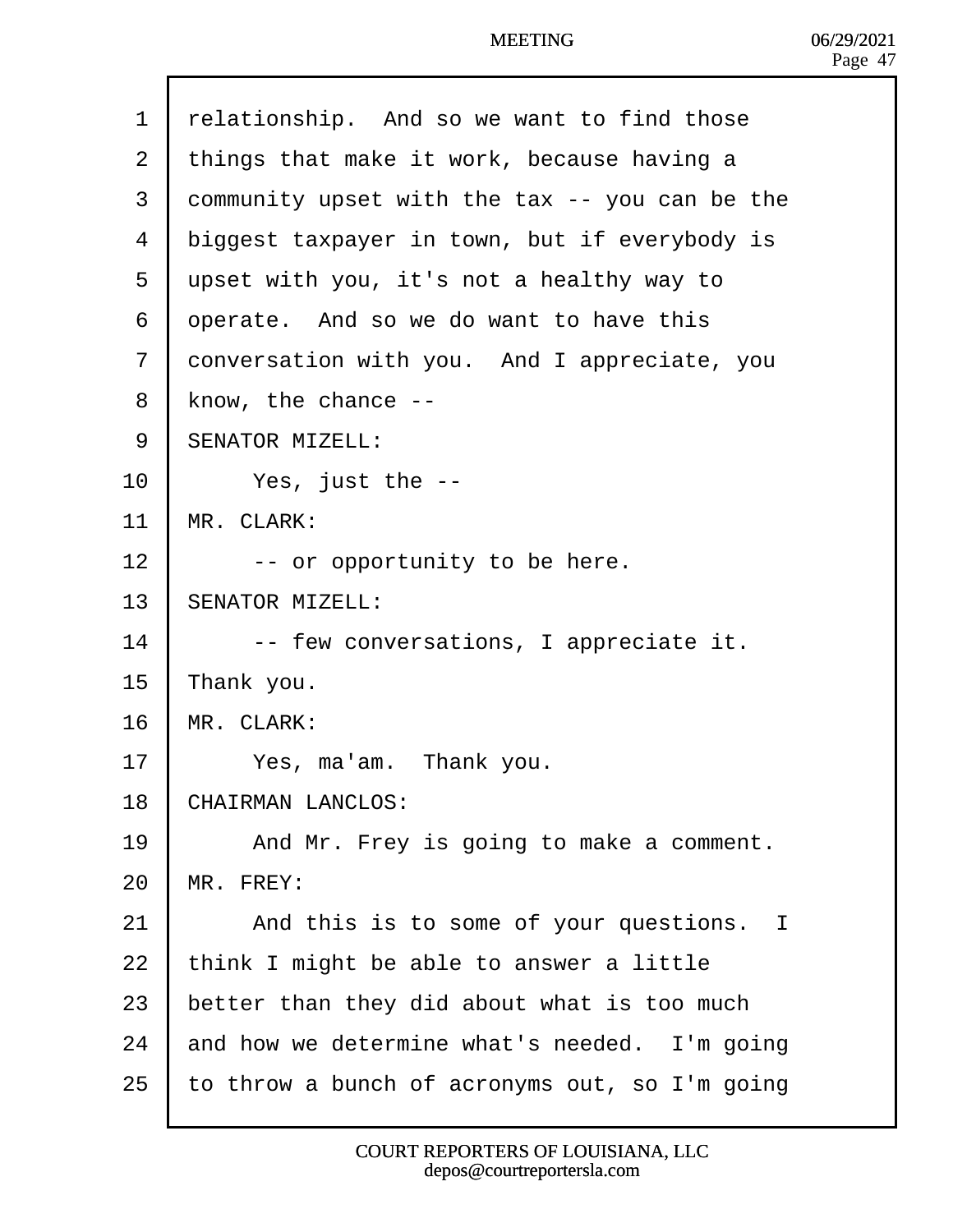| 1              | to try to explain what they are for everyone.   |
|----------------|-------------------------------------------------|
| $\overline{2}$ | <b>Qur industry is acronym heavily. But the</b> |
| 3              | utilities, particularly the investor-owned      |
| 4              | utilities would be the three big ones that we   |
| 5              | regulate, Entergy, CLECO, and SWEPCO are        |
| 6              | required under PSC rules to follow what we      |
| $\overline{7}$ | dall an Integrated Resource Plan, an IRP. And   |
| 8              | we look at that plan. Essentially, what         |
| 9              | they're doing is they're looking at their       |
| 10             | existing customer load, so that's their         |
| 11             | Industrial commercial residential customers,    |
| 12             | what their current fuel -- or current electric  |
| 13             | use is, not fuel use, but what they anticipate  |
| 14             | coming on in the way of growth, and what their  |
| 15             | existing generation mix is, what's out there    |
| 16             | or power and market and determine, going        |
| 17             | orward what the plan is. So that's more of a    |
| 18             | longterm planning. And like I said, all three   |
| 19             | of those are doing that.                        |
| 20             | MISO is more of a short-term planning.          |
| 21             | You heard MISO mentioned earlier. What MISO     |
| 22             | s and what is stands for, it's an acronym,      |
| 23             | Midcontinent Independent System Operator.       |
| 24             | t's an RTO. What's an RTO? An RTO is a          |
| 25             | Reginal Transmission Organization. There are    |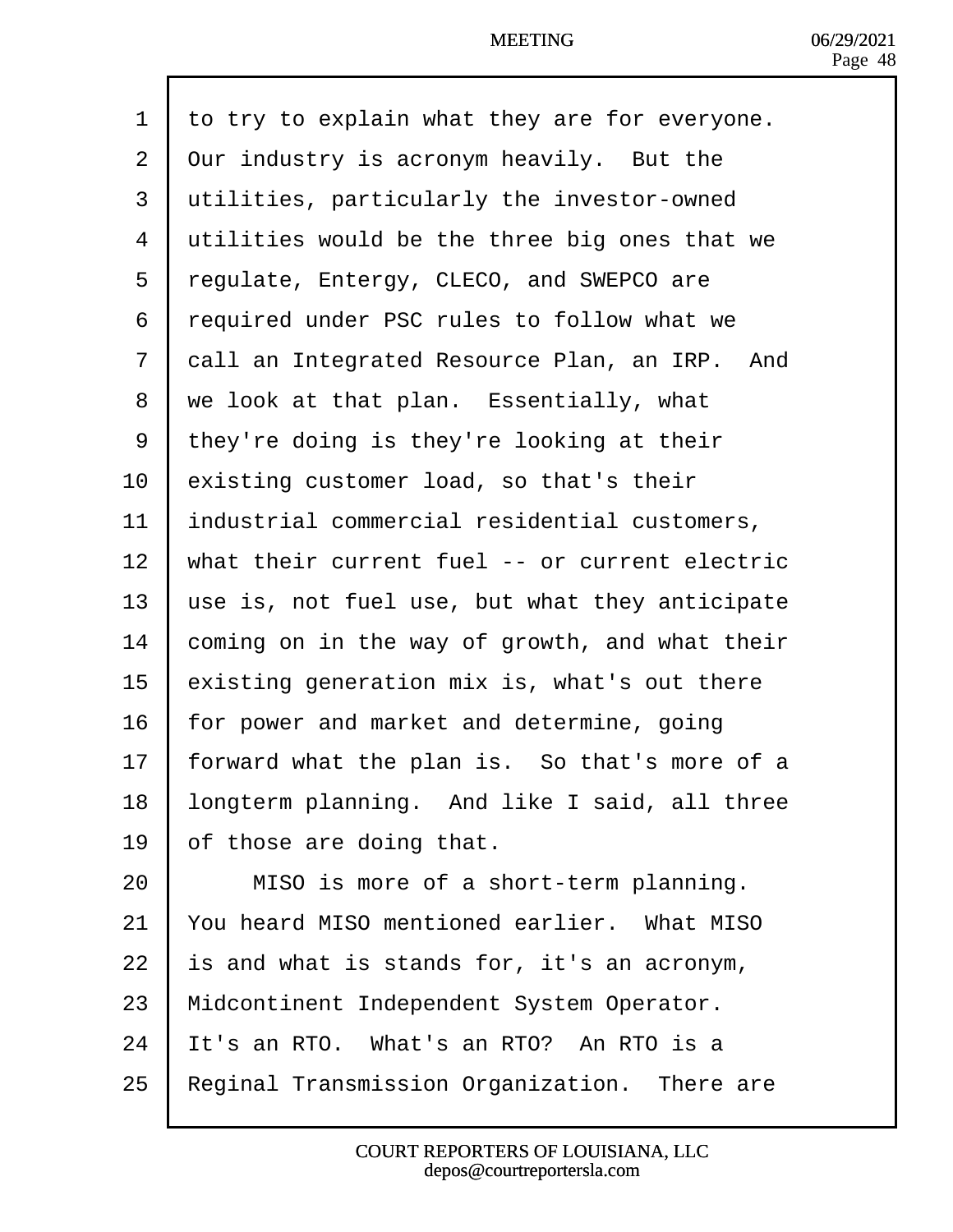| 1  | a number of those in the country. But,              |
|----|-----------------------------------------------------|
| 2  | dssentially, what an RTO does is, rather than       |
| 3  | <b>Entergy or CLECO determine, I'm going to run</b> |
| 4  | this whole plan, MISO looks at what's               |
| 5  | dvailable. It's a next-day market. Every            |
| 6  | generator in Louisiana, Mississippi, most of        |
| 7  | Arkansas, part of southeast Texas is part of        |
| 8  | MISO South. And they plan the next day. And         |
| 9  | they'll say, all right, Entergy, you're going       |
| 10 | to run these generators. Calpine, you have a        |
| 11 | merchant plant, you're running that one. We         |
| 12 | know we're going to have so much solar,             |
| 13 | potentially, based on the weather forecast.         |
| 14 | And they determine what runs.                       |
| 15 | Obviously, as these gentlemen said, you             |
| 16 | can't turn the switch on and off on solar.          |
| 17 | That's more dependent upon the sun itself.          |
| 18 | But because of that, it's my appreciation, and      |
| 19 | MISO really gets confusing to me. I'm an            |
| 20 | attorney, not an engineer. But there is a           |
| 21 | saturation point for solar. You can only have       |
| 22 | so much solar because it doesn't have that          |
| 23 | feliability. Let's say that, when you turn on       |
| 24 | the natural gas generators, if it's 900             |
| 25 | megawatts, it's going to run 900 megawatts,         |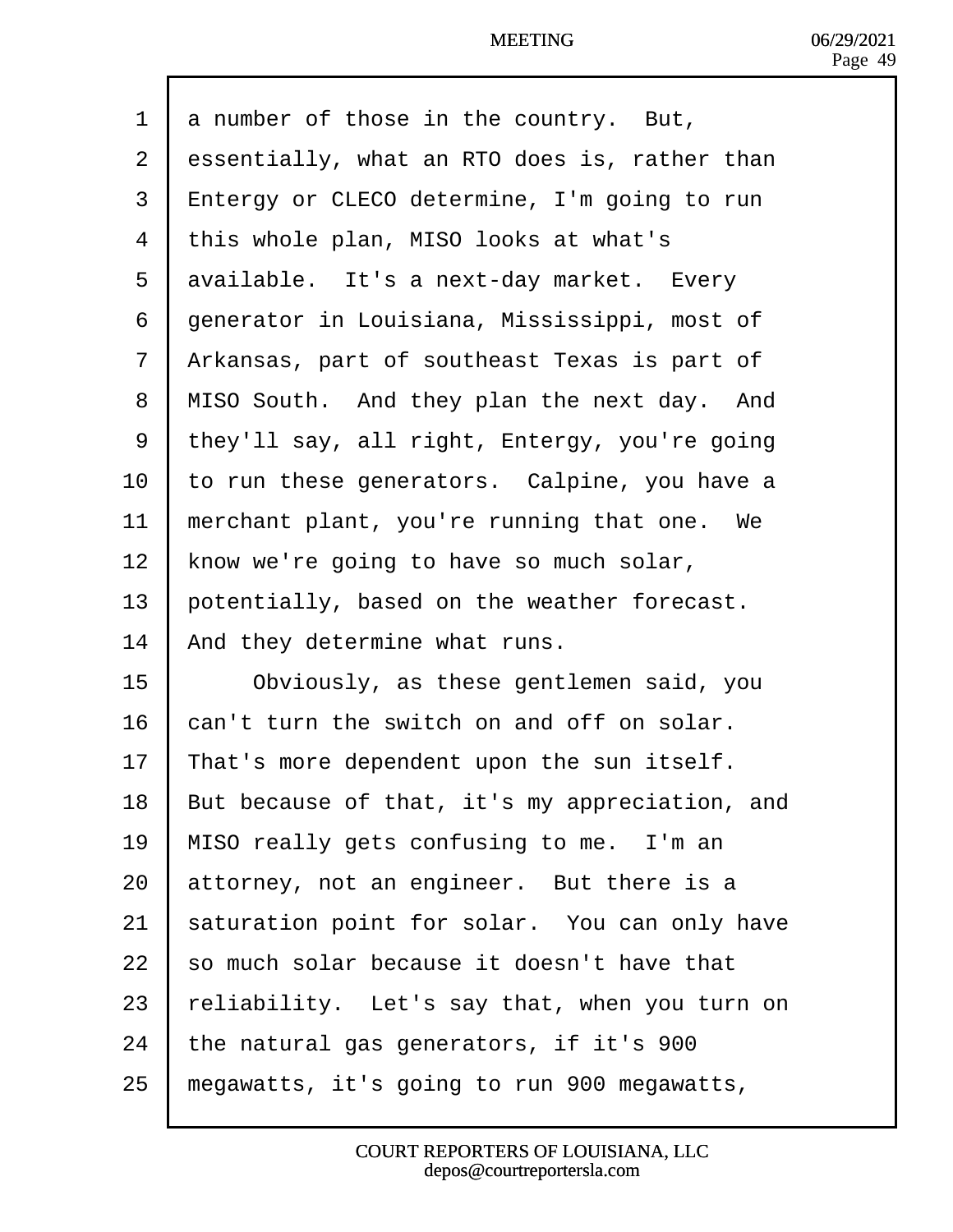| 1  | dssuming it can run. With solar, you may not   |
|----|------------------------------------------------|
| 2  | det that full production depending on the      |
| 3  | doud cover, rain, et cetera. So there's only   |
| 4  | a certain amount that can be in there. But I   |
| 5  | think this might make that -- drive that point |
| 6  | Home.                                          |
| 7  | For those of you who are bored or              |
| 8  | interested like I am, MISO has an app that's   |
| 9  | dvailable on any smart phone, so whether it be |
| 10 | Apple or Android, and it shows the real time.  |
| 11 | Now, this is all MISO. MISO North includes     |
| 12 | parts of the Midwest going into Michigan,      |
| 13 | Wisconsin, I believe, Minnesota as well.       |
| 14 | There are about 101,000 megawatts online right |
| 15 | how generating power in MISO. And it breaks    |
| 16 | t down as to the fuel mix. So what's online    |
| 17 | fight now producing power right now as we      |
| 18 | speak in MISO is 43 percent coal, 40.2 percent |
| 19 | hatural gas, 11.2 percent nuclear, 2.45        |
| 20 | percent wind, 2.50 percent other, and that     |
| 21 | other would likely be hydro, geothermal, maybe |
| 22 | some demand side management, and then solar is |
| 23 | 54 percent right now what's generating, it's   |
| 24 | 540 megawatts out of the 101,000 megawatts     |
| 25 | that's online MISO right now. Now, whether     |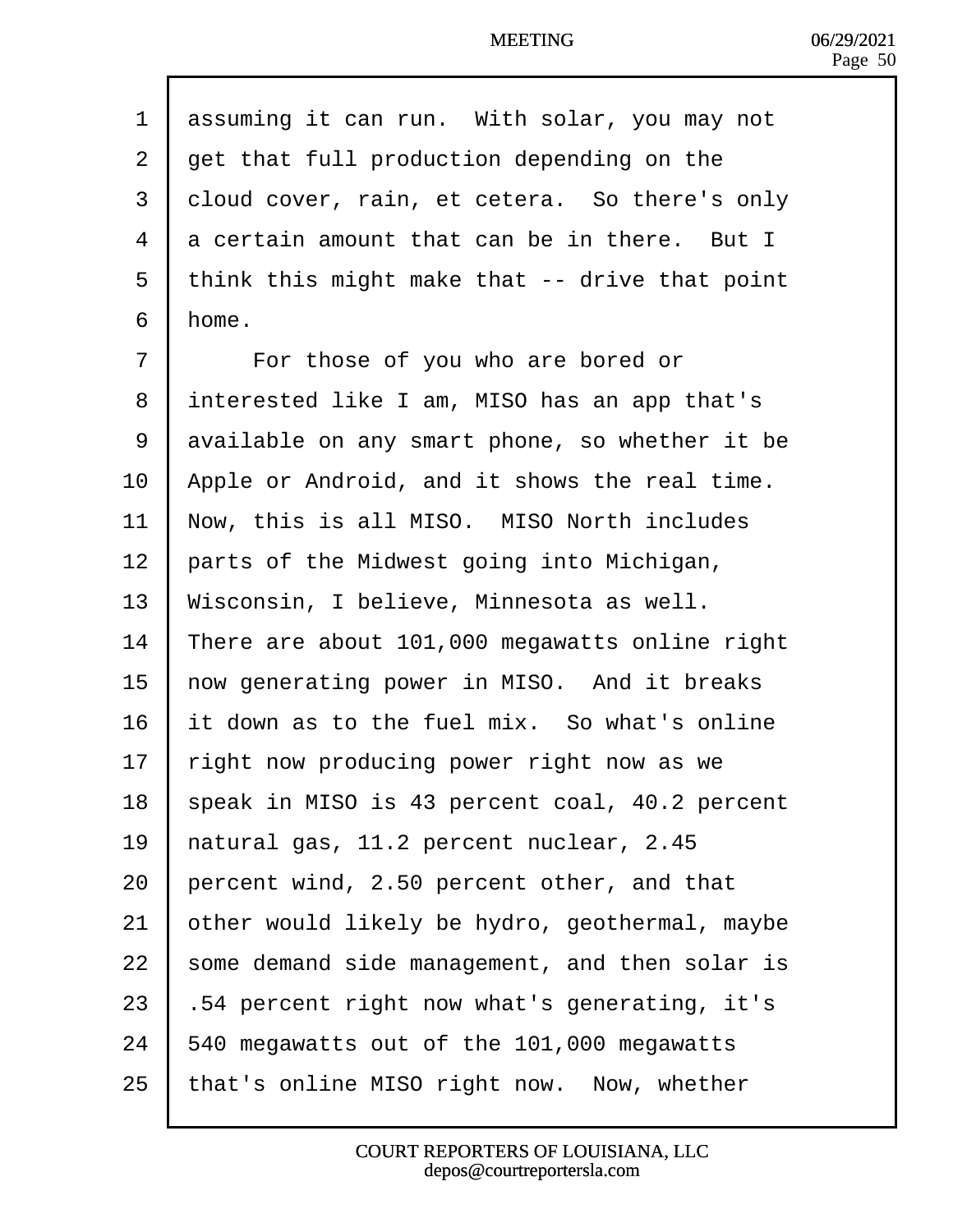| $\mathbf{1}$   | that's the max, but just to give you an idea.  |
|----------------|------------------------------------------------|
| $\overline{2}$ | It's -- we're not talking anything. It's a     |
| 3              | small amount right now.                        |
| 4              | And I did get confirmation, I want to          |
| 5              | dircle back, on those projects that are out    |
| 6              | there right now for that coop. There were a    |
| $\overline{7}$ | total of -- and there were 39 projects         |
| 8              | submitted that had a solar component set for   |
| 9              | exclusively solar, there were three projects   |
| 10             | ultimately selected as part of the portfolio   |
| 11             | or the coops. And then like I said, it's       |
| 12             | about 30 percent of the portfolio for a total  |
| 13             | bf 343 megawatts. It's 98 in Morehouse         |
| 14             | Parish; 150 in Evangeline, and 95 in St. Mary. |
| 15             | The total acreage for those 343 megawatts of   |
| 16             | power is 2585 acres, 2500 acres.               |
| 17             | CHAIRMAN LANCLOS:                              |
| 18             | Thank you, Mr. Frey, and Mr. Yates, and        |
| 19             | Mr. Clark for your testimony. I appreciate     |
| 20             | you being here.                                |
| 21             | <b>MR. CLARK:</b>                              |
| 22             | Thank you.                                     |
| 23             | CHAIRMAN LANCLOS:                              |
| 24             | Next up, we're going to call Dr. Jim           |
| 25             | aCour for the Louisiana Department of          |
|                |                                                |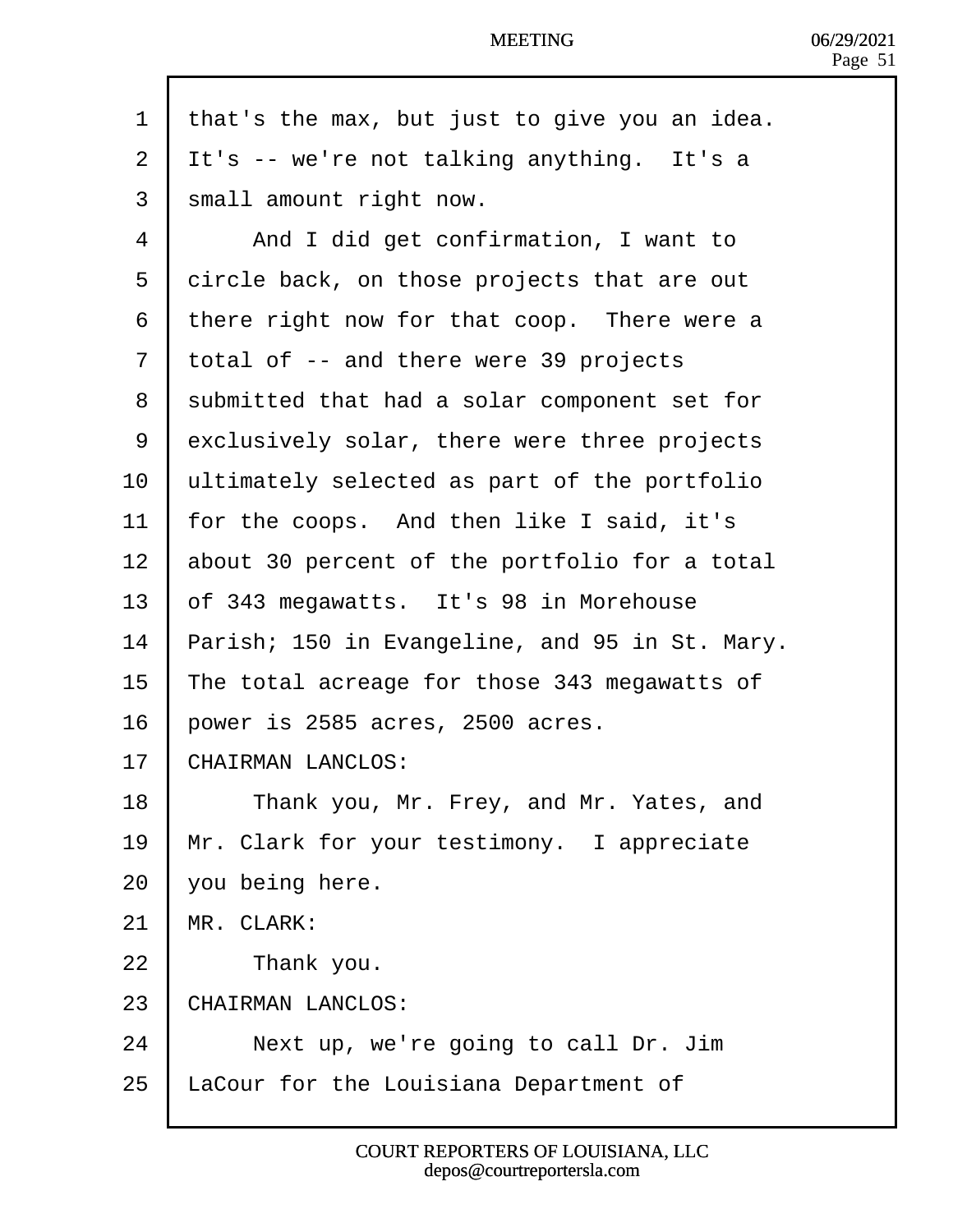1 Wildlife and Fisheries.

 $2$  **p**R. LACOUR:

| 3  | Good afternoon. I'm Dr. Jim LaCour,            |
|----|------------------------------------------------|
| 4  | <b>Louisiana Department of Wildlife and</b>    |
| 5  | Fisheries, and the state wildlife Veterinarian |
| 6  | for the Department. So our department is       |
| 7  | responsible for the conservation of wildlife   |
| 8  | and to make it available to the citizens of    |
| 9  | Louisiana. We are neutral on the subject of    |
| 10 | solar power. We don't really have a dog in     |
| 11 | the hunt either way, no pun intended. We're    |
| 12 | here basically to speak for the wildlife.      |
| 13 | Wildlife, in the absence of human              |
| 14 | pressures, needs habitat and genetic           |
| 15 | ecombination. They need to move. We have       |
| 16 | some concerns with some of these large         |
| 17 | enclosures, thousands of acres that they will  |
| 18 | effectively act as a barrier to the movement   |
| 19 | of some wildlife. And so we're simply asking   |
| 20 | for considerations and some concessions, if    |
| 21 | you will, to leave some rock area or maybe     |
| 22 | wooded corridors within some of these larger   |
| 23 | enclosures for the movement of wildlife so     |
| 24 | that we don't effectively stop them like a     |
| 25 | wall.                                          |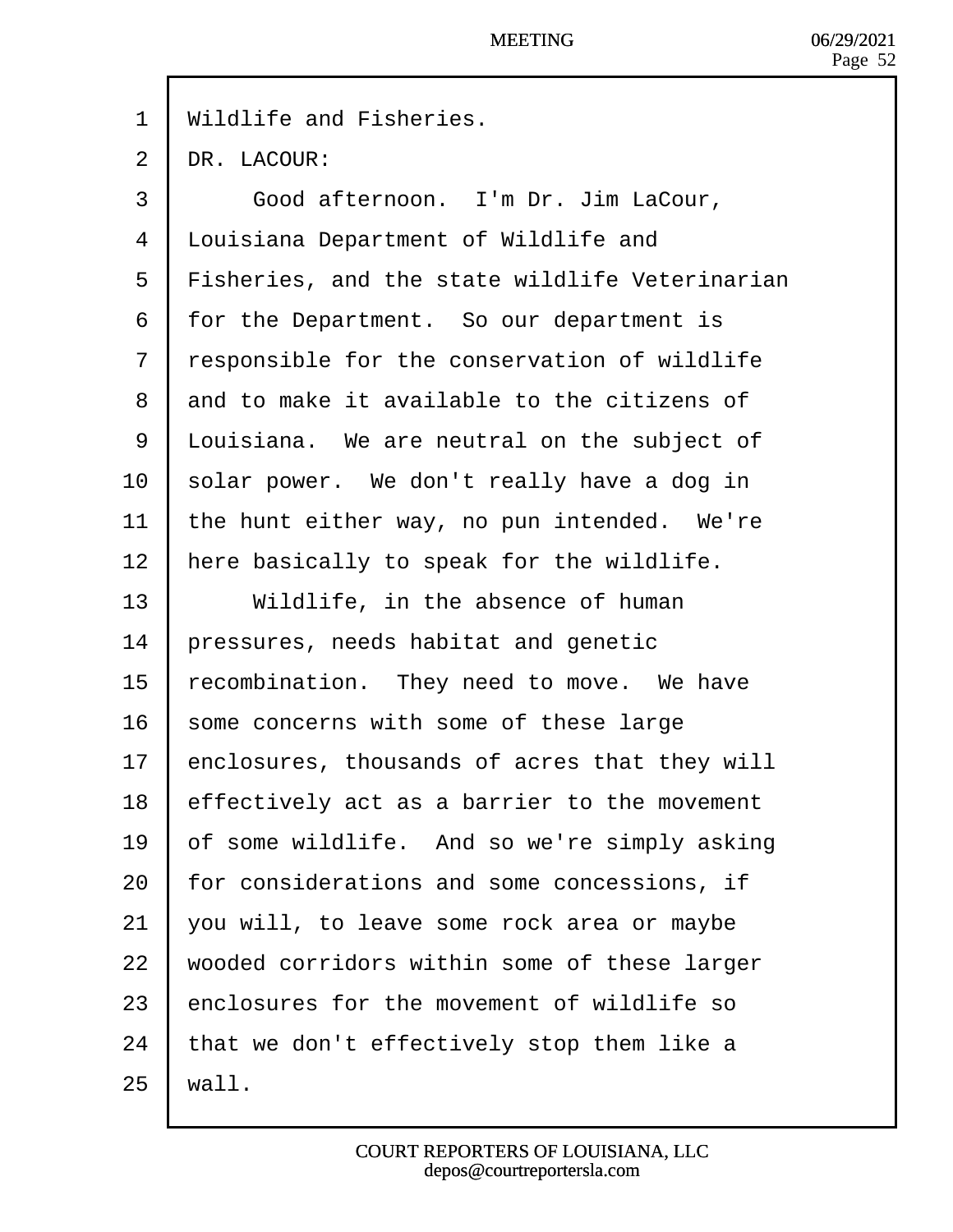| 1  | Additionally, we sent the request that         |
|----|------------------------------------------------|
| 2  | the newest technologies are used in solar      |
| 3  | panels themselves to ameliorate any bird       |
| 4  | strike or a bird strike can happen. We see     |
| 5  | from some of the literature that much of it is |
| 6  | done in the desert, that there are bird        |
| 7  | strikes, particularly water birds. We are a    |
| 8  | state that has a lot of water birds. So just,  |
| 9  | there is technology out there that can help    |
| 10 | with that.                                     |
| 11 | We are there as a department. We are           |
| 12 | full of experts in multiple fields. If         |
| 13 | consideration is needed, if help is needed, if |
| 14 | an opinion is needed, we are there to offer    |
| 15 | that opinion. And that's all I have. Thank     |
| 16 | vou.                                           |
| 17 | CHAIRMAN LANCLOS:                              |
| 18 | Thank you, Dr. LaCour. We appreciate you       |
| 19 | being here.                                    |
| 20 | Next up, Mr. David Rogers with NuQuest         |
| 21 | Energy.                                        |
| 22 | <b>MR. ROGERS:</b>                             |
| 23 | Thank you for this opportunity to speak.       |
| 24 | 'm David Rogers. I work for NuQuest Energy.    |
| 25 | We are Louisiana-based solar developer,        |
|    |                                                |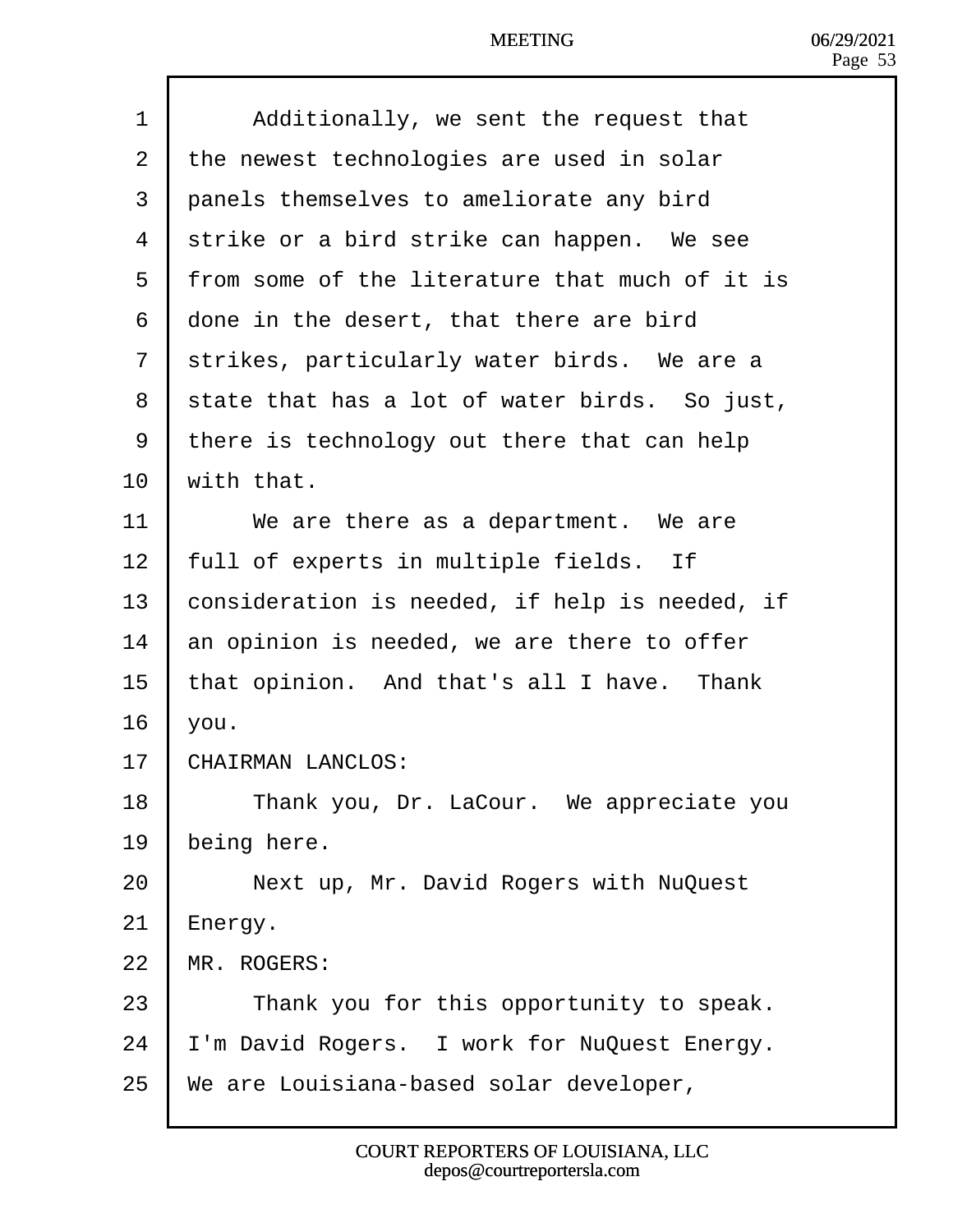| 1  | Headquarters in Metairie. And just a little         |
|----|-----------------------------------------------------|
| 2  | bit of my background, I'm a third generational      |
| 3  | das supporter. My mom was from Minden, and,         |
| 4  | actually, McIntyre. And so I know a lot of          |
| 5  | deople doesn't think Minden has a suburb, but       |
| 6  | McIntyre was actually a suburb. My dad was          |
| 7  | dff of Corney Creek and Three Creek, so he          |
| 8  | really was rural. And he had to walk to             |
| 9  | <b>Summerville.</b> So I have a deep-seated respect |
| 10 | or our rural areas for both industry and for        |
| 11 | the natural resources and communities. And          |
| 12 | 'd like to talk about those three generations       |
| 13 | of energy and about pivots that came after a        |
| 14 | significant hardship.                               |
| 15 | When the depression crushed our family              |
| 16 | arm, our grandfather took a job walking from        |
| 17 | Houma to Shreveport looking for a lease on a        |
| 18 | pipeline. And that put food on the table.           |
| 19 | And then when my dad came back from World War       |
| 20 | I, he worked for Shell Pipeline. And the            |
| 21 | pivot they made as oil and gas depleted in          |
| 22 | horth Louisiana, it was offshore. And so we         |
| 23 | had innovation to get those pipelines to the        |
| 24 | fefineries in Norco and that was a great            |
| 25 | ppportunity. And my daddy didn't have one,          |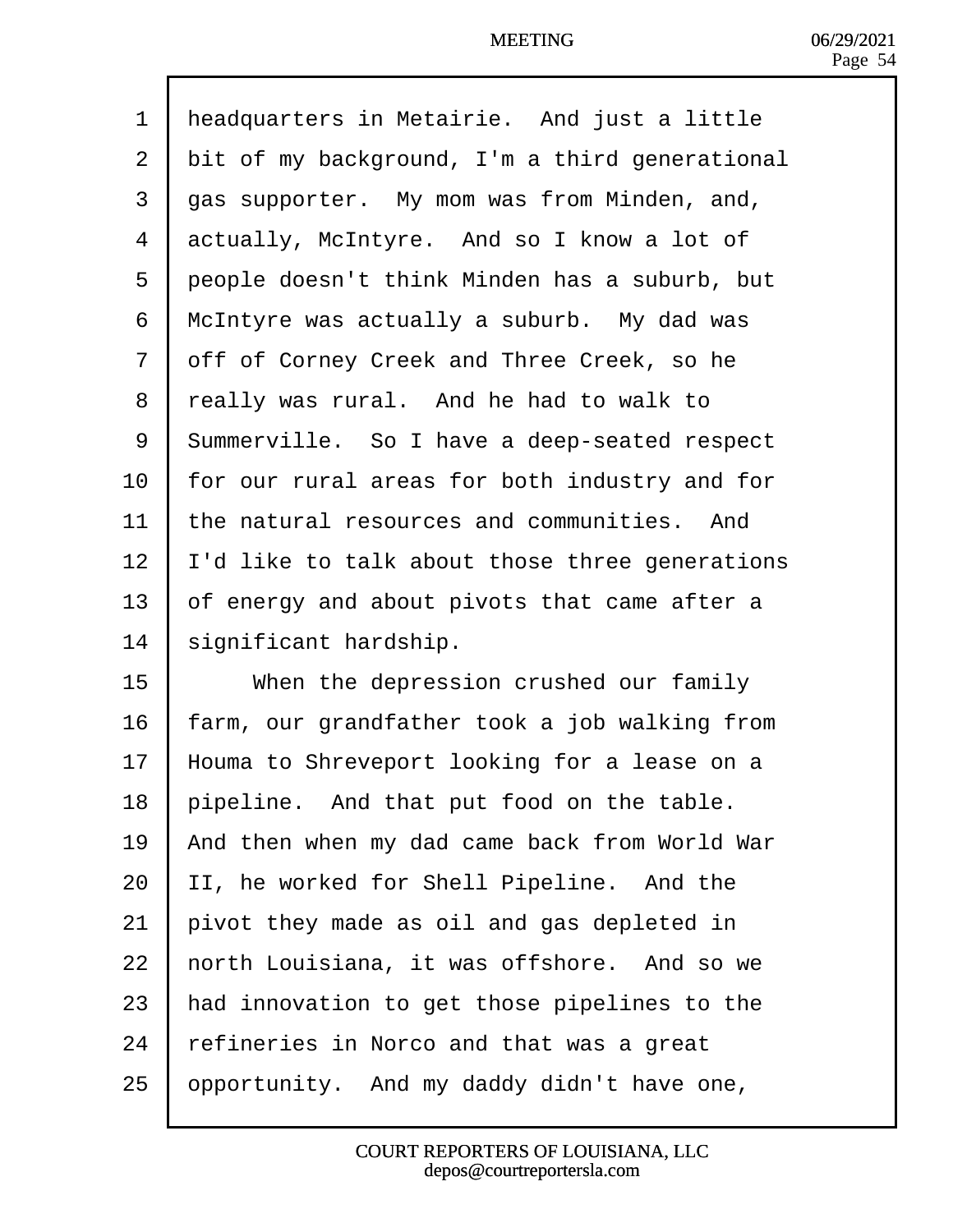| 1              | but gave all four of us kids a college        |
|----------------|-----------------------------------------------|
| $\overline{2}$ | education. And I used mine to get in energy.  |
| 3              | And then my life was squashed when Enron      |
| 4              | dollapsed, and I needed a job badly. And      |
| 5              | along came the wind industry.                 |
| 6              | And I got into developing wind farms in       |
| $\overline{7}$ | Nebraska, upstate New York, and Texas. And it |
| 8              | was a great energy value, at the same time,   |
| 9              | protecting farms and pivots and ranchers and  |
| 10             | all the people involved with that energy      |
| 11             | development so that we could all coexist. And |
| 12             | think that was a great lesson we can learn    |
| 13             | how.  And now, as I am trying to bring that   |
| 14             | energy to Louisiana, I want people to realize |
| 15             | that, there's opportunity to do it right. And |
| 16             | there's investment there, because I think our |
| 17             | grandkids would want to have a job, and they  |
| 18             | want to know that they're investing in the    |
| 19             | uture.                                        |
| 20             | And so all I ask is that you think about      |
| 21             | his as this is a great opportunity for us to  |
| 22             | benefit, to embrace it so we can bring        |
| 23             | enewable energy in and develop it right, but  |
| 24             | then also support what is the lowest carbon   |
| 25             | ntensive basin behind Saudi Arabia, and I     |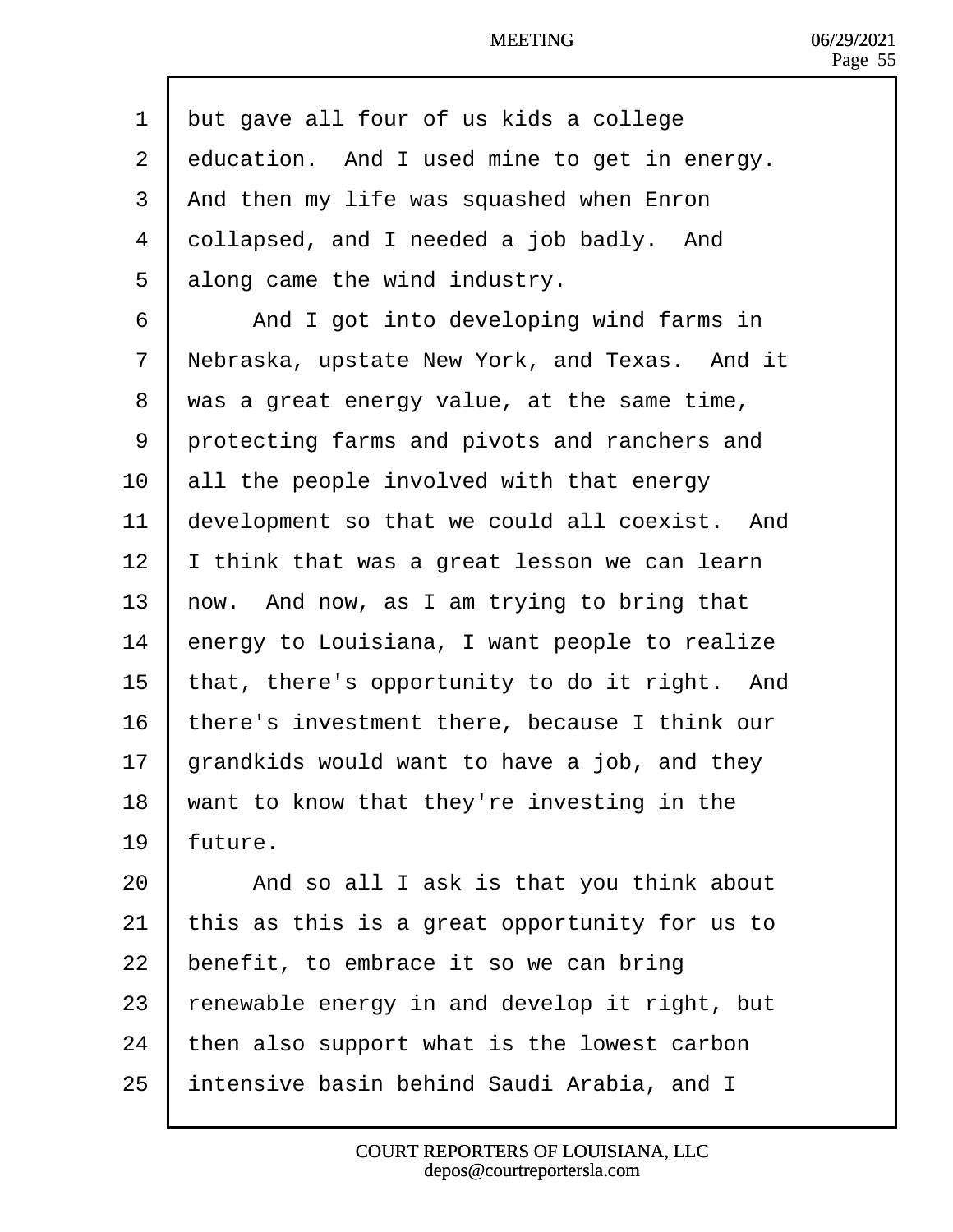| 1              | think Finland. Louisiana is that place. So     |
|----------------|------------------------------------------------|
| $\overline{2}$ | we know energy that's doing all of it because  |
| 3              | we're good at doing more than one thing at a   |
| 4              | time. Thank you.                               |
| 5              | <b>CHAIRMAN LANCLOS:</b>                       |
| 6              | Thank you, Mr. Rogers.                         |
| $\overline{7}$ | Next up, we have Ms. Jennifer Brown from       |
| 8              | the Louisiana Beekeepers Association.          |
| 9              | <b>MS. BROWN:</b>                              |
| 10             | Hi, everyone, and thank you, again, for        |
| 11             | your time today, and I appreciate you          |
| 12             | istening to me twice. Again, I represent the   |
| 13             | ouisiana Beekeepers Association. I'm the       |
| 14             | President for the state. And we are the        |
| 15             | orgotten agriculture. The concern here is      |
| 16             | we're all pollinator habitat, but specifically |
| 17             | for our honeybees because Louisiana provides   |
| 18             | orage nearly year-round for the bees and all   |
| 19             | pollinators. But two of the large nation's     |
| 20             | argest commercial beekeeping operations        |
| 21             | utilize the farm ground in Louisiana to build  |
| 22             | up these colonies before -- in the spring      |
| 23             | before going out with the pollination rounds.  |
| 24             | That's 80 plus thousand colonies or more going |
| 25             | through this state, relying on this            |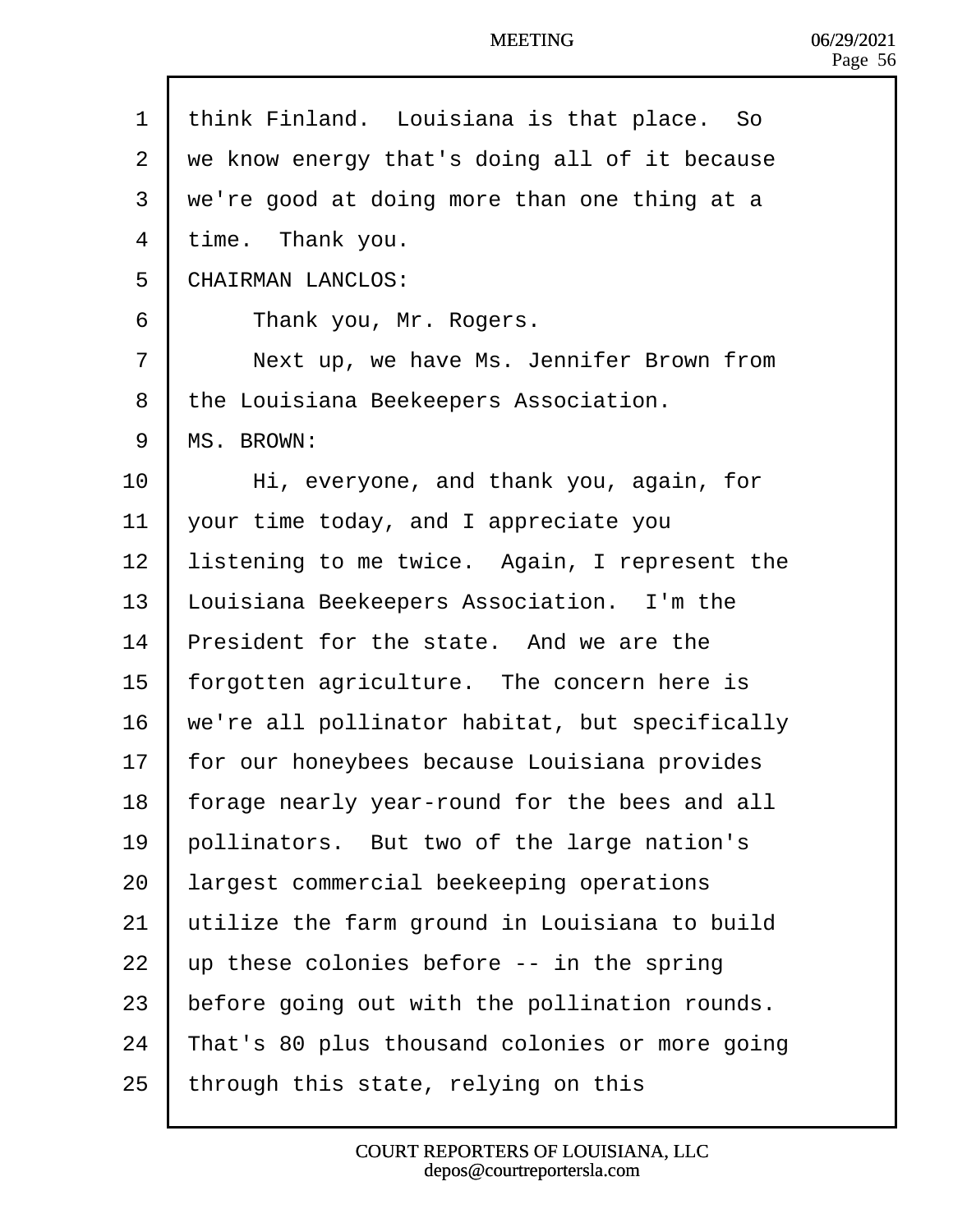| 1              | pollination to be able to go on and pollinate        |
|----------------|------------------------------------------------------|
| 2              | the rest of the foods across the United              |
| 3              | <b>States, starting in California going to</b>       |
| 4              | dranberries and almonds and apples and other         |
| 5              | fruit and nut industries across the entire           |
| 6              | United States, but they come back here to            |
| $\overline{7}$ | forage on our ground.                                |
| 8              | So my concern is the large tracts of land            |
| 9              | deing changed to the solar power plants.             |
| 10             | <b>Typically, for the monoculture crops that are</b> |
| 11             | available now, at least provide something for        |
| 12             | the solar farm so that -- something for them         |
| 13             | to eat. But the solar farms don't allow              |
| 14             | hardly anything. They sterilize and they             |
| 15             | strip the land and they remove vast acres of         |
| 16             | any pollinator resource for foraging.                |
| 17             | Second, overall, they reduce biodiversity            |
| 18             | of an environment, which results in the              |
| 19             | decline of pollination in general, not just          |
| 20             | pur honey bees. I recommend that, in                 |
| 21             | completing -- I recommend that we complete the       |
| 22             | environmental impact study at each site to           |
| 23             | seriously take a look at the real                    |
| 24             | environmental impact and that we learn the           |
| 25             | land size involved in these leases. And the          |
|                |                                                      |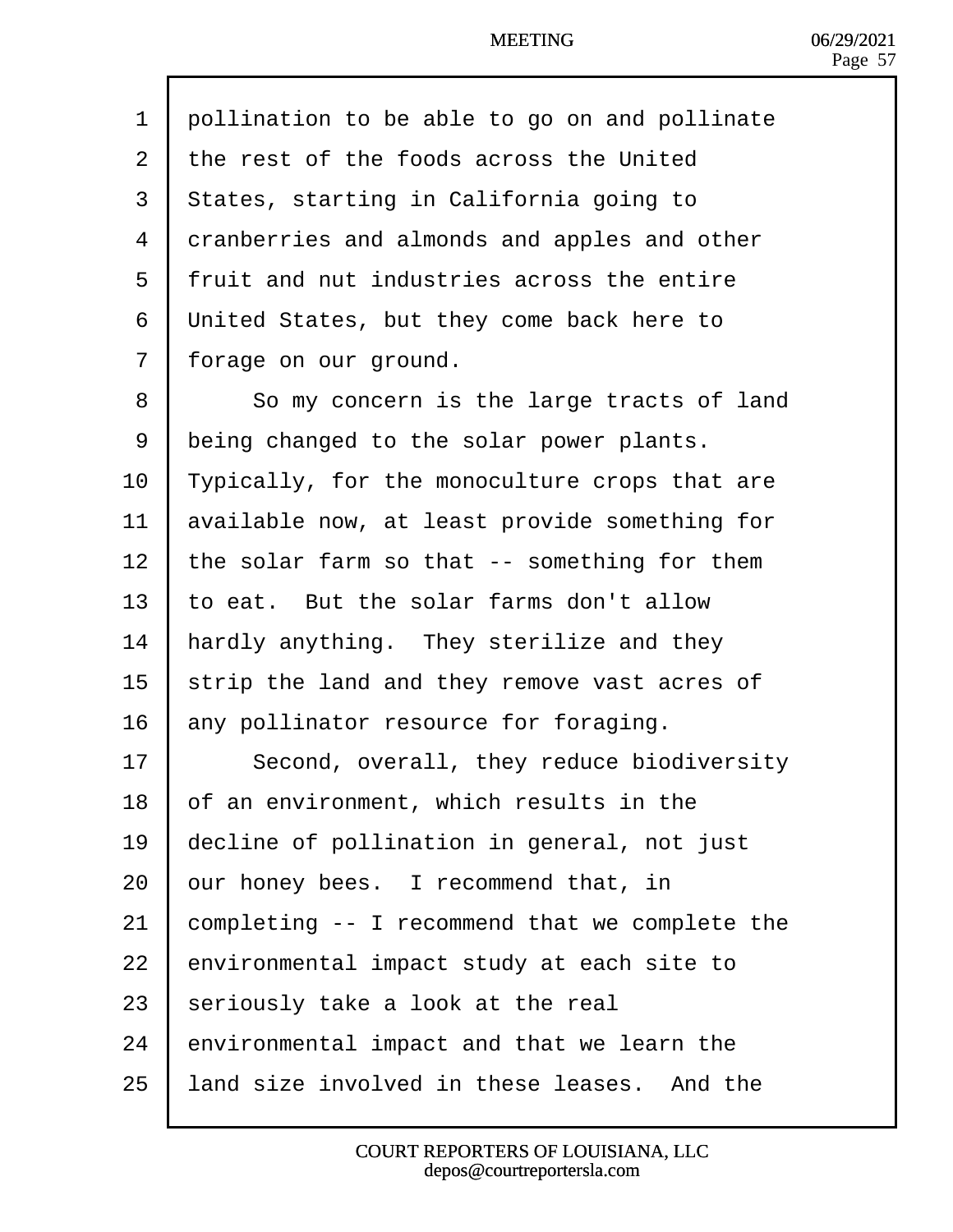| 1               | distance between solar panel plants is         |
|-----------------|------------------------------------------------|
| 2               | limited.                                       |
| 3               | For example, within a five-mile radius of      |
| 4               | my location, there will be two solar tracks,   |
| 5               | dne on the east, and one on the west. The one  |
| 6               | dn the east side will be 1,000 acres. The one  |
| 7               | on the west side is proposed for 3,000 acres.  |
| 8               | Honeybees fly three to five miles for          |
| 9               | foraging. Every time they have to go the       |
| 10              | three to five miles to find forage, it         |
| 11              | decreases their lifespan, which increases the  |
| 12 <sub>2</sub> | stress on the colonies, which results in the   |
| 13              | decline of the population. So in looking at    |
| 14              | all this, I'd like to ask that you also look   |
| 15              | at the regulation of any of the chemical       |
| 16              | applications used on these sites. We're        |
| 17              | ooking at also a mandatory request for         |
| 18              | replanting the pollinator habitat as the best  |
| 19              | practice management program, which can easily  |
| 20              | be done with the native pollinator plants that |
| 21              | meet the height regulation required. And I     |
| 22              | know I've had a lot of the solar company       |
| 23              | epresentatives look at me when I suggest the   |
| 24              | environmental impact study that you go through |
| 25              | the (indiscernible). It's a three-year         |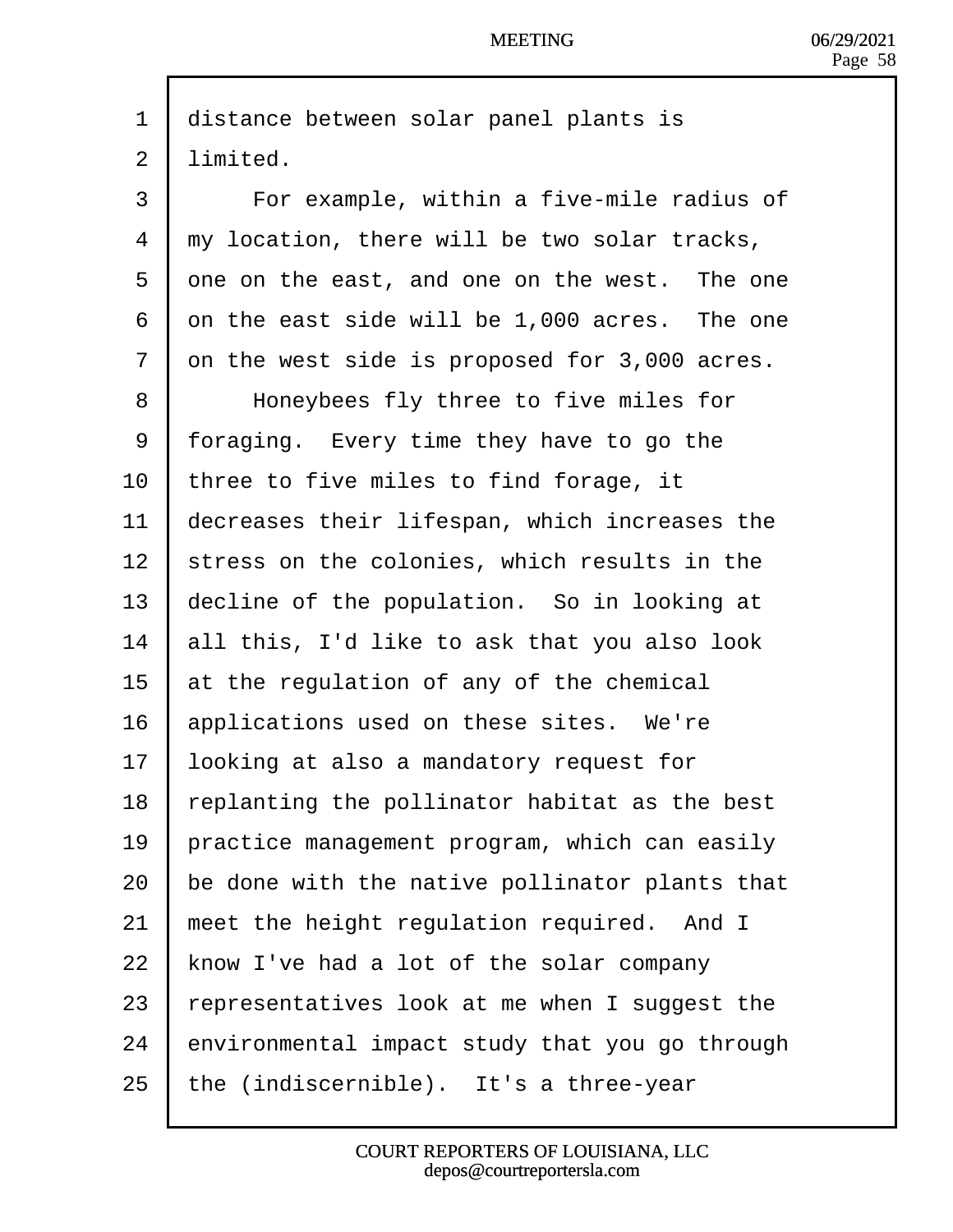- 1 drogram, but these contracts are being
- 2 dontracted out three years in advance.
- 3 There's plenty of time to complete these
- 4 darticular environmental assessments, not just
- 5 the phase on assessment that they require at
- 6 this point in time. Thank you again for your
- 7 time.
- 8 CHAIRMAN LANCLOS:
- 9 | Thank you, Ms. Brown.
- 10 | Next up, we have Mr. Wilson LaGraize, Jr.
- 11 MR. LAGRAIZE:
- 12 | Thank you, Mr. Chairman and Members, and,
- 13 bf course, Senator Mizell. I want to
- 14 **E**specially thank all of you all for giving us
- 15 the opportunity to come and share our views.
- 16 We represent individuals, taxpayers, and
- 17 bitizens of our Parish. Respectfully, I am
- 18 bne of them. Actually, my name is Wilson
- 19 LaGraize, for the record, and I live on Kat
- 20 Kaw Road. And I'm here with a group of other
- 21 bitizens. And I want to thank Senator Mizell
- 22 for listening to her neighbors about this
- $23$  broblem.
- $24$  | I've heard people talk about the
- 25 excitement of these solar projects. Well, I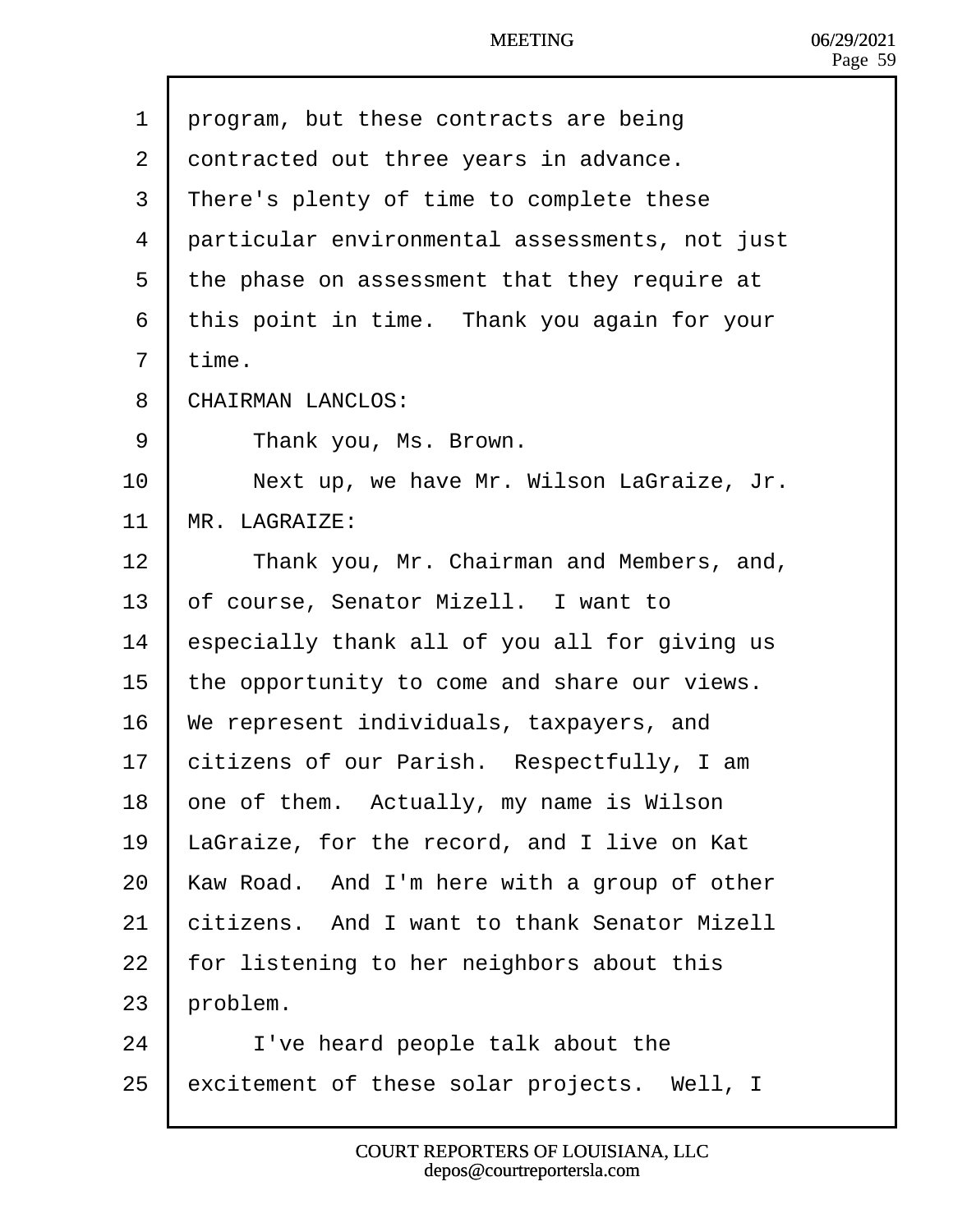| 1  | dan tell you the excitement that we had was    |
|----|------------------------------------------------|
| 2  | rot positive because, basically, the project   |
| 3  | sort of came in the backdoor. You know, we     |
| 4  | Heard nothing about it before. It all of a     |
| 5  | sudden began to pop up. I live actually a      |
| 6  | Half a mile from the project and I really      |
| 7  | didn't know anything about it until I started  |
| 8  | to see the equipment and the project began.    |
| 9  | So, basically, it kind of left a bad           |
| 10 | taste in my mouth. Where we're coming from     |
| 11 | how is we've got some concerns that, you know, |
| 12 | we really, really want to see some really good |
| 13 | egulations and standards coming out of the     |
| 14 | state. Up until now, there's been no           |
| 15 | regulation on the Federal level. And there's   |
| 16 | been no regulation of the state level. We got  |
| 17 | nvolved in this because some of our local      |
| 18 | councilmen asked for our help in their         |
| 19 | drafting of an ordinance, which really becomes |
| 20 | standards and regulations for solar energy     |
| 21 | companies developed in our parish. Well, you   |
| 22 | know, we really shouldn't be doing that.       |
| 23 | That's not really our expertise or our role in |
| 24 | government per se. We should be maintaining    |
| 25 | pur own parish and our own business; but yet,  |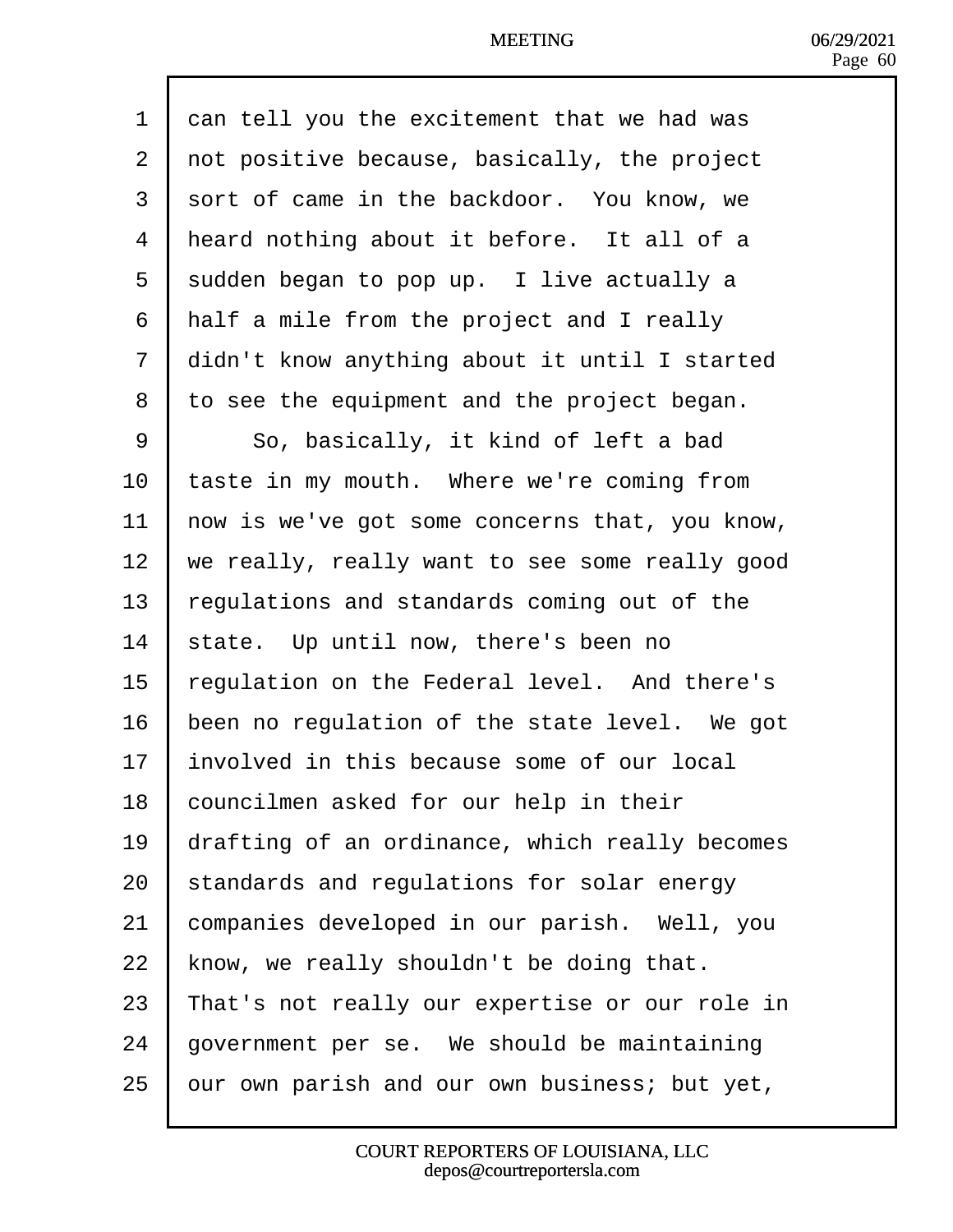| 1              | we got involved in it.                               |
|----------------|------------------------------------------------------|
| 2              | So we were elated when we heard about                |
| 3              | <b>Senator Allain's Bill and, of course, Senator</b> |
| 4              | Mizell's Bill to come here and be able to talk       |
| 5              | and let the representatives from these               |
| 6              | industries hear what we have to say. And so          |
| $\overline{7}$ | for that, I'm extremely grateful.                    |
| 8              | Environmental impact, I won't really                 |
| 9              | spend a whole lot of time on it. There's a           |
| 10             | lot of fear, you know, life is full of               |
| 11             | uncertainties. There is fear about the               |
| 12             | unknown. Citizens don't know what these              |
| 13             | hazards that are potentially advertised and          |
| 14             | promoted on the internet, for instance.              |
| 15             | You'll find as many arguments against solar on       |
| 16             | the internet as you will find for solar on the       |
| 17             | Internet. So people don't know. We think             |
| 18             | that the state, at their level, should provide       |
| 19             | for an environmental impact study. We can't          |
| 20             | do one on each parish's level.                       |
| 21             | Now maybe the study should be, you know,             |
| 22             | related to the particularities of the state          |
| 23             | where there are differences. However, we             |
| 24             | think that that would be a function that             |
| 25             | should be done at the state level. It should         |
|                |                                                      |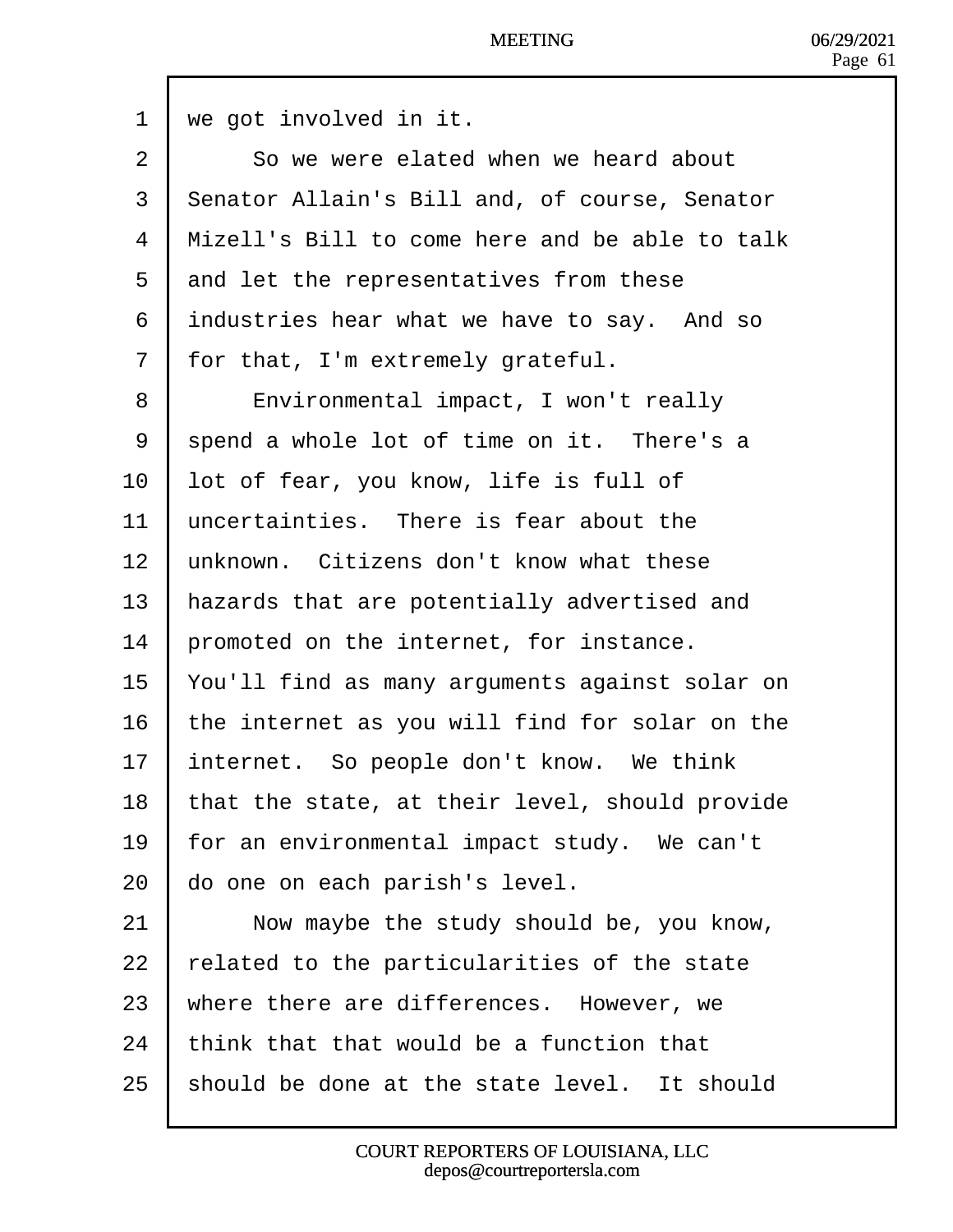| 1              | the public. It should be, of course,           |
|----------------|------------------------------------------------|
| 2              | independent. And let them, the experts, come   |
| 3              | back and tell us, what are the risks? What     |
| 4              | should we be afraid of? If there is no fear,   |
| 5              | we have to dispel them. I think that's really  |
| 6              | important, number one -- number two rather.    |
| $\overline{7}$ | Number three, we have a lot of residents       |
| 8              | who feel that their property value is going to |
| 9              | suffer. Like I stated this morning about one   |
| 10             | resident landowner who had sold 15 acres of    |
| 11             | and, the buyers came back to her and said,     |
| 12             | look, we just found out that there's a solar   |
| 13             | energy plant going to be developed right here  |
| 14             | hext to our property so we'd like our money    |
| 15             | back. The lady gave them their money back.     |
| 16             | So I think there's a little concern that       |
| 17             | property owners could lose value.              |
| 18             | One of my neighbors actually has solar         |
| 19             | power energy plants all around his property    |
| 20             | and he's like right in an island in the middle |
| 21             | of it all. He's going to have suffering.       |
| 22             | He's going to definitely suffer diminution of  |
| 23             | his value. So we would like to pose the idea   |
| 24             | of setting up a vehicle, a process by which    |
| 25             | property owners don't have to sue. There is a  |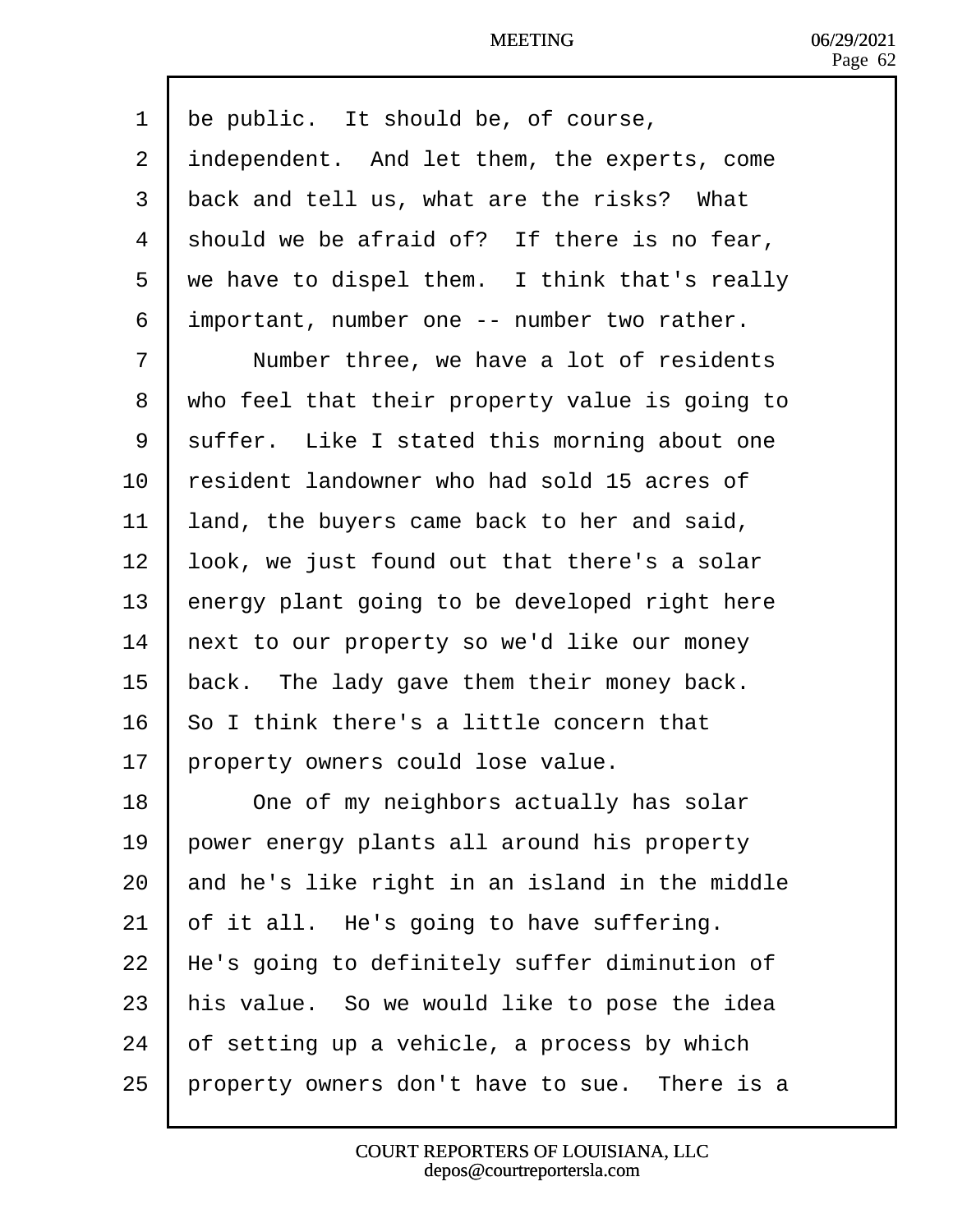| 1              | mechanism that's placed in law that will allow |
|----------------|------------------------------------------------|
| $\overline{2}$ | them to be able to sell agreements directly in |
| 3              | the form of an arbitration with the solar      |
| 4              | dnergy company. And I'm not going to go into   |
| 5              | details like I did this morning, but a couple  |
| 6              | of our independent appraisers can get together |
| $\overline{7}$ | average, you know, if a third was required,    |
| 8              | then sobeit. And those appraisers would        |
| 9              | decide what is, what we call the Average       |
| 10             | Diminution Value, ADV. Just a thought, guys.   |
| 11             | I mean, as a profession, I'm a CPA or a        |
| 12             | forensic accountant. So, you know, we kind of  |
| 13             | get involved in the numbers and we kind of     |
| 14             | ike to figure out these complicated things.    |
| 15             | But, seriously, just -- I think the concept is |
| 16             | valid and it deserves some merit.              |
| 17             | I know a lot of folks have talked about        |
| 18             | the decommissioning. And, you know, all over   |
| 19             | the world, the United States, everybody is     |
| 20             | worried about not the decommissioning, it's    |
| 21             | worried about where there are going to be      |
| 22             | unds available; because the chain of           |
| 23             | esponsibility goes from the landowner. Now,    |
| 24             | the landowner has got the right to do what he  |
| 25             | wants with his land. But the problem is, he    |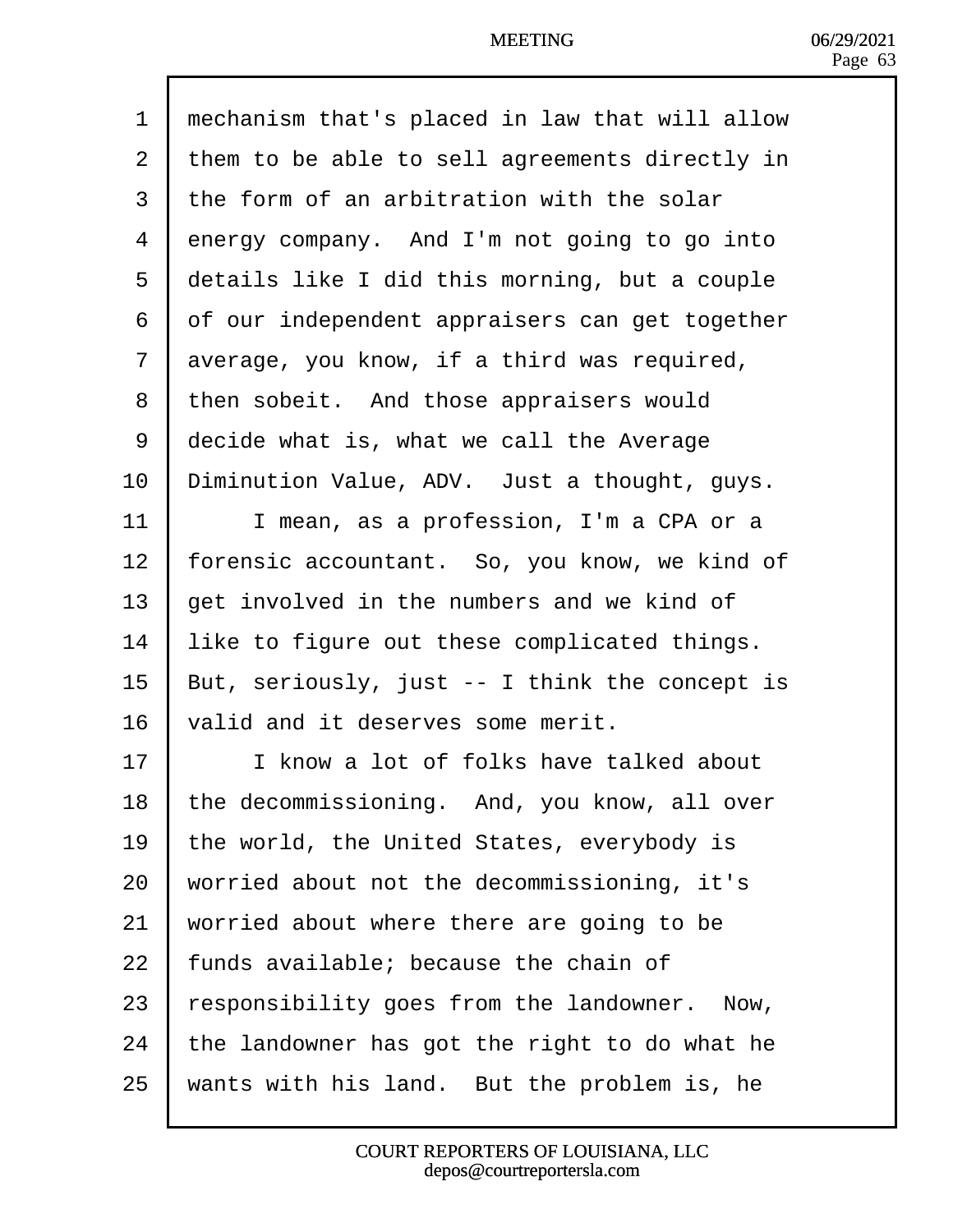| 1              | also has a responsibility to his neighbors not |
|----------------|------------------------------------------------|
| $\overline{2}$ | to do something that's going to, in some way,  |
| 3              | devalue or have an adverse impact on his       |
| 4              | reighbors. So, basically, we want a situation  |
| 5              | where a fund could be created, because if the  |
| 6              | dwner gets all of his money back, he's being   |
| $\overline{7}$ | daid exorbitant rates, in a few years, he gets |
| 8              | all of the value of his money back. I mean,    |
| 9              | thousand dollars, 900, I don't know what       |
| 10             | they're leasing for per acre, but the land     |
| 11             | sn't worth more than four or five thousand     |
| 12             | acres. So within a few period -- a few years,  |
| 13             | maybe five, 10, or eight years, they've gotten |
| 14             | all of their money back.                       |
| 15             | So 20 years from now, if they're faced         |
| 16             | with the fact that the LLC, single LLC with no |
| 17             | capital structure fails for whatever reason,   |
| 18             | and five, 10, 15 years is a lifetime away from |
| 19             | where we are today. So we're making decisions  |
| 20             | that far out. There's got to be some way for   |
| 21             | those funds to be set aside to guarantee that  |
| 22             | that decommissioning will take place.          |
| 23             | We know it's going to take place. If it        |
| 24             | doesn't happen by the owner of the industry    |
| 25             | plant, it's going to happen by the landowner.  |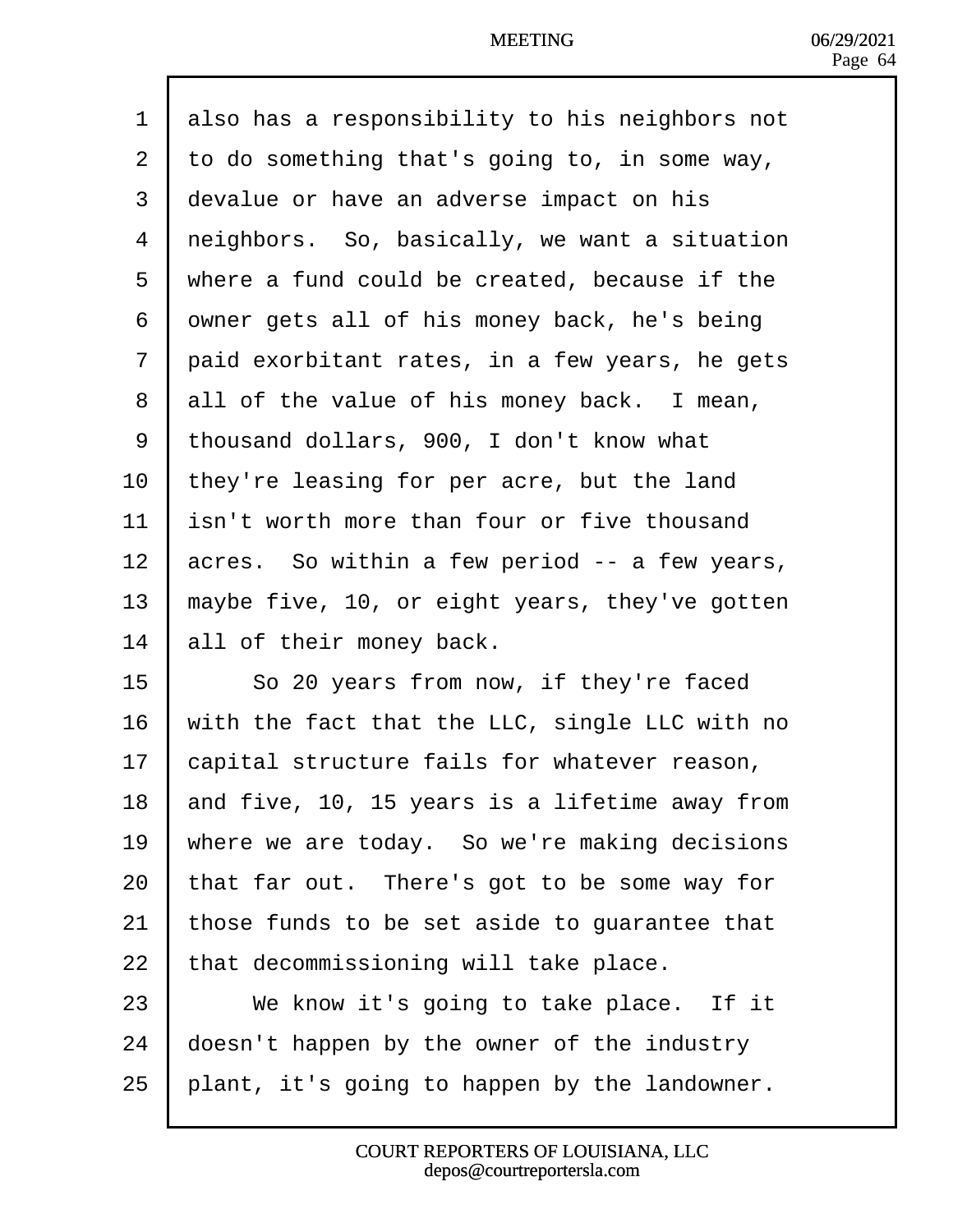| 1  | And if the landowner walks away, the local     |
|----|------------------------------------------------|
| 2  | parish has got to be responsible for it. So    |
| 3  | somehow, I think that's got to be addressed.   |
| 4  | Senator Allain told me something this          |
| 5  | morning I didn't know about the oil industry   |
| 6  | Has a concept called Site-Specific Funds and   |
| 7  | that sounds like a great alternative. And if   |
| 8  | if works for the oil industry, I'm sure it     |
| 9  | would be something that you guys would want to |
| 10 | consider. I'm sure you would anyway            |
| 11 | haturally.                                     |
| 12 | The last point I want to mention is the        |
| 13 | act that, when we talk about the financial     |
| 14 | mpact, we really need to know what the         |
| 15 | economic impact of these solar energy plants   |
| 16 | are in our various parishes, you know. We      |
| 17 | speak about Louisiana, well we're Washington   |
| 18 | Parish first. I mean, we think about our       |
| 19 | homes and that's a normal human                |
| 20 | characteristic. So we're thinking about our    |
| 21 | parish. What we found is that the revenue      |
| 22 | that we're going to derive from property taxes |
| 23 | s almost nonexistent for the first 10 years.   |
| 24 | t's going to be a very small amount per year,  |
| 25 | something like \$90,000 from one of our first  |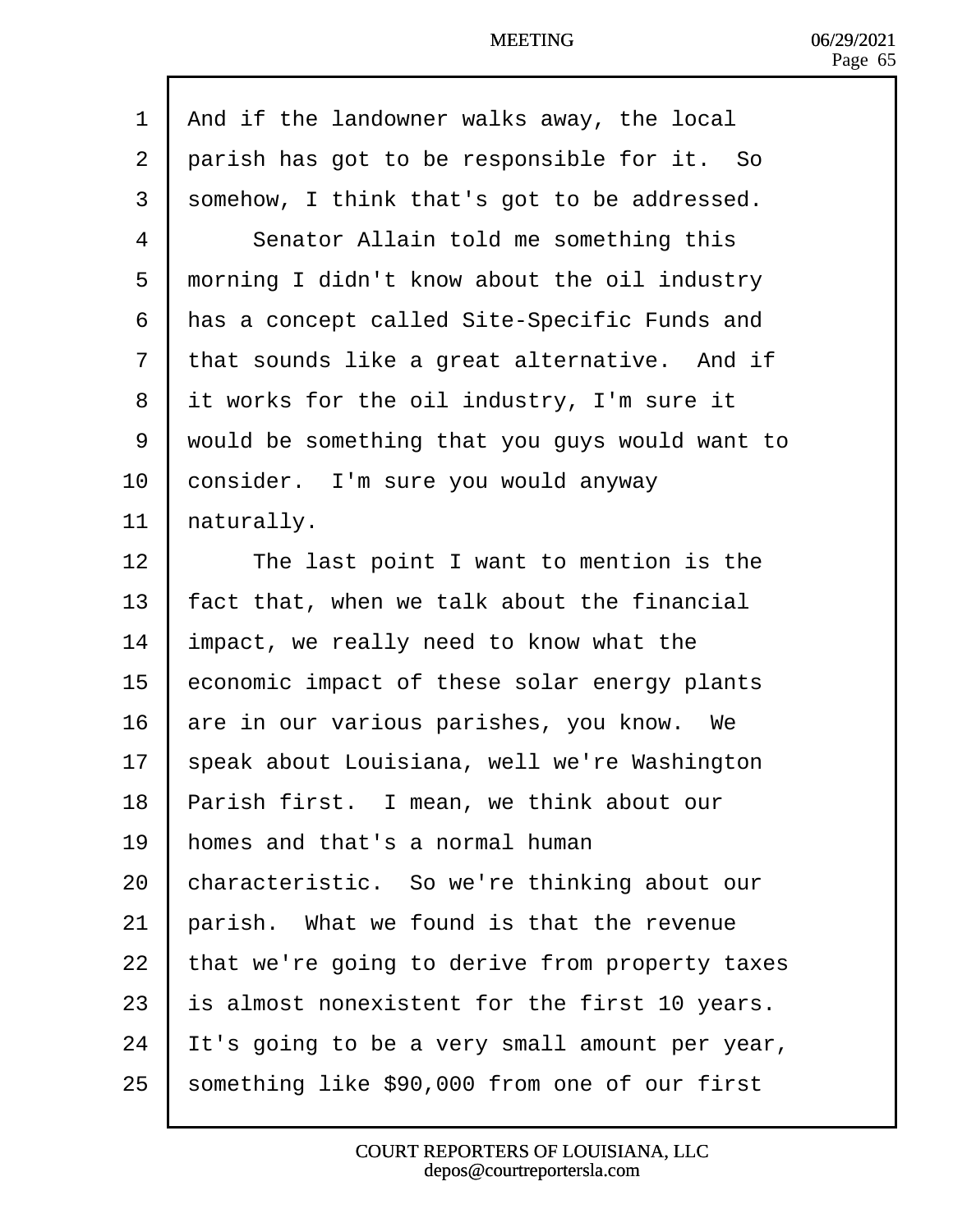| 1              | projects that's already been implemented,         |
|----------------|---------------------------------------------------|
| $\overline{2}$ | dkay.                                             |
| 3              | So Washington Parish is going to give up          |
| 4              | its land. It's going to subject itself to a       |
| 5              | lot of disharmony within our residents because    |
| 6              | they are unsightly. Now, they can do              |
| 7              | something to, you know, mitigate that risk.       |
| 8              | <b>But the bottom line is, what is Washington</b> |
| 9              | <b>Parish getting out of it? Very little.</b>     |
| 10             | Now, of course, if the powers that be             |
| 11             | don't -- they reject the ITEP, the Industrial     |
| 12             | Tax Credit, then we do get some funds. But        |
| 13             | that's still up in the air, you know, whether     |
| 14             | or not we get them. Just yesterday, I think       |
| 15             | the commerce industry voted on Morehouse          |
| 16             | Parish. And I bring that up because Senator       |
| 17             | Allain, this morning, alluded to it. And in       |
| 18             | that case, there were actually 13 jobs that       |
| 19             | were advertised as being part of what was         |
| 20             | going to be gained, and it was about a \$3.4      |
| 21             | million 20 percent tax revenue that the entity    |
| 22             | of the energy company was going to pay. Well,     |
| 23             | that's only 20 percent. Look at the other 80      |
| 24             | percent, which represents what the parish is      |
| 25             | not collecting.                                   |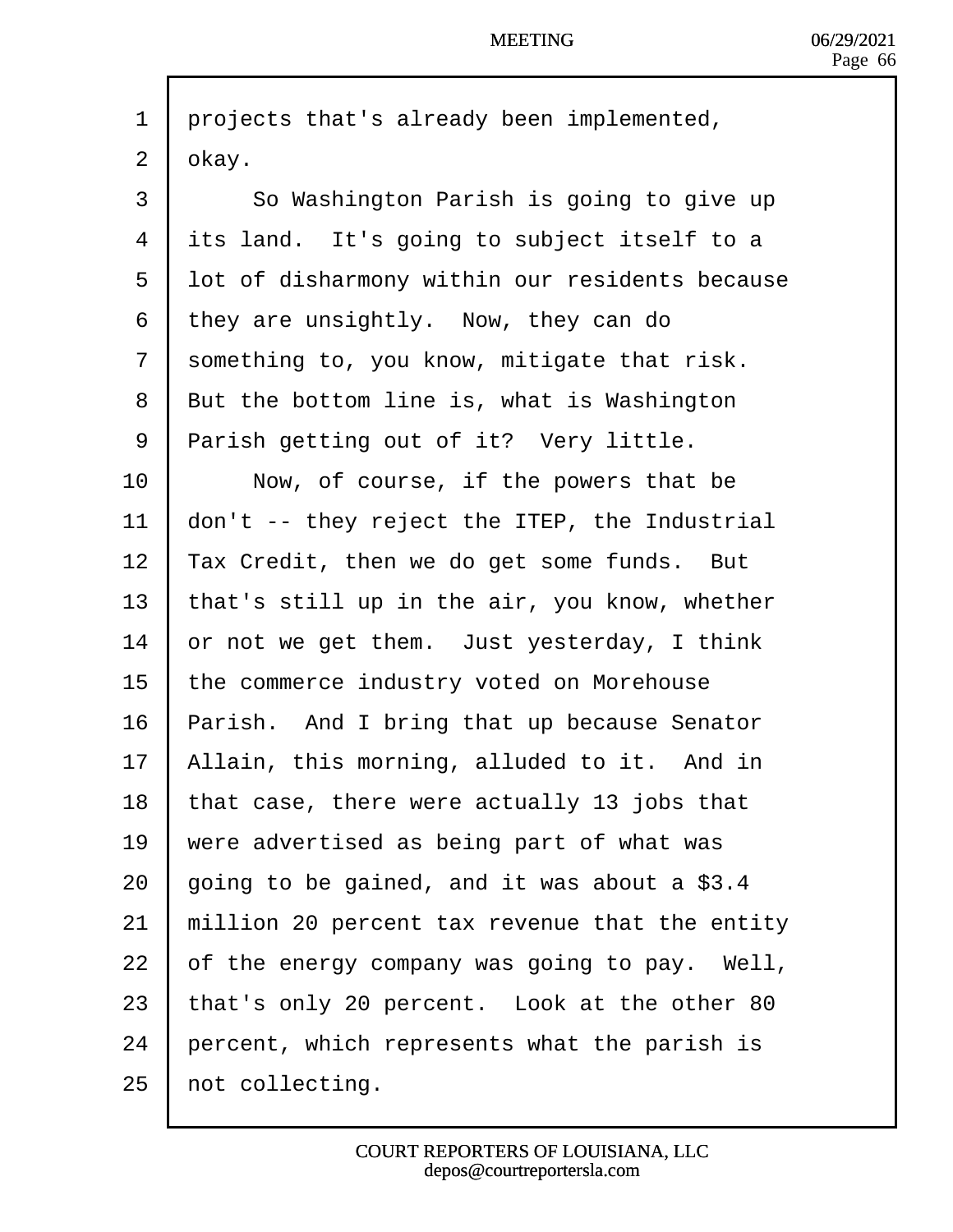| 1              | So you see, if you break it down per job,          |
|----------------|----------------------------------------------------|
| $\overline{2}$ | you're looking at a situation where you're         |
| 3              | foregoing more property taxes than the value       |
| 4              | of the job. So I question whether or not --        |
| 5              | and I know this is not the purview of this         |
| 6              | <b>Committee -- but I think if this is brought</b> |
| 7              | dut and picked up in our conversation, maybe       |
| 8              | something will happen from it.                     |
| 9              | I think that the emphasis, if you want to          |
| 10             | attract industry, I think the investment tax       |
| 11             | credit -- the industrial tax credit is great       |
| 12             | because they're bringing in big manufacturing      |
| 13             | that has trucks going, employees all over the      |
| 14             | place. Solar panels are a different animal.        |
| 15             | There's only one job associated with our solar     |
| 16             | panel at LSU. And the other one across the         |
| 17             | street that they're proposing has only one         |
| 18             | job. I think that these should not be the          |
| 19             | burden of the local taxing authorities who         |
| 20             | provide the normal services. These should          |
| 21             | eally be the burden of maybe Louisiana             |
| 22             | Revenue Department, and do like the Revenue        |
| 23             | Department did years ago with automobile           |
| 24             | Industries -- or, rather automobile retailers,     |
| 25             | car dealers. They switched the property tax,       |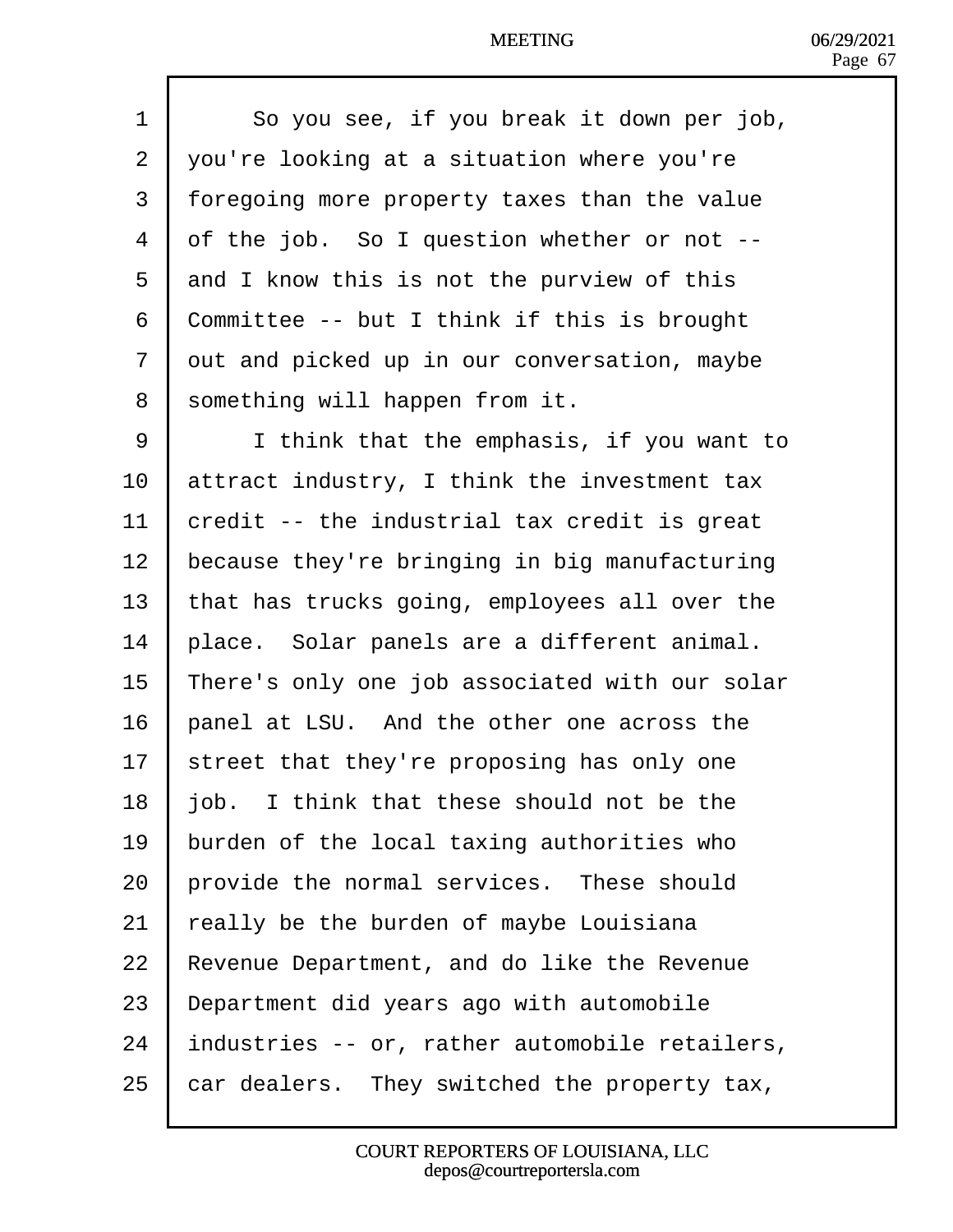| 1  | and they said, okay, you pay your property     |
|----|------------------------------------------------|
| 2  | tax, but we're going to give you a credit on   |
| 3  | your income tax return for the amount of       |
| 4  | payroll tax you're paying. So I just throw     |
| 5  | that out there as something you might want to  |
| 6  | donsider. Okay.                                |
| 7  | Again, solar energy is bigger than all of      |
| 8  | Us. I mean, we're not -- the debate is not     |
| 9  | about whether or not we have it. The debate    |
| 10 | is how it happens and whether we protect       |
| 11 | citizens, whether we protect our repairing     |
| 12 | andowners, and how it's conducted. So, based   |
| 13 | on that, without being too redundant about     |
| 14 | what I said this morning, I tried to change it |
| 15 | up a little bit, and so I'll be happy to       |
| 16 | answer any questions, please.                  |
| 17 | CHAIRMAN LANCLOS:                              |
| 18 | Thank you, Mr. LaGraize. I appreciate          |
| 19 | you being here.                                |
| 20 | <b>MR. LAGRAIZE:</b>                           |
| 21 | No questions, that's good. I did a good        |
| 22 | ob. Thank you very much.                       |
| 23 | CHAIRMAN LANCLOS:                              |
| 24 | Next up, we're going to call Mr. Jim           |
| 25 | Simon from the American Sugar Cane League.     |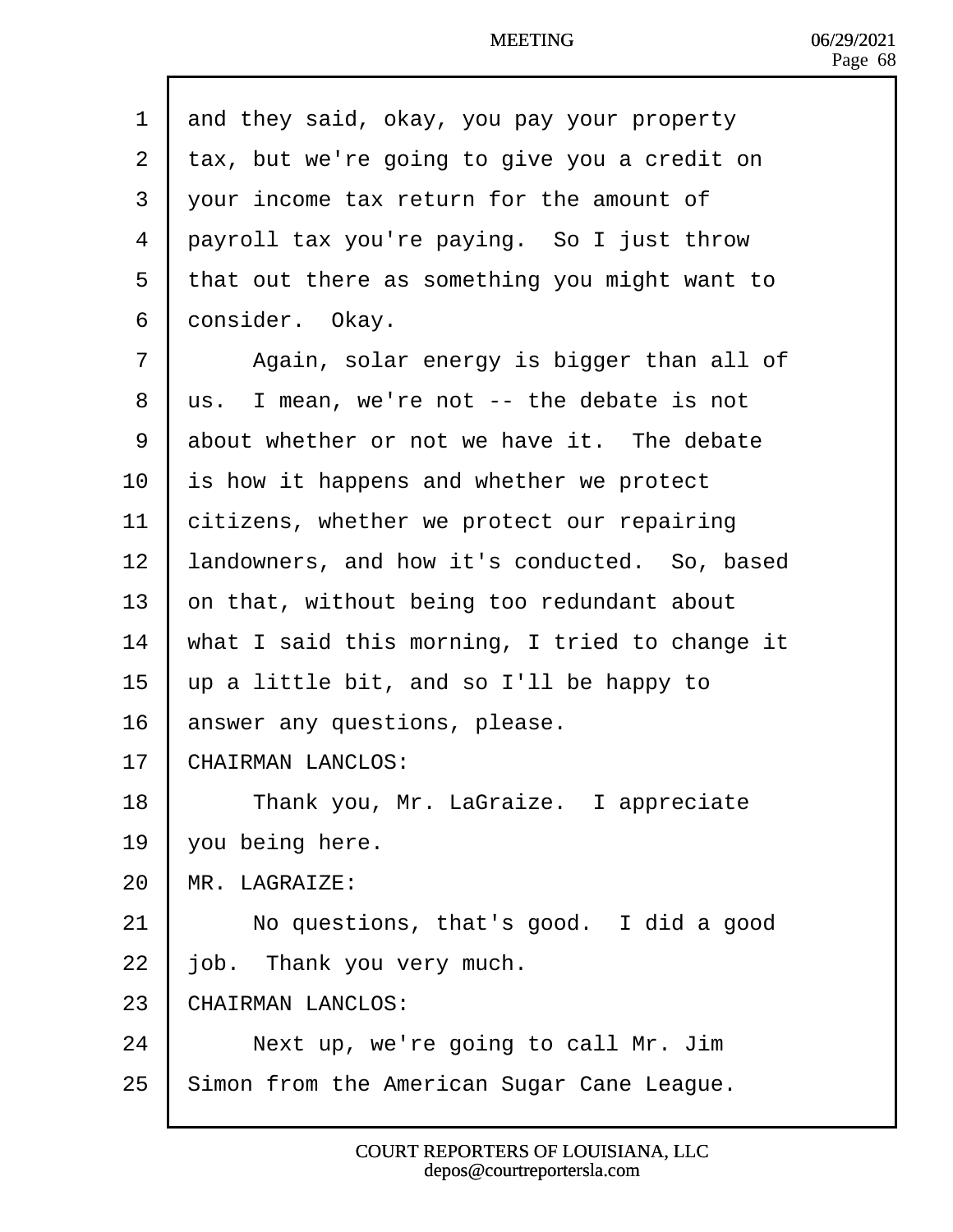| 1  | And while Mr. Simon is coming up, I'll                 |
|----|--------------------------------------------------------|
| 2  | just -- we do have blank cards up here. If             |
| 3  | you do wish to speak, to the people that have          |
| 4  | dome in later, please fill those out and we'll         |
| 5  | det them and make sure we get to you.                  |
| 6  | Mr. Simon, the floor is yours.                         |
| 7  | <b>MR. SIMON:</b>                                      |
| 8  | Thank you. And you got my name right,                  |
| 9  | Simon.                                                 |
| 10 | CHAIRMAN LANCLOS:                                      |
| 11 | I was going to say it the first way this               |
| 12 | morning, Simon. So we got it now.                      |
| 13 | MR. SIMON:                                             |
| 14 | Great, thanks. So I'm Jim Simon with the               |
| 15 | American Sugar Lane League. We're the trade            |
| 16 | prganization that represents the 450 Louisiana         |
| 17 | amily cane farming operations and the 11 raw           |
| 18 | sugar mills in our state. Sugar cane provides          |
| 19 | <b>a</b> \$2.7 billion economic impact and it supports |
| 20 | 16,000 Louisiana direct and indirect jobs. So          |
| 21 | we certainly appreciate the opportunity to             |
| 22 | come before you today.                                 |
| 23 | Many of my comments are the same comments              |
| 24 | that I made this morning. And those, I take            |
| 25 | It, are registered in the record. So I'll              |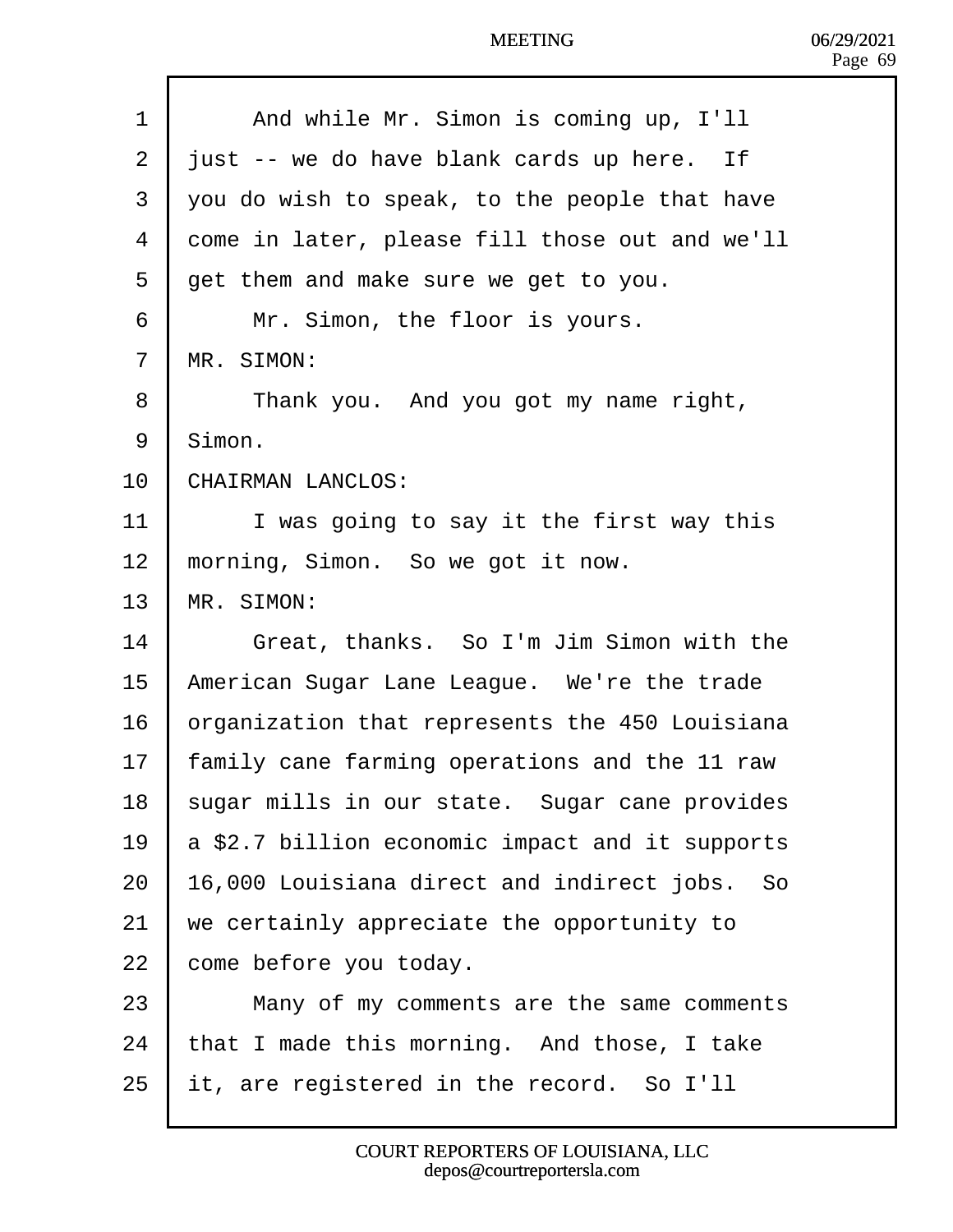- 1 dhange up and make a few other comments in
- 2 dedition to these.
- 3 | First, as we stated this morning, the
- 4 American Sugar Cane League has always stood
- 5 for property owners and property owner rights.
- 6 **S**o we understand the rights of property
- 7 dwners. Some of our farmers are property
- 8 dwners but many are not. Only 25 percent of
- 9 the land farmed in sugar is actually owned by
- 10 the farmers. So we are tenant farmers and we
- 11 farm at the mercy and the wishes of our
- 12 landowners.
- 13 | We understand sustainability.
- 14 Sustainability is what gets us to where we are
- 15 today. We've been growing sugar cane for some
- 16 220 years. And without a sustainable
- 17 approach, we wouldn't exist. So producing a
- 18 blean, reliable of food, fiber, and energy is
- 19 at the very essence of what we do.
- 20 | About 570,000 acres of sugar cane are in
- 21 **production in Louisiana.** The average farm
- 22  $\frac{1}{2}$  size is about 1300 acres. The average mill
- 23 brocesses cane from about 45,000 acres. What
- 24 is our concern? What brings us here today?
- 25  **You know, we've heard that only**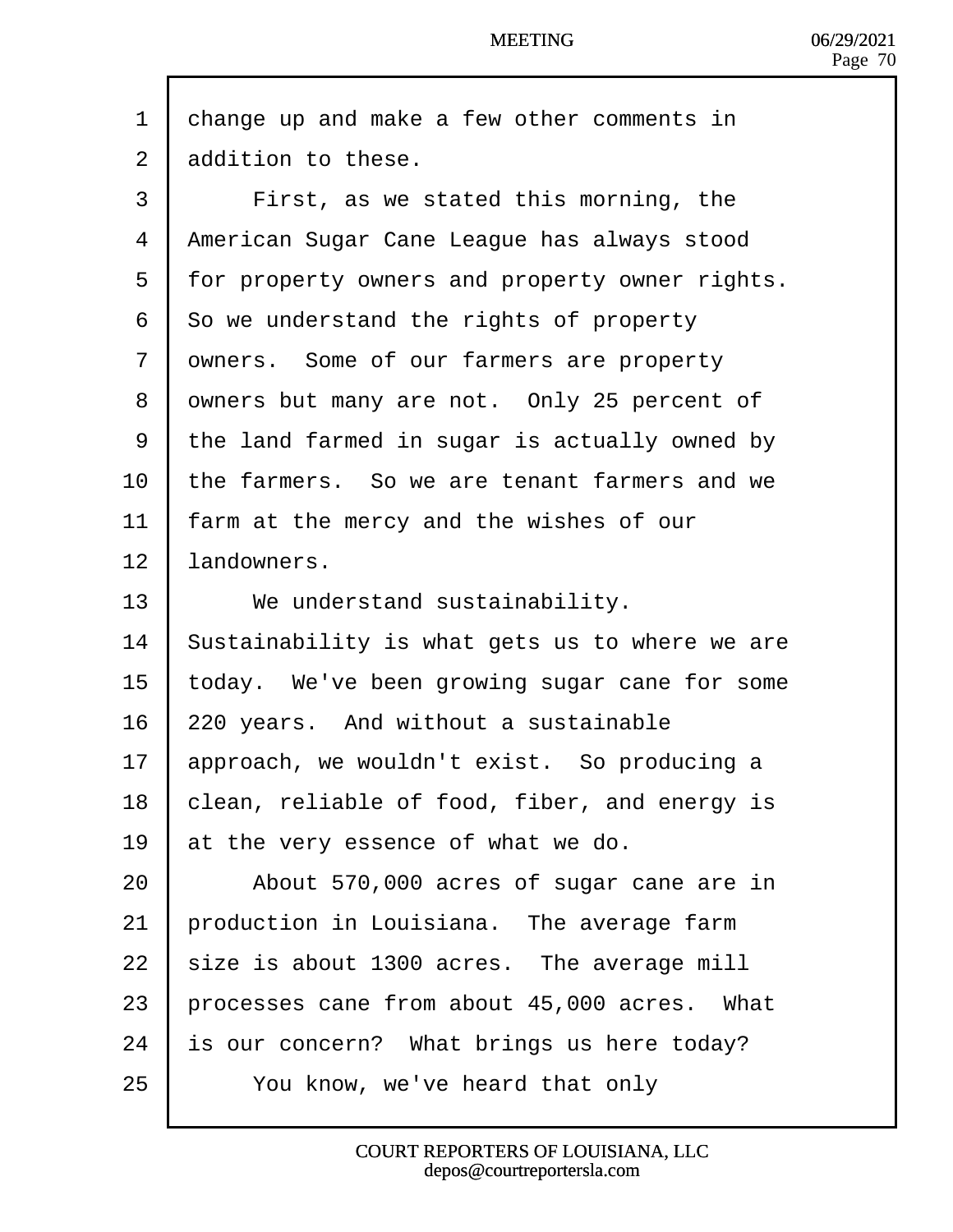| 1              | one percent of Louisiana's land may be         |
|----------------|------------------------------------------------|
| $\overline{2}$ | donverted into solar plants. And based         |
| 3              | upon -- but based upon the activity and        |
| 4              | prospecting that we've heard in the cane belt, |
| 5              | if seems as though it's much more significant  |
| 6              | than that. How many acres? We don't know,      |
| 7              | but we are concerned that significant acreage  |
| 8              | in sugar cane could be displaced by solar      |
| 9              | plants.                                        |
| 10             | We -- there's a unique balance in sugar        |
| 11             | cane production. A farm size and mill size is  |
| 12             | set to optimize the efficiency. And this       |
| 13             | unknown, there's been a lot of discussion      |
| 14             | about unknown amounts of acreage going into    |
| 15             | production. With all of these prospectors out  |
| 16             | there hunting deals and looking for the path   |
| 17             | of least resistance and finding the easiest    |
| 18             | deal to make, it creates a lot of uncertainty  |
| 19             | In the industry. Just, you know, if you've     |
| 20             | got a 1300-acre cane farm and you lose         |
| 21             | 800 acres to a solar operation, that doesn't   |
| 22             | seem like a terribly significant amount, but   |
| 23             | that reduction in acreage is certain to cause  |
| 24             | the collapse of that farming operation. It     |
| 25             | takes certain efficiencies and certain sizes   |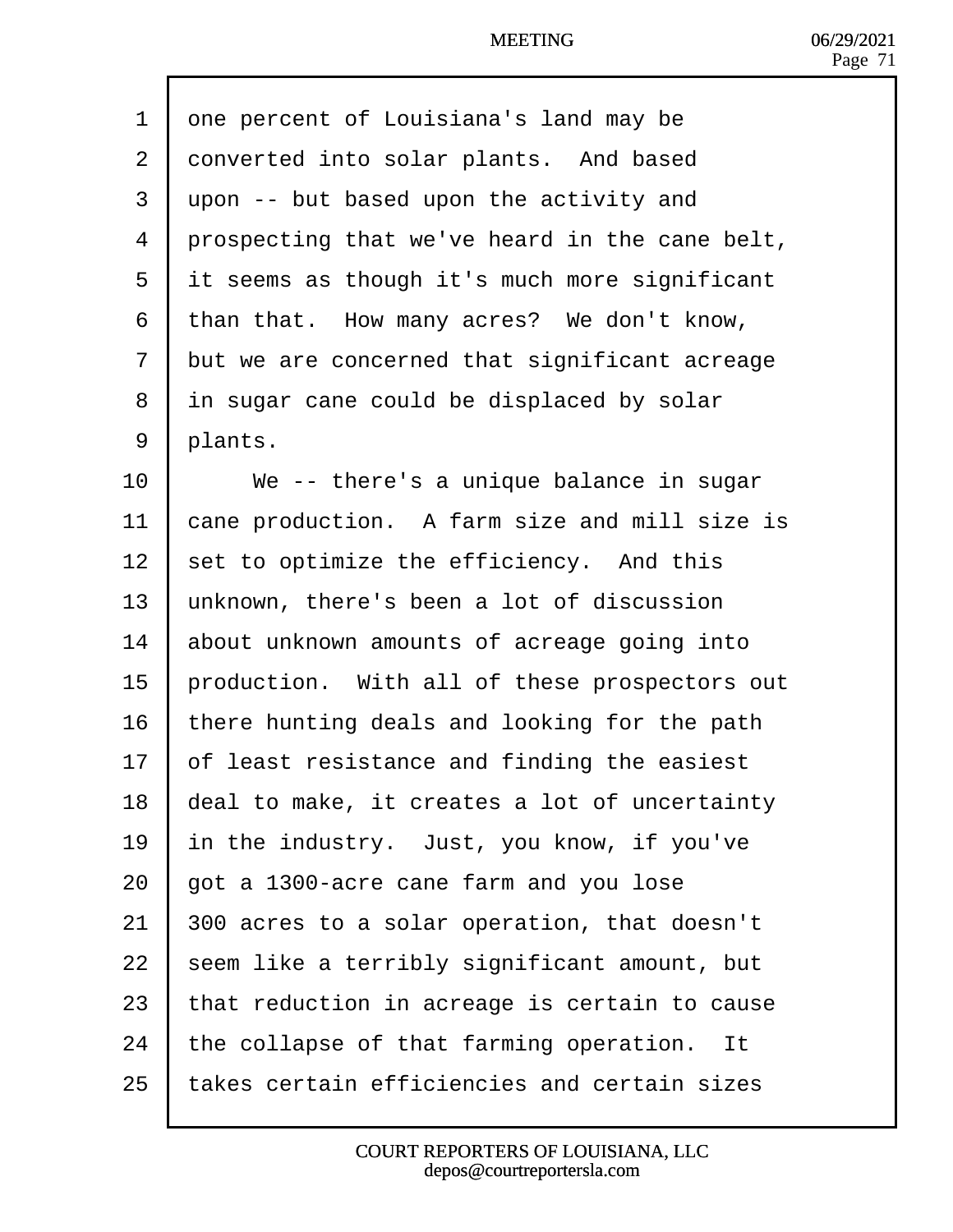- 1 for folks to be able to plan accordingly and
- 2 be successful.
- 3 | In sugar mill operations, it's the exact
- 4 same thing. Forty-five thousand acres may
- 5 support a mill. If you lose five or six
- ·6· ·thousand acres of cane to that one mill, it
- 7 **loses its critical mass and becomes**
- 8 inefficient. Its whole operation is set and
- 9 planned to process a certain amount of cane.
- 10 So that balance is very, very important.
- 11 Small, incremental losses can amount to
- 12 significant problems for the solvency of our
- 13 farmers and millers.
- 14 **So what do we ask?** We simply ask that
- 15 the state and local regulators completely
- 16 understand the long-term effects of providing
- 17 any kind of tax relief or financial incentives
- 18 to any industrial operation including solar.
- 19 Dne acre of sugar cane supports almost \$5,000
- 20 In annual economic activity. And if you
- 21 multiply that times  $570,000$  acres, you get to
- 22  $\frac{1}{2}$  that \$2.7-billion number. Thirty acres of
- 23 sugar cane supports one local job in our small
- 24 towns. And does solar do that? Based upon
- 25 the numbers that we're hearing, solar doesn't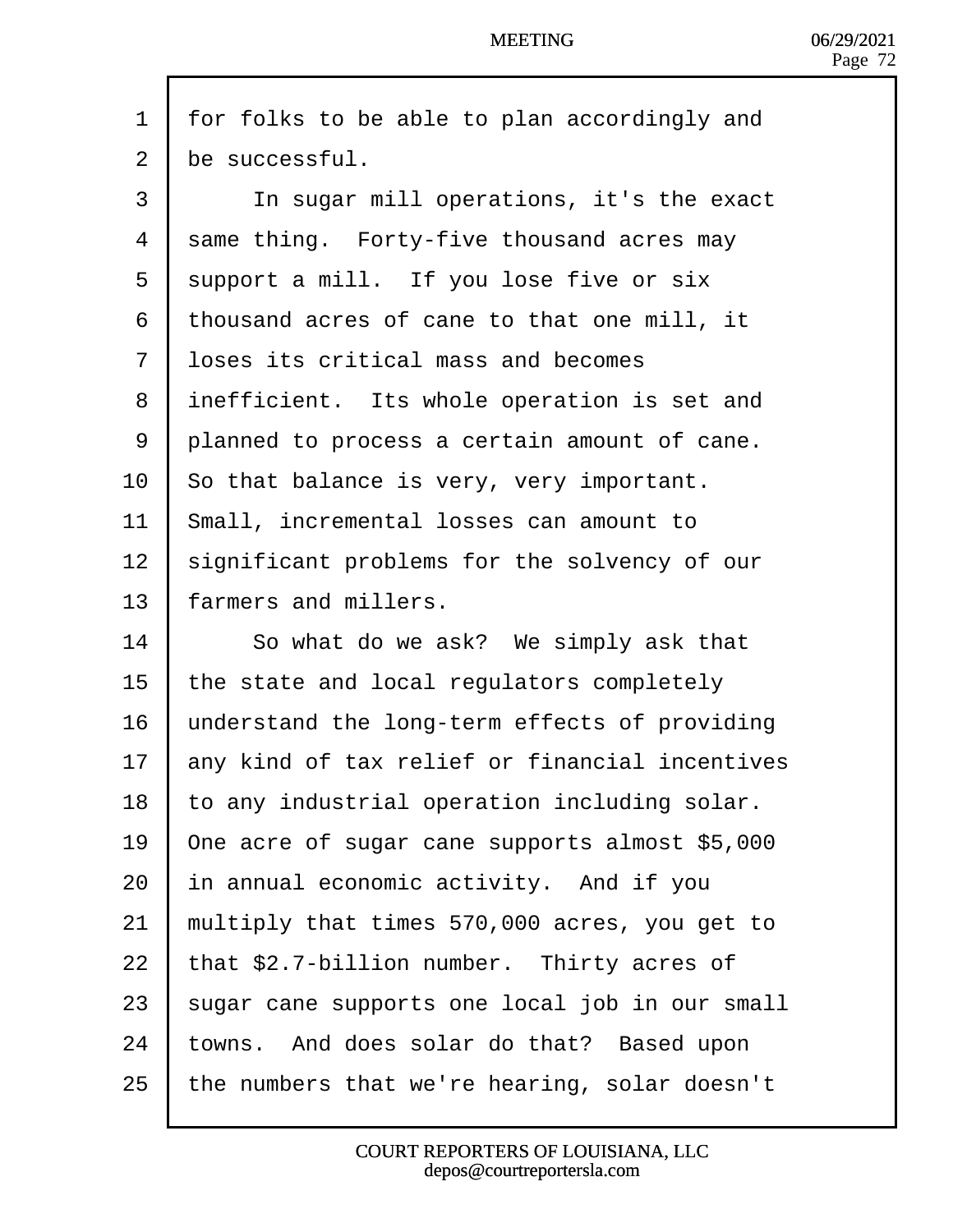| 1               | provide that kind of employment.              |
|-----------------|-----------------------------------------------|
| $\overline{2}$  | Now, we don't know, but we'd ask that         |
| 3               | state and local leaders diligently seek and   |
| 4               | find out answers to these problems before we  |
| 5               | sacrifice any of our sugar cane. So with      |
| 6               | that, I'll wrap up my comments. I'm certainly |
| 7               | available to take any questions. But          |
| 8               | Louisiana's sugar industry, we're proud of    |
| 9               | what we do.                                   |
| 10              | I like to remind folks that it's such an      |
| 11              | Important part of our state that we have a    |
| 12 <sub>2</sub> | football game named after our industry every  |
| 13              | year called the Sugar Bowl. And so we want to |
| 14              | be good partners. We understand the need to   |
| 15              | provide clean renewable resources, including  |
| 16              | sugar. And we don't stand exactly against     |
| 17              | solar or any kind of new activities, but we   |
| 18              | want to make sure it's done in ways that      |
| 19              | protect Louisiana citizens and farming        |
| 20              | communities.                                  |
| 21              | Sure, Senator Mizell?                         |
| 22              | <b>SENATOR MIZELL:</b>                        |
| 23              | I just want to thank you.                     |
| 24              | MR. SIMON:                                    |
| 25              | Certainly.                                    |
|                 |                                               |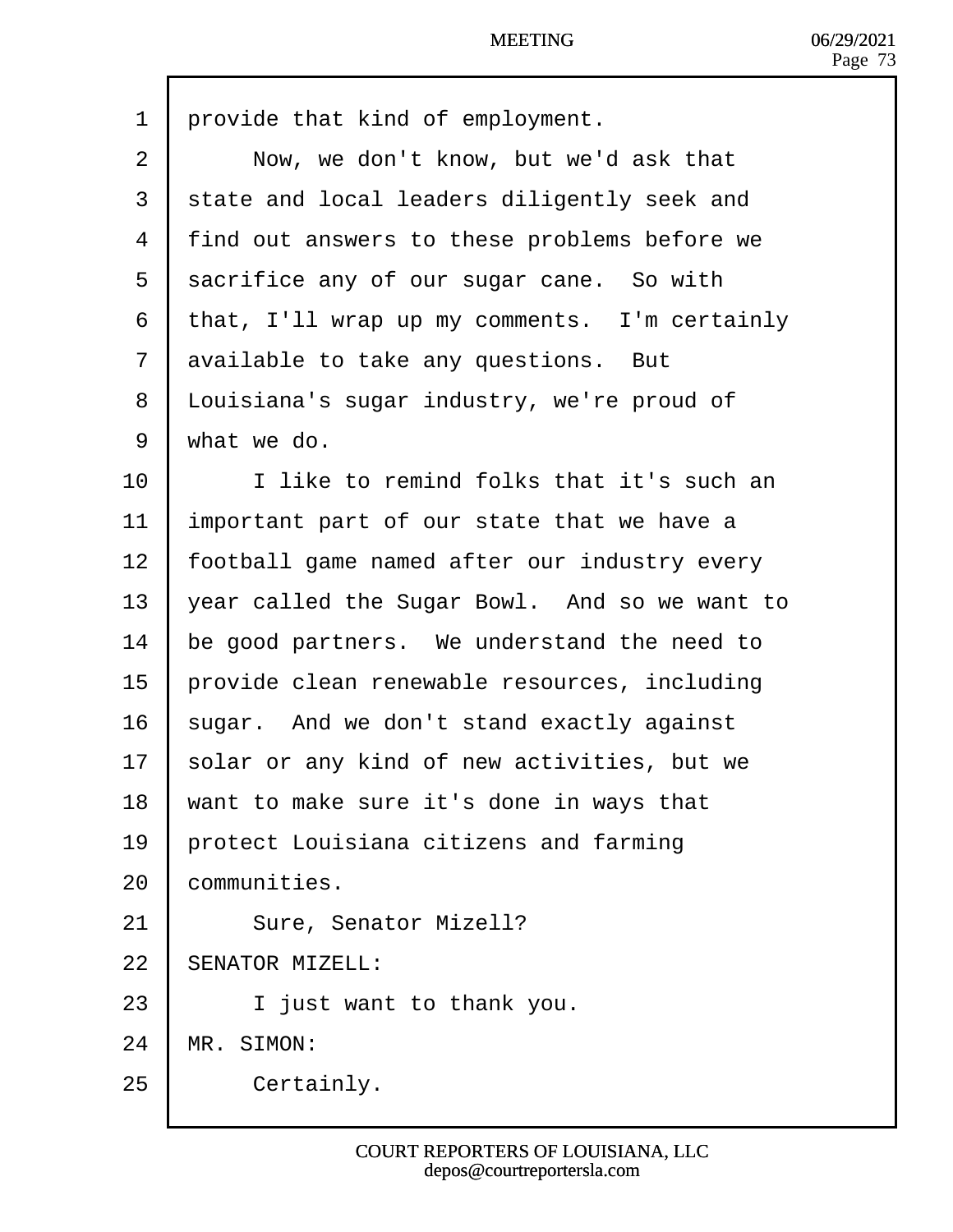| 1              | <b>SENATOR MIZELL:</b>                        |
|----------------|-----------------------------------------------|
| 2              | I want to appreciate -- I appreciate you      |
| 3              | doming up here and the pride you have in your |
| 4              | industry. And, you know, with Senator Allain, |
| 5              | we talk a lot about sugar. So I just really   |
| 6              | appreciate it. And I think we all are very    |
| $\overline{7}$ | protective of those industries that identify  |
| 8              | who we are as a region.                       |
| 9              | <b>MR. SIMON:</b>                             |
| 10             | Right.                                        |
| 11             | <b>SENATOR MIZELL:</b>                        |
| 12             | So and we've dealt with the loss of dairy     |
| 13             | farming, you know, we still love our          |
| 14             | Washington Parish melons. So there's -- there |
| 15             | s -- you know, our identifies are kind of     |
| 16             | wrapped up in that. So I appreciate you       |
| 17             | sharing your thoughts on that.                |
| 18             | MR. SIMON:                                    |
| 19             | Sure.                                         |
| 20             | SENATOR MIZELL:                               |
| 21             | I really do.                                  |
| 22             | <b>MR. SIMON:</b>                             |
| 23             | Thank you, Senator.                           |
| 24             | CHAIRMAN LANCLOS:                             |
| 25             | Thank you, Mr. Simon.                         |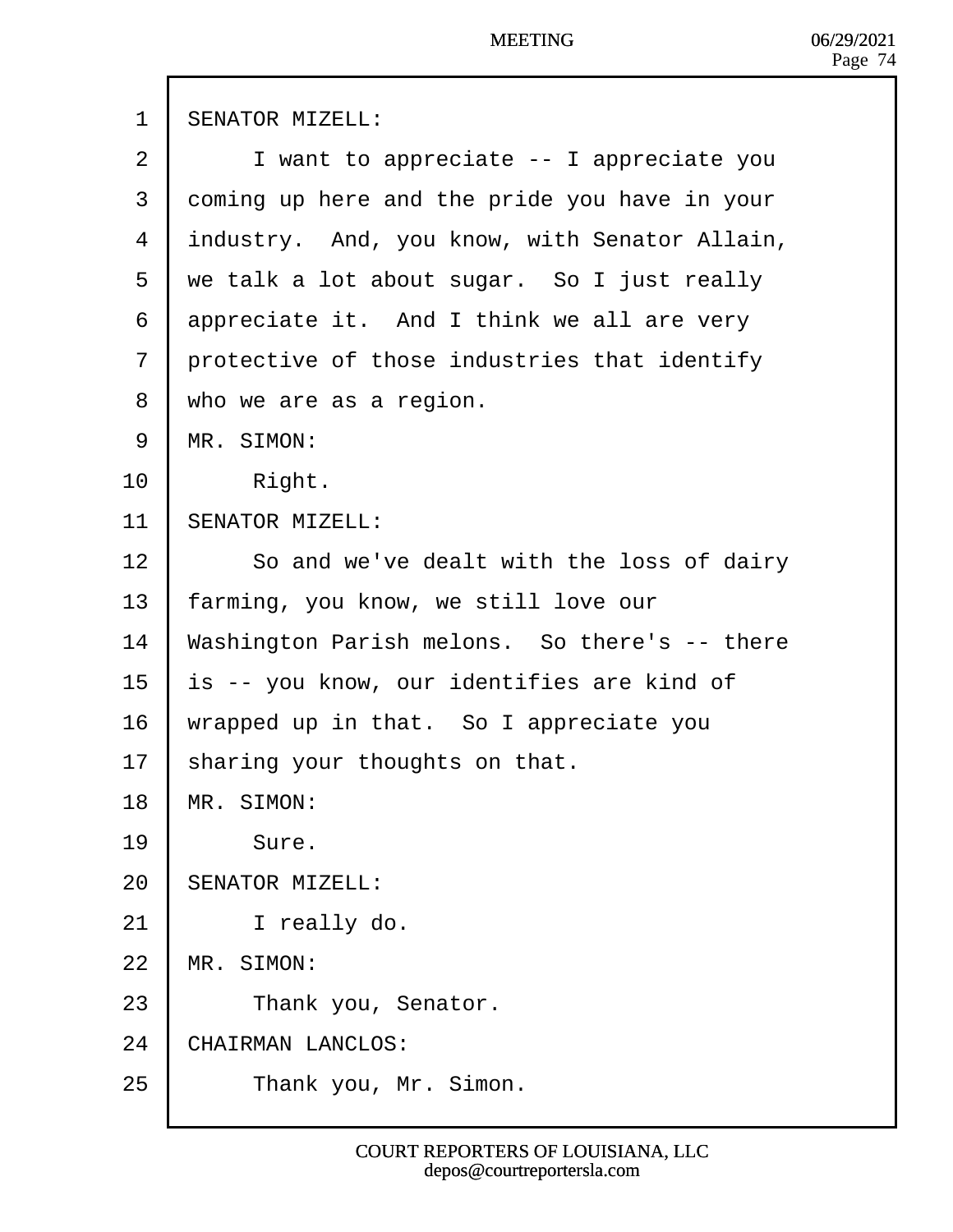| 1              | Next up, Mr. Wayne Hughes. Did I get                  |
|----------------|-------------------------------------------------------|
| $\overline{2}$ | that name correct?                                    |
| 3              | <b>MR. HUGHES:</b>                                    |
| 4              | Yeah. Good afternoon. I appreciate                    |
| 5              | <b>Senator Mizell bringing this forum together so</b> |
| 6              | that we can talk about the issues that are            |
| 7              | before us because solar energy has been kind          |
| 8              | of thrust upon us. I live in Tangipahoa               |
| 9              | Parish, born and raised there. My family has          |
| 10             | been there since 1805. So we have supported           |
| 11             | this area continuously with generations of            |
| 12             | Hughes. We've had dairy farms. We've had              |
| 13             | arms. I now raise some timber. It's a small           |
| 14             | farm. It's only 125 acres. It's my part of            |
| 15             | the old dairy farm. I'm thankful for it and I         |
| 16             | want to keep it the way it is as much as I            |
| 17             | can.                                                  |
| 18             | It provides some income for me, though                |
| 19             | it's not big enough to make it my sole income,        |
| 20             | but it also provides habitat. I am a -- I             |
| 21             | take care of my wild animals. I provide for           |
| 22             | them with crops I plant. The gentleman from           |
| 23             | the Wildlife Fisheries noted the impact on            |
| 24             | wildlife traversing these areas where they            |
| 25             | have these extended fences. I'm concerned             |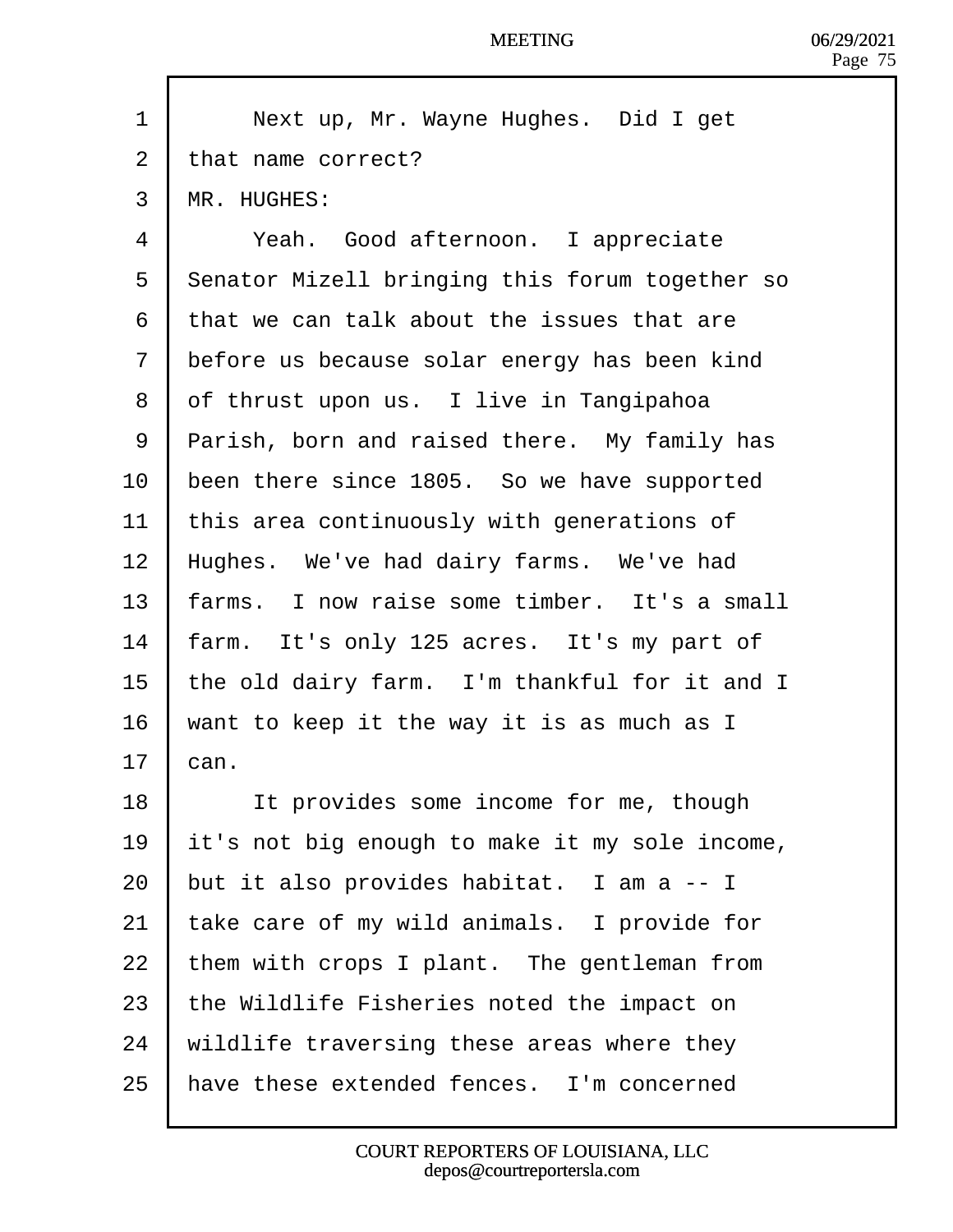1 **about that.** 

2 | I'm also very concerned about the loss of 3 land value. I've looked on the internet, and 4 the best thing I could find about solar 5 panels, it says there's no loss, no net loss 6 df property value. But many of them do say, 7 depending on how close you are, that you can 8 Have anywhere from, if you're a mile and a 9 Half away or so, you can have maybe as little 10 **as three percent land loss.** But if you're 11  $\mu$  hext to it, you'll have as much as 20 percent 12  $\sqrt{v}$  valued loss. Me, I'm  $-1$  will be a quarter 13 b f a mile from this proposed solar plant. And 14 from the projections I read, I'm apt to lose 15 around six percent. Figured that out on what 16 hy land is worth. I went back out and I moved 17 back out to where I was born and raised and 18 built about a \$300,000 house. I have 19  $\parallel$  125 acres. I'm not exactly sure how much it's 20 worth, but I was just using  $5,000$  an acre and 21  $\cdot$  threw in my house, and come up somewhere 22  $\,$  around 8 or 900,000 perhaps, if I'm  $-$  and I'm 23 standing to lose around \$40,000 in value. 24 That doesn't  $-$  that doesn't compute, in my 25  $\,$  mind, that we can talk so positively about,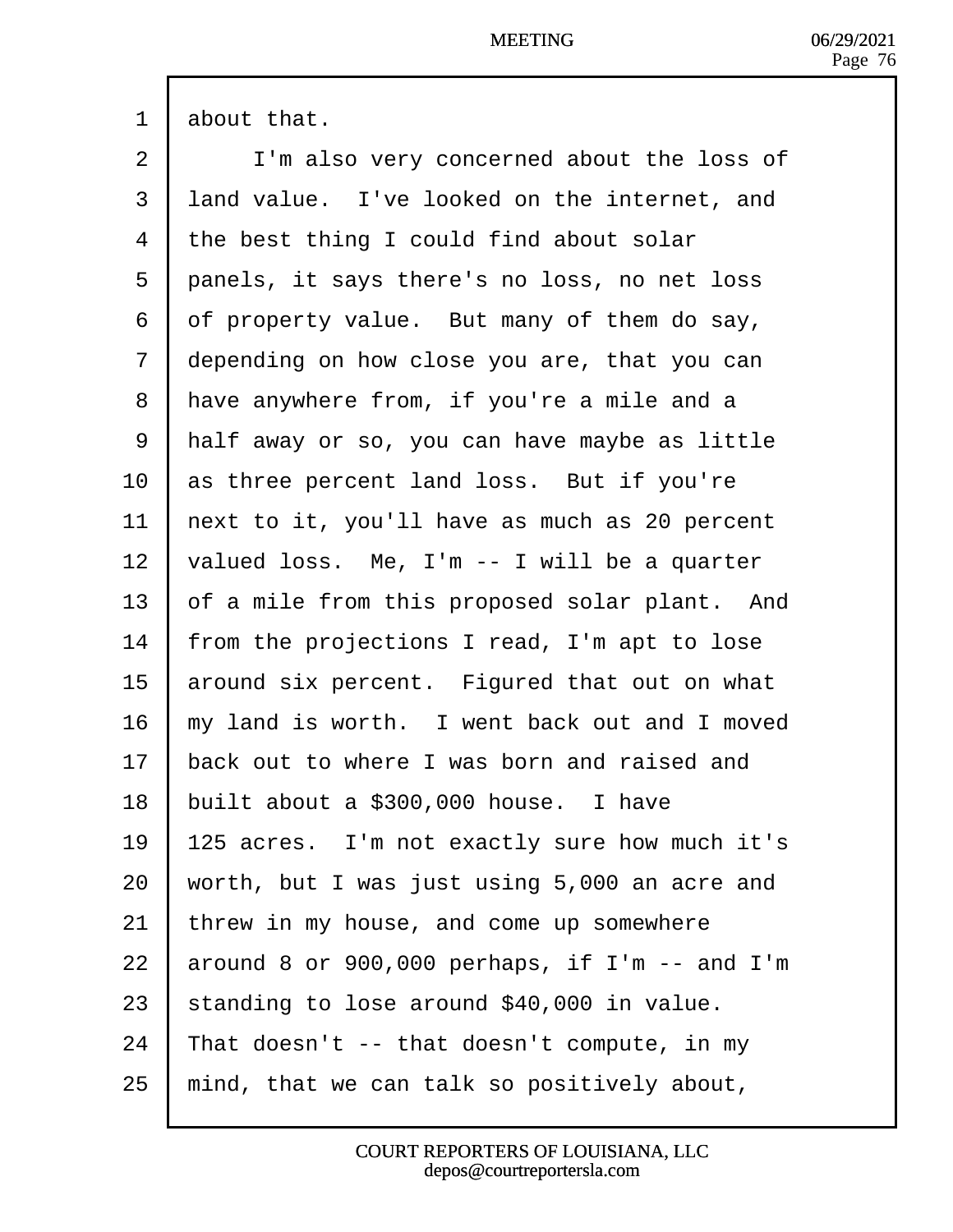1 well, this landowner is going to get this 2 rhoney, and that's going to be great and this 3 solar power is clean and green and -- it's not 4 dlean and green. There's many issues, as seen 5 in Washington Parish. They've been the canary 6 in the coalmine for this situation. And they 7 dre suffering a great deal. And I certainly 8 don't want that to come down on our area. 9 | It was -- I was kind of late to the table 10 with this because I didn't know anything about 11  $\,$  It. One of my neighbors called me to inform 12 me. And I'm not against solar panels or 13 bower, but I am against a project, any project 14  $\cdot$  that would come into our area, brought in by 15 the local landowners, who, I've been told by 16  $\epsilon$  bne of them, he didn't give a GD about his 17 heighbors what they think. And so if we have 18 that kind of attitude and it depreciates my, 19 then I have to stand up for my rights as a 20 landowner. 21  $\parallel$  And I want this to be thought about by 22 these people who are propagating these rules, 23  $\frac{1}{2}$  that to consider not just what the parish may 24  $\theta$  et, or what the state may get, or what the 25 solar panel companies may get, and the power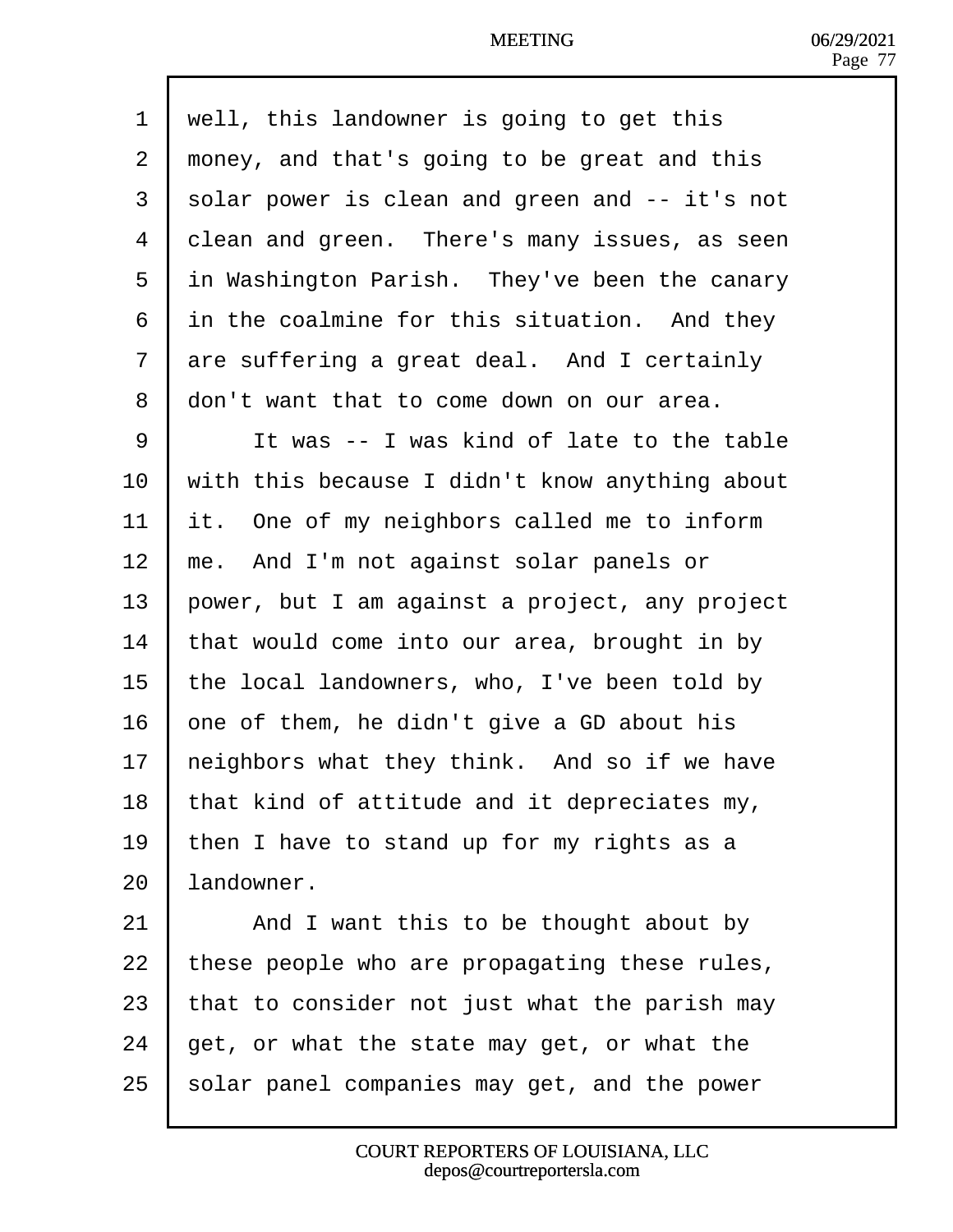| 1              | dompany, but think about the negative effects  |
|----------------|------------------------------------------------|
| $\overline{2}$ | it's going to have on the local folks. Nobody  |
| 3              | is in support of this thing, as far as I know, |
| 4              | except the ones who are going to get money.    |
| 5              | And the Federal government is the one          |
| 6              | that's really behind all of this with the      |
| $\overline{7}$ | money, it seems like, with incentives and so   |
| 8              | forth. Because from what I can read, you       |
| 9              | dannot generate enough power from a solar      |
| 10             | plant to pay for the operation and the expense |
| 11             | of putting it in. So it's -- if that's true,   |
| 12             | you know, you can read anything you want on    |
| 13             | the internet unfortunately, sometimes; but     |
| 14             | rom everything I can find out, there's not a   |
| 15             | ot of benefit except to a very few. And our    |
| 16             | government is pushing this upon us, and        |
| 17             | It's -- it kinds of comes like in the night.   |
| 18             | And the next thing you know, you wake up, and  |
| 19             | you look nextdoor and there's a panel --       |
| 20             | there's a solar panel plant next to you. And   |
| 21             | there's so many questions coming out of this.  |
| 22             | And then there's always the unknown factors    |
| 23             | that will come about later.                    |
| 24             | We're suffering on my farm and I've spent      |
| 25             | a lot of money on clearing areas that were     |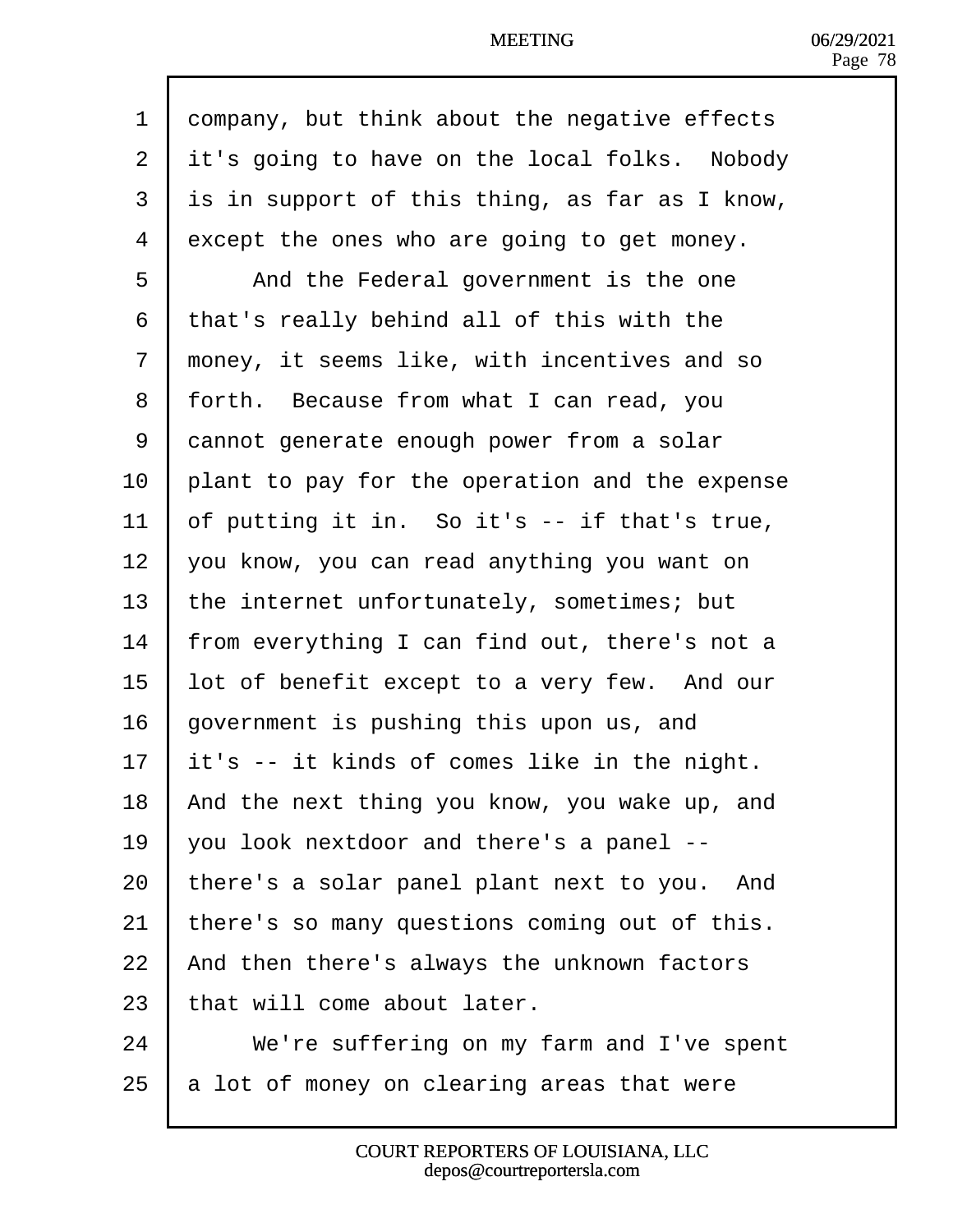| 1              | inundated by Tung nuts. This area that         |
|----------------|------------------------------------------------|
| 2              | they're proposing, a great deal of it was Tung |
| 3              | rut trees at one time. Now, nobody has         |
| 4              | dollected as far as I know with Tung nuts in   |
| 5              | many a year, but those things wash down the    |
| 6              | dreek onto our property, and we are still      |
| $\overline{7}$ | Having to contend with Tung nut trees. I'm     |
| 8              | sure the operators didn't plan for that to     |
| 9              | Happen to us, but that's the unknown           |
| 10             | consequences of something.                     |
| 11             | This -- Mr. Wilson, by the way, I think        |
| 12             | did a very good job of pointing out issues     |
| 13             | that the landowners, the small landowners,     |
| 14             | t's not just the big guys that's making the    |
| 15             | money, but it's all of us. And that's all I    |
| 16             | have to say. And I thank y'all for the         |
| 17             | opportunity. If y'all want to say anything or  |
| 18             | ask any questions, I'll be glad to.            |
| 19             | CHAIRMAN LANCLOS:                              |
| 20             | Thank you, Mr. Hughes.                         |
| 21             | <b>MR. HUGHES:</b>                             |
| 22             | Thank you, sir. I appreciate it.               |
| 23             | CHAIRMAN LANCLOS:                              |
| 24             | Next up, we're going to call Mr. Henry         |
| 25             | Capdeboscq.                                    |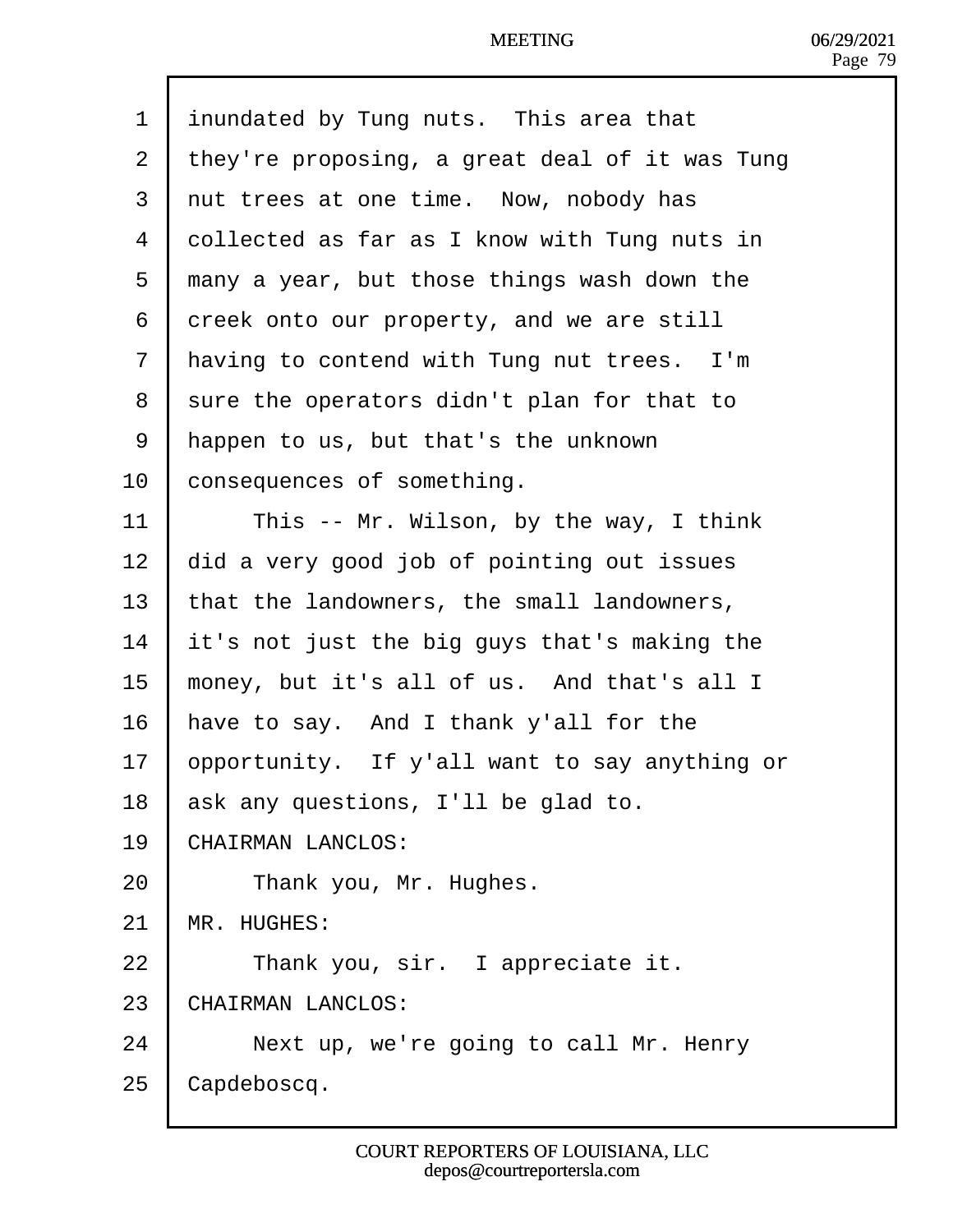|                | <b>NICCILINU</b>                             |
|----------------|----------------------------------------------|
| 1              | <b>MR. CAPDEBOSCQ:</b>                       |
| $\overline{2}$ | Good afternoon. Hello, Senator. Can you      |
| 3              | Hear me? My name is Henry Capdeboscq. I live |
| 4              | in Tangipahoa Parish, Husser, Louisiana, on  |
| 5              | Highway 445. And I'm one of the last dairy   |
| 6              | farmers in this -- well, we're only -- we're |
| 7              | down to about 75 in the state, but I bought  |
| 8              | land over the years. And that's part of what |
| 9              | you need to do to do your farming operation. |
| 10             | also have beef cows.                         |
| 11             | I really love my land. I like looking at     |
| 12             | t. I appreciate what it does for me. It's    |
| 13             | earned me a good living most of the time.    |
| 14             | But, as we know with farming, it's a very up |
| 15             | and down industry. My neighbors also like    |

- 16 looking at my land, and they like the view
- 17 that they receive riding by and everything
- 18 else. But, as you get older, you start
- 19 looking down the road, what are you going to  $20$   $do?$
- 
- 21 **So when the solar people approached,**
- 22  $\,$  there was a financial decision to be made
- 23 whether to join them and participate in the
- 24 project. And, you know, there's a lot of
- 25 **p**pposition to this project, or all the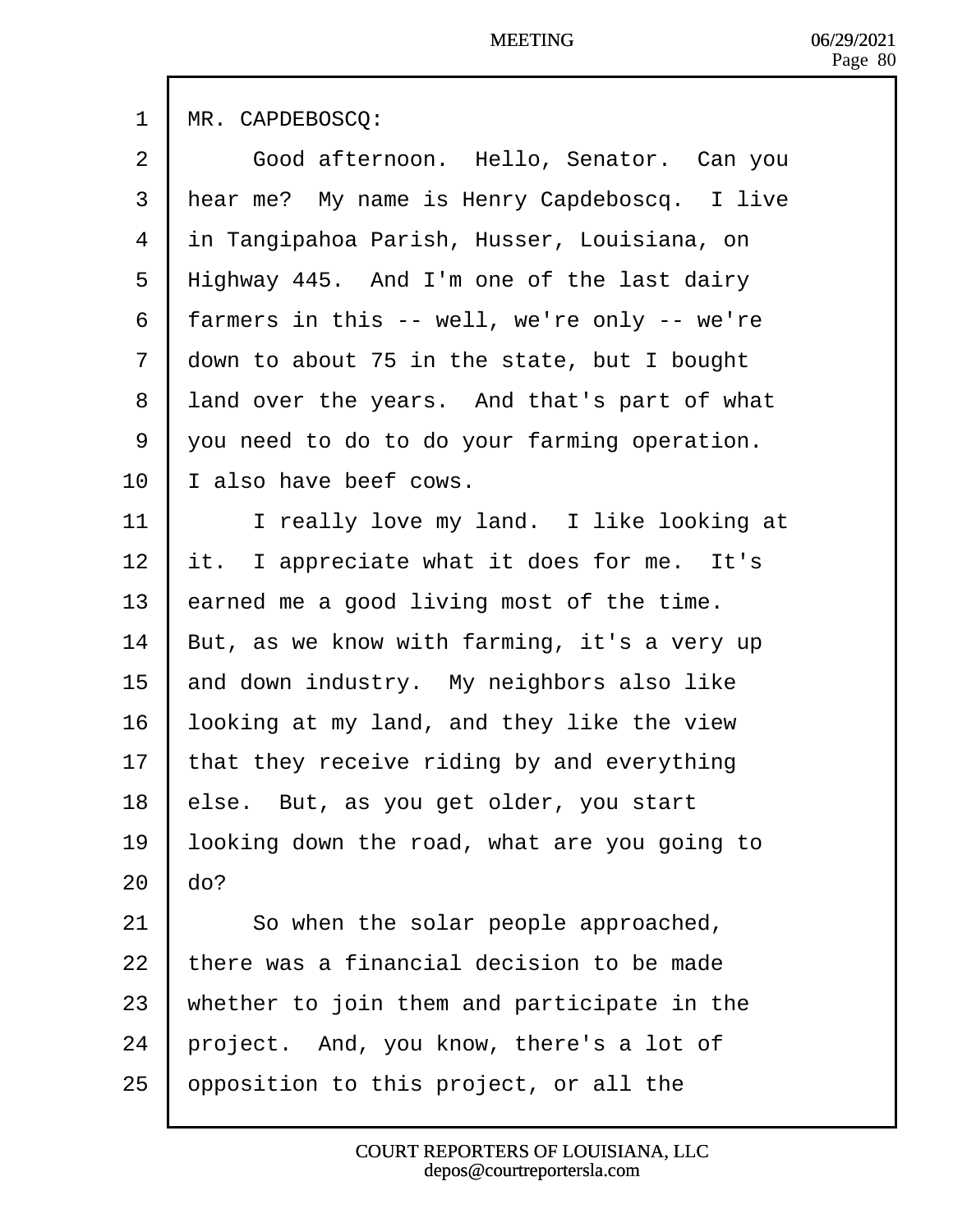| 1              | projects. I mean, we don't have any zoning.    |
|----------------|------------------------------------------------|
| $\overline{2}$ | We try, as landowners, to do what's best, be   |
| 3              | good stewards of the land, be good stewards of |
| 4              | the community. You just try and do what's      |
| 5              | best.                                          |
| 6              | And, like I said, the project, it seems        |
| $\overline{7}$ | all right. There's a lot of unknowns about     |
| 8              | what can happen, but you're just trying to do  |
| 9              | what's best for you, your family, whatever. I  |
| 10             | mean, participate in this project, I'm         |
| 11             | securing that the land that I purchased, I     |
| 12             | bought it to keep it from being developed and  |
| 13             | made subdivisions out of. By participating in  |
| 14             | this project, you're looking at 30 years that  |
| 15             | It will be secured into that. My grandkids,    |
| 16             | whenever the project is over, then they can    |
| 17             | determine what to do with it. Probably once    |
| 18             | you take all the panels off of it, it will be  |
| 19             | probably farmable again.                       |
| 20             | I mean, we're -- in our parish, they're        |
| 21             | trying to do the ordinances to where you're    |
| 22             | hot going to spray any herbicides, so that     |
| 23             | shouldn't cause any down-the-line problems.    |
| 24             | And so that's what you're trying to look at,   |
| 25             | what's the future? I mean, I've been here my   |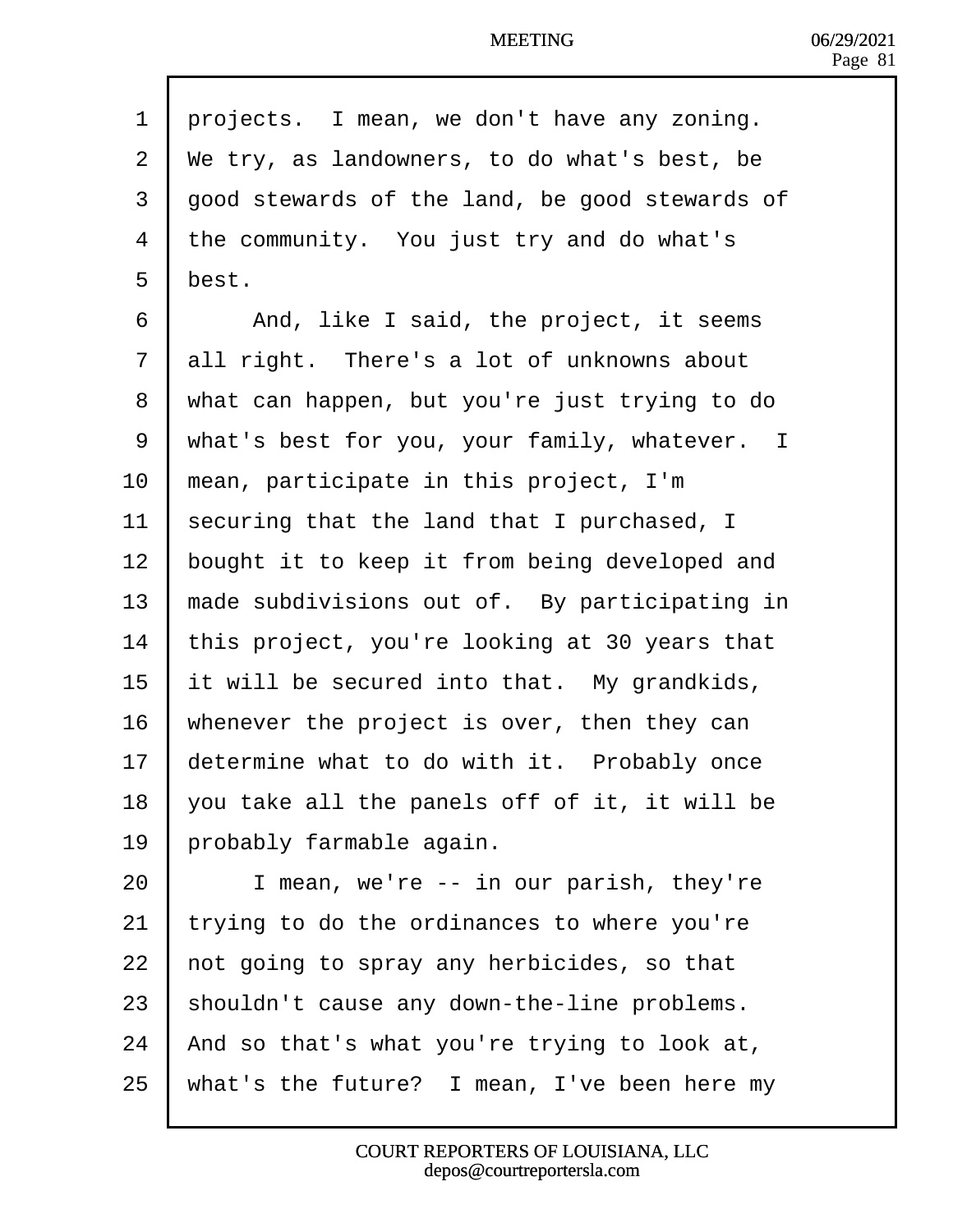| 1  | whole life. And I've seen a lot of things     |
|----|-----------------------------------------------|
| 2  | change. And a lot of it is, the big tracts of |
| 3  | land get chopped up into little tracts. And   |
| 4  | then -- so I'm trying to preserve the bigger  |
| 5  | tracts of land. And so that's about it.       |
| 6  | <b>CHAIRMAN LANCLOS:</b>                      |
| 7  | Thank you. Senator Mizell for comment.        |
| 8  | <b>SENATOR MIZELL:</b>                        |
| 9  | Is that -- I don't want to ask too much.      |
| 10 | MR. CAPDEBOSCQ:                               |
| 11 | Go ahead.                                     |
| 12 | <b>SENATOR MIZELL:</b>                        |
| 13 | I appreciate you coming.                      |
| 14 | MR. CAPDEBOSCQ:                               |
| 15 | Uh-huh.                                       |
| 16 | <b>SENATOR MIZELL:</b>                        |
| 17 | And just because you're the first person      |
| 18 | I've talked to that has considered or is in   |
| 19 | the process of considering the transaction    |
| 20 | you've talked about, did they ask you if they |
| 21 | wanted to buy it and did you discuss purchase |
| 22 | or did it go right to lease? Was there any    |
| 23 | Interest in purchasing your land?             |
| 24 | MR. CAPDEBOSCQ:                               |
| 25 | I wasn't selling my land.                     |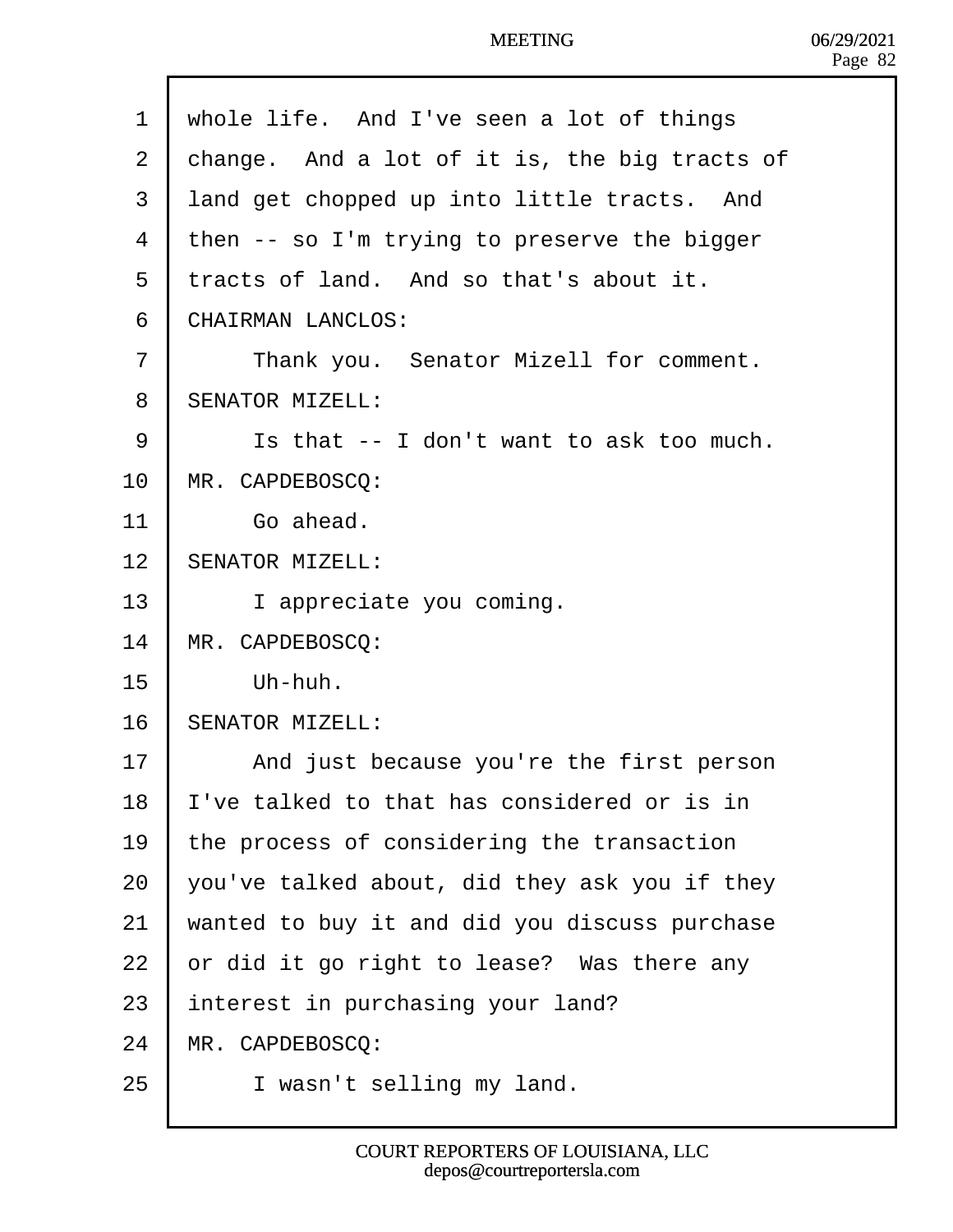- 1 SENATOR MIZELL:
- $2 \mid$  Oh, okay. So it was -- you wouldn't --
- 3 but was that part of the discussion, or you
- 4 *ilust*?
- 5 MR. CAPDEBOSCQ:
- 6 | (Shakes head.)
- 7 **SENATOR MIZELL:**
- 8 | Okay. Okay. And how many acres are you
- 9 talking about?
- 10 MR. CAPDEBOSCQ:
- 11 **I** have about 350 under lease.
- 12 **SENATOR MIZELL:**
- 13 | All right. I'll just -- I drive by and
- 14 I'm one of those people that likes to look at
- 15  $\mathbf{t}$ .
- 16 MR. CAPDEBOSCQ:
- 17  $\parallel$  Right.
- 18 **SENATOR MIZELL:**
- 19 | So I do appreciate it. And, you know
- 20 What  $-$  the question has been thrown back at
- 21  $\mu$  me when I say we need regulations, oh, if
- 22 somebody came to you to buy your land, what do
- 23  $\sqrt{v}$  you do? And I get it. I absolutely get it.
- 24  $\,$  You and I have talked a long time about dairy
- $25$  farming.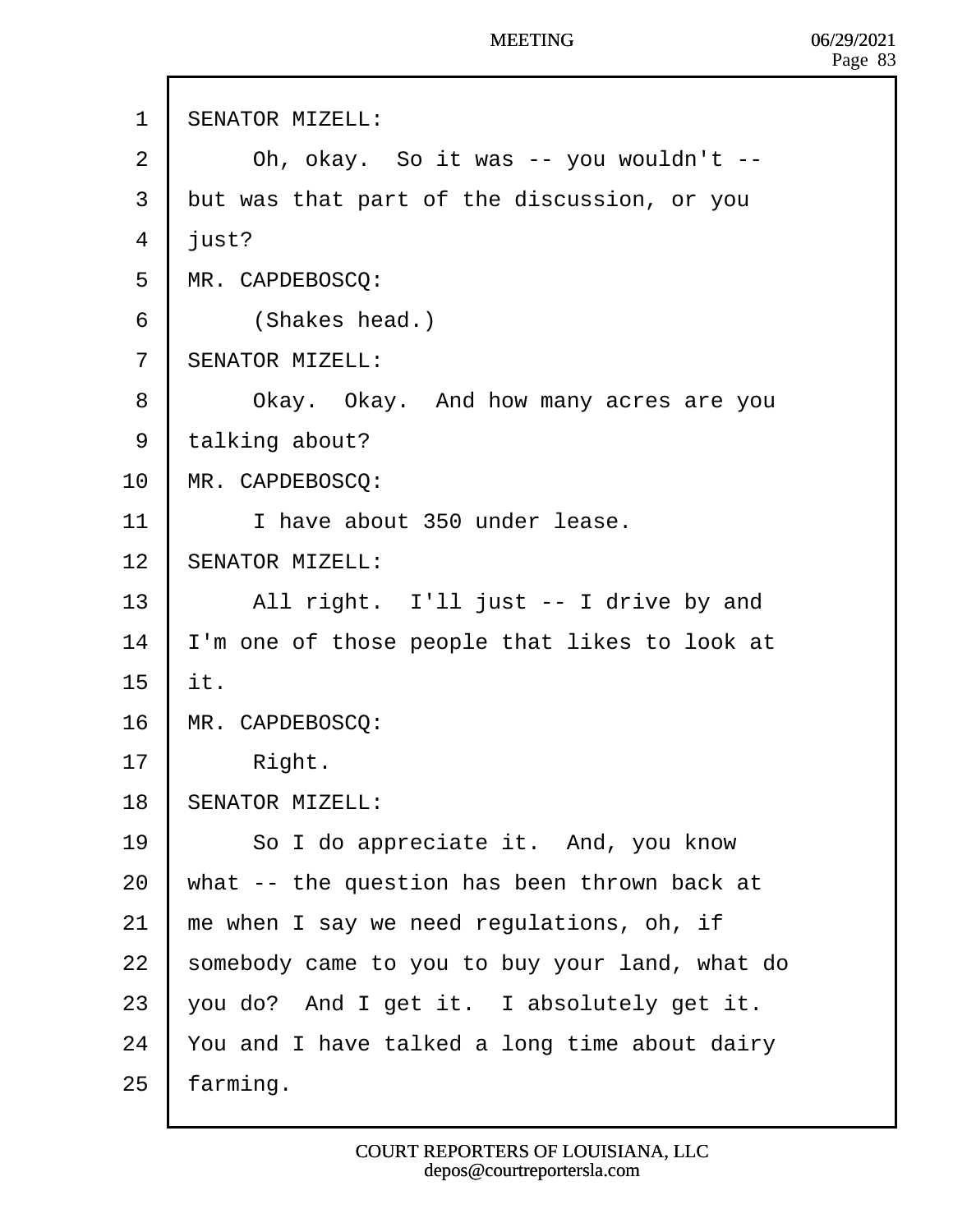- 1 MR. CAPDEBOSCO:
- $2$   $\mid$  Uh-huh.
- 3 **SENATOR MIZELL:**
- 4 | I know the grief you've had with that.
- 5 So I appreciate you sharing your thoughts on
- 6 that. I really do.
- 7 MR. CAPDEBOSCQ:
- 8  **Okay.** Let me just say this, we all
- 9 remember when we were younger, we were in
- 10 grade school and Columbus was getting ready to
- 11 sail off to go look for the new world;
- 12 **correct?**
- 13 **SENATOR MIZELL:**
- $14$   $\parallel$  I'm old, but I'm not that old.
- 15 MR. CAPDEBOSCQ:
- 16 Vell, anyway, what I was going to say is,
- 17 they had the naysayers that were going to tell
- 18 him he was going to sail off the edge of the
- 19 Earth; correct? Well, there is unknowns out
- 20 there with everything. And unless you have an
- 21  $\epsilon$  explorer mentality and want to go see what's
- 22  $\cdot$  on the other side, nothing is good  $\cdot$ -
- 23  $^{\dagger}$  there's -- good can come out of this. And
- 24 unless we try it or monitor it well, we will
- 25 hever know.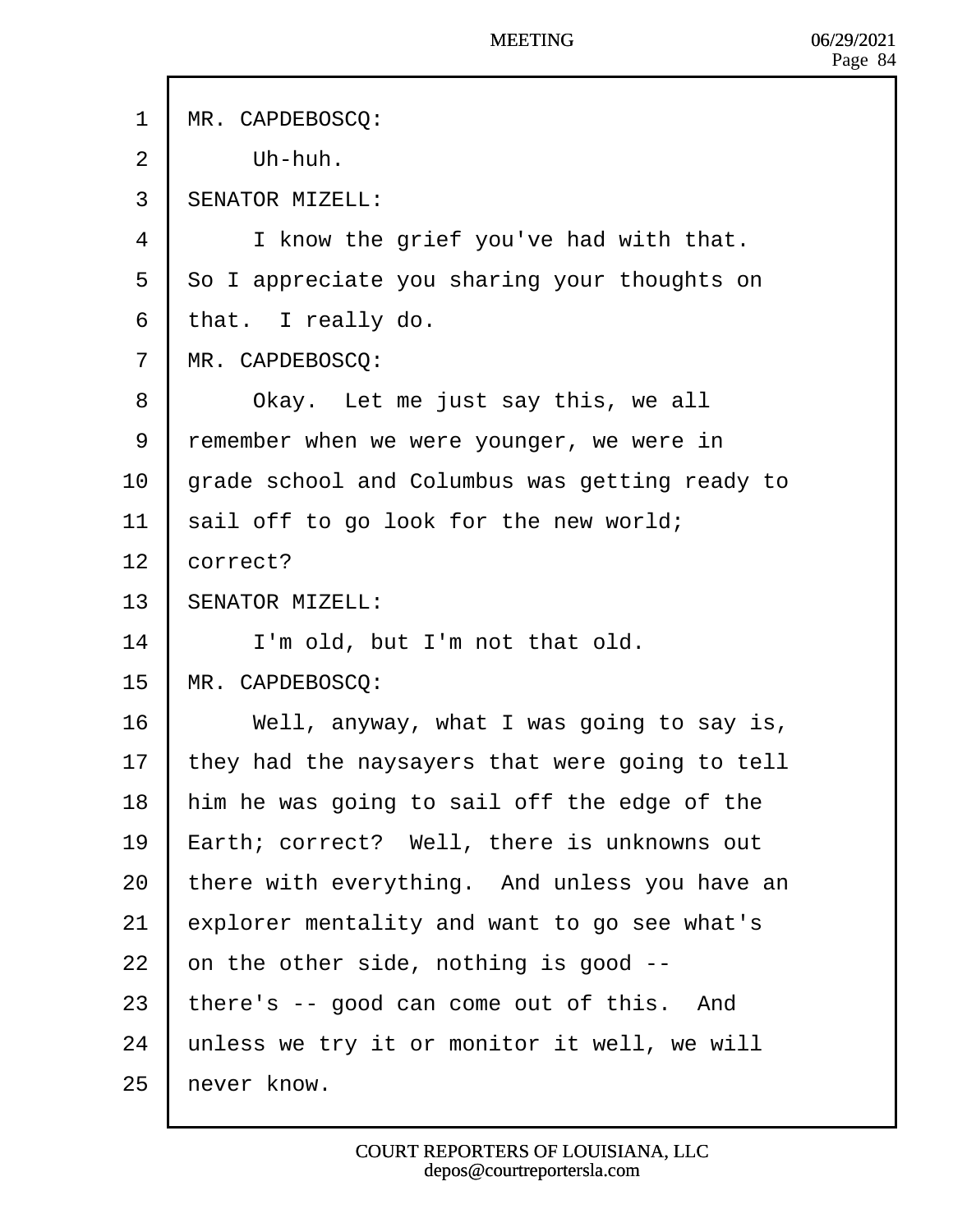- 1 SENATOR MIZELL:
- 2 | Right. I think what we'd want are life
- 3 dreservers on that boat before it goes off the
- 4 side.
- 5 MR. CAPDEBOSCQ:
- $6$  | Well.
- 7 **SENATOR MIZELL:**
- 8 | And that's what we're trying -- we're
- 9 just trying to put in some safety measures so
- 10 that we -- exactly what you're talking about.
- 11  $\parallel$  mean, 20 years ago, we're looking at things
- 12 In this world that we would never have
- 13 **considered.** So we're in a new place. But,
- 14 **b**again, I don't want to look back like you're
- 15 talking about, if my children are on my
- 16 property and living in our area, I don't want
- 17 them to say, why didn't Grams do something?
- 18 She was there when they were talking about it.
- 19 **I** And that's how I feel about it. We've
- 20 **all got a responsibility to look at every**
- 21  $\theta$  angle of this for the long term. So I really,
- 22  $\parallel$  do appreciate it.
- 23 MR. CAPDEBOSCQ:
- 24  **Okay.** Thank you very much.
- 25 CHAIRMAN LANCLOS: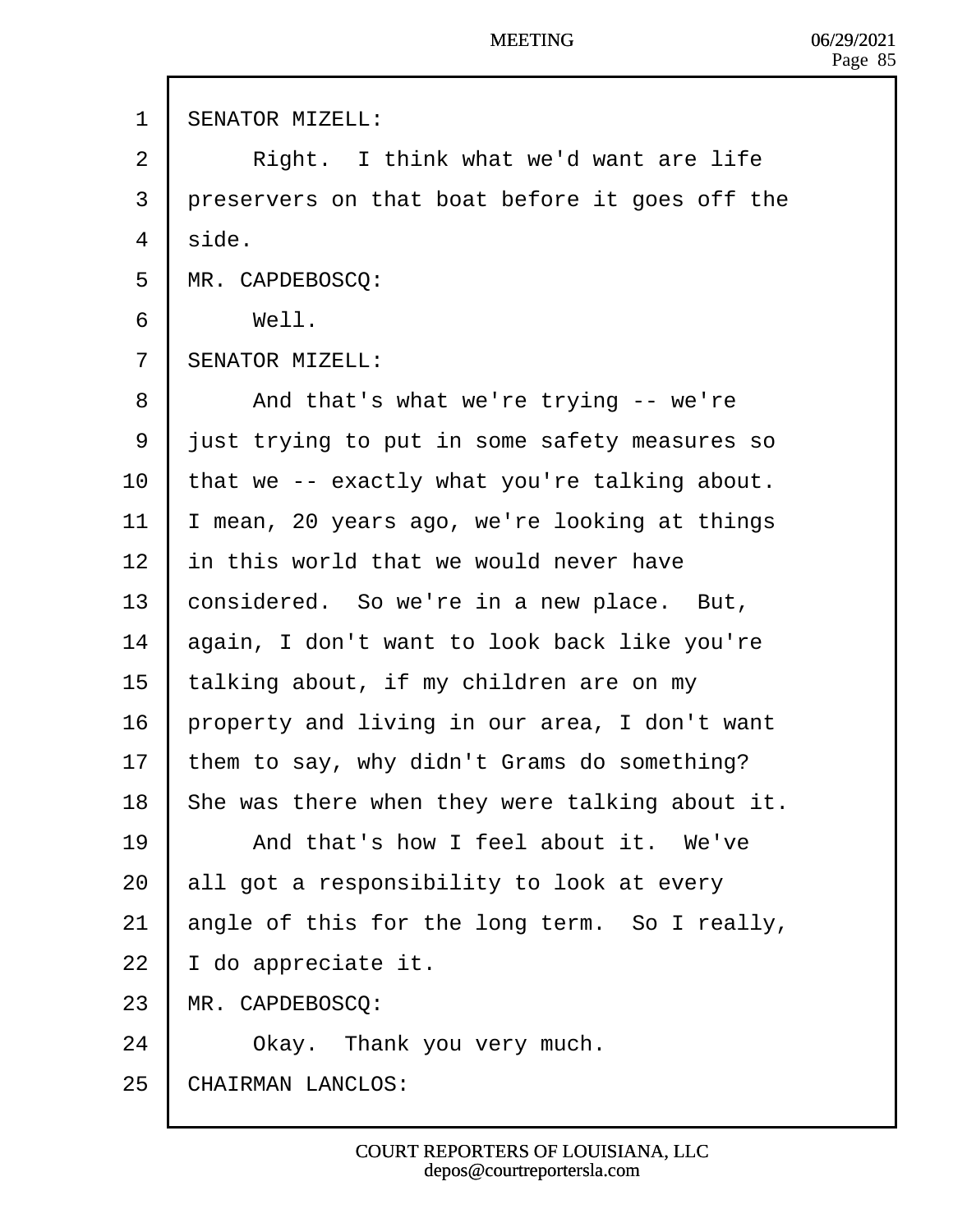| 1                        | Thank you, Mr. Capdeboscq.                     |
|--------------------------|------------------------------------------------|
| 2                        | Next up, we have Ms. Mary Watts from           |
| 3                        | ¶angi homeowners.                              |
| $\overline{\mathcal{A}}$ | <b>MS. WATTS:</b>                              |
| 5                        | Good afternoon again. Good to see you.         |
| 6                        | I am one of the direct impact homeowners       |
| 7                        | that's going to be affected by these solar     |
| 8                        | panels. It will be directly across the street  |
| 9                        | from me on Highway 445. So my depreciation     |
| 10                       | value on my home is going to go down greatly.  |
| 11                       | I also have health concerns. I have            |
| 12                       | livestock on my land that drink. I'm going to  |
| 13                       | have direct drainage running straight from 445 |
| 14                       | culvert through my land. So and I also have a  |
| 15                       | water well that is approximately 400 feet from |
| 16                       | this direct drainage. So I have a lot of       |
| 17                       | strong concerns about my health, my livestock, |
| 18                       | my property value. And I'm asking the state    |
| 19                       | to protect the adjacent property owners to     |
| 20                       | these solar farms because we are definitely    |
| 21                       | being affected by this.                        |
| 22                       | These companies that are coming in to do       |
| 23                       | these solar farms, they need to be held        |
| 24                       | accountable for protecting the adjacent        |
| 25                       | property owners too. We had a man at the       |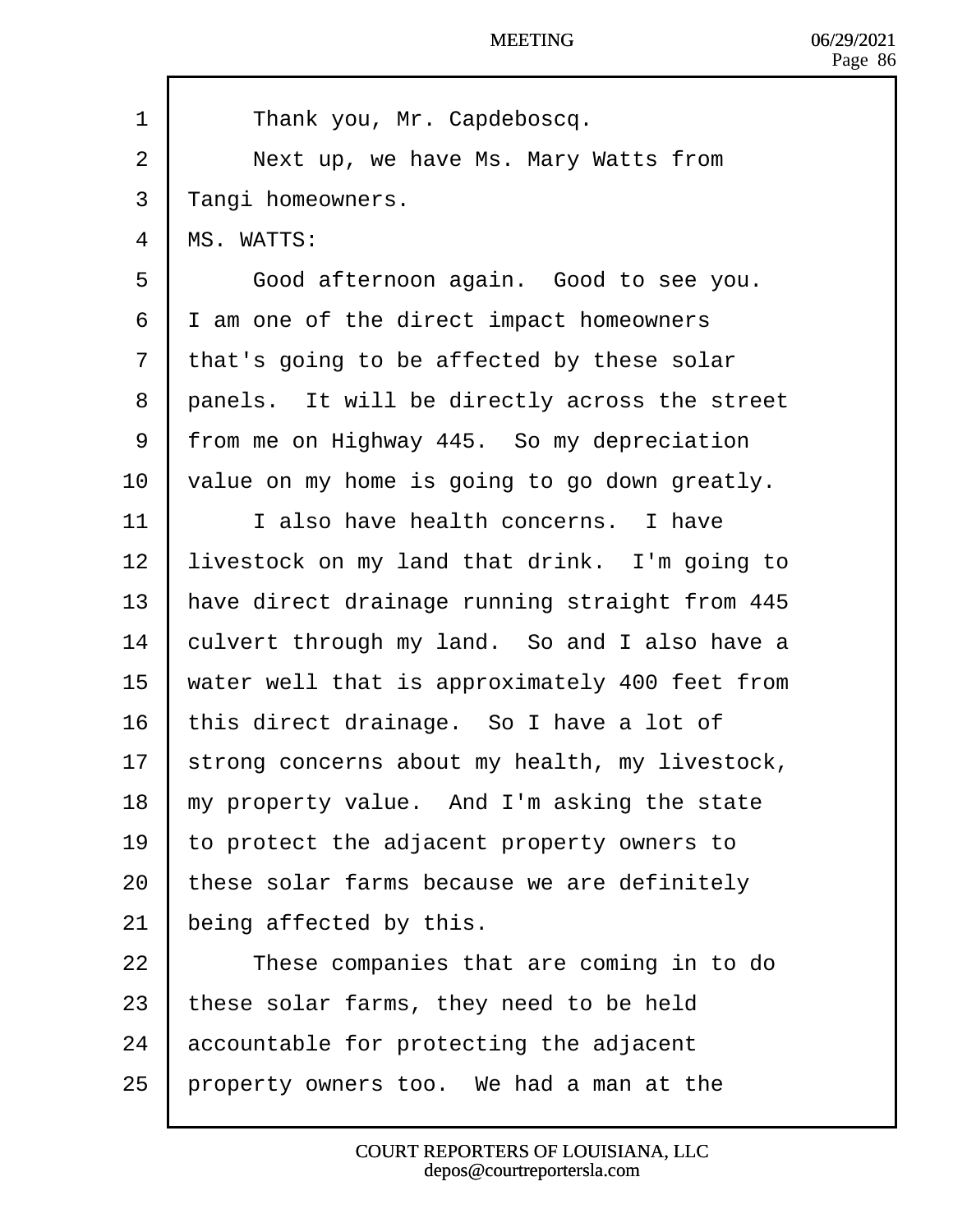| 1              | meeting last night that talked about how hard  |
|----------------|------------------------------------------------|
| 2              | He had worked for his property. You know,      |
| 3              | well, I've worked hard to get my property,     |
| $\overline{4}$ | too. I'm sure everybody in this room has       |
| 5              | worked hard for everything they have. So what  |
| 6              | makes him any different from me? I've spent    |
| $\overline{7}$ | years working to where I'm at now in my life.  |
| 8              | We just built a home a few years ago on        |
| 9              | that property, and that was supposed to be our |
| 10             | ast home. Well, now with the solar panel       |
| 11             | arm moving straight across the street from     |
| 12             | us, we don't know because we're going to have  |
| 13             | to look at that. And then we're going to have  |
| 14             | o worry about the water we're drinking, you    |
| 15             | know, is this really good? Is this safe? And   |
| 16             | hen, you know, there's so many what-ifs.       |
| 17             | 've heard a lot of what-ifs in this, and       |
| 18             | maybe, and probably.                           |
| 19             | And, you know, there's so much                 |
| 20             | uncertainty in this. There definitely needs    |
| 21             | to be environmental studies, economic studies. |
| 22             | mean, like you said, we're -- this is all      |
| 23             | hew to us. We're all trying to figure it out.  |
| 24             | And we want what's best for everyone. And I    |
| 25             | think everybody should be involved in the      |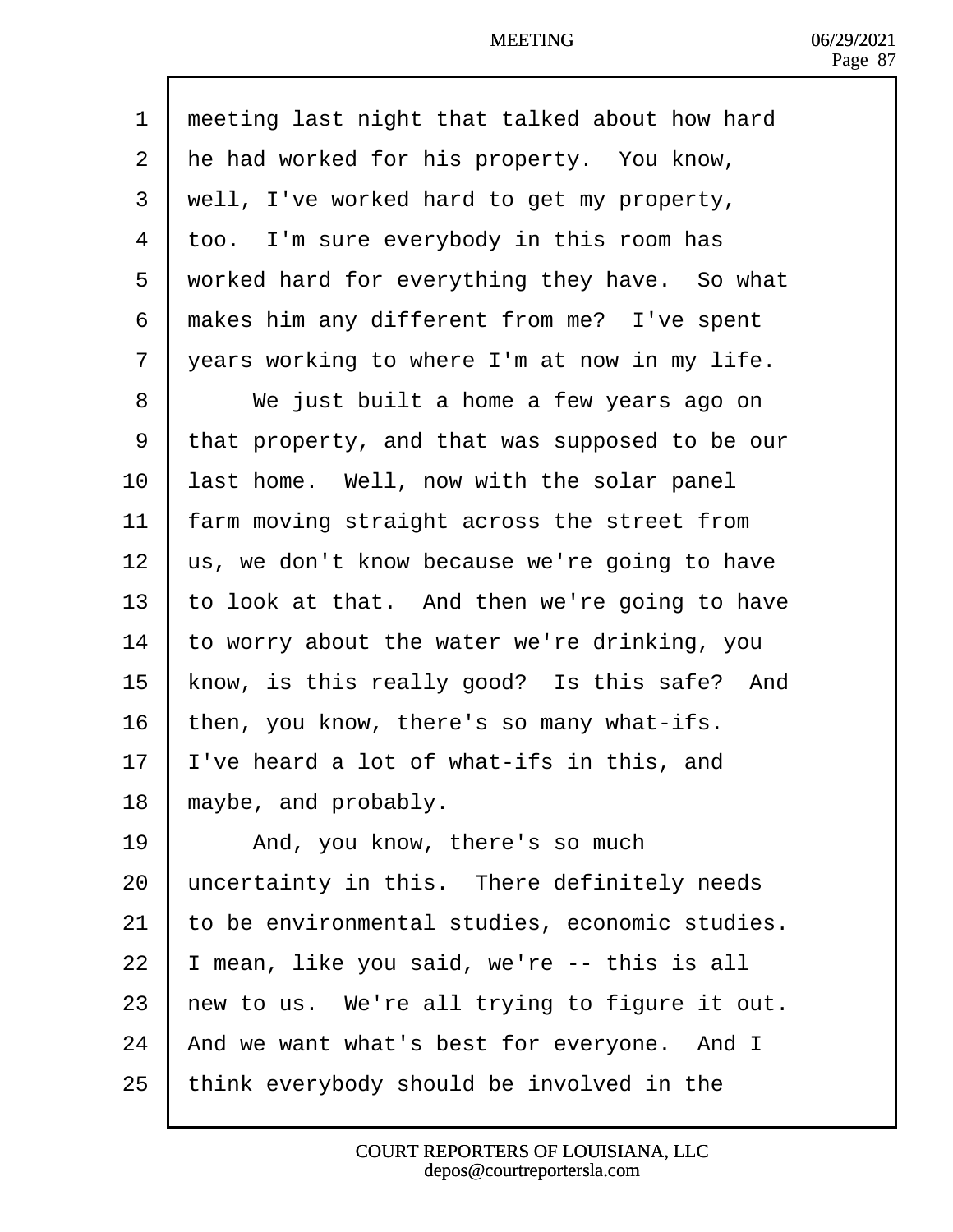| 1  | decisions. And no one should be left out no    |
|----|------------------------------------------------|
| 2  | matter how big a tract of land they got or how |
| 3  | small of a tract of land they got. If it       |
| 4  | affects them, they should be helped.           |
| 5  | So, and also for landmarks, we have a          |
| 6  | landmark on our property. Everybody in the     |
| 7  | parish knows about it. It needs to be          |
| 8  | protected, whether those solar panels are      |
| 9  | mandatory to go back so many feet from that    |
| 10 | andmark. But I just ask the state to protect   |
| 11 | the small tract owners that are surrounded by  |
| 12 | these solar farms because we are being         |
| 13 | affected in a lot of ways. Thank you for your  |
| 14 | time.                                          |
| 15 | CHAIRMAN LANCLOS:                              |
| 16 | Thank you, Ms. Watts.                          |
| 17 | Next up, Betty Rainy, representing             |
| 18 | herself.                                       |
| 19 | <b>MS. RAINY:</b>                              |
| 20 | Hi. I think, like y'all, I've learned          |
| 21 | way more about solar than I want to know.      |
| 22 | 've been called Karen, a whiner, a             |
| 23 | hot-in-my-back advocate. And I get that. But   |
| 24 | In this whole thing, I've got lots of feelings |
| 25 | and one of them is frustrated, one of them is  |
|    |                                                |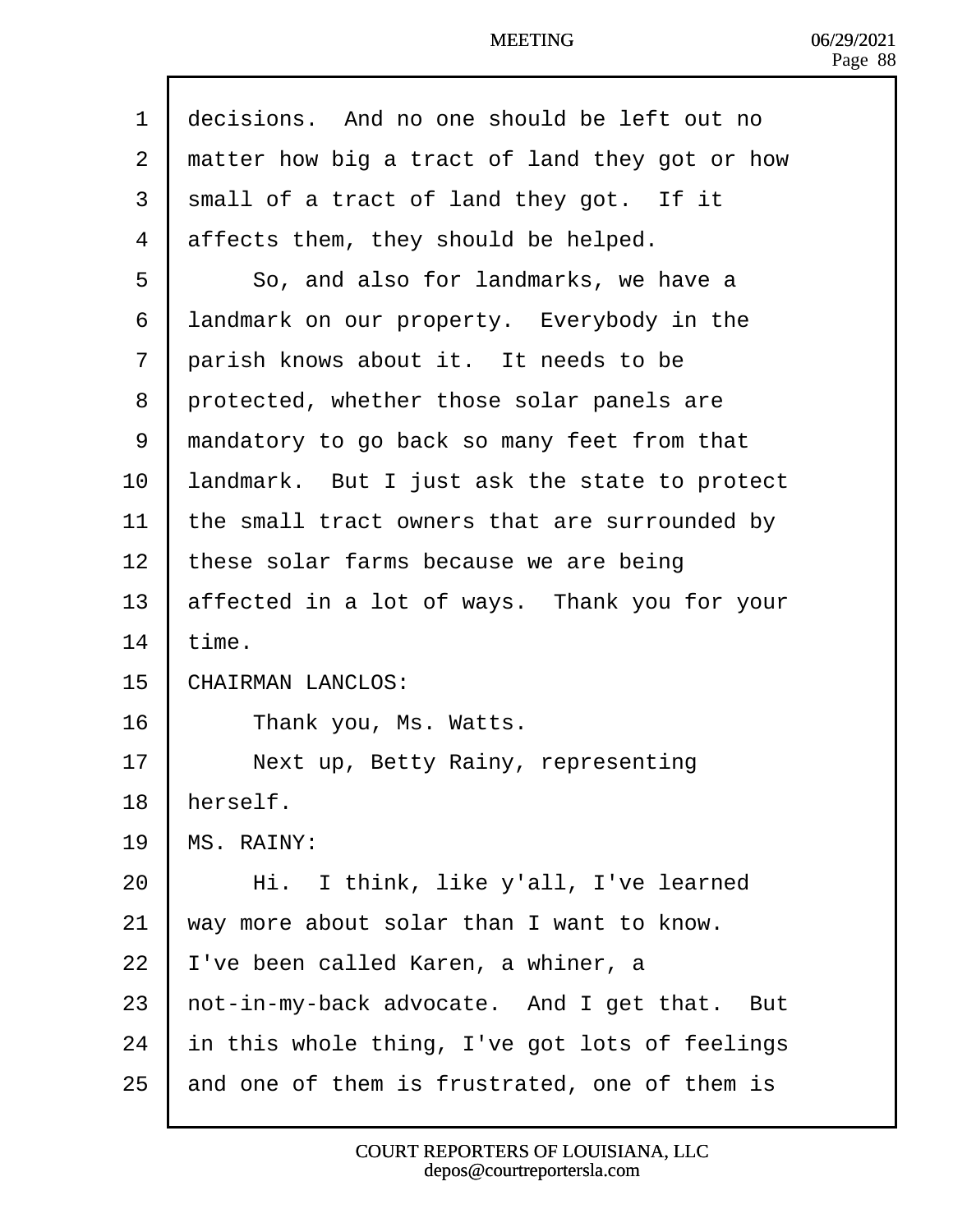| 1              | invisible. You know, I think we say all these  |
|----------------|------------------------------------------------|
| $\overline{2}$ | doncerns and I just feel like sometimes it     |
| 3              | falls on deaf ears and that we're just little  |
| 4              | deople, you know. And so that makes me very    |
| 5              | sad.                                           |
| 6              | I get that -- I don't fault the                |
| $\overline{7}$ | landowners at all for trying to make a profit. |
| 8              | And I understand the solar companies have a    |
| 9              | job to do, but I think they're scavenging our  |
| 10             | state looking for opportunities because we're  |
| 11             | unregulated. And they are taking advantage     |
| 12             | and looking for all that open farm land along  |
| 13             | the electrical transmission lines that they    |
| 14             | can snatch up. And it's coming at a cost to    |
| 15             | the residents because I also feel, you know,   |
| 16             | we all have an agenda in this room. Everybody  |
| 17             | s here with an agenda.                         |
| 18             | So my agenda is the EMF dirty electrical       |
| 19             | stuff. That's one of the things that gets      |
| 20             | bverlooked in this conversation. And so it's   |
| 21             | my understanding that the solar panels         |
| 22             | themselves do not emit EMF; but when the       |
| 23             | transmission is occurring, that that's when    |
| 24             | the dirty electricity is coming through our    |
| 25             | homes during the day. So from sunrise to       |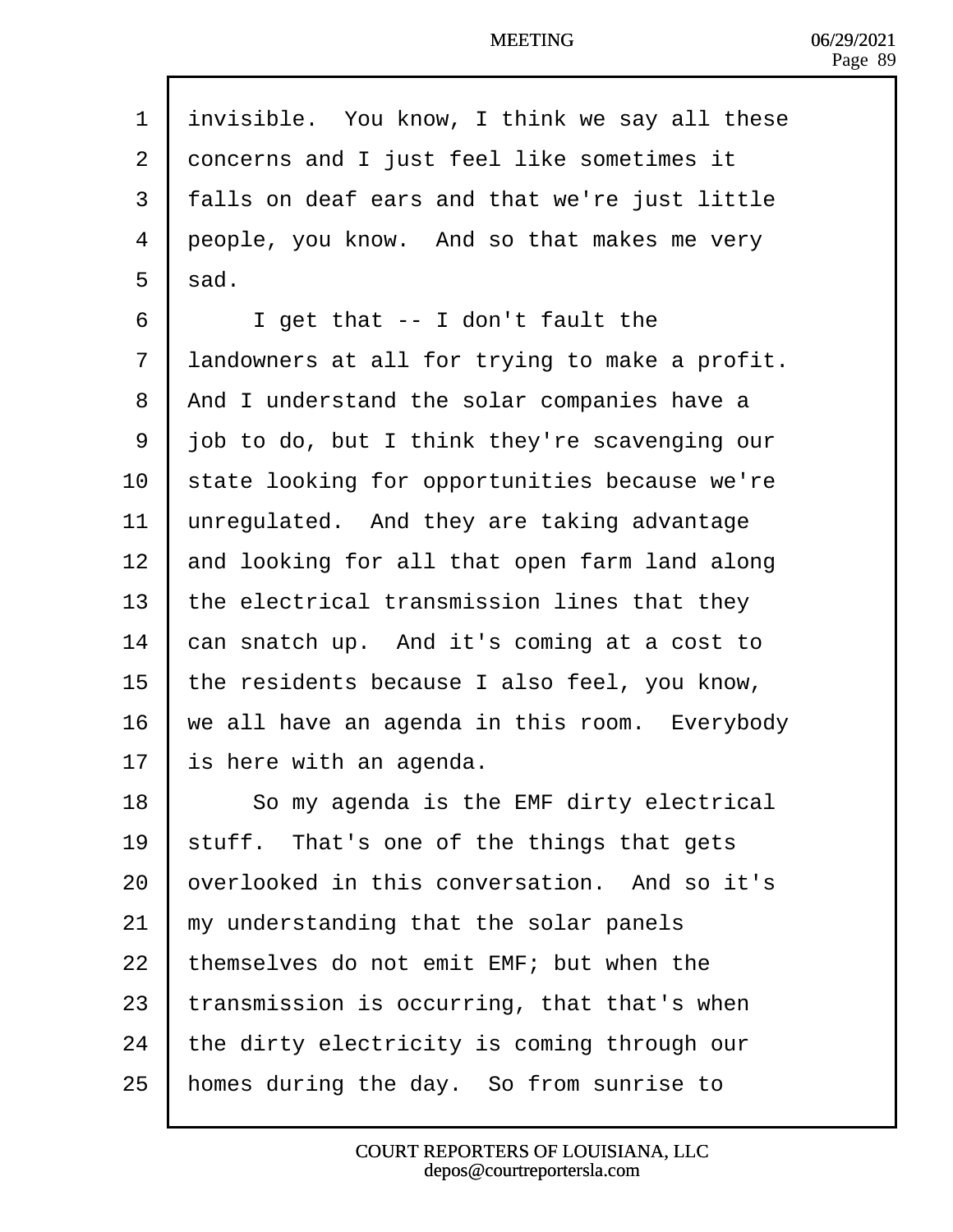1 sunset, we're going to be experiencing dirty  $2$   $HMF$ . 3 | And my son works from home. There's a 4 big push by the Governor and Senator Mizell to 5 put broadband in these rural areas. What's ·6· ·that going to do to that incentive? 7 | You know, there's people who have medical 8 devices. I have a shun that was placed in my 9 Head two years ago that's controlled by a 10 magnet. I'm not allowed to go have an MRI 11 without a doctor present. And y'all are  $-$ 12 and they're going to put thousands of acres of 13 **magnets.** The sun is a giant magnet. We are 14 **collecting that energy and putting it out in** 15 areas that are considered residential. So 16 that just makes me feel that, you know, there 17 heeds to be environmental studies done. 18 **Figure 3** The solar companies have gone and asked 19 these, you know, farm owners for their land, 20 but nobody knocked on my door. Nobody stopped 21 and asked me do I have concerns? Nobody 22 wanted to know, you know, do you work from 23 home? You know, there was nothing done. So  $24$  we need an environmental impact study. What's 25  $\,$  It going to do to the residents that are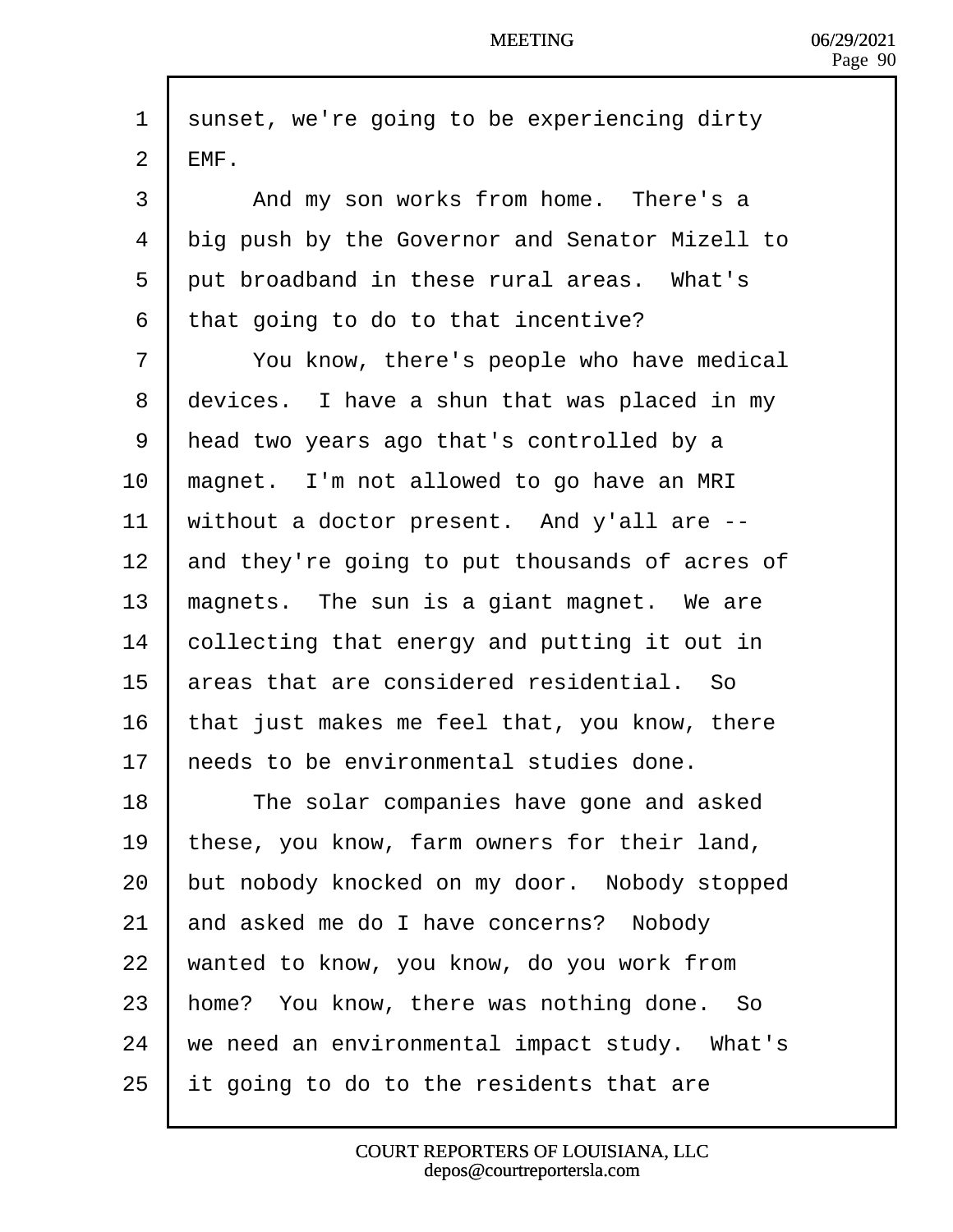| 1  | around these things? How is their life going  |
|----|-----------------------------------------------|
| 2  | to be impacted by this? And, you know, who's  |
| 3  | going to monitor it?                          |
| 4  | There are sites that are up and active.       |
| 5  | What's being done to monitor some of these    |
| 6  | doncerns that we're having at those sites? Is |
| 7  | there water quality studies being done? Are   |
| 8  | there EMF studies being done? How does it     |
| 9  | impact the radio interference there? You      |
| 10 | know, so we have all these questions, and I   |
| 11 | know it's an unknown. But we just ask that,   |
| 12 | you know, you set forth some regulations and  |
| 13 | some standards and that you limit the amount  |
| 14 | that's put in an area.                        |
| 15 | There should be some consideration to how     |
| 16 | many residents live within this acreage that  |
| 17 | they're proposing. We have 1,000 acres on one |
| 18 | side and about 2,000 on another side. And it  |
| 19 | s highly populated. So that should not --     |
| 20 | there needs to be a ratio of                  |
| 21 | residents-to-acreage that's being put forth.  |
| 22 | So and there needs to be mandates across the  |
| 23 | state. So we're just asking that they hold    |
| 24 | off approval at the parish levels until some, |
| 25 | you know, states get some mandates in place.  |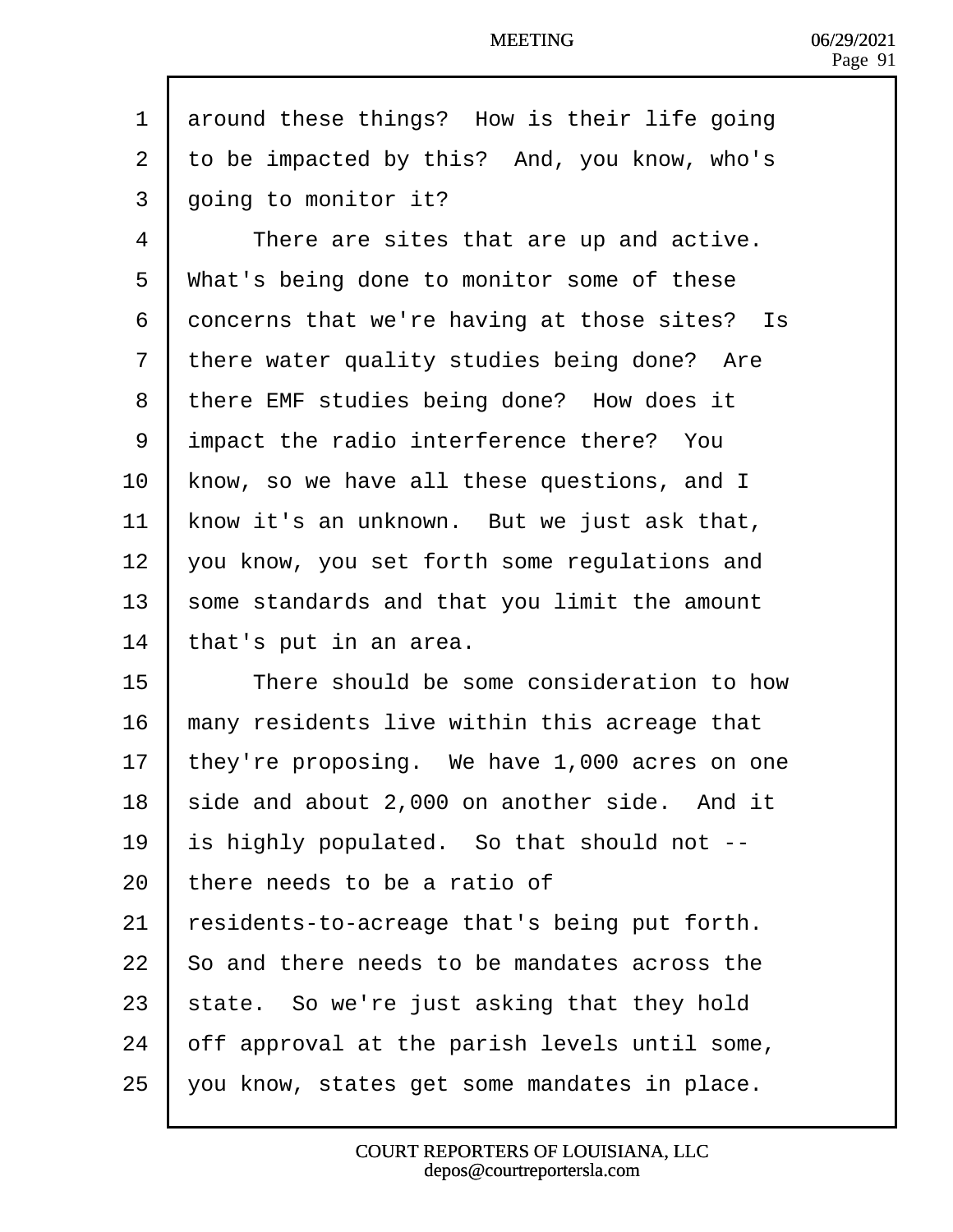| 1              | When these owners signed this lease, they      |
|----------------|------------------------------------------------|
| $\overline{2}$ | forego their rights. And by doing that, that   |
| 3              | property has now turned commercial. And so     |
| 4              | they should be subject to all Federal, State,  |
| 5              | and Parish regulations that are set forth for  |
| 6              | dommercial properties, regardless of the       |
| $\overline{7}$ | zoning. By signing the lease, they forego      |
| 8              | their rights. So we're just asking y'all to    |
| 9              | Help us protect the residents and to protect   |
| 10             | the state. Thank you.                          |
| 11             | <b>CHAIRMAN LANCLOS:</b>                       |
| 12             | Thank you, Ms. Rainy.                          |
| 13             | Next up, we have Mr. Rodney Wood               |
| 14             | epresenting himself and his family.            |
| 15             | MR. WOOD:                                      |
| 16             | Well, this is my fourth meeting in the         |
| 17             | past week, three of those being yesterday and  |
| 18             | today. And I think I should start out by       |
| 19             | saying something I have not said in the last,  |
| 20             | the meetings yesterday and today; and that is, |
| 21             | 'm not at all opposed to renewable energy. I   |
| 22             | can't imagine that someone would be. That      |
| 23             | doesn't -- I am -- and that certainly includes |
| 24             | solar power, but there are two questions that  |
| 25             | we as Louisianians and as Americans have to    |
|                |                                                |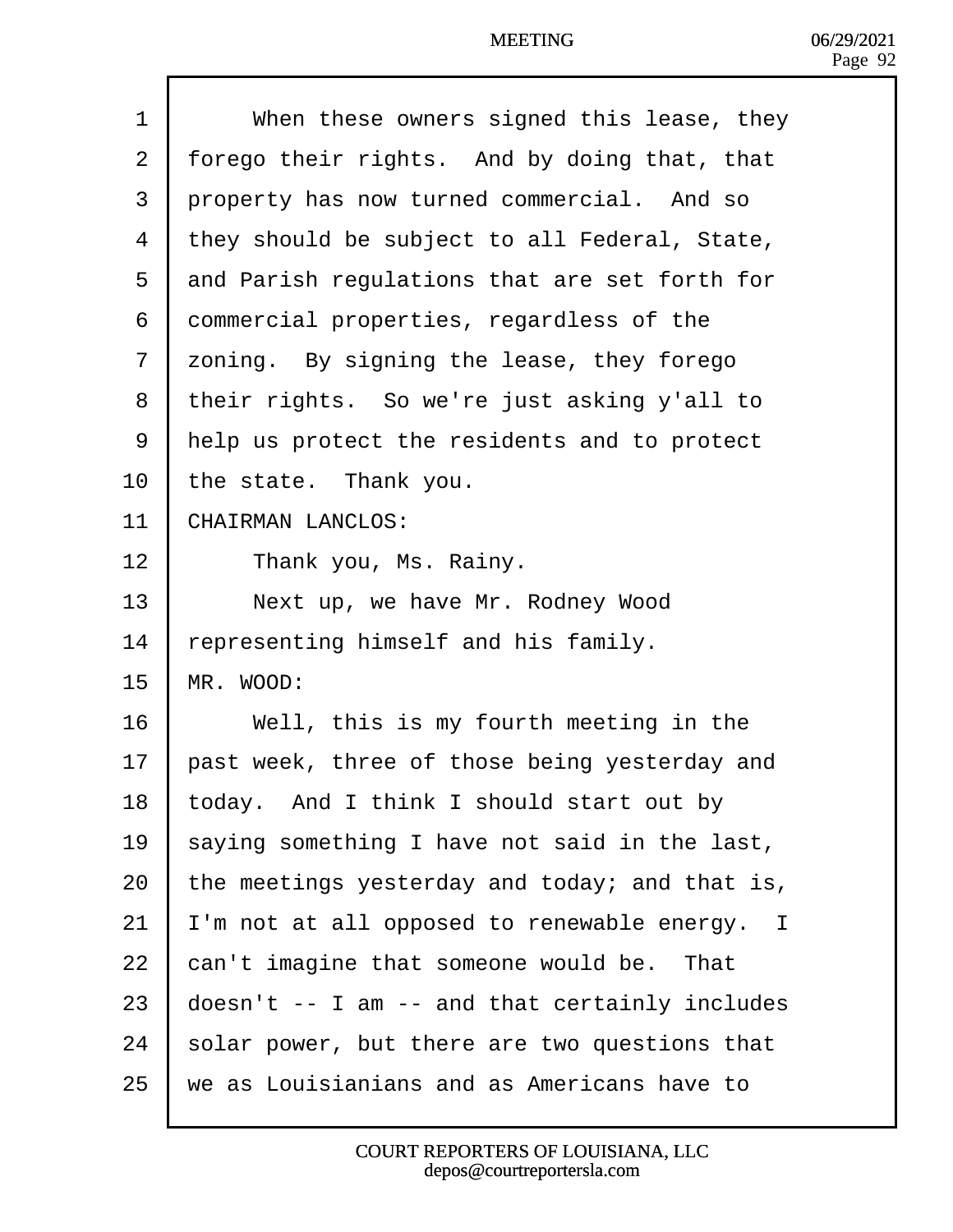| 1              | dsk; one is where, and the second one is how?  |
|----------------|------------------------------------------------|
| $\overline{2}$ | Where and how? And we've got to ask those      |
| 3              | duestions really carefully.                    |
| 4              | As a number of you know, a fair number         |
| 5              | Here with us today, I'm never seen testifying  |
| 6              | at any Committee or Board meeting. It's not    |
| $\overline{7}$ | what God called me to do 28 years ago when he  |
| 8              | drought me here to the Capitol. And by the     |
| 9              | way, not at the invitation or no entree from   |
| 10             | anyone here, but He called me here to do what  |
| 11             | do. However, the prospective establishment     |
| 12             | of solar panel facilities is not a mere matter |
| 13             | of public policy to me. It is a very personal  |
| 14             | matter.                                        |
| 15             | I come to you as a private landowner           |
| 16             | because many of you have seen me in my present |
| 17             | attire all the time. I actually thought about  |
| 18             | putting on my jeans and my boots and the       |
| 19             | things I work in out there in Washington       |
| 20             | Parish so you'll understand, I come here in a  |
| 21             | very personal way as a lover of this state and |
| 22             | of my parish. My earliest forbearers came      |
| 23             | nto western Washington parish in the late      |
| 24             | 1700s and began adding to the beauty of the    |
| 25             | timberland they found by clearing out pastures |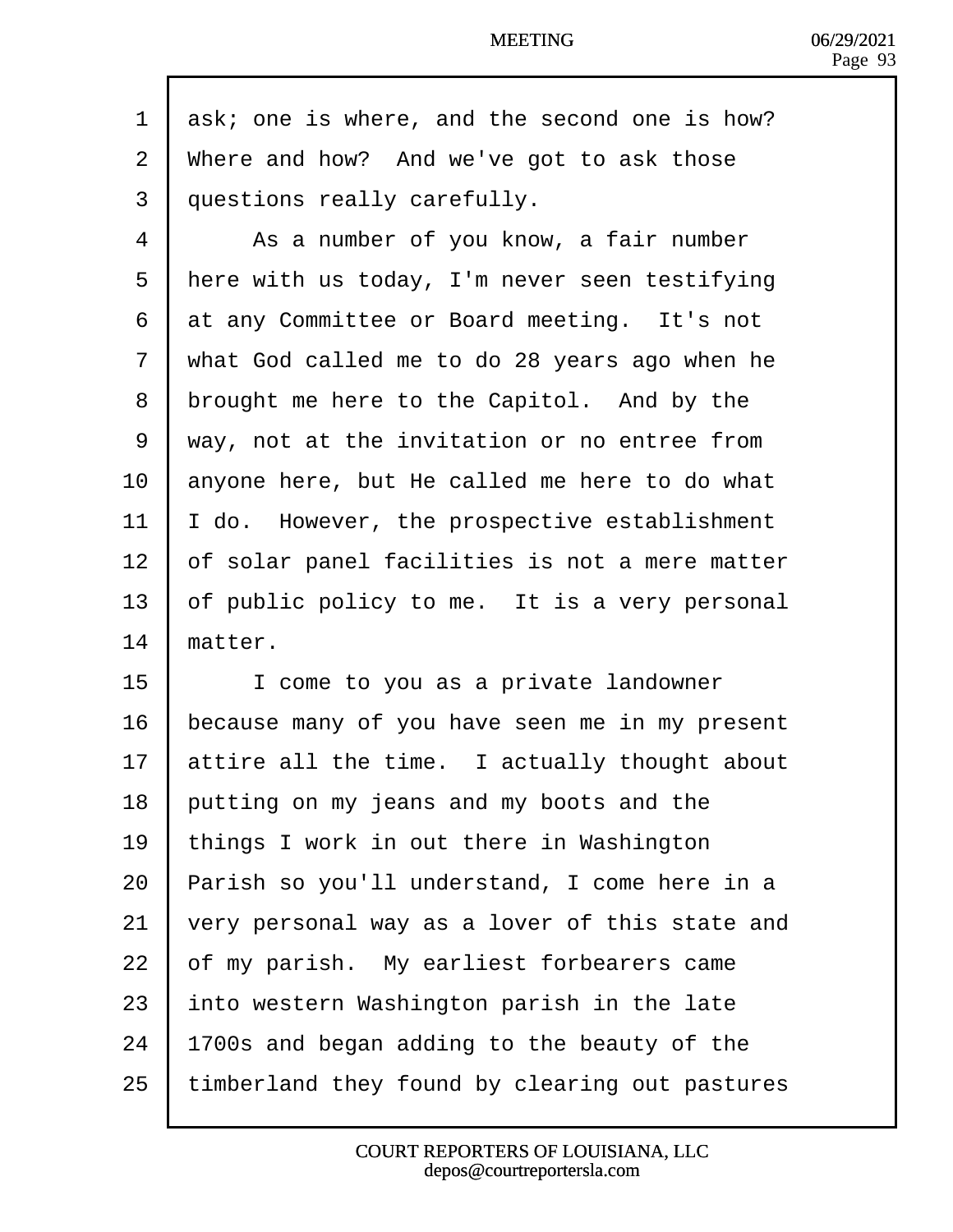| 1  | and row crop fields that, to this day, cause   |
|----|------------------------------------------------|
| 2  | the to almost stop my truck and just gaze,     |
| 3  | especially, in the evenings after a long day   |
| 4  | of working at the farm.                        |
| 5  | Our family home was built in 1850. And         |
| 6  | my wife Becky and I are presently engaged in   |
| 7  | the restoration of our 170-year-old family     |
| 8  | Home. A friend of mine, who is a contractor,   |
| 9  | a few years ago said, Brother Rodney, he said, |
| 10 | If I were you, I would just push this out in   |
| 11 | that front pasture and I would burn it.        |
| 12 | You're going to always have trouble with it.   |
| 13 | And I looked at him and I said, I can't do     |
| 14 | that; I can't do that. There's a sense in      |
| 15 | which that's a metaphor for the reason I'm     |
| 16 | here today. There are some things you just     |
| 17 | can't do.                                      |
| 18 | It costs a lot of money. It costs a lot        |
| 19 | of time in order to restore something like     |
| 20 | that. It also may be that, economically, it    |
| 21 | might not be the best thing for all parties    |
| 22 | who are here and maybe many in our state. But  |
| 23 | there are some things you just can't do and    |
| 24 | you have to try as best you can to do the      |
| 25 | ight thing. But even if Becky and I were not   |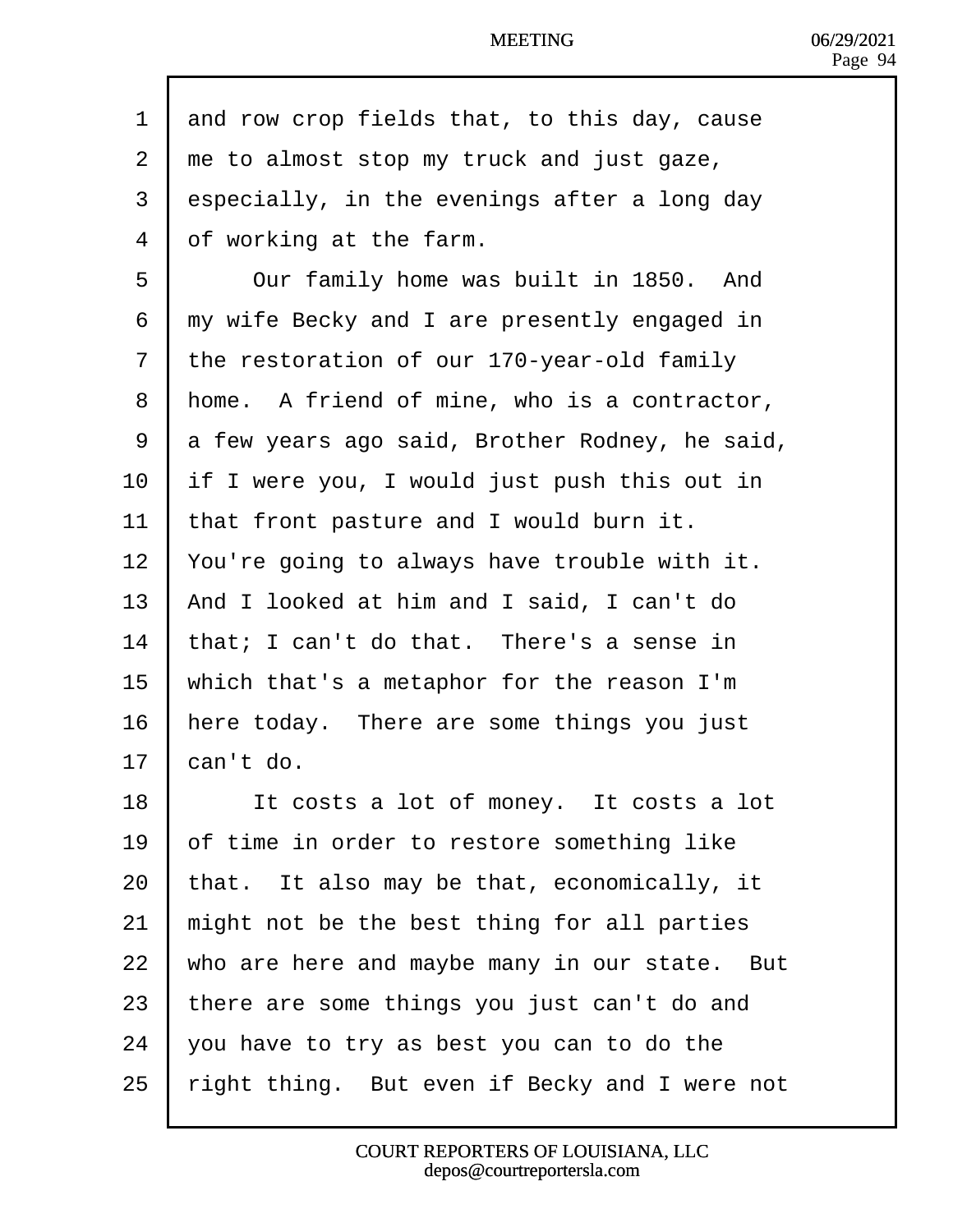| 1  | restoring our old home, even if we were not    |
|----|------------------------------------------------|
| 2  | farmland owners, I would be equally passionate |
| 3  | in my effort to prevent the destruction of the |
| 4  | beauty of our state's farmland.                |
| 5  | The economic and environment impact on         |
| 6  | dur state seems to be in grave question. In    |
| 7  | the last week, I have heard words like, lot of |
| 8  | unknowns, lot of unknowns. When a question     |
| 9  | was asked of a representative about            |
| 10 | environmental impact, a leading representative |
| 11 | of this industry, the answer was: I have no    |
| 12 | crystal ball; I have no crystal ball. Someone  |
| 13 | said: Probably farmable again; probably        |
| 14 | armable again. We need to really think about   |
| 15 | that.                                          |
| 16 | It's the severity of the consequences          |
| 17 | that determines your decision, not the         |
| 18 | likelihood of the event. And we know that the  |
| 19 | social, psychological, and cultural impact is  |
| 20 | certain, it would be devastating. Recently, I  |
| 21 | was in a situation in which a person who stood |
| 22 | to make money said to me, just make a          |
| 23 | decision; you ask too many questions. To       |
| 24 | which I replied, I have to ask questions if    |
| 25 | 'm going to make a good decision.              |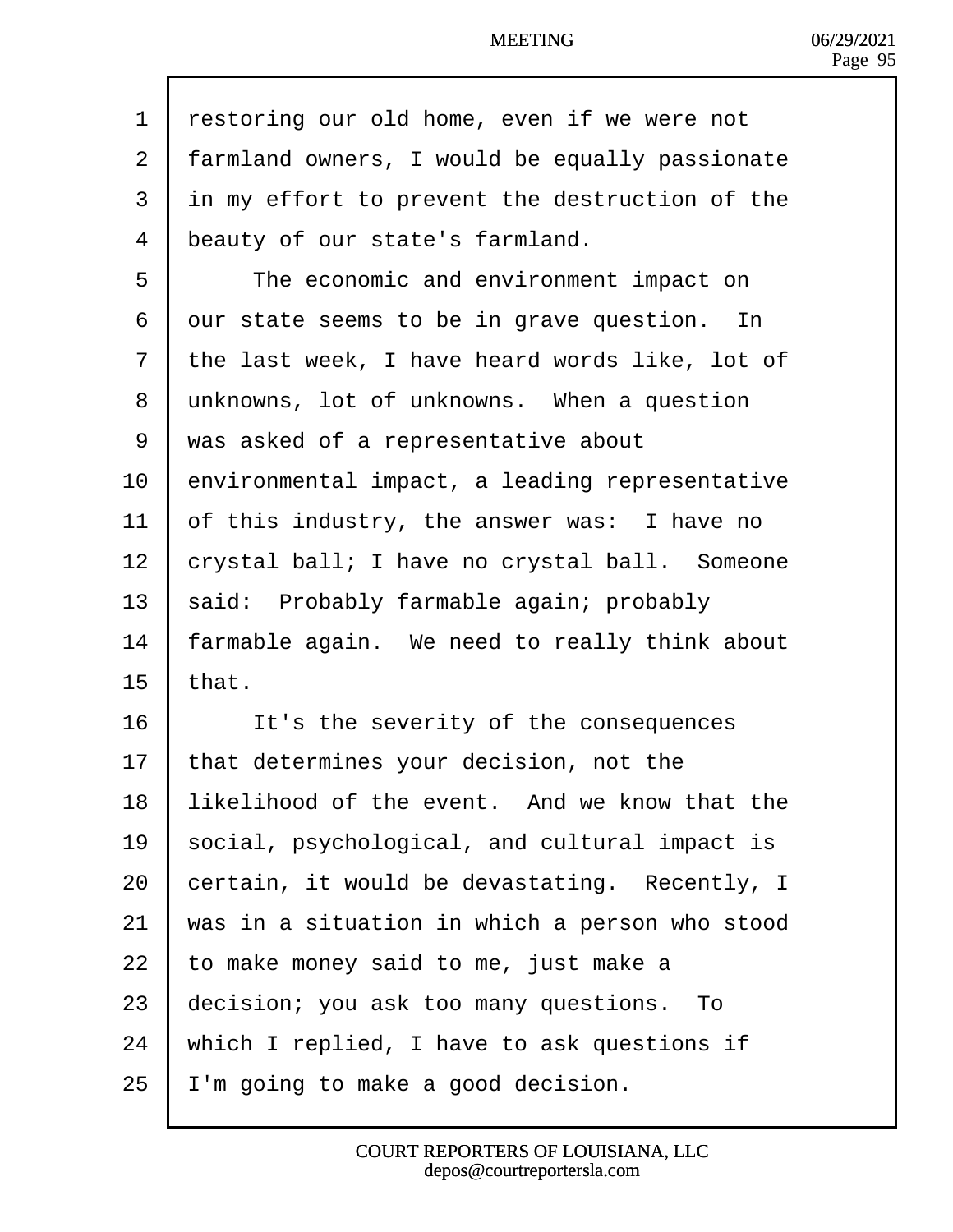| 1              | Through the course of my life, I've            |
|----------------|------------------------------------------------|
| $\overline{2}$ | learned what all of you have learned; and that |
| 3              | is, when someone is in a position to make      |
| 4              | money, especially a lot of money, they don't   |
| 5              | want you to ask too many questions, less you   |
| 6              | reduce their financial gain or even render     |
| 7              | their project unviable. I know those are       |
| 8              | Harsh sounding words.                          |
| 9              | I was able to speak with Mr. Clark and         |
| 10             | Mr. Yates earlier today. And I know that       |
| 11             | these -- and I don't think they'll mind if an  |
| 12             | almost 71-year-old call them young men. They   |
| 13             | probably will like that. But I know that       |
| 14             | these young men are seeking to do their job,   |
| 15             | and their job is to make the best profit that  |
| 16             | they can in whatever states they choose to do  |
| 17             | business.                                      |
| 18             | Mr. Clark earlier said something to the        |
| 19             | effect, I'm not going to show you my poker     |
| 20             | hand. Mr. Clark, I'm not looking for a poker   |
| 21             | game; because in a poker game, somebody is     |
| 22             | wanting to win as much as he can and he        |
| 23             | doesn't feel bad about raking to his side of   |
| 24             | the table all that money. That's what happens  |
| 25             | In a poker game; right? This isn't a poker     |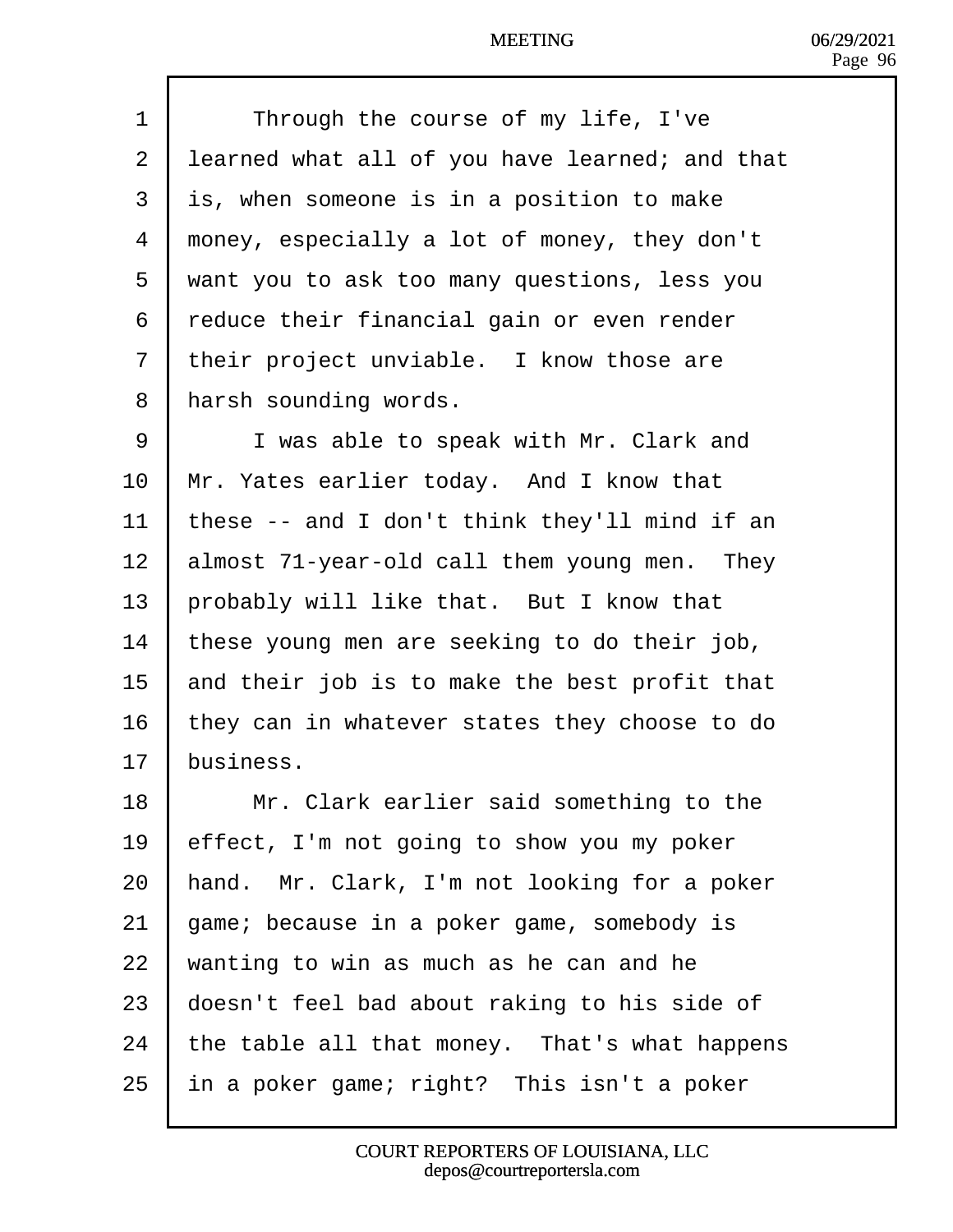| 1  | dame. And if we approach it that way, we are  |  |
|----|-----------------------------------------------|--|
| 2  | in it. And I say in just Washington Parish    |  |
| 3  | talk, we are in a world of hurt.              |  |
| 4  | That's not what this is about. We cannot      |  |
| 5  | pit people and land against profit. It's      |  |
| 6  | deople and land that must be preserved, their |  |
| 7  | beauty and their health, the people and the   |  |
| 8  | land.                                         |  |
| 9  | Now, as I said, I have questions. I have      |  |
| 10 | questions that I have to ask. When I was in   |  |
| 11 | Washington Parish, I learned that what was    |  |
| 12 | proposed were that 20 acres would qualify for |  |
| 13 | this participation in this project and that   |  |
| 14 | properties could be combined, one acre, two   |  |
| 15 | acres, eight acres, whatever, just get it up  |  |
| 16 | to 20 together with your neighbors, and you   |  |
| 17 | can qualify. Interestingly, it seems that     |  |
| 18 | that might be negotiable to some. That's an   |  |
| 19 | Interesting point; isn't it? No standards.    |  |
| 20 | This has been done in state after state, I am |  |
| 21 | fold. And, yet, there's not a standard        |  |
| 22 | package.                                      |  |
| 23 | I like for people to show up and talk to      |  |
| 24 | me that want to show me the best they have to |  |
| 25 | offer for me and for my people; don't you? I  |  |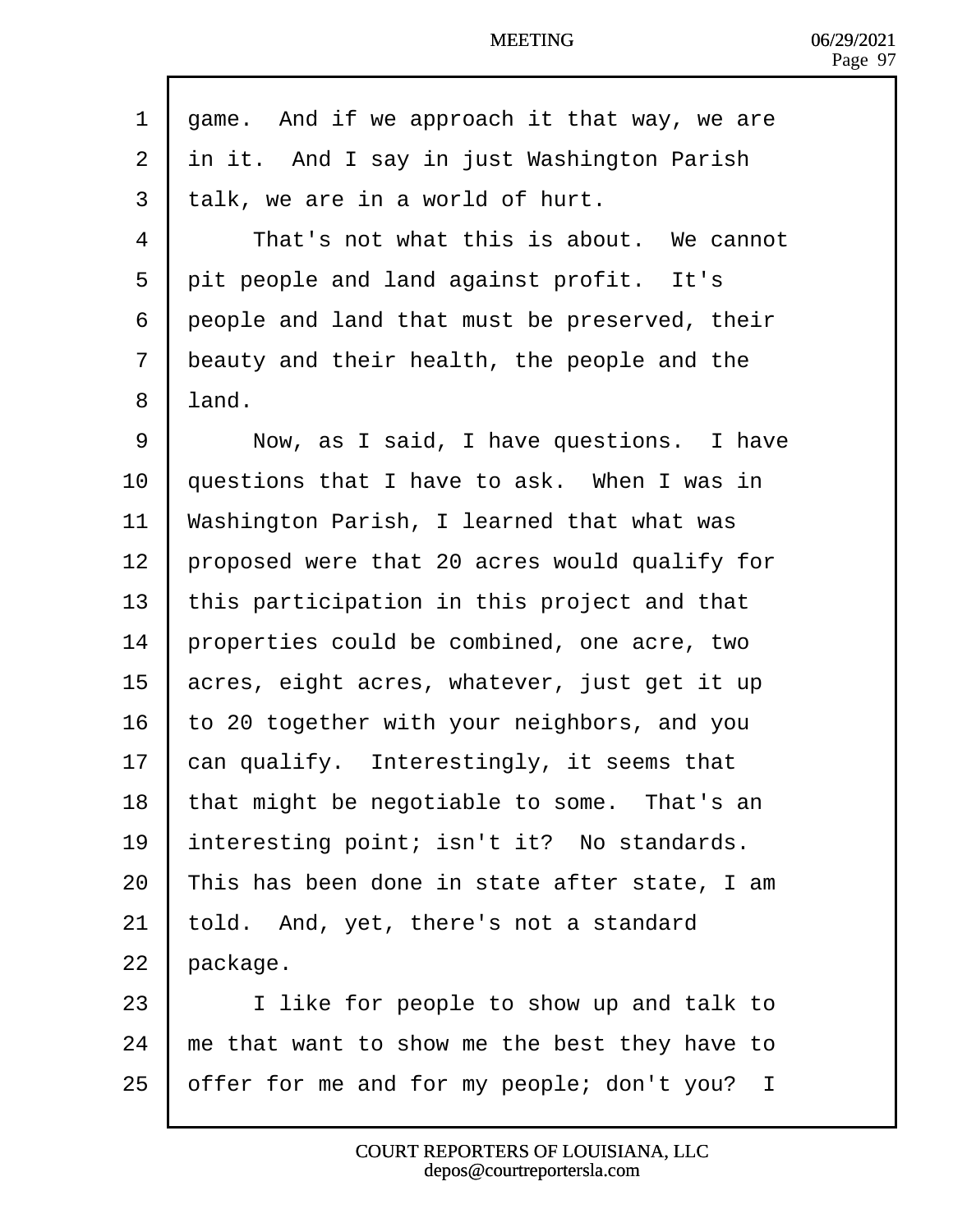| 1              | duite honestly won't even do business with     |
|----------------|------------------------------------------------|
| $\overline{2}$ | someone that I have to ask too many questions  |
| 3              | about because they are the ones that should be |
| 4              | asking the questions and that they should be   |
| 5              | diving me the answers because they care about  |
| 6              | the and my people. So beware when you have to  |
| $\overline{7}$ | ask too many questions. That's dangerous       |
| 8              | business.                                      |
| 9              | Y'all please forgive me, I really don't        |
| 10             | mean to sound, I want to say this              |
| 11             | appropriately, but I must say it directly.     |
| 12             | Setbacks, there were absolutely minimal, the   |
| 13             | setbacks that I saw last, I think it was       |
| 14             | Monday night, minimal. People were talking     |
| 15             | about putting bamboo in front of their         |
| 16             | properties. I cannot imagine in front of our   |
| 17             | property, a row of bamboo, and some of y'all   |
| 18             | know where our farm is. Can you imagine        |
| 19             | passing by there and you get to see bamboo     |
| 20             | Instead of our pastures and our old house back |
| 21             | there?                                         |
| 22             | And then just after you go by there, you       |
| 23             | get to see all these little aluminum panels.   |
| 24             | Well, there are other things that I could      |
| 25             | mention that concern me that I heard the       |

 $\mathsf{l}$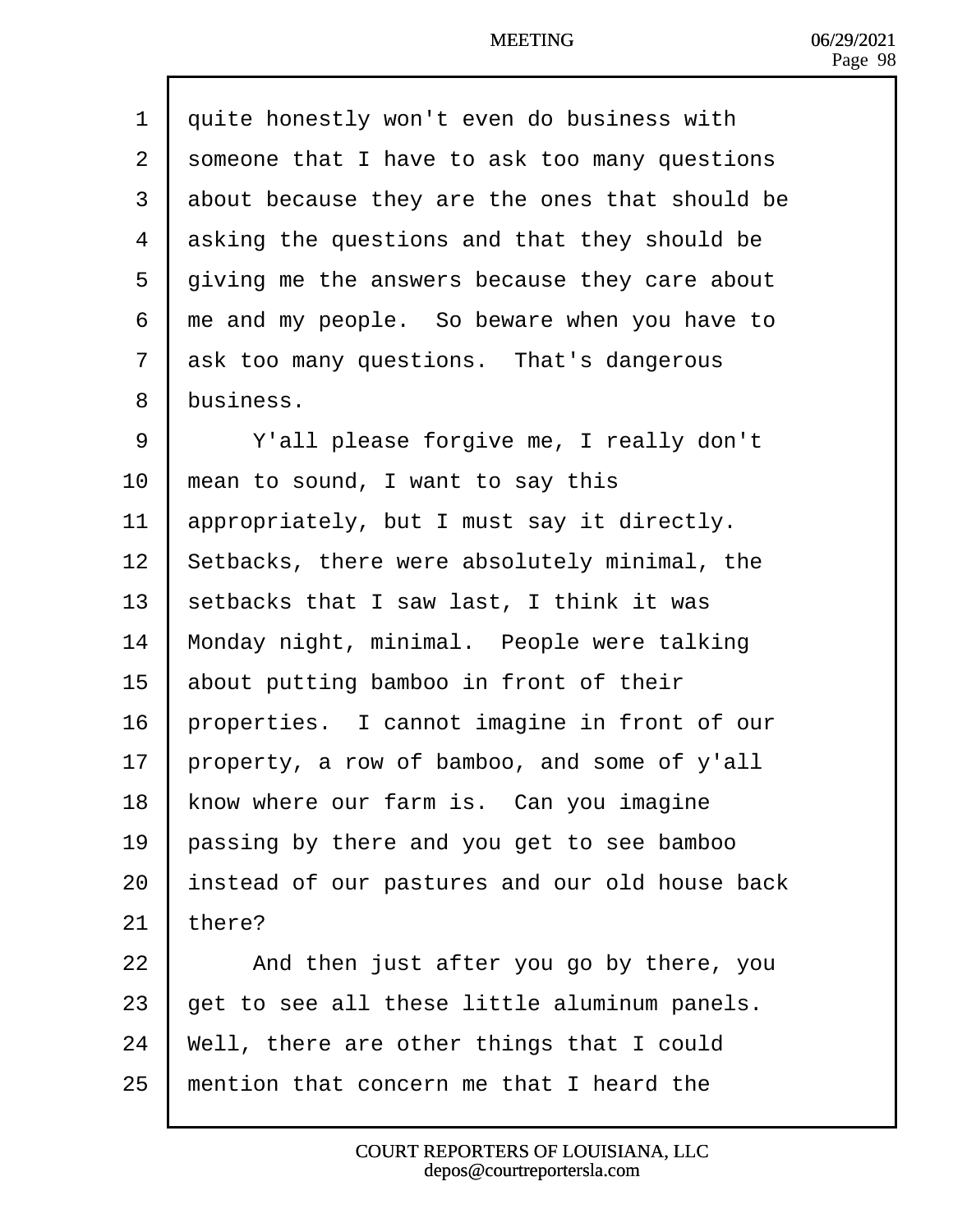| 1              | deople of my parish and then I heard people   |
|----------------|-----------------------------------------------|
| $\overline{2}$ | today having to ask questions and then they   |
| 3              | would get answers, well, we'll have to        |
| 4              | regotiate this and well maybe we can do this  |
| 5              | much of that. But we have to consider         |
| 6              | economic feasibility. We have to consider how |
| 7              | much money we'll be making. They didn't say   |
| 8              | that second thing. That's just putting it     |
| 9              | plain talk.                                   |
| 10             | I ask myself, why is it that I heard a        |
| 11             | Louisiana attorney this morning say that he   |
| 12             | was having to insert language to protect our  |
| 13             | and? Why is he having to do that? Why does    |
| 14             | he have to study these documents that are     |
| 15             | being given to our people; analyze those      |
| 16             | documents and insert things to protect us?    |
| 17             | Why is that? Why are they not protecting us   |
| 18             | to start with as they say they are?           |
| 19             | Someone spoke earlier today about writing     |
| 20             | a decommissioned agreement. Do you remember   |
| 21             | that? Some of you on the panel heard it,      |
| 22             | writing the decommissioned agreement. I wrote |
| 23             | on this folder here, why now? You're          |
| 24             | experienced at this. Why are you now writing  |
| 25             | a decommissioned agreement? Is it so that you |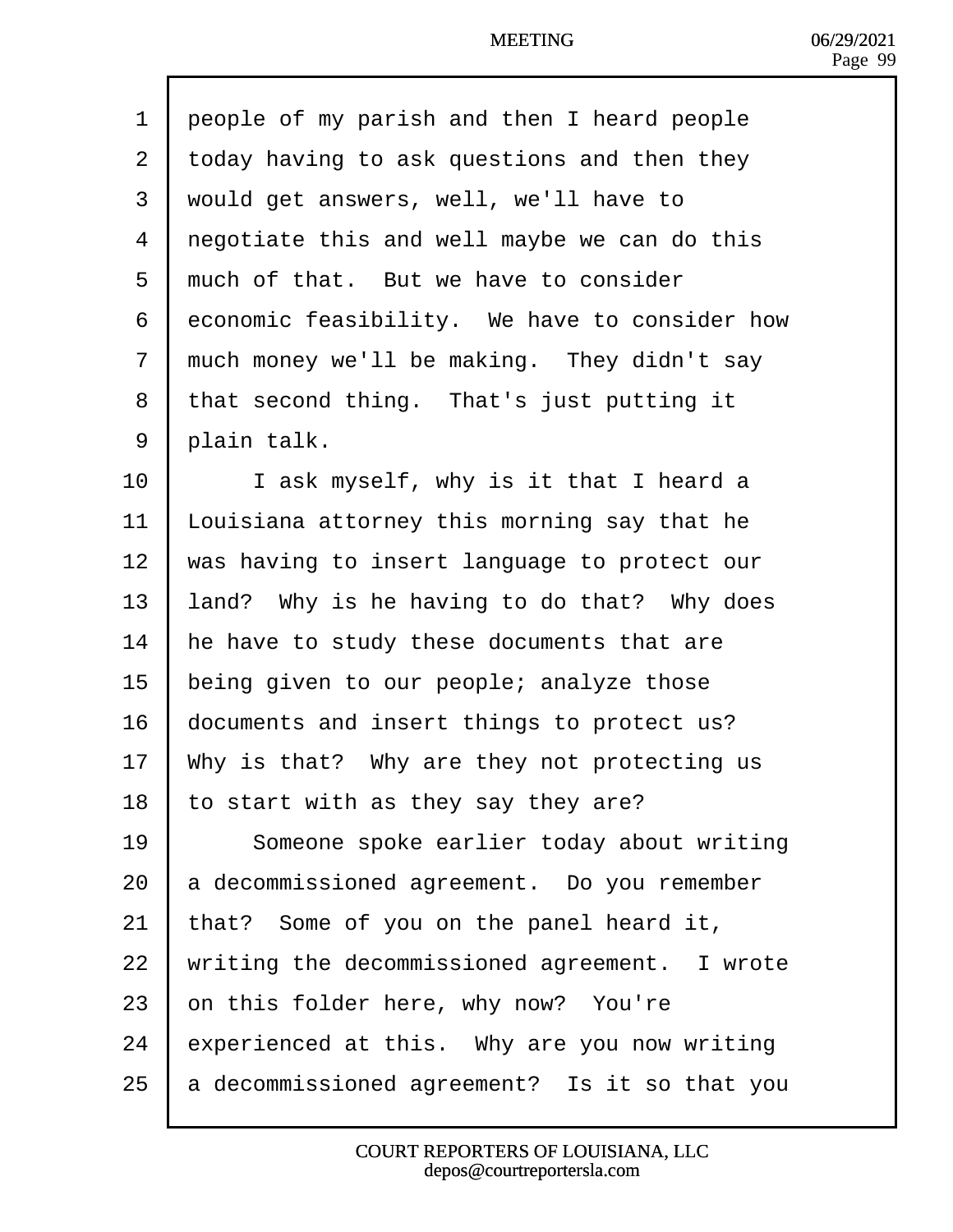- 1 dan get one that is least requiring for our
- 2 poor parishes, which are the ones by the way,
- 3 if you leave it to the parishes, I can tell
- 4 you the ones that are going to latch onto it,
- 5 the ones that are struggling, they're
- 6 desperate, they're poor and they need
- 7 something. And so they're going to approve
- 8 it. Isn't that the way it happens? The
- 9 poorest.
- 10 | I found myself thinking about the
- 11 blearcutting of timber. And not replanting
- 12 but, no, this morning, it was replacing all
- 13 this beautiful timber with panels all over our
- 14 state. What's going to happen when the ITEPS
- 15 go away? You know how long those are going to
- 16  $last?$  No.
- 17 | I found myself wondering, why -- and this
- 18  $\mu$  may -- you may say this is not pertinent at
- 19 **all, but I wonder, well, why has Bill Gates**
- 20 how bought  $-$  he has 242,000 acres of, what,
- 21 farmland. The number one state in the country
- 22 where he has ownership is Louisiana at
- 23  $\,$  69,000 acres. Arkansas is second, I think, at
- 24  $\mu$ 7, I think New Mexico at 25, and then it
- 25  $\cdot$  trails off; 69,000 acres. What's going on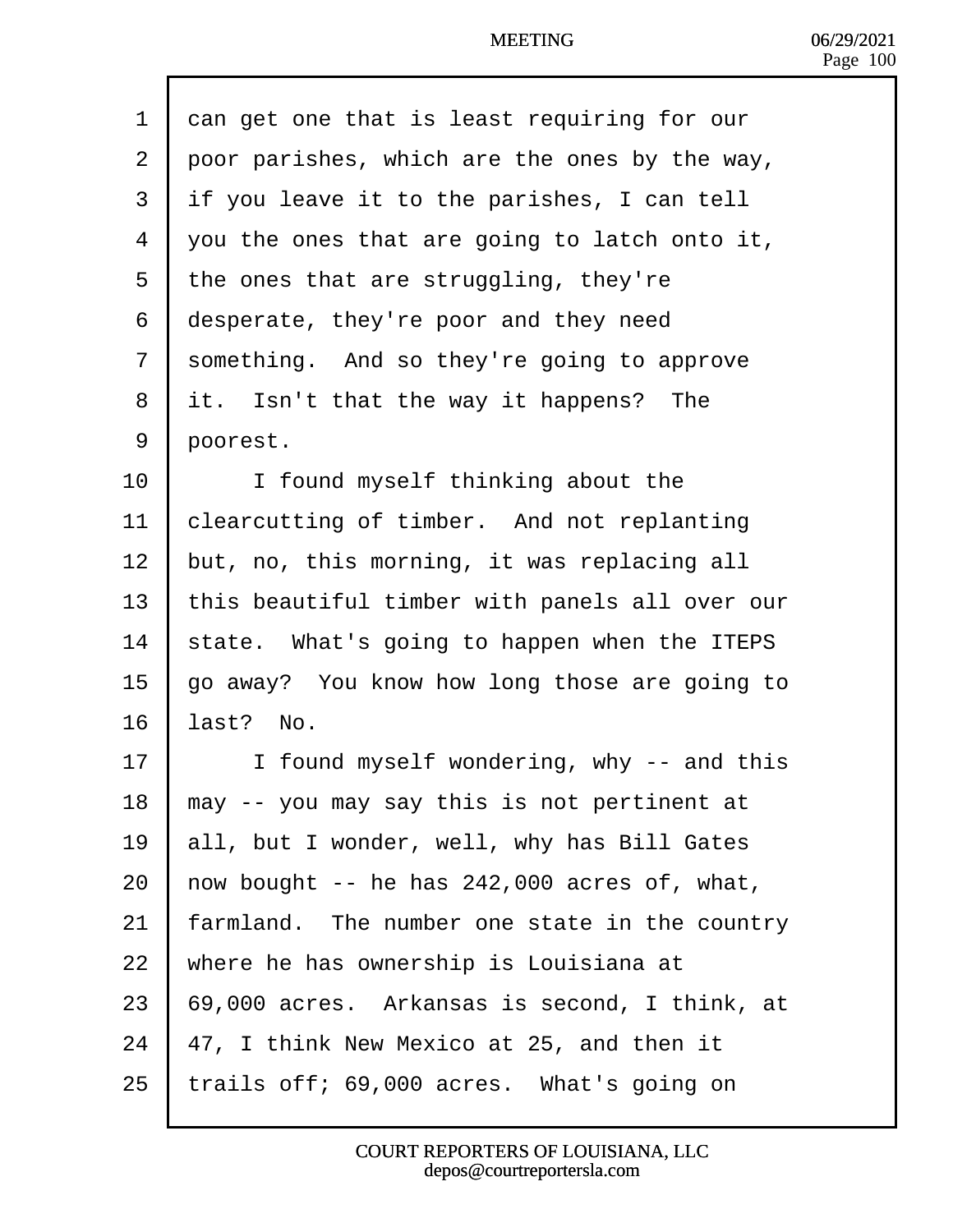| 1  | Here?                                          |
|----|------------------------------------------------|
| 2  | I ask these questions, why not on the          |
| 3  | rbofs of existing structures, both commercial  |
| 4  | and residential? Why not? And why not in       |
| 5  | some remote semidesert or desert area? And I   |
| 6  | understand, I've spoken with a gentleman and   |
| 7  | with others, and they talk about the costs     |
| 8  | that would be involved or whether they         |
| 9  | actually could transmit it from certain areas, |
| 10 | get all that. But, hey, we went to the moon    |
| 11 | In 1969. So we've got questions to ask about   |
| 12 | where and about how.                           |
| 13 | I may ask you this two more times, but to      |
| 14 | everyone here who is in any way represented,   |
| 15 | epresenting, or is in favor of going forward   |
| 16 | with this project, please forgive me, I would  |
| 17 | hot -- I am sorry that I may be offending      |
| 18 | someone, I don't want to do that. I'll close   |
| 19 | with this, I have lived in England twice       |
| 20 | during my adult life. And everywhere I -- and  |
| 21 | by the way, many, many, many other times, over |
| 22 | the course of lots of years, I've spent time   |
| 23 | In England, on my way to various parts of the  |
| 24 | world in my work. And everywhere I look, I     |
| 25 | saw what any of you have seen if you've gone   |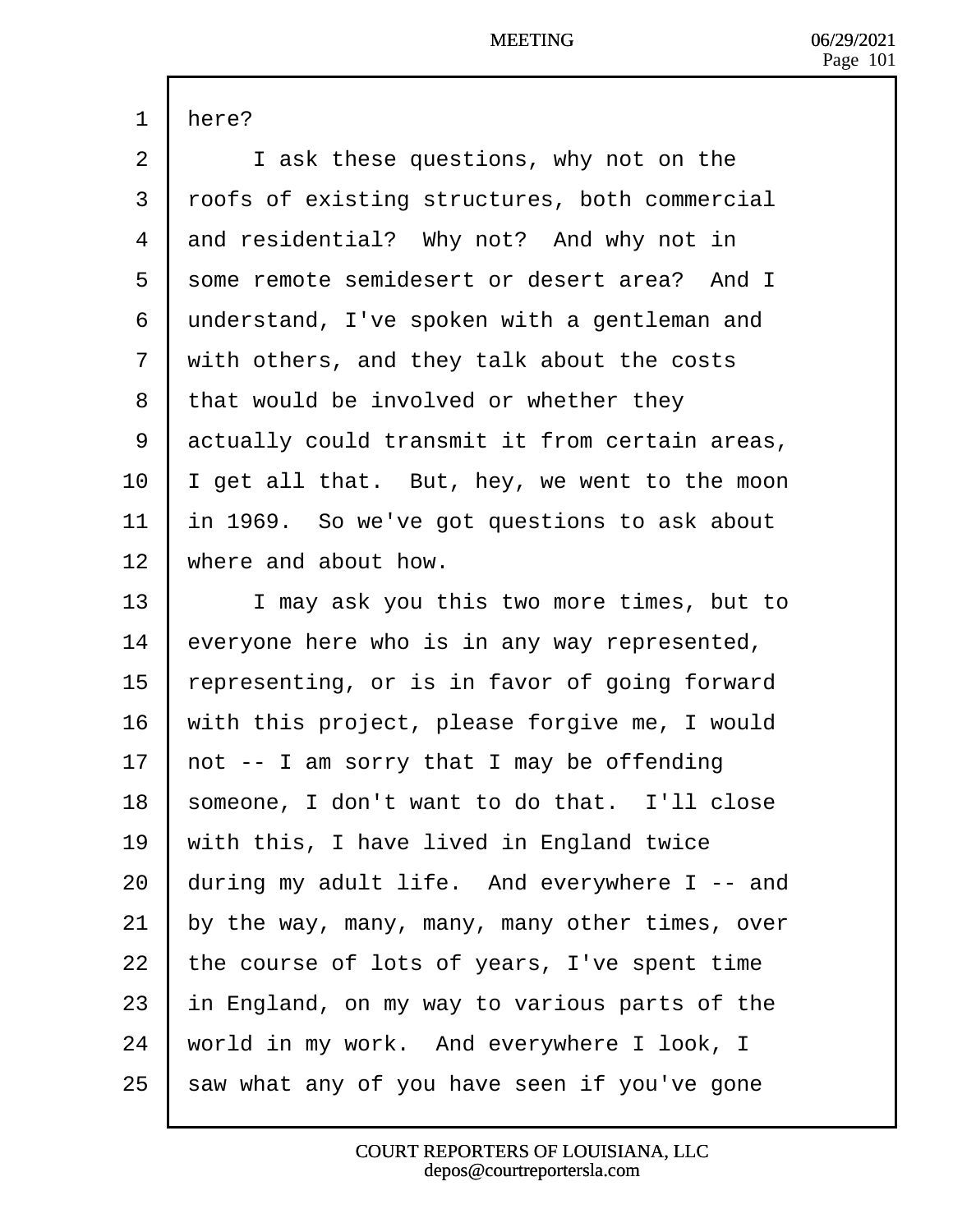| 1              | there, beauty; beauty. I could walk out of     |
|----------------|------------------------------------------------|
| $\overline{2}$ | the place where I lived and I could walk       |
| 3              | forever and see nothing but beauty because     |
| 4              | people were thinking long term. They were      |
| 5              | thinking about the land and about the people   |
| 6              | because those two things are inseparably       |
| 7              | donnected; the health and the beauty of the    |
| 8              | land, and the health and the beauty of the     |
| 9              | people.                                        |
| 10             | When I was little boy at Franklinton           |
| 11             | Elementary School, I learned to sing America   |
| 12             | the Beautiful. And when I would walk out the   |
| 13             | door and go home and I would saddle my horse   |
| 14             | and I would start riding and riding and        |
| 15             | fiding, everywhere I looked, I saw America the |
| 16             | Beautiful. I plead with you, I plead with all  |
| 17             | my dear friends, all of them who are behind    |
| 18             | me, please, please preserve the beauty and the |
| 19             | health of our land and our people. Thank you.  |
| 20             | <b>CHAIRMAN LANCLOS:</b>                       |
| 21             | Thank you, Mr. Wood. I appreciate you          |
| 22             | being here.                                    |
| 23             | Next up, Mr. Emory Belton.                     |
| 24             | MR. BELTON:                                    |
| 25             | That's a tough act to follow. Good             |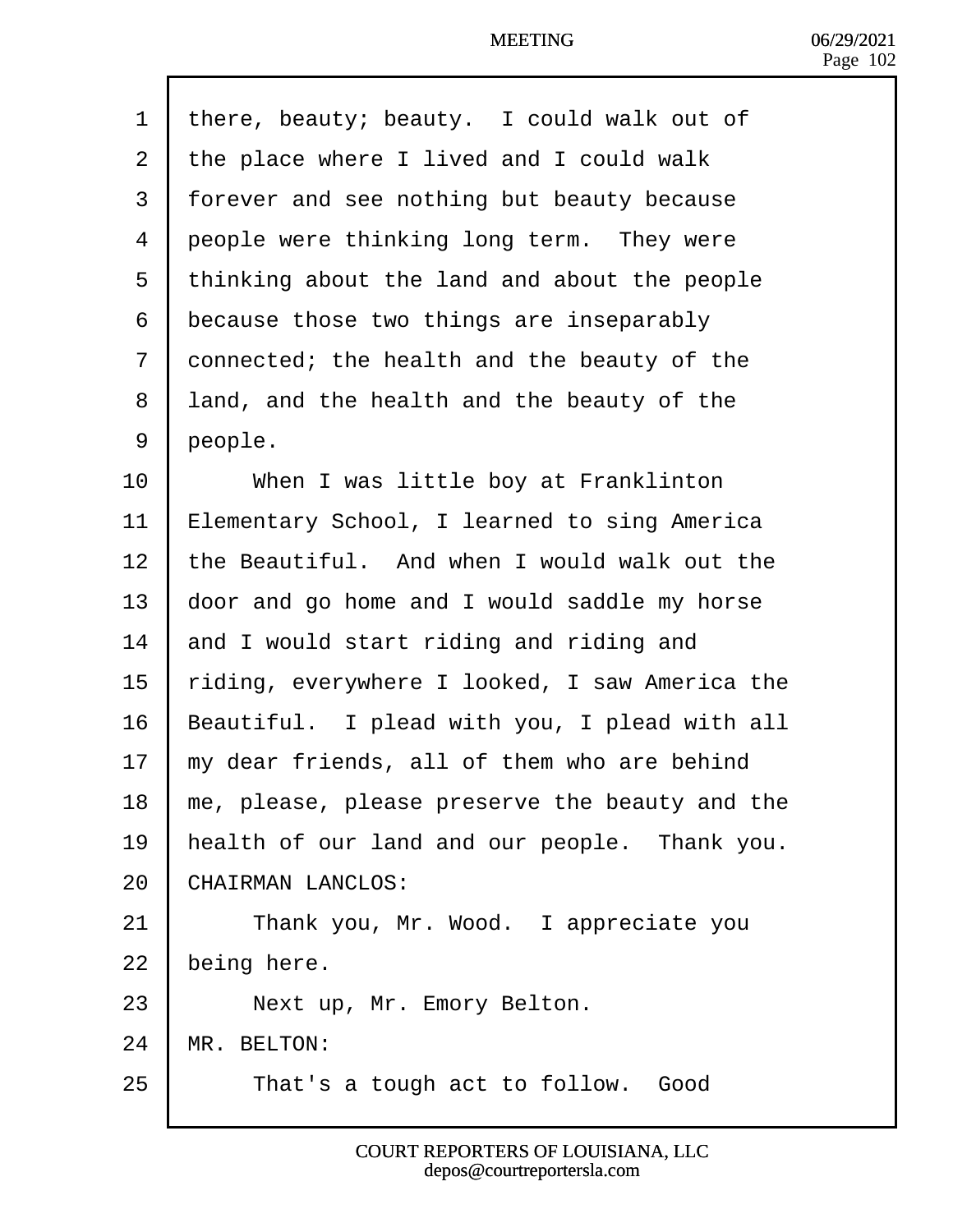| dfternoon, Madam Senator, Members. As you           |
|-----------------------------------------------------|
|                                                     |
| know, I spoke this morning at the meeting.          |
| And while I believe that Senator Mizell's SR        |
| is here to cast a little wider net than             |
| <b>Senator Allain's Bill, I wanted to address a</b> |
| few other issues, I think, that at least may        |
| the of interest to the Panel and to the folks       |
| in the audience. I'm not sure how much              |
| they'll factor into the DNR regs, but I think       |
| that it would be helpful nonetheless.               |
| My name is Emory Belton. I'm an attorney            |
| here in Baton Rouge. I've practiced law for a       |
| little over 30 years. Time flies when you're        |
| having fun. My practice involves mostly             |
| energy-related things; although, that's not         |
| the only thing I do. But I mean, I've cut my        |
| teeth in oil and gas. My first job out of law       |
| school, I was a company land man for Exxon,         |
| and then I served as the general counsel for        |
| the State Mineral Board for 10 years, then I        |
| served as regulatory counsel for Entergy, and       |
| ultimately ended by career as a lobbyist for        |
| Entergy. I started my own practice about 10         |
| years ago, and I do a good deal of work before      |
| the Public Service Commission representing          |
|                                                     |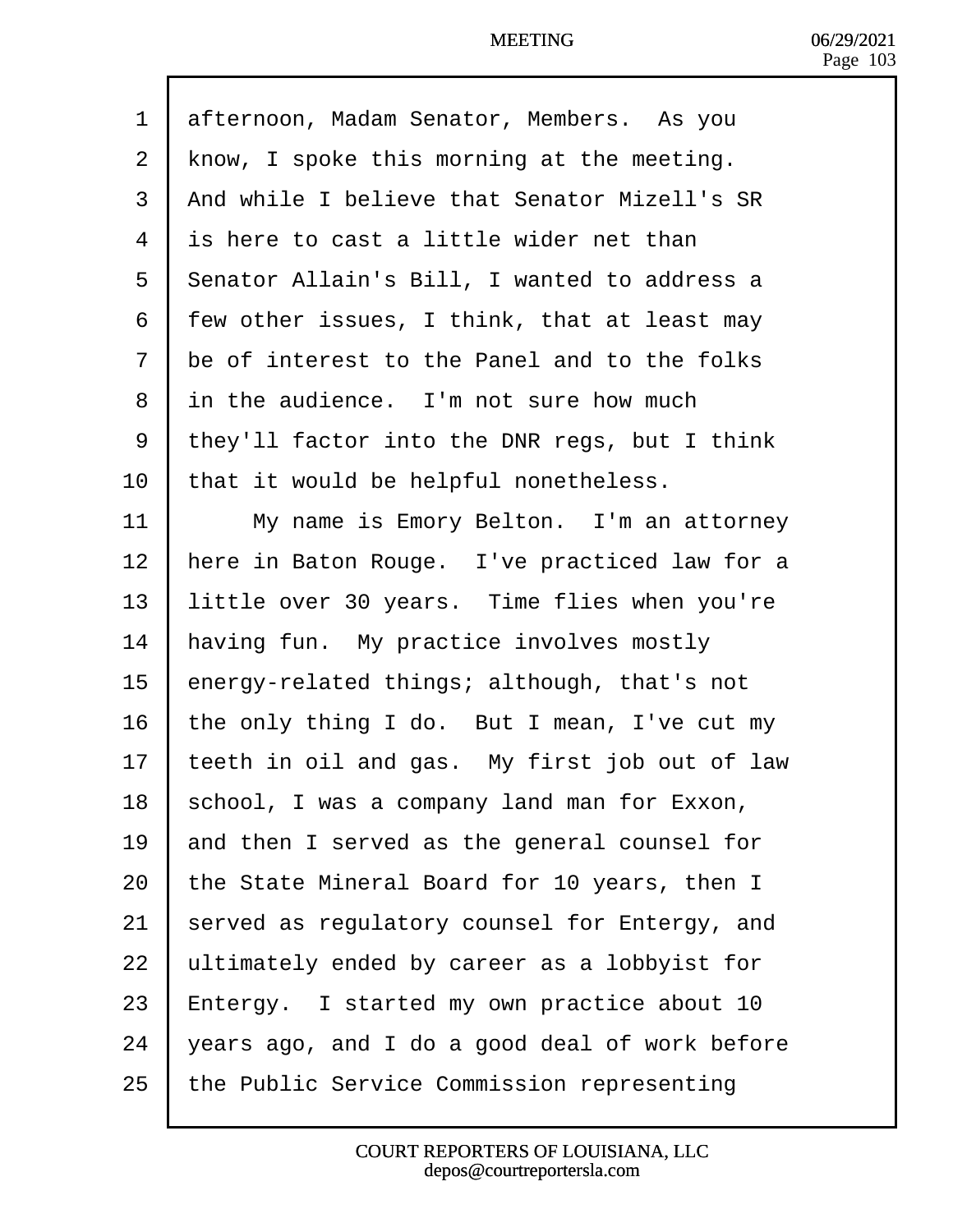| 1              | regulated entities. I have a lobbying         |
|----------------|-----------------------------------------------|
| $\overline{2}$ | practice at the Capitol, which some of you    |
| 3              | know. I represent folks before DNR, DEQ,      |
| 4              | Union even. I'm not a go-to-court lawyer.     |
| 5              | I'm a, you know, more of a transactional-type |
| 6              | legal practice.                               |
| 7              | So with that being said, throughout the       |
| 8              | dourse of my career, you know, I probably     |
| 9              | regotiated or been involved in, I don't know, |
| 10             | well over 1,000 oil and gas leases, I would   |
| 11             | say. Starting my own -- when I started my own |
| 12             | practice 10 years ago, I developed my own     |
| 13             | ease form that I use to advise clients, and   |
| 14             | It's a derivative of the state lease form,    |
| 15             | which I feel is a very balanced document that |
| 16             | balances the interest of Industry as well as  |
| 17             | the interest of the state to make sure that   |
| 18             | ndustry has the certainty that it needs to    |
| 19             | make investments that it wants to do and the  |
| 20             | public interests are protected, you know. And |
| 21             | figure if the document is good enough for     |
| 22             | the state, it's good enough for my clients,   |
| 23             | oo. So that's kind of where I come from on a  |
| 24             | ot of this stuff.                             |
| 25             | As I mentioned this morning, we're very       |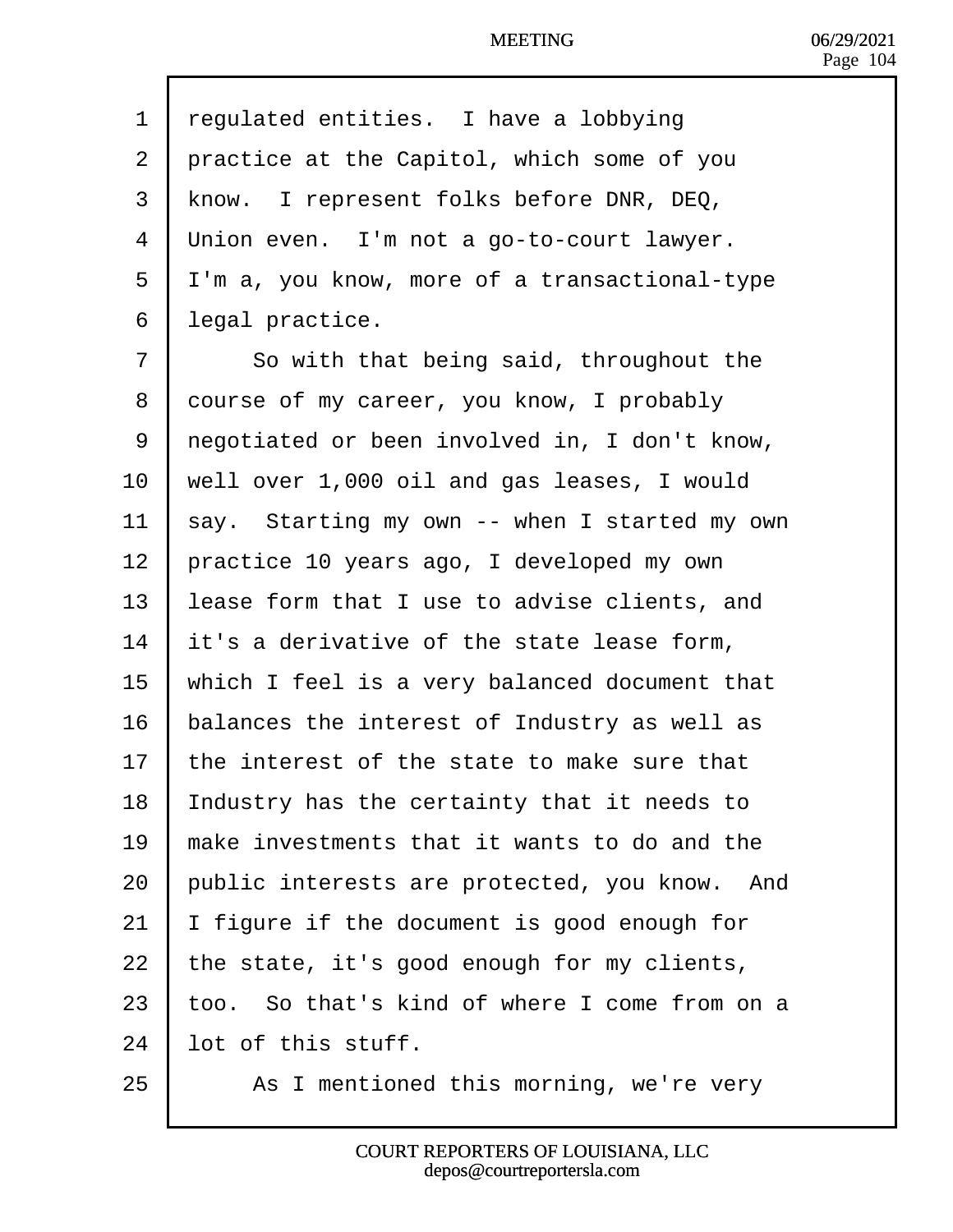- 1 rhuch, from a historical standpoint, we're very
- 2 stimilar to where landowners were and the state
- ·3· ·was 100 years ago dealing with oil and gas
- 4 dompanies. Not quite as that new, but I mean,
- 5 but, you know, solar power is a brand new
- 6 technology here. It's complicated by the fact
- 7 that you have this overlay of the Public
- 8 Service Commission, MISO, Federal regulations,
- 9 State law, you're dealing with utility
- 10 Companies, Purchase Power Agreements, and all
- 11 this kind of stuff. I mean, it's a brand new
- 12  $\mu$ ay, you know, for a lot of us.
- 13 | The knowledge that I gather, quite
- 14 frankly, was just happenstance from my career
- 15 **bath, you know, understanding how the utility**
- 16 side mixes with the land side and
- 17  $\mu$ nderstanding that, in an effort to educate my
- 18 blients as to the type of risks that they were
- 19 being asked to sign off on or agree to.
- 20 These  $-$  I've  $-$  in the course  $-$  in the last
- 21  $\parallel$  0 years, I've represented, not only
- 22 Jandowners, but I've represented renewable
- 23 bower providers as well; not dealing with
- 24 **andowners, more so as someone to help them**
- 25 Junderstand the regulatory terrain in Louisiana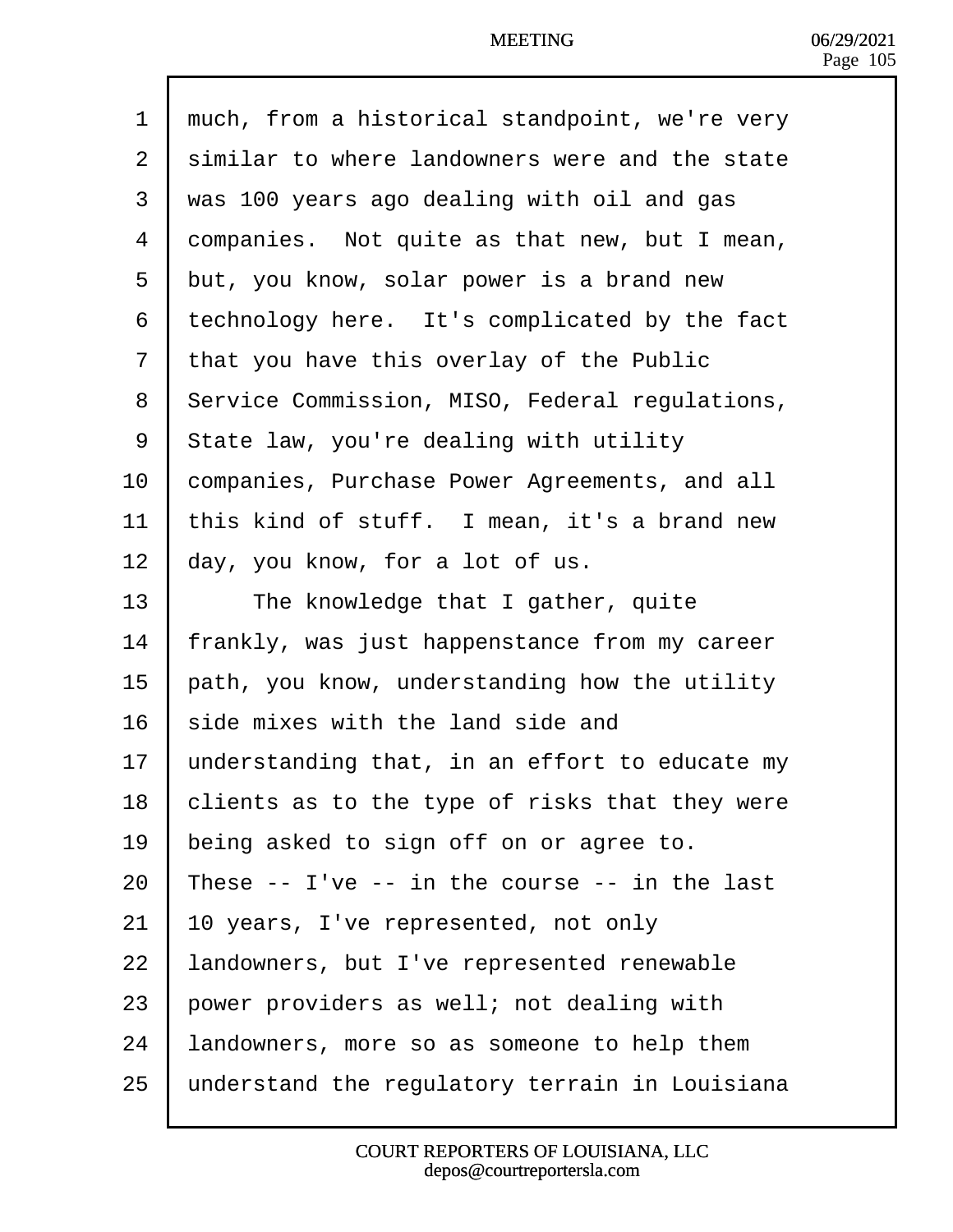| 1              | to meet with the various utility companies,      |
|----------------|--------------------------------------------------|
| $\overline{2}$ | you know, to begin a dialogue for them in that   |
| 3              | regard.                                          |
| 4              | So I'm not antisolar by no means. I know         |
| 5              | a lot of those folks. The first big project I    |
| 6              | worked on was a proposed wind farm near          |
| $\overline{7}$ | <b>E</b> unice. And as Mr. Frey can attest to, I |
| 8              | mean, you know, a lot of this utility stuff, I   |
| 9              | mean, it's just a function of price, you know.   |
| 10             | mean, the Commission wants to make sure that     |
| 11             | the utilities require the lowest reasonable      |
| 12             | cost power resource, like he was saying, in      |
| 13             | this integrated resource plan. And the           |
| 14             | Commission is very good at that. And they're     |
| 15             | <b>very active in that.</b> And as a result,     |
| 16             | Louisianians, and I'm not sure this month, but   |
| 17             | know, within the last year, Louisiana has        |
| 18             | enjoyed the lowest electricity rates in          |
| 19             | America, literally. So it is a very robust       |
| 20             | egulatory environment here.                      |
| 21             | So with that being said, you know, these         |
| 22             | solar companies enter the scene. In the last     |
| 23             | five years, I've represented and consulted       |
| 24             | with probably a dozen different landowners;      |
| 25             | and, fortunately, none of which were             |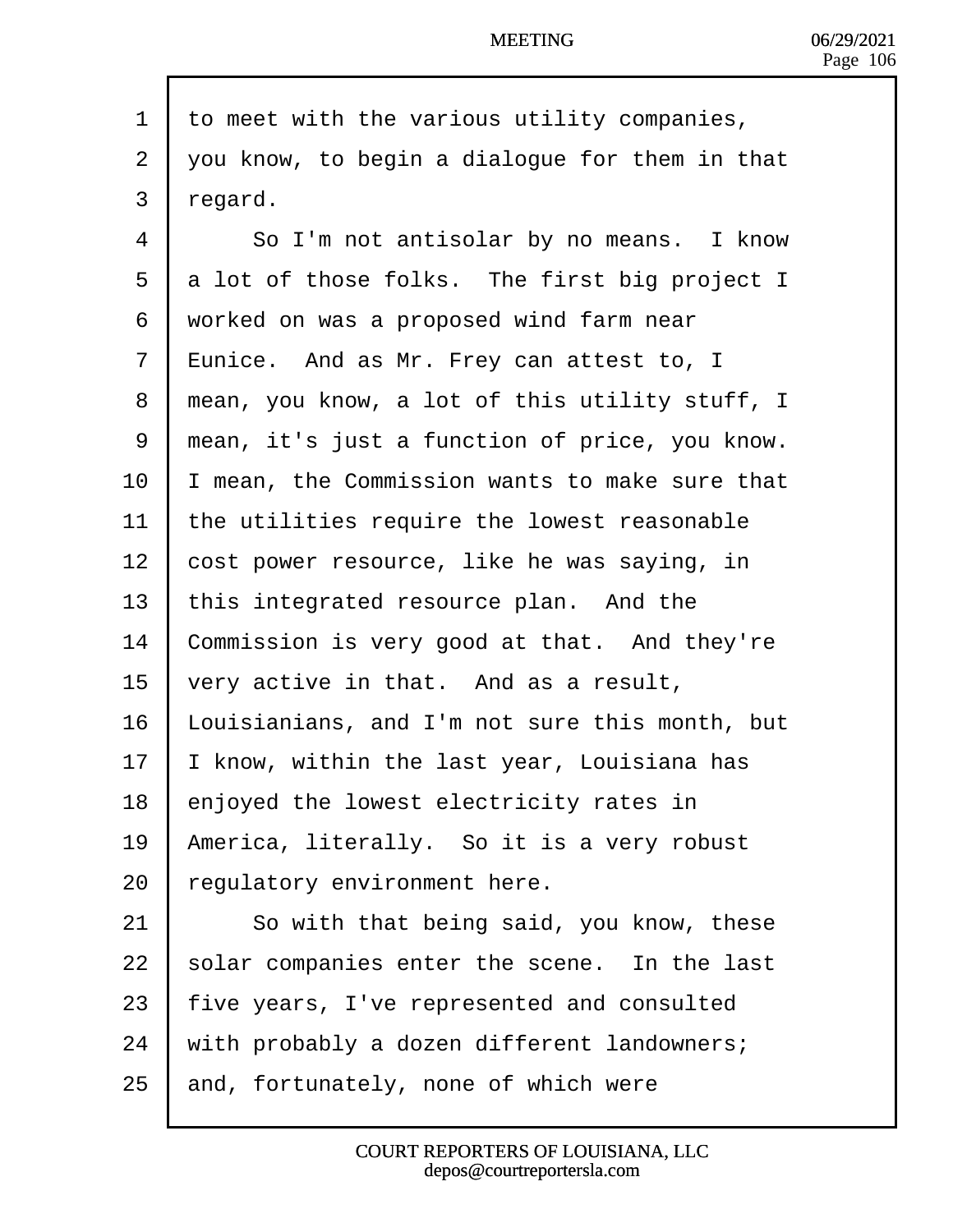| 1              | Mr. Caffery's members, but all over the state, |
|----------------|------------------------------------------------|
| $\overline{2}$ | West Baton Rouge Parish, Iberville, New        |
| 3              | Iberia, Ville Platte, Eunice. I have a client  |
| 4              | durrently in Point Coupee. So, I mean, I've    |
| 5              | been pretty involved in it and dedicated a lot |
| 6              | of thought to it as well.                      |
| $\overline{7}$ | In my judgment, generally speaking, I          |
| 8              | mean, the state, you know, we do -- in         |
| 9              | Louisiana, you know, we take a lot of -- we    |
| 10             | criticize ourselves for a lot of things, but   |
| 11             | there's one thing that we really do well here  |
| 12             | s develop property for energy production. We   |
| 13             | are really, really good at it; I'll let you    |
| 14             | know that right now. I mean, we have laws and  |
| 15             | urisprudence. We have, you know,               |
| 16             | governmental officials who are very            |
| 17             | knowledgeable and engaged. We have             |
| 18             | knowledgeable landowners. We have              |
| 19             | knowledgeable legal community. We have         |
| 20             | geologists, engineers, and all this kind of    |
| 21             | stuff. I mean, so we are really, really good   |
| 22             | at it, you know; probably better than maybe    |
| 23             | some of these solar folks expected when they   |
| 24             | came walking in here. Okay. So, now, that      |
| 25             | knowledge has come at a price.                 |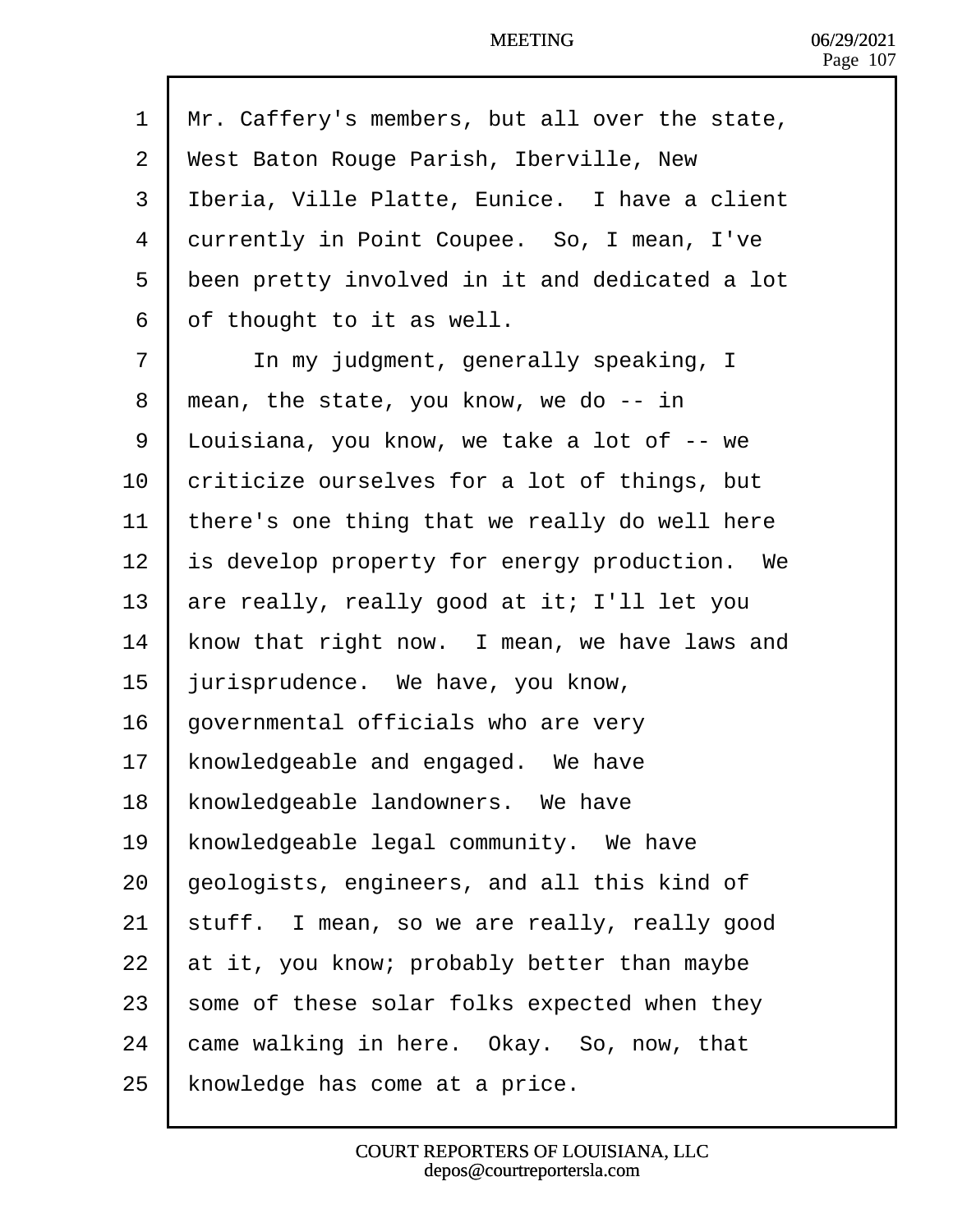| 1               | Okay. And, you know, people laugh at me             |
|-----------------|-----------------------------------------------------|
| $\overline{2}$  | <b>b</b> ecause I bring a book with me. But I mean, |
| 3               | this is State Mineral Code. Okay. This is           |
| 4               | 100 years of hard-earned lessons that the           |
| 5               | Legislature in the 1970s reviewed and passed        |
| 6               | statutes to address certain issues that were        |
| 7               | the result of a litigation. It doesn't              |
| 8               | determine -- the Mineral Code doesn't dictate,      |
| 9               | you know, a company has to offer this or has        |
| 10 <sup>1</sup> | to pay this or it has to do that. What it           |
| 11              | does is it establishes the standards of             |
| 12              | conduct between the parties. That's what it         |
| 13              | does. And, for instance, they have a                |
| 14              | provision in there that says that lessees must      |
| 15              | act in good faith and as a reasonably prudent       |
| 16              | developer for the mutual benefit of the lessor      |
| 17              | and the lessee. That's a very comforting            |
| 18              | statement; right?                                   |
| 19              | When oil companies first showed up here,            |
| 20              | that wasn't there. And that doesn't apply to        |
| 21              | the solar industry. So there are a number of        |
| 22              | homegrown comforting things that are in law         |
| 23              | that landowners have become accustomed to           |
| 24              | because they've dealt with oil and gas or           |
| 25              | they've dealt with pipeline companies or            |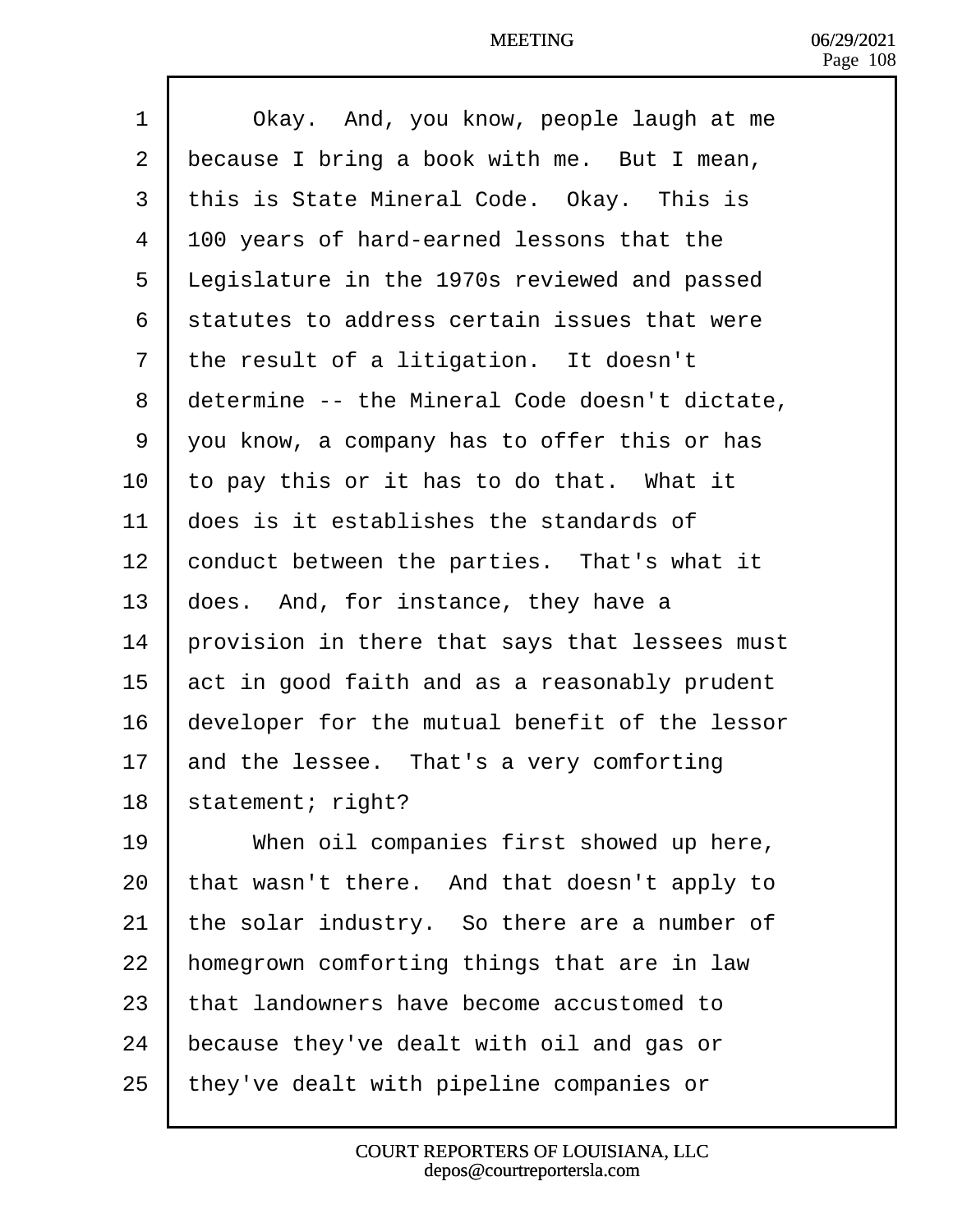| 1              | they've dealt with whatever, but people need   |
|----------------|------------------------------------------------|
| $\overline{2}$ | to understand that doesn't apply to the solar  |
| 3              | industry. So there should not be this          |
| 4              | misconception that there is this legal safety  |
| 5              | ret out there. Okay. We're starting from       |
| 6              | scratch on a lot of this stuff.                |
| $\overline{7}$ | As a result, the negotiations that I have      |
| 8              | been successful in, I've essentially had to    |
| 9              | take the forms that the solar companies had    |
| 10             | provided, which quite frankly are just         |
| 11             | terrible, okay; but, nonetheless, that's what  |
| 12             | they start with, and I've to just mold them    |
| 13             | after a lot of time and effort and sweat and,  |
| 14             | you know, everything, mold them into something |
| 15             | that at least I'm more comfortable with in     |
| 16             | terms of the obligations of the parties to the |
| 17             | contract, which is basically similar to the    |
| 18             | bil and gas side, which most people are        |
| 19             | amiliar with.                                  |
| 20             | These contracts that they propose don't        |
| 21             | start out that way. Now, the problem that I    |
| 22             | have, and you know, this has upset me from the |
| 23             | getgo, is that, I mean, I represent -- I mean, |
| 24             | you know, you got to have a pretty good amount |
| 25             | of property before, you know, you even get on  |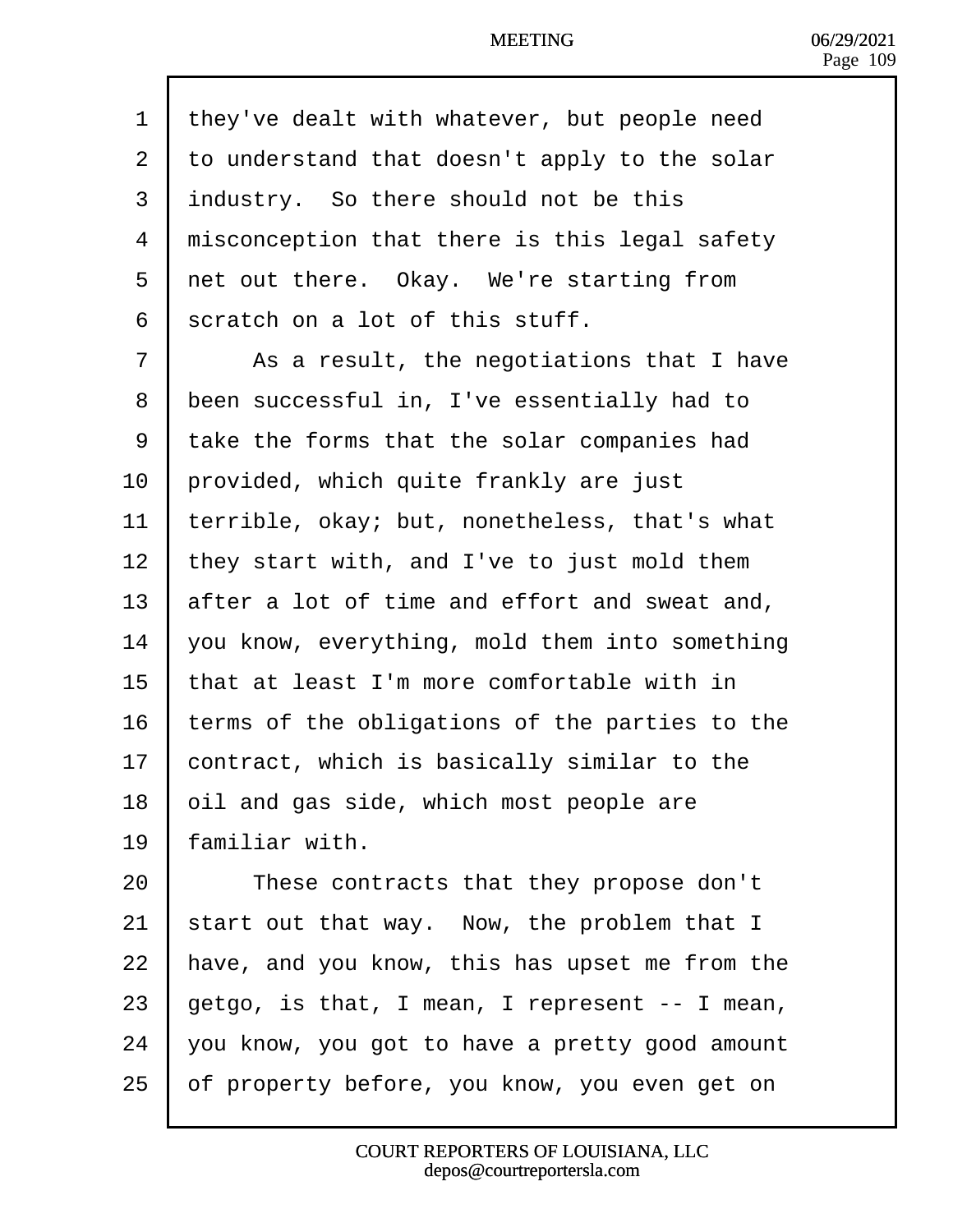| 1              | their radar screen in terms of development,    |
|----------------|------------------------------------------------|
| $\overline{2}$ | but I don't represent rich families. I mean,   |
| 3              | it's a lot of families, you know, farmers,     |
| 4              | what have you. And what has to happen is, is   |
| 5              | that these people, these solar companies come  |
| 6              | in with a contract that I, you know, they'd    |
| $\overline{7}$ | Have to put -- if you put a gun to my head, I  |
| 8              | wouldn't sign it. Okay. So they have to pay    |
| 9              | rhe. And, usually, these things take about a   |
| 10             | year to eventually hammer this stuff out, you  |
| 11             | know, at least some of the worst issues. Some  |
| 12             | of the real bad ones, they still don't give up |
| 13             | þn. But my clients are having to pay me to go  |
| 14             | n and kind of try to revamp this thing with    |
| 15             | the understanding that; number one, as you've  |
| 16             | heard here, the speculative nature of these    |
| 17             | hings getting built. Okay. All these -- all    |
| 18             | this price-per-acre stuff that people keep     |
| 19             | throwing around that they're paying, that's    |
| 20             | ust promises. Okay. That's not actual money    |
| 21             | In hand. That's just if they get their MISO    |
| 22             | Interconnect and they get a purchase           |
| 23             | agreement. You know, all this stuff has to     |
| 24             | all in line.                                   |
| 25             | Okay. So kind of like an oil and gas           |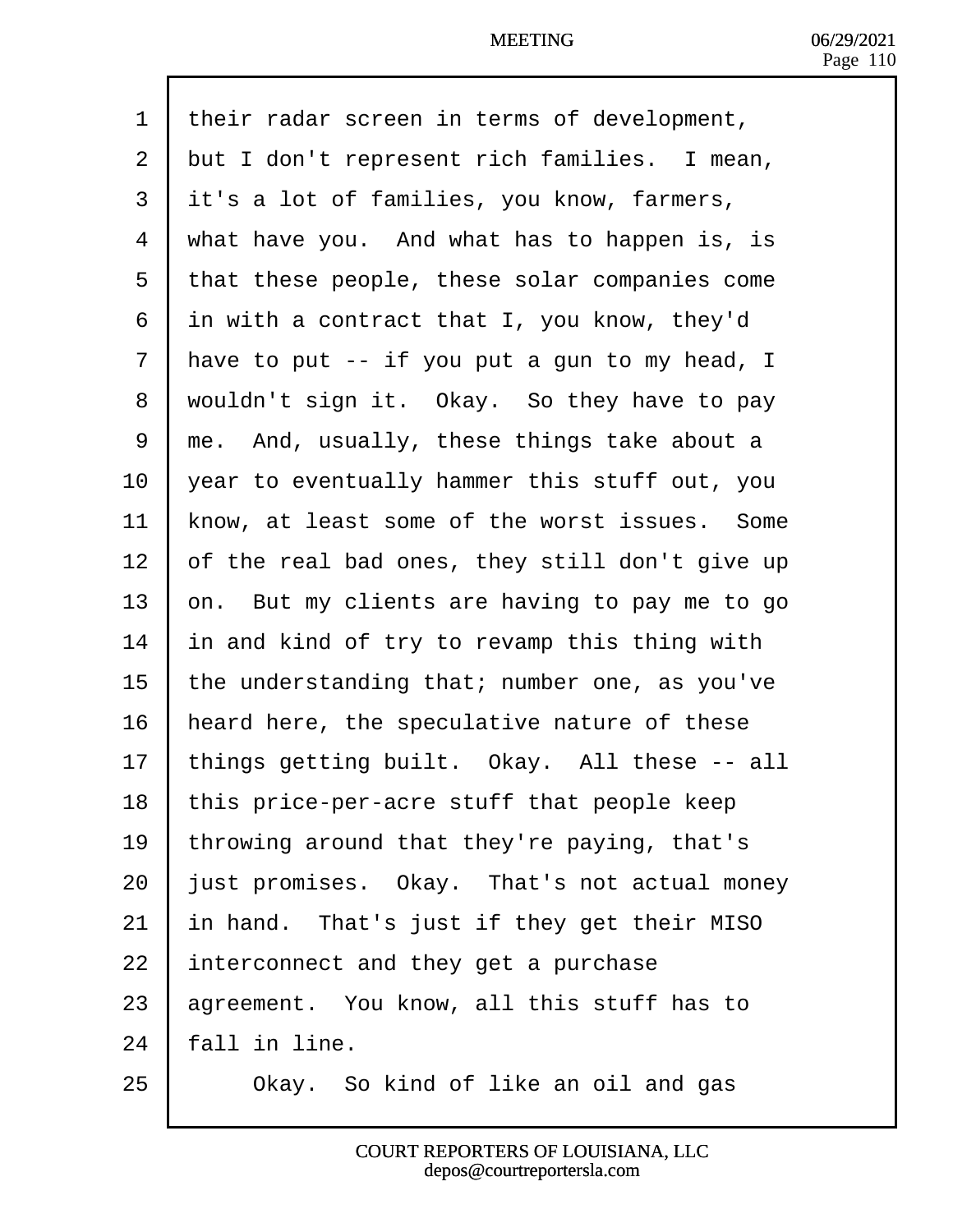| 1              | Iease, you know, these -- all these solar      |
|----------------|------------------------------------------------|
| 2              | dompanies want a three- to five-year option on |
| 3              | the front end. Okay. So they come to the       |
| 4              | landowner and they say, well, we'll pay you    |
| 5              | 25, 50,000, 75, 100,000, whatever it is,       |
| 6              | whatever they're paying for this option.       |
| $\overline{7}$ | Well, the problem with that is, is that the    |
| 8              | option is tied to the lease that they          |
| 9              | eltimately want to option into. So you've got  |
| 10             | to negotiate the whole enchilada.              |
| 11             | Now if three or four months into this          |
| 12             | very laborious and technical negotiation, my   |
| 13             | client decides, you know, this just isn't for  |
| 14             | me, you know, or I'm just not willing to       |
| 15             | accept this risk that they're asking me to,    |
| 16             | then they, you know, they end it. They still   |
| 17             | have to pay me and they get nothing. Okay.     |
| 18             | So having -- creating some type of legal       |
| 19             | safety net will help all landowners, you see,  |
| 20             | because lawyers won't be forced like me in the |
| 21             | juture to have to start from zero to get all   |
| 22             | the way to something that's hopefully          |
| 23             | easonable. So, you know, keep that in mind.    |
| 24             | There are some key provisions -- well, before  |
| 25             | get to that, a lot has been said about         |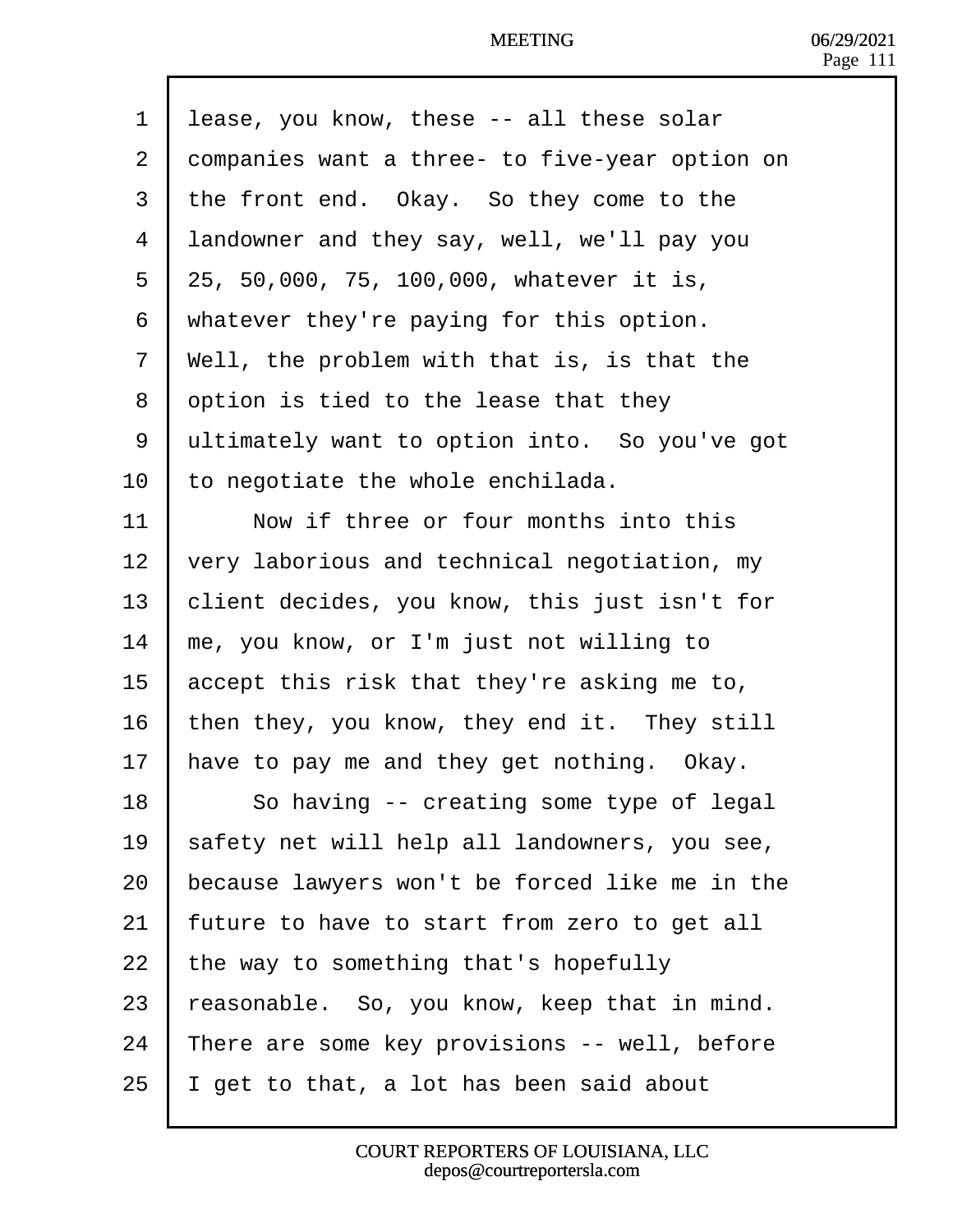| 1              | what's going on in other states.               |
|----------------|------------------------------------------------|
| $\overline{2}$ | I as I mentioned this morning, I've done       |
| 3              | some research, you know, the State of          |
| 4              | Louisiana has regs passed in 2008. I did a     |
| 5              | lot of work talking to the folks in New        |
| 6              | Mexico. This is the packet of information      |
| $\overline{7}$ | that New Mexico requires and has already       |
| 8              | promulgated and passed, including a lease form |
| 9              | and very extensive decommissioning             |
| 10             | regulations. So, I mean, there's a lot of      |
| 11             | stuff. The good news is for Louisiana is I     |
| 12             | think that there's a lot of examples out there |
| 13             | that hopefully you folks can borrow from. And  |
| 14             | met with solar company representatives here.   |
| 15             | And you have to understand, what I found,      |
| 16             | and I think other attorneys who've worked on   |
| 17             | this have found too is that what you have in   |
| 18             | your room here are developers, okay. They're   |
| 19             | either working for, like, one of my clients    |
| 20             | are currently negotiating with Lightsource BP, |
| 21             | which is a, you know, bigger, well-established |
| 22             | company; or other clients I've had negotiated  |
| 23             | with kind of speculative developers who were   |
| 24             | trying to, you know, put together a land       |
| 25             | picture and then turn that to a developer who  |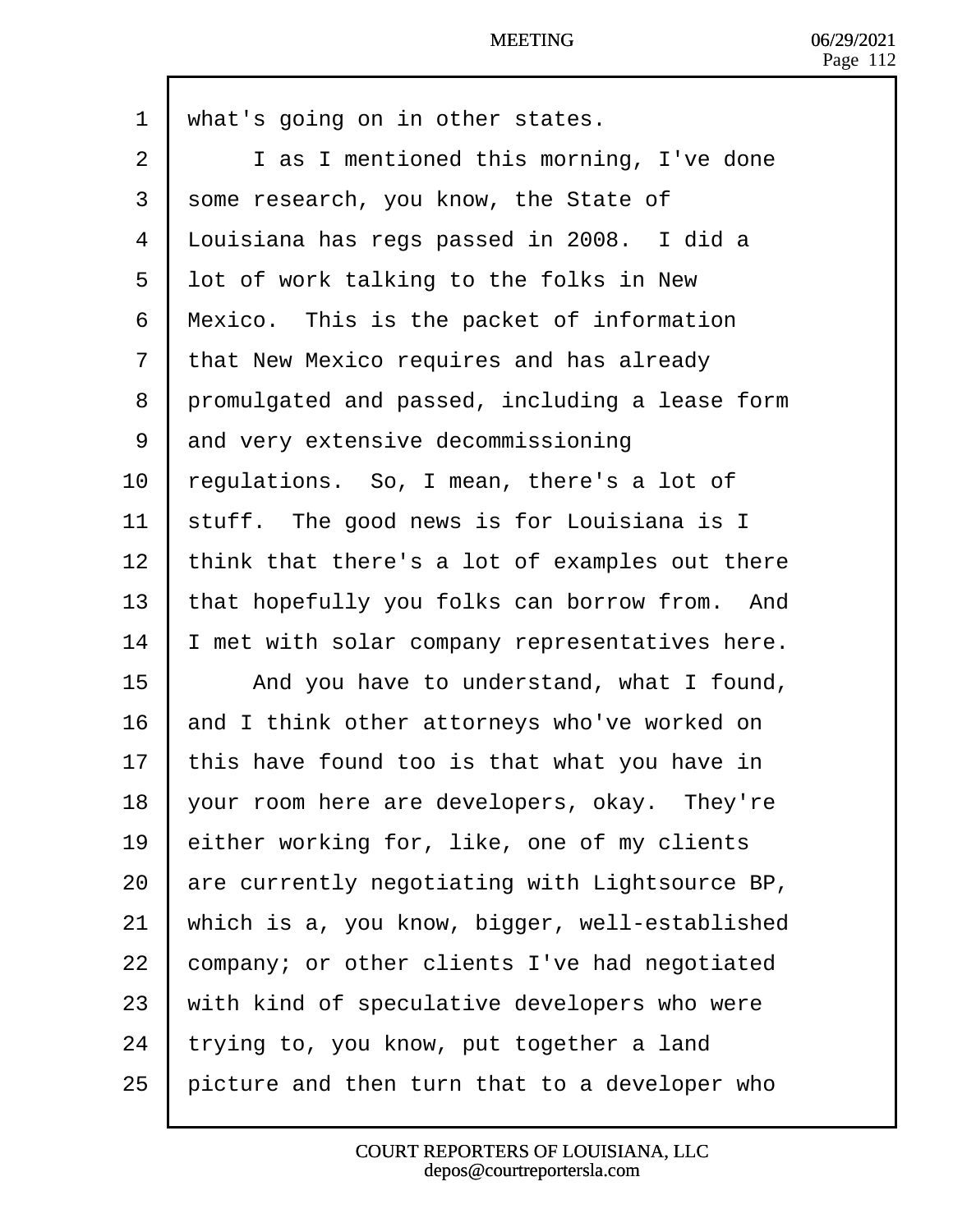| 1              | might want to build on it. But the party            |
|----------------|-----------------------------------------------------|
| $\overline{2}$ | that's not in the room, never has been in the       |
| 3              | rbom, and isn't showing their face here are a       |
| 4              | group of entities called third-party financing      |
| 5              | dntities. Those are the hedge funds and             |
| 6              | dthers that the solar companies go to to get        |
| 7              | their money. Okay. And by far, the most             |
| 8              | dangerous and egregious terms of these solar        |
| 9              | leases are the terms that are mandated and          |
| 10             | equired by those third-party financing              |
| 11             | entities. And each and every time that I have       |
| 12             | highlighted that language and pushed back on        |
| 13             | <b>I</b> t and said, this is ridiculous, this is an |
| 14             | bverreach, you're putting landowners at risk,       |
| 15             | you're putting them on their knees, they said,      |
| 16             | well, we can't get financed if we don't -- if       |
| 17             | we don't get that language.                         |
| 18             | So in a sense, the developers are kind of           |
| 19             | caught in the same trap that the landowners         |
| 20             | are. Okay. They've got this third-party             |
| 21             | inancing entity sitting out there who is            |
| 22             | financing deals all over the country, huge          |
| 23             | packages of these solar developments and, I         |
| 24             | mean, hundreds of millions of dollars; right?       |
| 25             | And they want a cookie-cutter contract that         |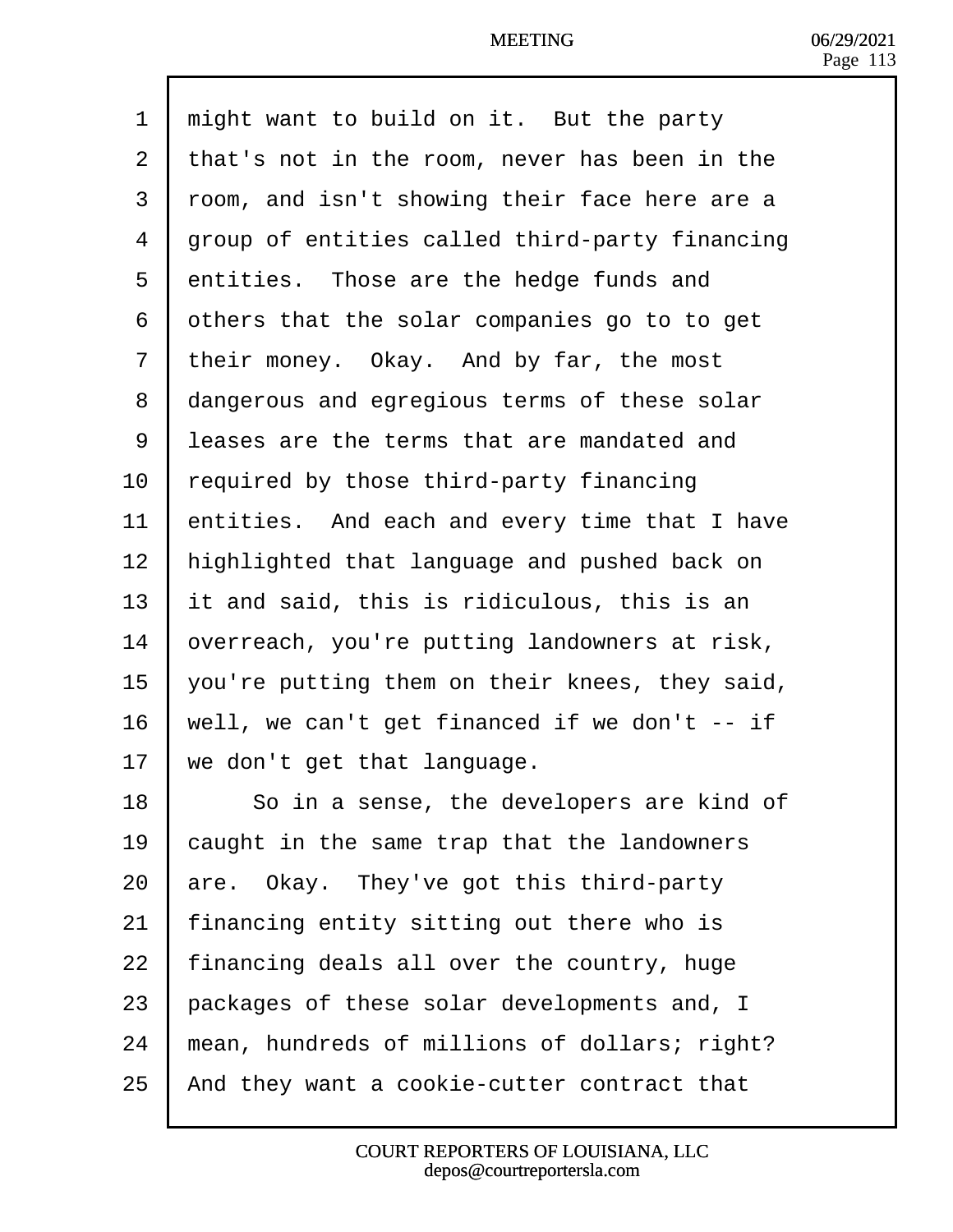| 1              | they know that they have. Well, that's what    |
|----------------|------------------------------------------------|
| $\overline{2}$ | we're dealing with.                            |
| 3              | Some of the most egregious language I've       |
| 4              | seen that I have never seen in any oil and gas |
| 5              | lease, any pipeline right-or-way, or any or    |
| 6              | kind of land lease is language in these leases |
| 7              | that require landowners to unilaterally, and I |
| 8              | mean, just a one-way commitment to these       |
| 9              | unnamed third-party financing entities to take |
| 10             | away their own rights to self-protect          |
| 11             | themselves in terms of lease cancellation, in  |
| 12             | terms of forcing them to remove facilities     |
| 13             | from their property and forcing, in terms of   |
| 14             | going into bankruptcy court and trying to, you |
| 15             | know, make sure that they get paid.            |
| 16             | And, you know, what happens is, is that,       |
| 17             | all these leases have this provision in there  |
| 18             | that says, you know, land, you know, lessor    |
| 19             | hereby agrees, you know, talks about these     |
| 20             | third-party financing entities, third-party    |
| 21             | benefits, yada, yada, yada, and they want you  |
| 22             | to sign all these rights away. So at the end   |
| 23             | of the day, the worse case scenario for the    |
| 24             | andowner is -- and I've talked to many of      |
| 25             | these people, you know, I mean, developers     |

 $\mathsf{l}$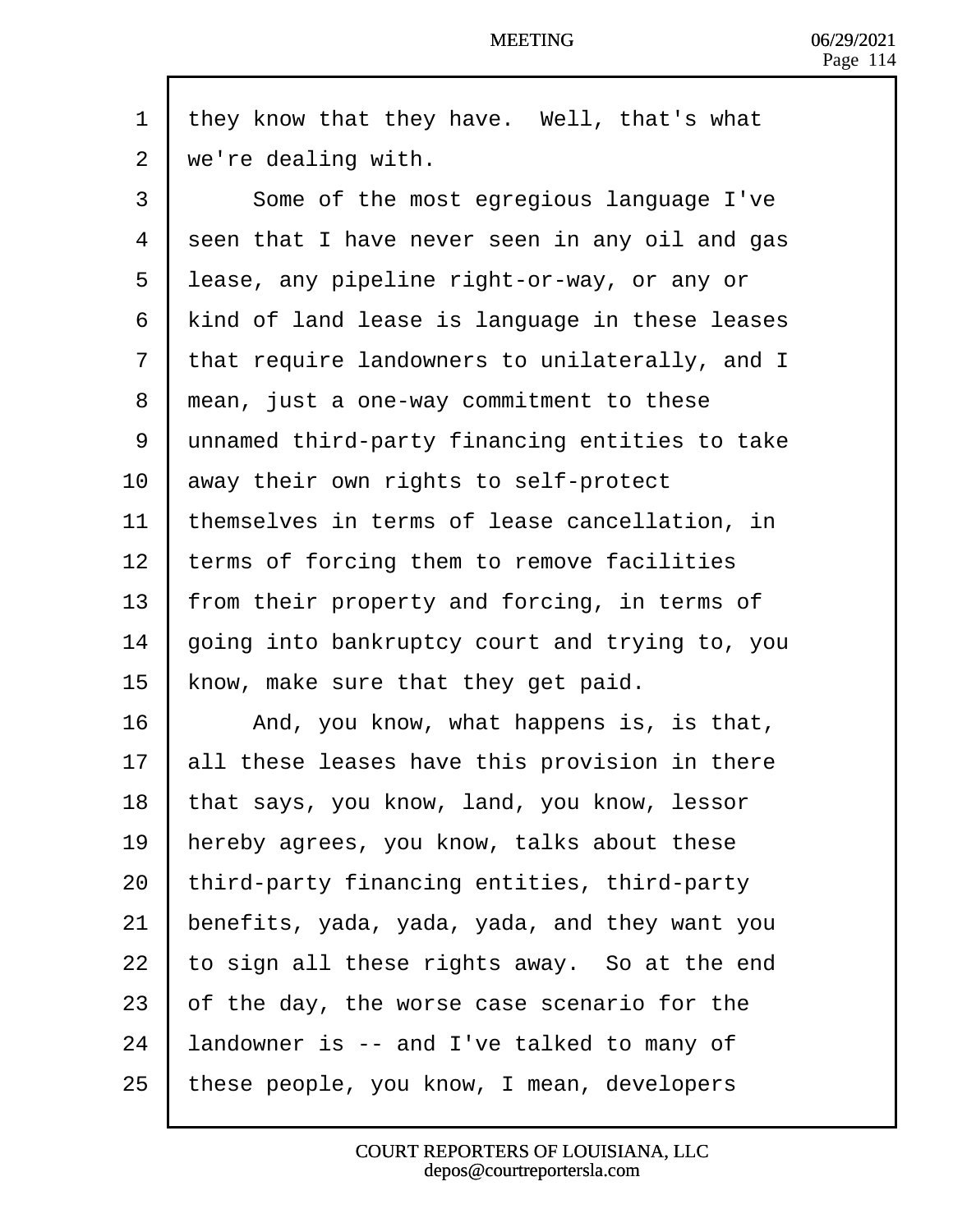| 1              |               | about it. I mean, when I was working for the   |
|----------------|---------------|------------------------------------------------|
| $\overline{2}$ |               | developers, I talked to them about it. The     |
| 3              |               | worst case scenario for the landowner being,   |
| 4              |               | the project goes into bankruptcy, okay,        |
| 5              |               | something happens, a storm comes along and     |
| 6              |               | blows them all down, whatever their renewable  |
| $\overline{7}$ |               | dnergy credits, you know, Trump gets reelected |
| 8              |               | and those go away, I mean, you know, who knows |
| 9              |               | what, it's only unreasonable for a scenario    |
| 10             |               | where a facility would go into bankruptcy,     |
| 11             |               | bkay, so the landowner is not getting paid.    |
| 12             |               | He has eliminated his ability to force them to |
| 13             |               | cancel the lease to force them off. Okay. So   |
| 14             |               | he's got all this stuff on his property and he |
| 15             |               | can't use the property for anything else. So   |
| 16             |               | he's just stuck with no revenue and no ability |
| 17             | of self-help. |                                                |
| 18             |               | Okay. I was outraged when I first saw          |
| 19             |               | that. I said, this -- and I'd tell them, I'm   |
| 20             |               | like, look, whatever deal you have with your   |
| 21             |               | third-party financing partner, that's your     |
| 22             |               | business. That's not my business. I got -- I   |
| 23             |               | mean, I'm taking care of other stuff over      |
| 24             |               | here. You go deal with your people. If your    |
| 25             |               | commitment and your obligations or sureties or |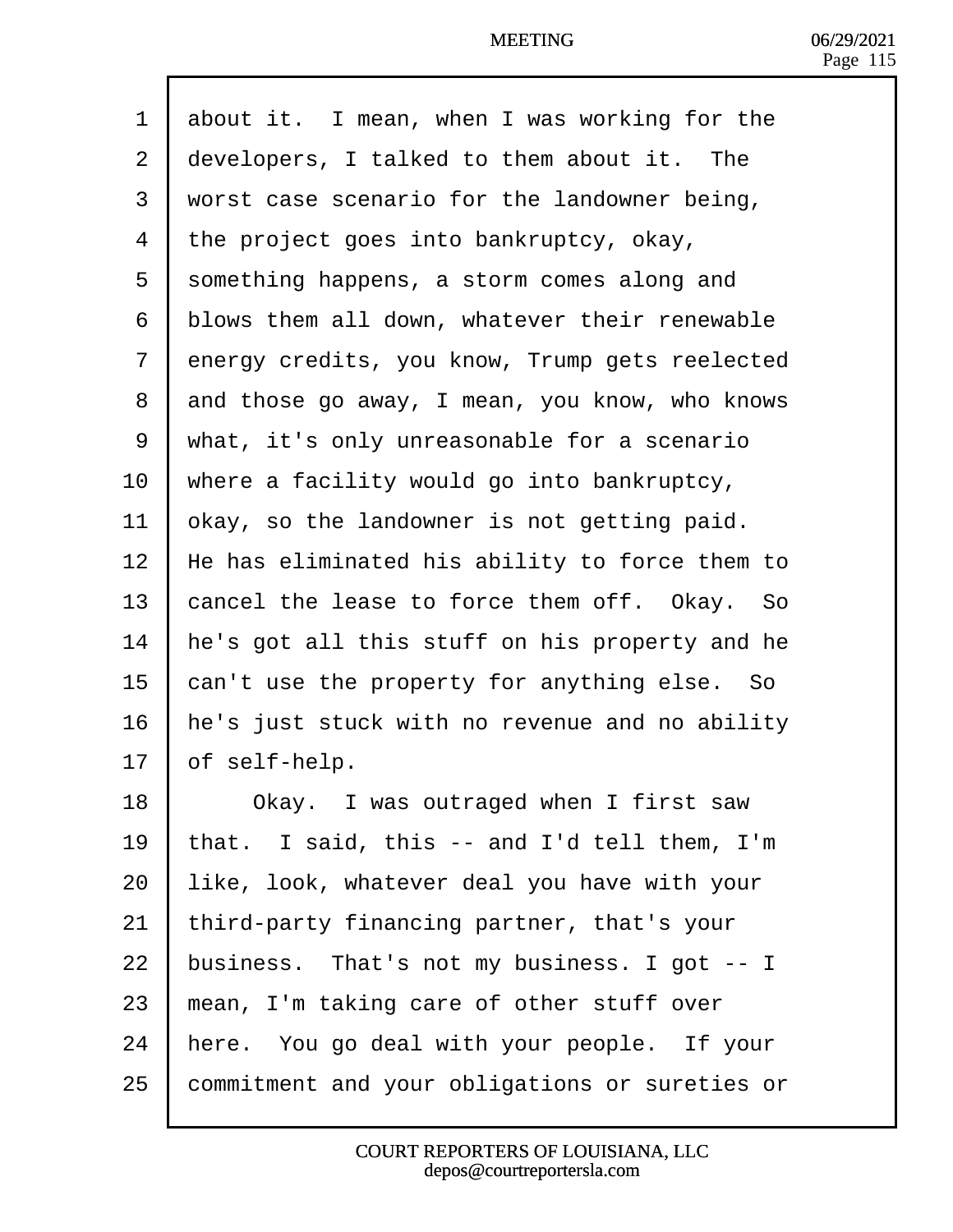| 1              | whatever that you are entering into with this         |
|----------------|-------------------------------------------------------|
| $\overline{2}$ | third-party financing entity is not                   |
| 3              | sufficient, then I think it's wrong and               |
| 4              | inappropriate to require the landowner to step        |
| 5              | up and step in that gap and expose themselves.        |
| 6              | Again, same answer, well, we can't get it             |
| $\overline{7}$ | financed if that's the deal with it. And the          |
| 8              | reason I'm telling you this, is that, my job,         |
| 9              | ds I view it, when I'm representing landowners        |
| 10             | <b>is</b> not to, as Mr. Caffery pointed out, I mean, |
| 11             | it's America, you know, people should have the        |
| 12             | freedom, I guess, within reason to utilize            |
| 13             | their property and develop it like they want          |
| 14             | o. My job is to analyze a proposal that has           |
| 15             | been given them and help do my best to educate        |
| 16             | them on the risk that they're being asked to          |
| 17             | assume. So that's what I've done.                     |
| 18             | And I've gone through these leases and                |
| 19             | 've, you know, changed and moved and objected         |
| 20             | to stuff. And some of these terms, you just           |
| 21             | can't change. And until -- and I don't know           |
| 22             | how it would happen, but until the Legislature        |
| 23             | or DNR or somebody gets ahold of these                |
| 24             | third-party financing entities and gets them          |
| 25             | o the table, the developers have their hands          |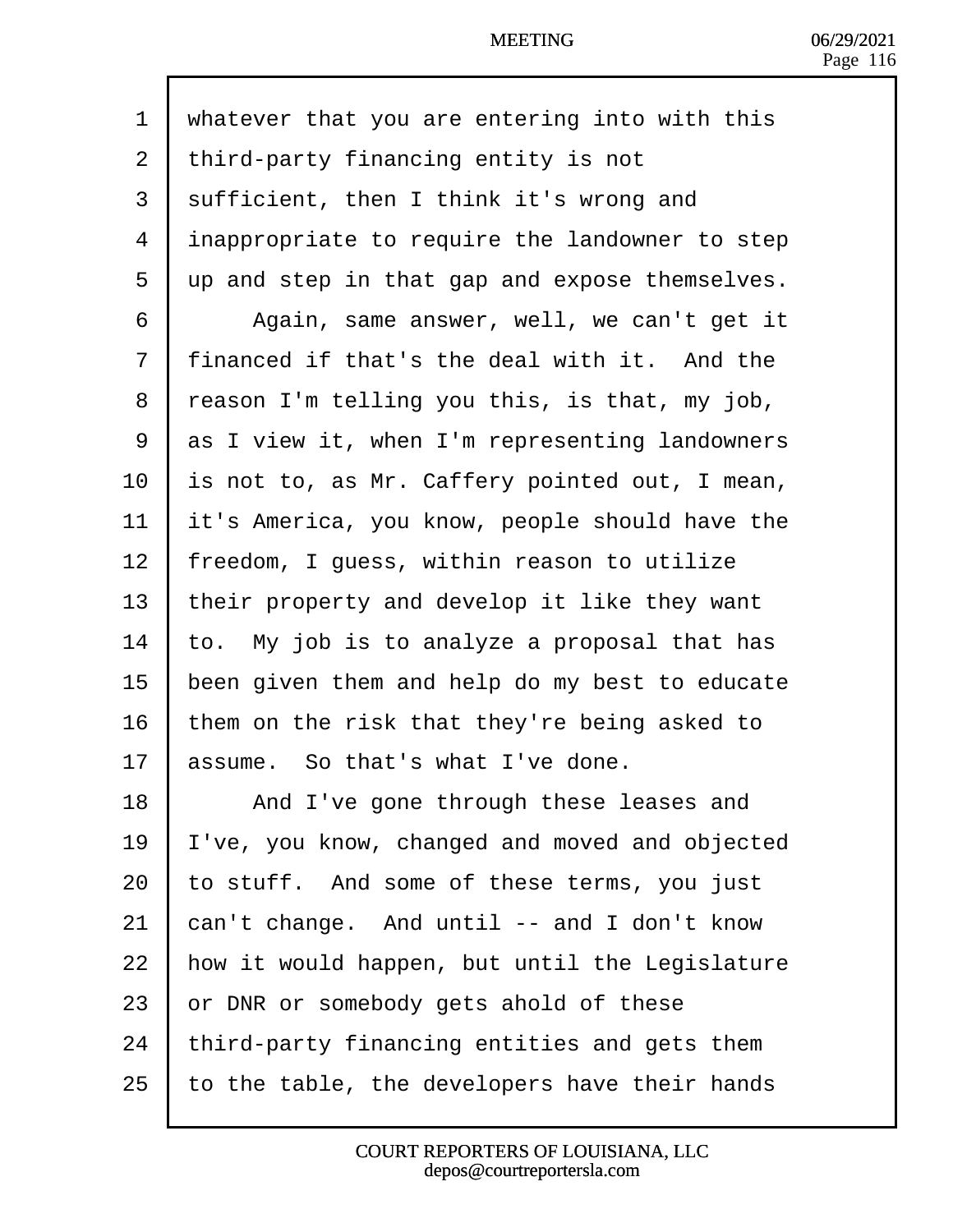1 tied too. I'm just letting you know that. 2  $\mathbb{I}$  The -- I'm trying to think what else. Do you 3 Have any questions? Does anybody? No. 4 **SENATOR MIZELL:** 5 | Yeah. I mean, I'm not a lawyer. Okay. 6 **\$o** I followed you as best as I could. But I'm 7 Junderstanding, from what you said, that no 8 matter what the lease says at the point of 9 sligning, that the lessee is at the mercy of, 10 hot so much the developer, but the third-party 11 financing entity? 12 MR. BELTON: 13 | Well, both. I mean, they have 14 bbligations to the developer. 15 **SENATOR MIZELL:**  $16$  | Right. 17 MR. BELTON: 18 | But even if the developer would do 19 something egregious that the landowners say, 20  $\frac{1}{2}$  that's it, I'm going to go to court and I'm 21 going to cancel this lease and throw you off 22  $\mu$  my property, these leases all provide, give 23 the third-party financing entity, and require 24 the landowner to enter into a subsequent lease 25 with them for the rest of the initial lease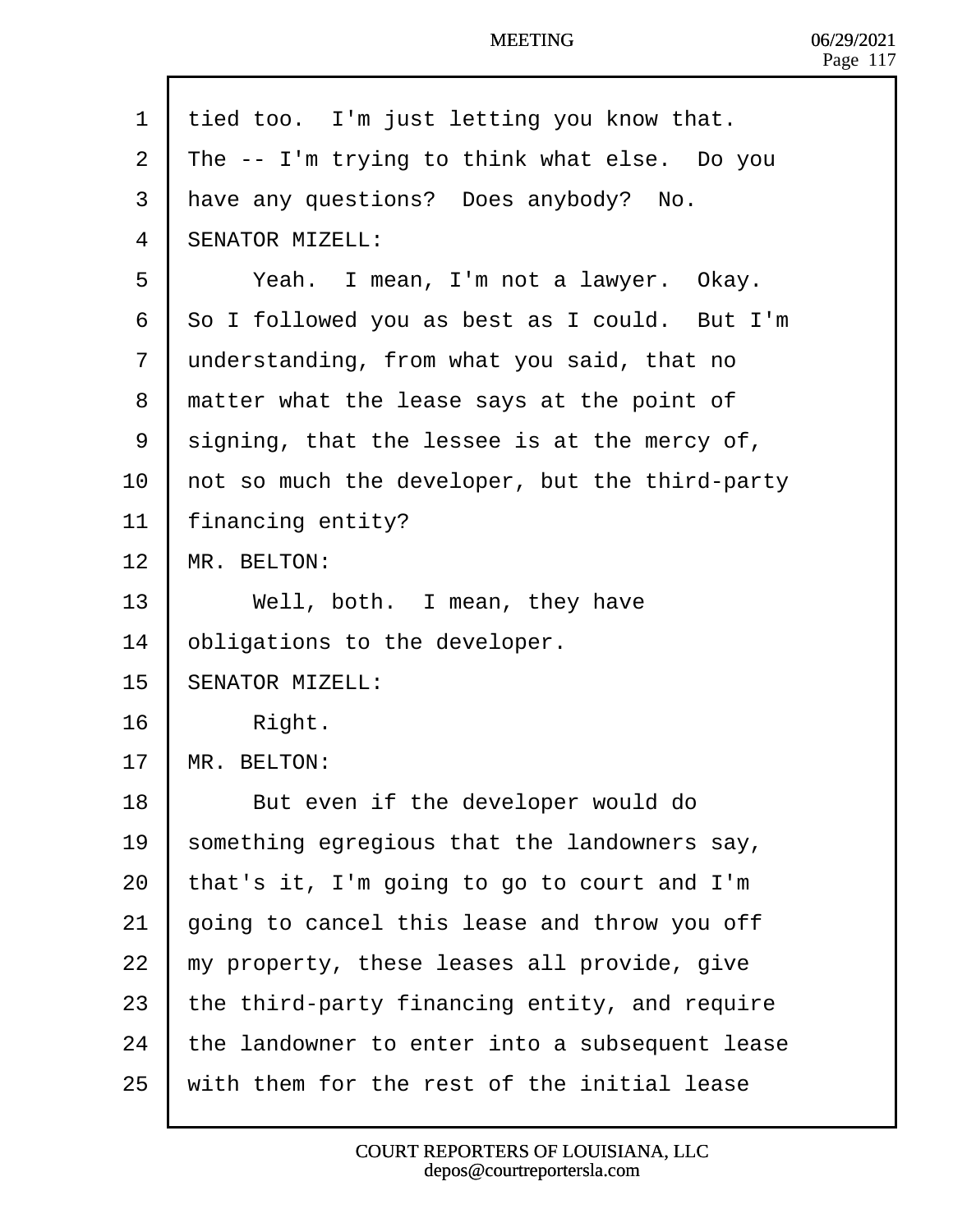- 1 term.
- 2 **SENATOR MIZELL:**
- 3 | And is that across the country, that's
- 4 How it's being done or is that --
- 5 MR. BELTON:
- 6 | I don't know.
- 7 **SENATOR MIZELL:**
- 8 **c** -- unique to what you're seeing?
- 9 **MR. BELTON:**
- 10 | I don't know. I just know what's
- 11 happened with what I've seen. I mean, early
- 12  $\cdot$  bn, I thought it was maybe just the developer
- 13  $\parallel$  was dealing with on a particular deal, but
- 14 **it's been everyone I've seen.** And the
- 15 responses have been the same.
- 16 You know, same thing with the -- and this
- 17 **is a favorite topic of mine too people are**
- 18 tired of hearing about, same thing with
- 19 payments based on a royalty. I mean, I think
- 20  $\frac{1}{2}$  that the landowner should be paid on a
- 21  $\frac{1}{2}$  toyalty. That's the only way that they can
- 22  $\cdot$  truly be ensured to receive the fair market
- 23  $\sqrt{v}$  value or current market value of what's going
- 24 bn on their property.
- 25 **SENATOR MIZELL:**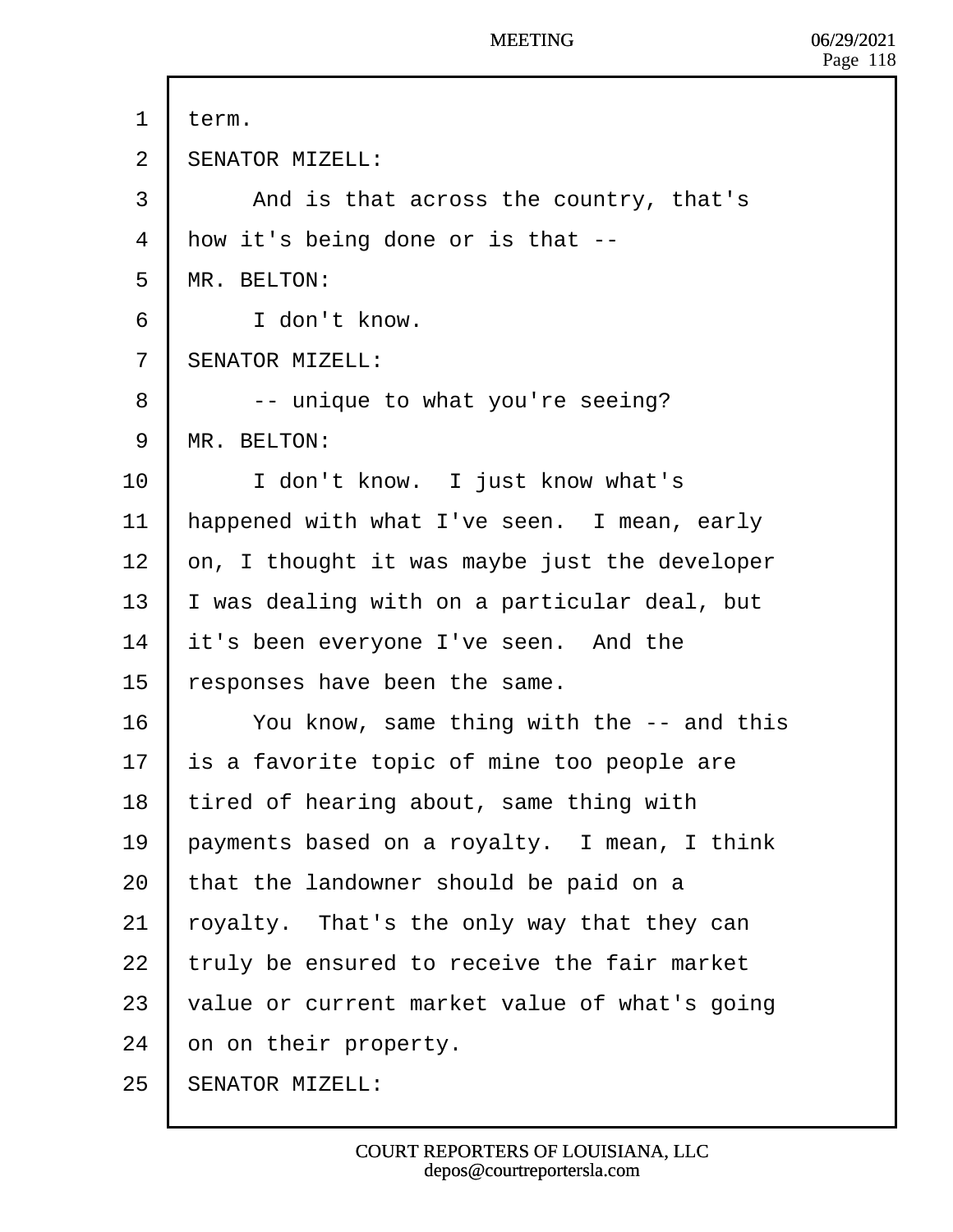- 1 | Instead of a monthly lease?
- 2 MR. BELTON:
- 3 | Right. And the pushback has been, well,
- 4 that doesn't fit the third-party financing
- 5 dentities' financing model, so that's a no-go.
- 6 Well, the funny thing is, on the New Mexico
- 7 state lease, they got to pay a royalty. And
- 8 dn the regs promulgated by DNR for Louisiana
- 9 state lease, they'd have to pay a royalty.
- 10 So, you know, take that for what its worth.
- 11 | And the last thing I'll leave you with
- 12  $\,$  **i**s, you know, there's  $-$  there's been a lot
- 13 bf, you know, we've discussed a lot about
- 14 Purchase Power Agreements and MISO and all
- 15 that stuff, I'm currently representing a
- 16 blient in Point Coupee parish up in Ventress,
- 17 who's actually the project was referred to in
- 18 the newspaper article today, and I've been
- 19 dealing with them. We've been -- you know, I
- 20  $\mu$  mean, we've been negotiating this thing for
- 21 **about a year.** And I've been, primarily
- 22 because of my background and I worked for the
- 23 PSC, I've been, you know, pushing these people
- 24 to find out the status of their PPA, okay. I
- 25 say, do you got your PPA? Have you negotiated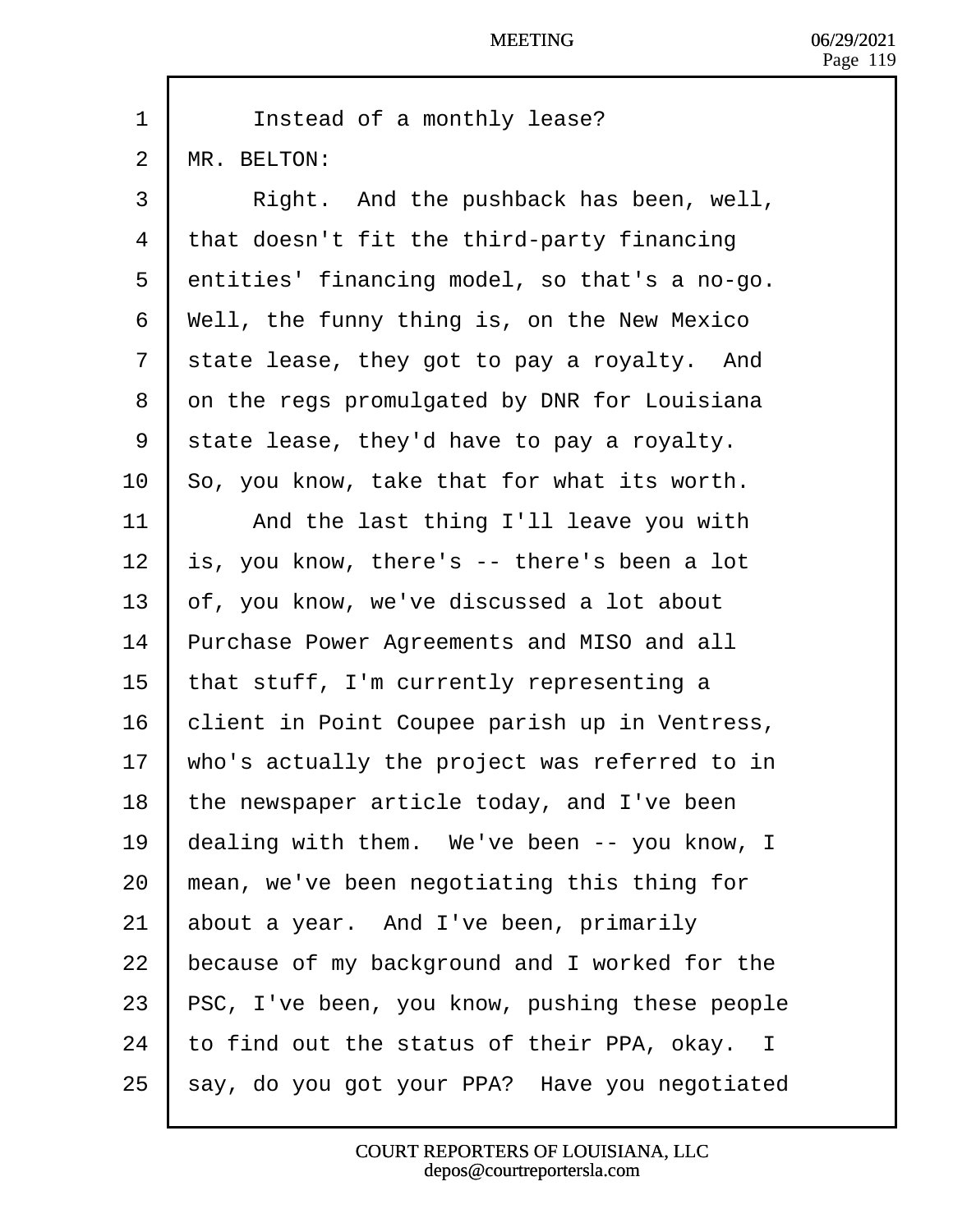| 1              | it? Because, as a landowner's royalty, aside        |
|----------------|-----------------------------------------------------|
| $\overline{2}$ | from all the other risks that are out there,        |
| 3              | if a solar developer gets a PPA with a utility      |
| 4              | dompany, and Mr. Frey, I think can confirm          |
| 5              | this, or certainly correct me or add whatever       |
| 6              | you think, once a PPA is approved by the            |
| 7              | <b>Public Service Commission, that contract has</b> |
| 8              | the force and effect of law. Okay. They are         |
| 9              | used to -- parties sell bonds on those things.      |
| 10             | mean, it's like Willy Wonka's golden ticket,        |
| 11             | you know. I mean, it's -- within its sandbox,       |
| 12             | the Public Service Commission has equal             |
| 13             | authority as the Legislature. So it would be        |
| 14             | ust the same as if the Legislature passed the       |
| 15             | statute saying, you know, CLECO must buy from       |
| 16             | K, Y solar company. You know, that's a big          |
| 17             | deal. Now, not all states are like that. I          |
| 18             | think we're one of less than half. I mean,          |
| 19             | we're just one of the states that have -- the       |
| 20             | PSC has that power.                                 |
| 21             | So from a landowner's standpoint, I know            |
| 22             | If they have a PPA, then at least for 20 years      |
| 23             | or so, there's going to be a robust cash flow       |
| 24             | coming out of that solar farm. And chances          |
| 25             | are, my guy probably will get paid. And the         |
|                |                                                     |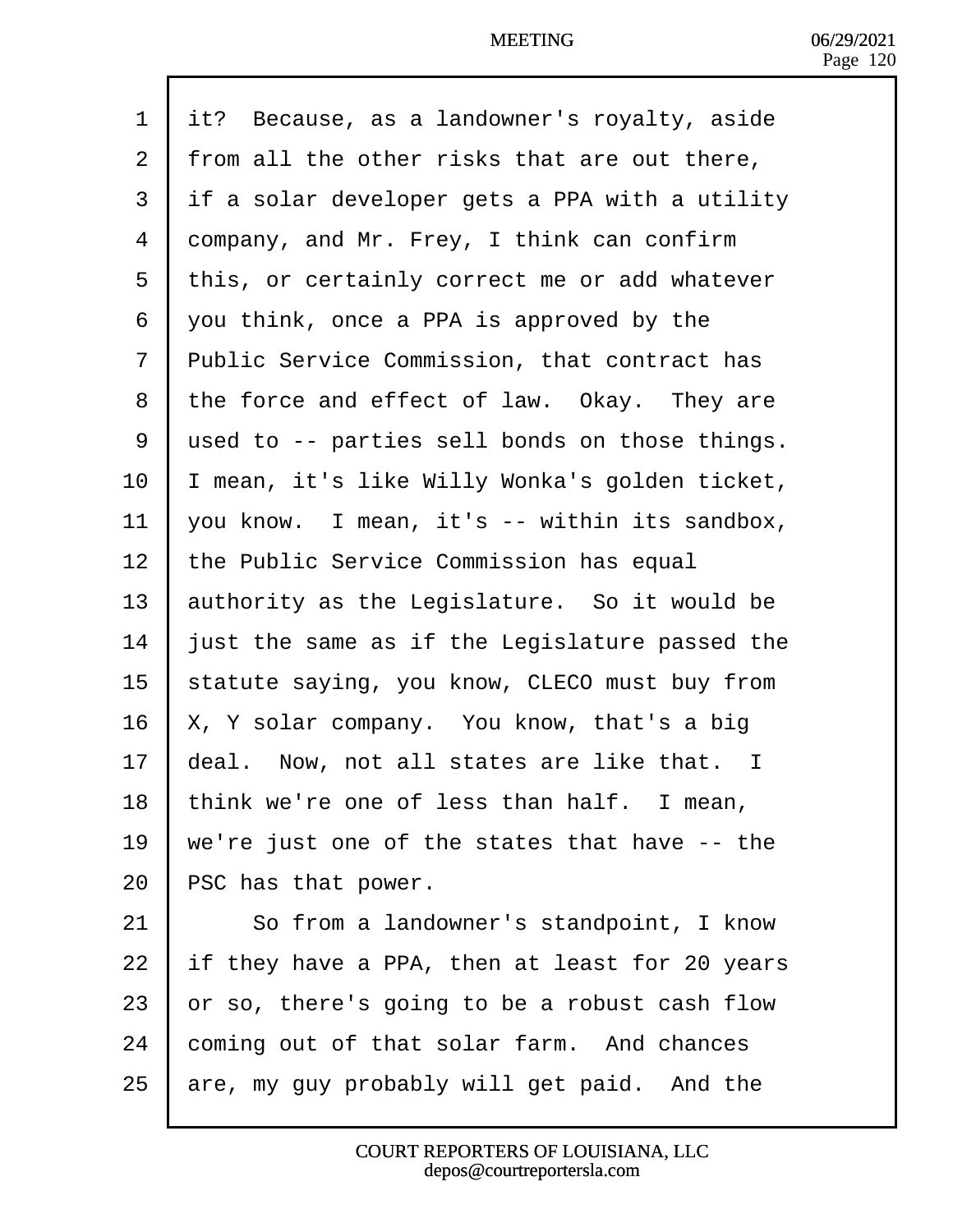| 1  | dhance of bankruptcy is less than maybe, it    |
|----|------------------------------------------------|
| 2  | might be -- there are no guarantees. But so    |
| 3  | as long as that PPA is there, you know, I've   |
| 4  | got a certain level of comfort.                |
| 5  | Well, on this other project, you know,         |
| 6  | I'm talking to the developer, I'm like, what's |
| 7  | the status of your PPA? What's the status of   |
| 8  | your PPA? He's, like, well, we're not going    |
| 9  | to do a PPA. We're going to do what they call  |
| 10 | a virtual PPA. I said, well, I don't even      |
| 11 | like the sound of that. Okay. All right.       |
| 12 | But I did some research.                       |
| 13 | And, basically, as I understand it,            |
| 14 | there's two ways that a solar developer here   |
| 15 | In Louisiana can gain access to the grid to    |
| 16 | sell us power; one is by virtue of a PPA with  |
| 17 | the utility company; or the other is they      |
| 18 | can -- and Mr. Frey, you may want to chime in  |
| 19 | with the terminology, but they can sell into   |
| 20 | MISO at the wholesale market, okay, which is   |
| 21 | the interstate wholesale market, which is a    |
| 22 | complicated formula about how they arrive at   |
| 23 | that, but it's a -- it's an option available   |
| 24 | to them that they can sell. Now, it's at a     |
| 25 | much, much lower price, I believe, typically   |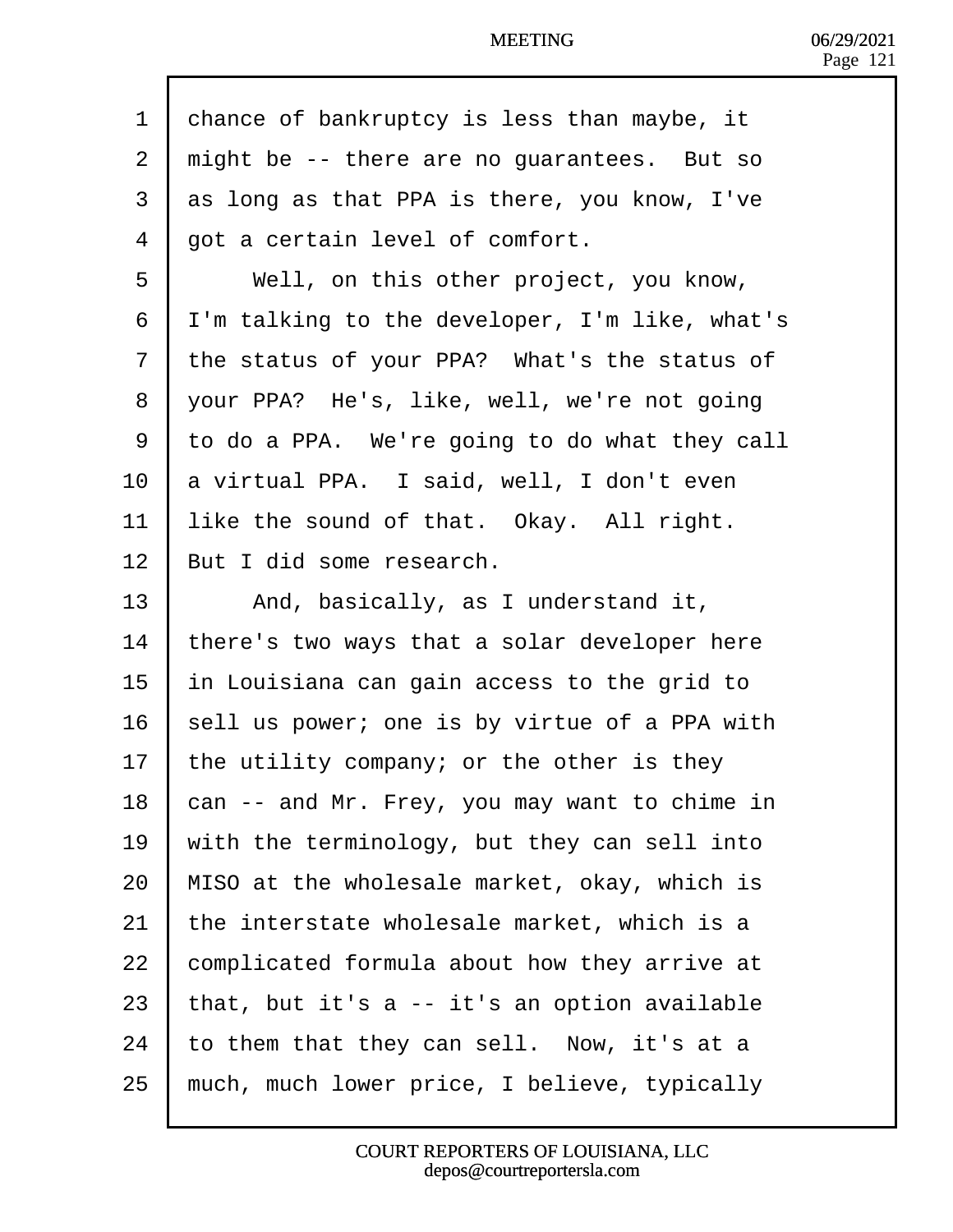| 1              | than the PPA, but it is there for them.        |
|----------------|------------------------------------------------|
| $\overline{2}$ | Now, as was pointed out earlier, you           |
| 3              | know, the Commission of wisdom was, is that, a |
| 4              | developer wouldn't build a facility if they    |
| 5              | didn't have a PPA with a guaranteed revenue    |
| 6              | stream. But, in this particular instance, the  |
| 7              | way these virtual PPAs work is, they build the |
| 8              | facility; and, apparently, by Federal law, for |
| 9              | every megawatt hour of renewable power they    |
| 10             | develop, they earn one Federal renewable       |
| 11             | energy credit. And I don't know anything       |
| 12             | about tax law and all that. But, I mean, they  |
| 13             | create these renewable energy credits. Now,    |
| 14             | so as long as they flow in the power into the  |
| 15             | line, and that can be at one cent or two cents |
| 16             | or whatever the wholesale interstate price is, |
| 17             | their generator is running, so they're         |
| 18             | building up these renewable energy credits.    |
| 19             | Well, and you know, by virtue of Federal       |
| 20             | ax incentives and other things and corporate   |
| 21             | America's desire to certain, you know, certain |
| 22             | companies want to say that they have a zero    |
| 23             | carbon footprint, these developers, they       |
| 24             | generate these renewable energy credits and    |
| 25             | they sell them, you know, to the likes of      |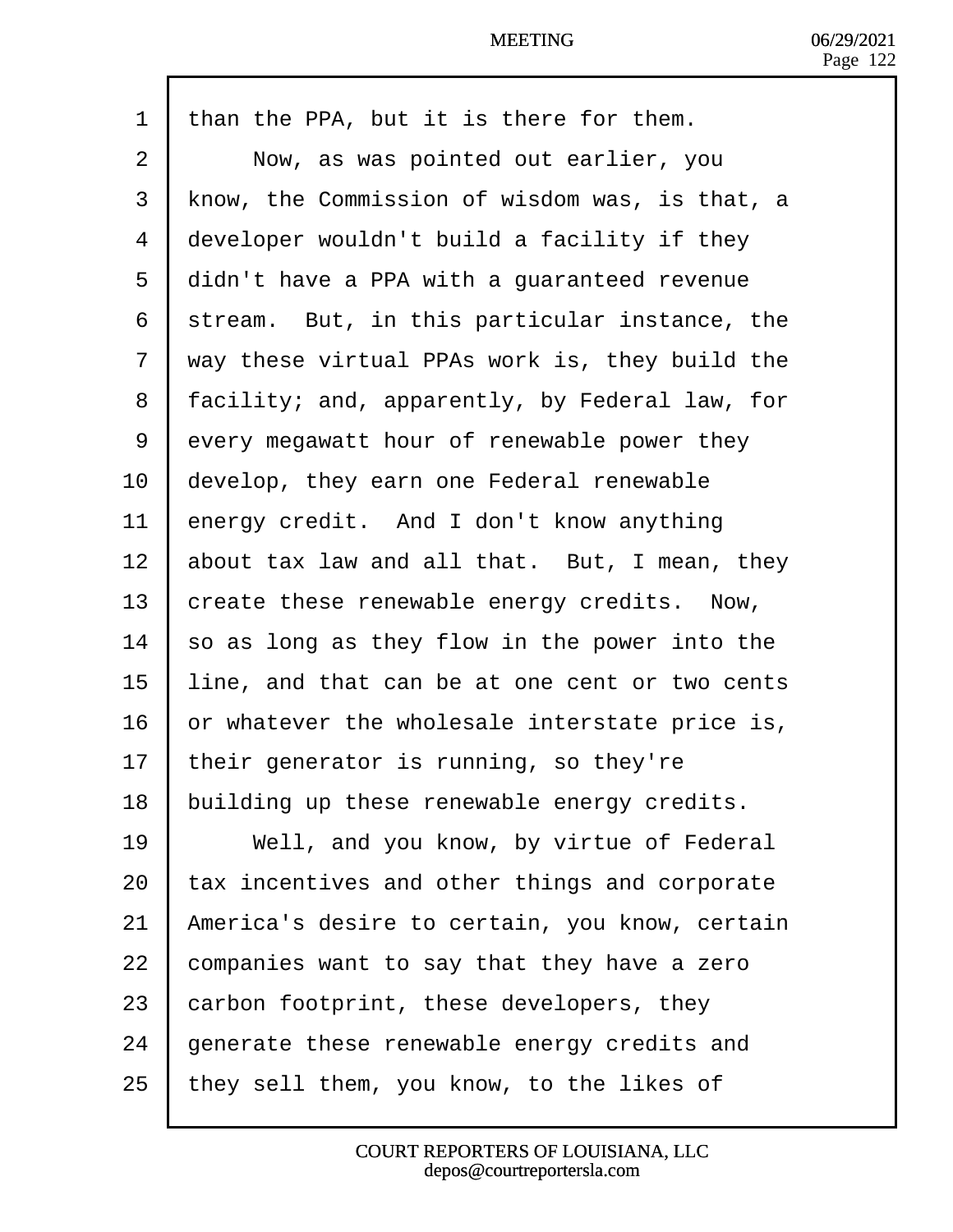1 Amazon or Google or whoever. Now, that has 2 dothing to do with the way the electricity is 3 flowing. That's just like a side deal. Okay. 4 So they're deriving apparently huge sums of 5 money from that. Because in this particular 6 dontract, or this development up in Ventress, 7 that's how they're going to make their money. 8 | Now, that -- those virtual PPA's don't go 9 **Stature 1** Service Commission, you 10 know. I mean, as I understand it, I mean, the 11 PSC, they would -- they would have no 12 knowledge of that. They may know something 13 **about the insertion, I guess, through MISO.** 14 But, I mean, in terms of the power going into 15  $\,$  the grid, they have no regulatory authority 16 by or that, over that contract, the prudency of 17 **It or what have you.** You know, so as a 18 **andowner, you know, I've lost this, what I** 19 thought was a guaranteed 20-year revenue 20 stream, and they've shifted me over here to 21  $\frac{1}{2}$  this revenue stream that may be robust, must 22 be, but if something changes at the Federal 23  $\,$  evel, if they do away with the tax credits or 24 Whatever, something, you know, I mean, then 25 the economic is definitely going to tank.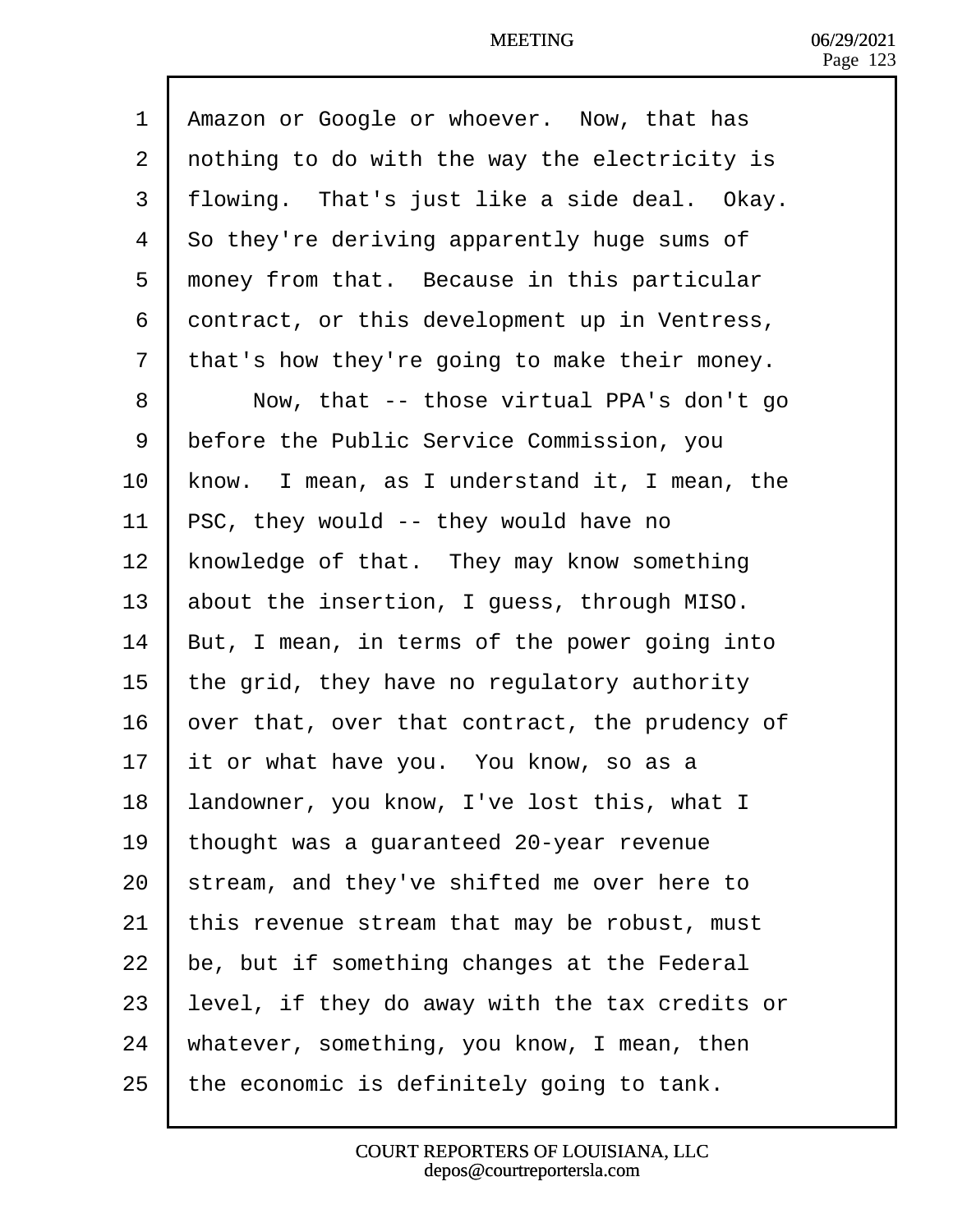- 1 | So, you know, those, as I've educated
- 2 rhyself and tried my best to represent my
- 3 dients, those are the kind of things that
- 4 Ive learned, you know, that are going on out
- 5 there. I don't think that there's anything
- ·6· ·the state can do or should do or can do about
- 7 virtual Purchase Power Agreements or anything
- 8 like that. But I think it's -- I wouldn't
- ·9· ·want y'all to leave here with the
- 10 understanding that, well, you know, they're
- 11 going to do these PPAs and it's going to go to
- 12 the PSC and they're going be reviewed and, you
- 13 know. That may be for maybe most of the
- 14 deals, but apparently not all of them. So I
- 15 **just wanted to -- you know, that's all I had.**
- 16 And, like I said, I don't know if any of the
- 17 things I've mentioned really factor into the
- 18 botential regulatory stuff y'all are looking
- 19  $\mu$ t, but I thought you'd want to know about it.
- 20 **SENATOR MIZELL:**
- 21 **I** I'd love to know what all those tabs are
- 22  $\,$  in that stack you have.
- 23 MR BELTON:
- $24 \mid$  Well --
- 25 **SENATOR MIZELL:**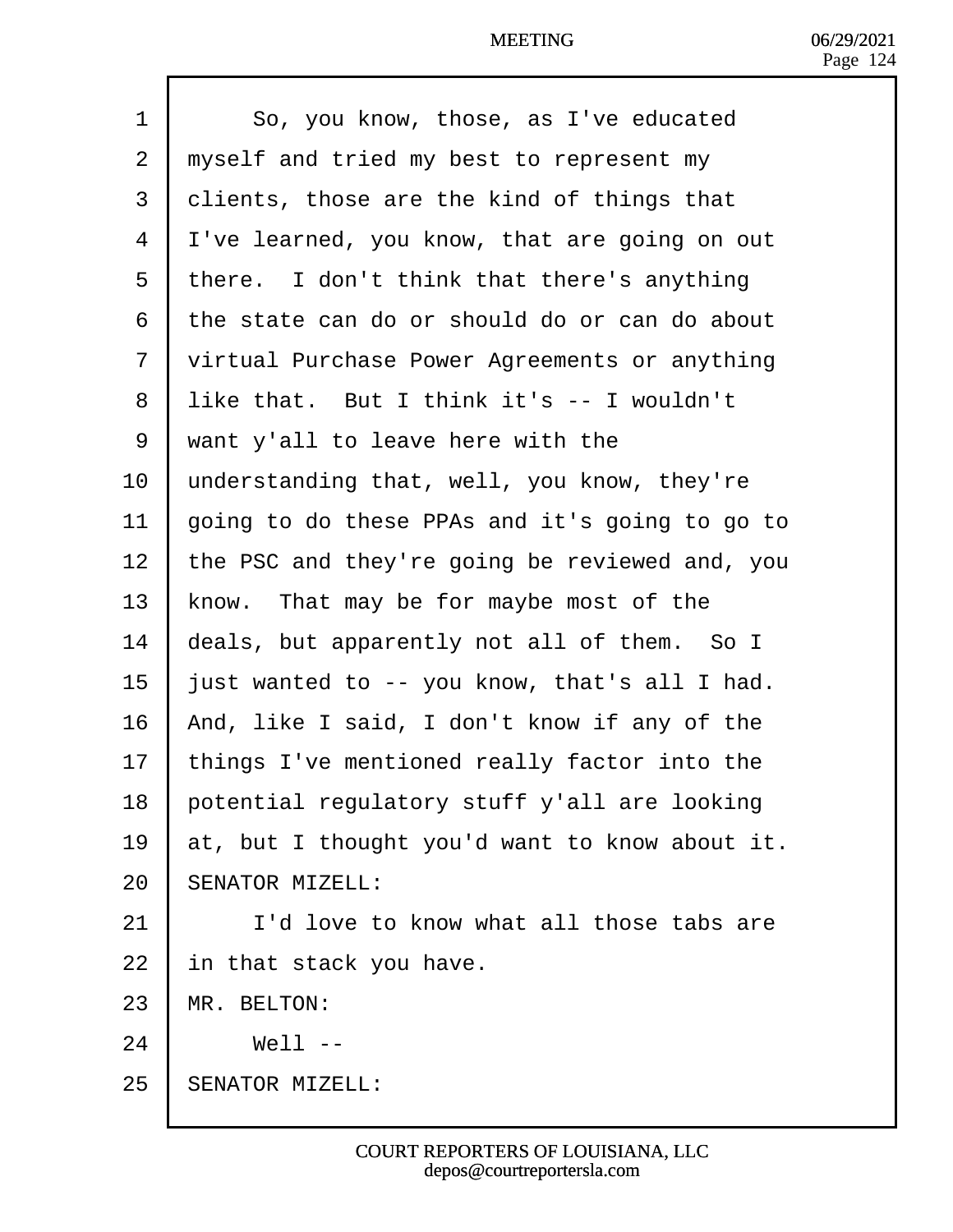| 1              | No, don't tell me now. Don't tell me           |
|----------------|------------------------------------------------|
| $\overline{2}$ | rlow.                                          |
| 3              | <b>MR. BELTON:</b>                             |
| 4              | Well, page one says: Decommissioning           |
| 5              | surety.                                        |
| 6              | <b>SENATOR MIZELL:</b>                         |
| $\overline{7}$ | Right. Right. Yeah, but I find it very         |
| 8              | interesting, those tabs.                       |
| 9              | <b>MR. BELTON:</b>                             |
| 10             | Yeah.                                          |
| 11             | <b>SENATOR MIZELL:</b>                         |
| 12             | I appreciate it because, you know, you're      |
| 13             | sharing things that, frankly, have not crossed |
| 14             | my mind. But I think that's all part of        |
| 15             | what's going to have to be talked about, so    |
| 16             | thank you.                                     |
| 17             | <b>CHAIRMAN LANCLOS:</b>                       |
| 18             | Thank you, Mr. Belton.                         |
| 19             | Mr. Frey?                                      |
| 20             | MR. FREY:                                      |
| 21             | Emory, I don't know if you wanted me           |
| 22             | answer that or not. I can try.                 |
| 23             | <b>MR. BELTON:</b>                             |
| 24             | Yeah.                                          |
| 25             | <b>MR. FREY:</b>                               |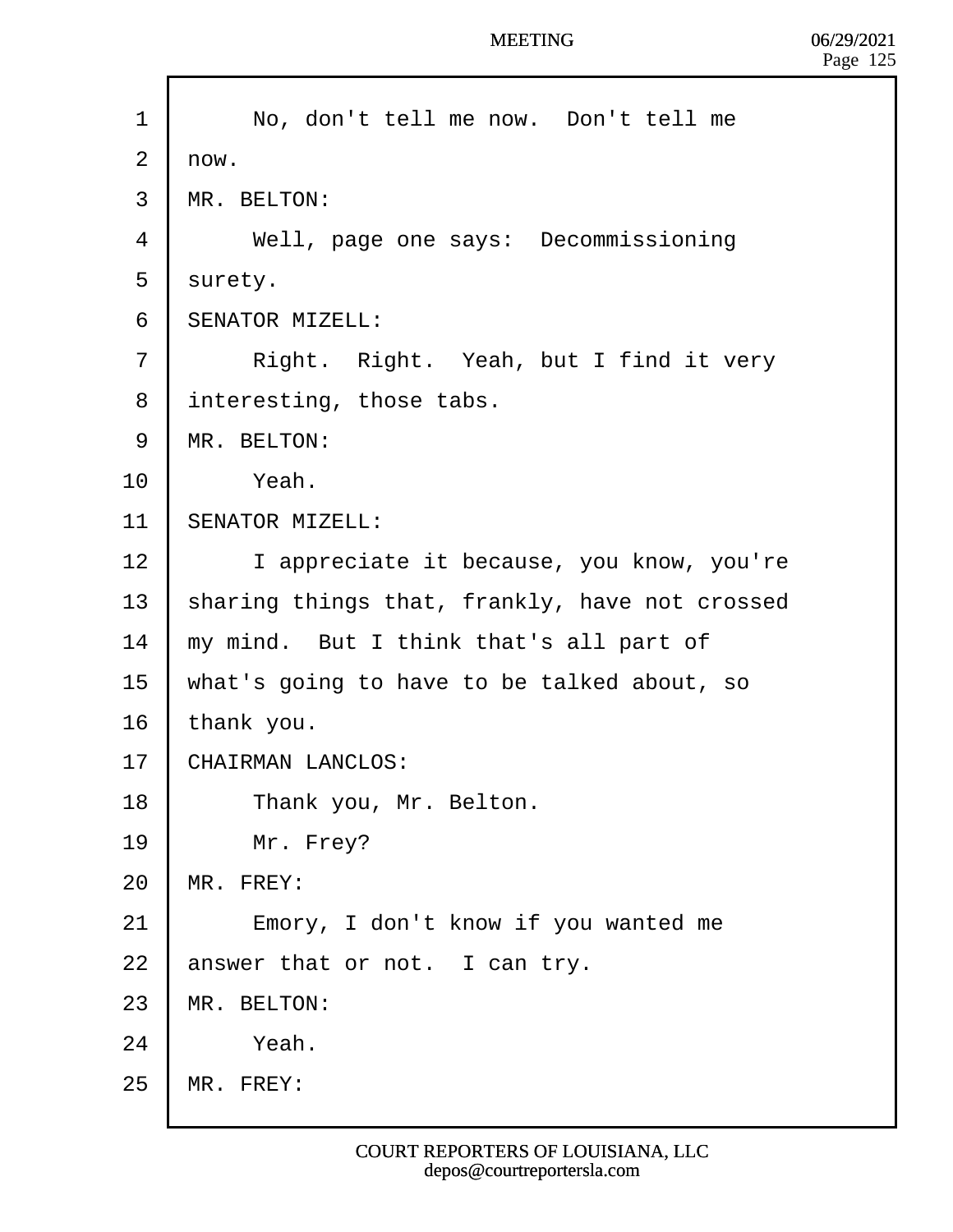| 1              | I have recently heard that term, virtual             |
|----------------|------------------------------------------------------|
| $\overline{2}$ | <b>PPA for the first time. And, I guess, to back</b> |
| 3              | up and look at it more holistically, there's         |
| 4              | rothing that stops anybody from building any         |
| 5              | kind of generator or using any type of power         |
| 6              | source. You can go build, assuming you had           |
| 7              | your permits in place, a coal plant right now,       |
| 8              | and you're at the mercy of the market. I             |
| 9              | mean, there's got to be a need for that power,       |
| 10             | and you've got to be okay with taking whatever       |
| 11             | the market is going to pay on for that. It's         |
| 12             | a wholesale generator is regulated by FERC.          |
| 13             | But any wholesale generator still has to go          |
| 14             | through the MISO process. It's got to be             |
| 15             | Integrated into the grid. It can't be an             |
| 16             | sland.                                               |
| 17             | So if you're going to build a facility,              |
| 18             | then there's got to be adequate transmission         |
| 19             | place, there's got to be adequate transmission       |
| 20             | flows. Through that MISO process, the                |
| 21             | Commission is actively involved as a MISO            |
| 22             | state as are a number of utilities. So we're         |
| 23             | going to be involved in any process that may         |
| 24             | be tips that scale the wrong way with too            |
| 25             | solar or too much of any resource. So while          |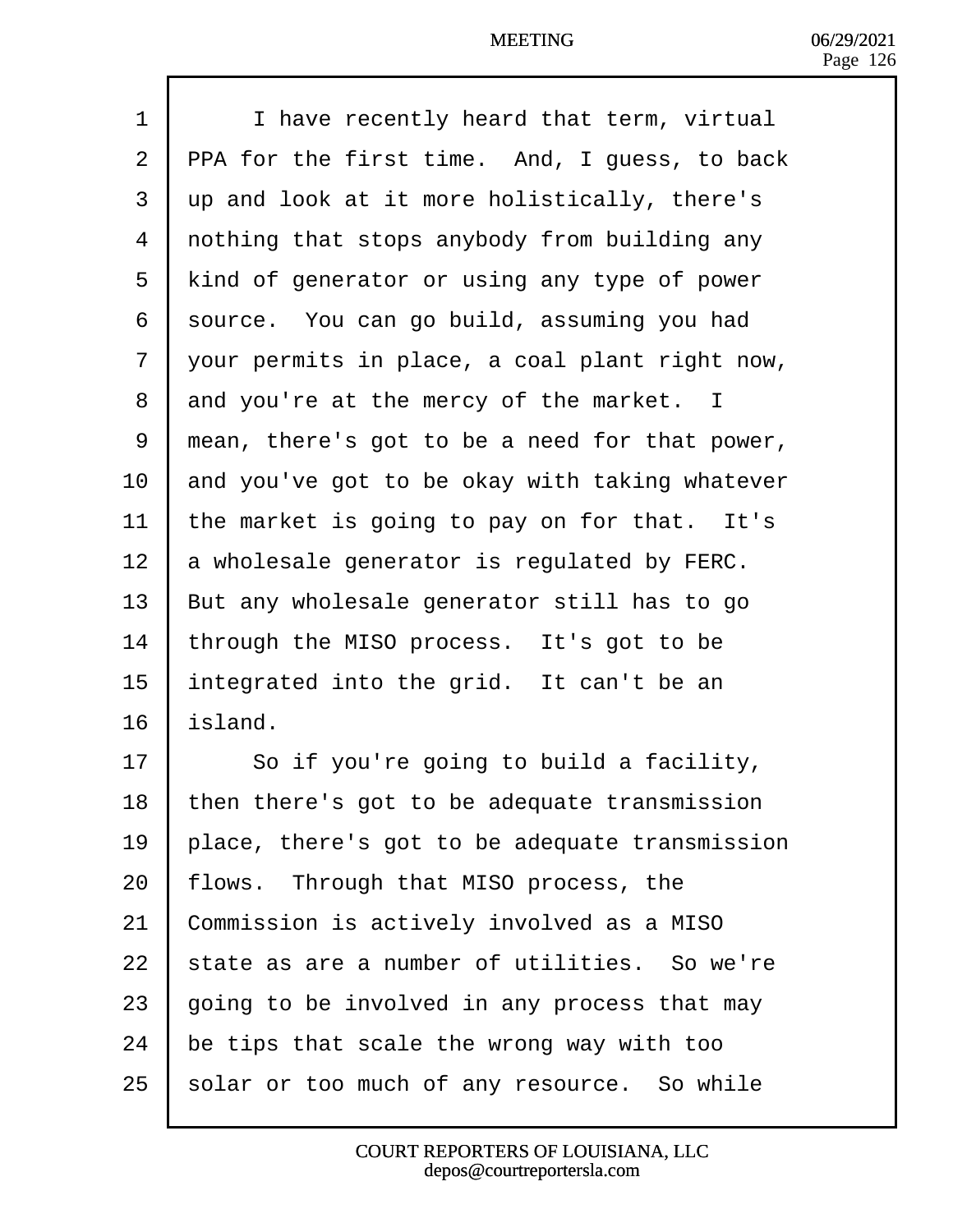- 1 we wouldn't specifically be approving a
- 2 yirtual PPA, I think we definitely would be
- 3 looking at it and know it's out there. But
- 4 until it actually gets in the queue, we
- 5 wouldn't see it.
- 6 CHAIRMAN LANCLOS:
- 7 | Thank you, Mr. Frey. Just in terms of a
- 8 time check, we've got three more comments to
- 9 det through, so we'll try to get those done.
- 10 | So Ms. Kim Coates, Tangipahoa Parish
- 11 Council, you're up next.
- 12 MS. COATES:
- 13 | Hi, good afternoon. Thank you for
- 14 letting me speak again. This morning, you
- 15 know, I mentioned some of our concerns and we
- 16 had been working on our own ordinances. But
- 17 there are just a few other things I just kind
- 18 bf wanted to mention.
- 19 | Drainage, again, is very important. Just
- 20  $\cdot$  to kind of put it in a little bit of
- 21 **berspective, I spoke about the Water**
- 22 Initiative Agency this morning. Well, Region
- 23  $\bar{v}$  is made up of 13 parishes which includes
- 24 Tangipahoa Parish. And out of those 13
- 25 parishes, there is around eight water sheds.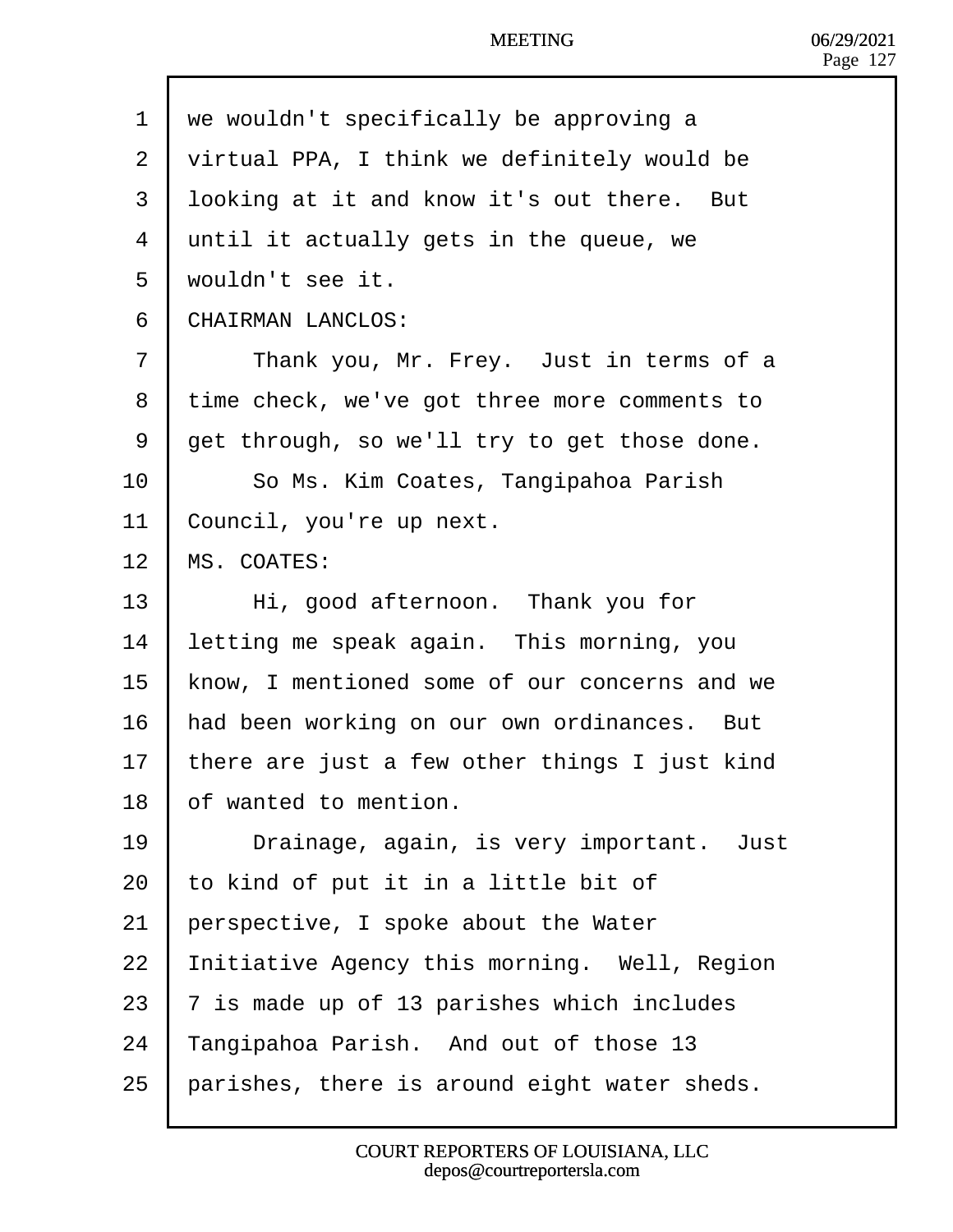| 1  | Five of those water sheds runs through              |
|----|-----------------------------------------------------|
| 2  | Tangipahoa Parish. So, like I said this             |
| 3  | morning, water has no political boundaries.         |
| 4  | <b>So</b> we definitely want to make sure that, you |
| 5  | know, if we're doing what we can in our             |
| 6  | parish, we just want to make sure that our          |
| 7  | reighbors don't affect us as well.                  |
| 8  | And it may not be local flooding right              |
| 9  | there at the site, but when land is clearcut        |
| 10 | or graded and the topography changes, it could      |
| 11 | also have downstream effects. But one of the        |
| 12 | other things that I kind of wanted to bring         |
| 13 | up, we've, you know, many people has been           |
| 14 | talking about the decommissioning plan all          |
| 15 | day. And another thing that we were a little        |
| 16 | concerned with and weren't sure how to handle       |
| 17 | It, we've been doing a lot of research, but if      |
| 18 | a lease is in place and the permit is in place      |
| 19 | and the site is even built, but then the lease      |
| 20 | <b>is sold and the company changes, and making</b>  |
| 21 | sure that new company has their own                 |
| 22 | decommissioning plan, to make sure that the         |
| 23 | parish, the local governments are made aware        |
| 24 | of that before all of that starts to happen,        |
| 25 | and then it all kind of just slips in and then      |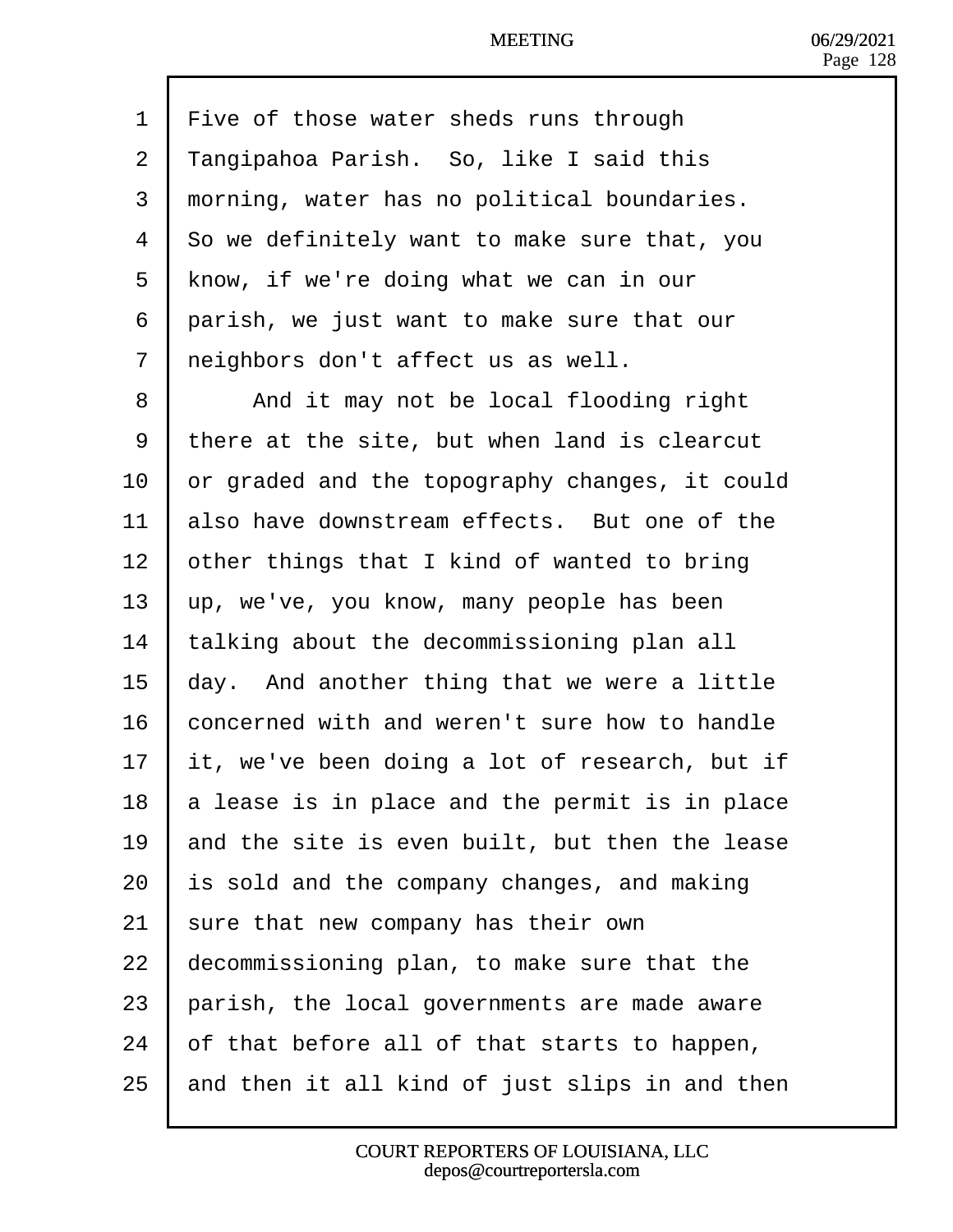| 1              | we don't have all the proper plains.           |
|----------------|------------------------------------------------|
| 2              | So I've been told that other solar             |
| 3              | plants, you know, leases have been sold, you   |
| 4              | know, four and five times. So that was just a  |
| 5              | doncern, and I just wanted to bring it to your |
| 6              | attention. So thank you so much.               |
| $\overline{7}$ | <b>CHAIRMAN LANCLOS:</b>                       |
| 8              | Thank you, Ms. Coates. I appreciate your       |
| 9              | testimony.                                     |
| 10             | Next, we have Dr. Terrence Chambers            |
| 11             | epresenting the University of Louisiana at     |
| 12             | afayette. Dr. Chambers, the floor is yours.    |
| 13             | DR. CHAMBERS:                                  |
| 14             | I'm Terry Chambers, a Mechanical               |
| 15             | Engineering professor from the University of   |
| 16             | ouisiana at Lafayette. And I'm the Director    |
| 17             | of the Energy Efficiency and Sustainable       |
| 18             | Energy Center, which is part of the Energy     |
| 19             | nstitute of Louisiana in UL Lafayette. And I   |
| 20             | am the owner/operator of the 1.1 megawatt      |
| 21             | bhotovoltaic solar farm at the University.     |
| 22             | And what I want to do is to remind             |
| 23             | everyone here, both our public officials and   |
| 24             | members of the public, that your universities  |
| 25             | and institutions of higher education can help  |
|                |                                                |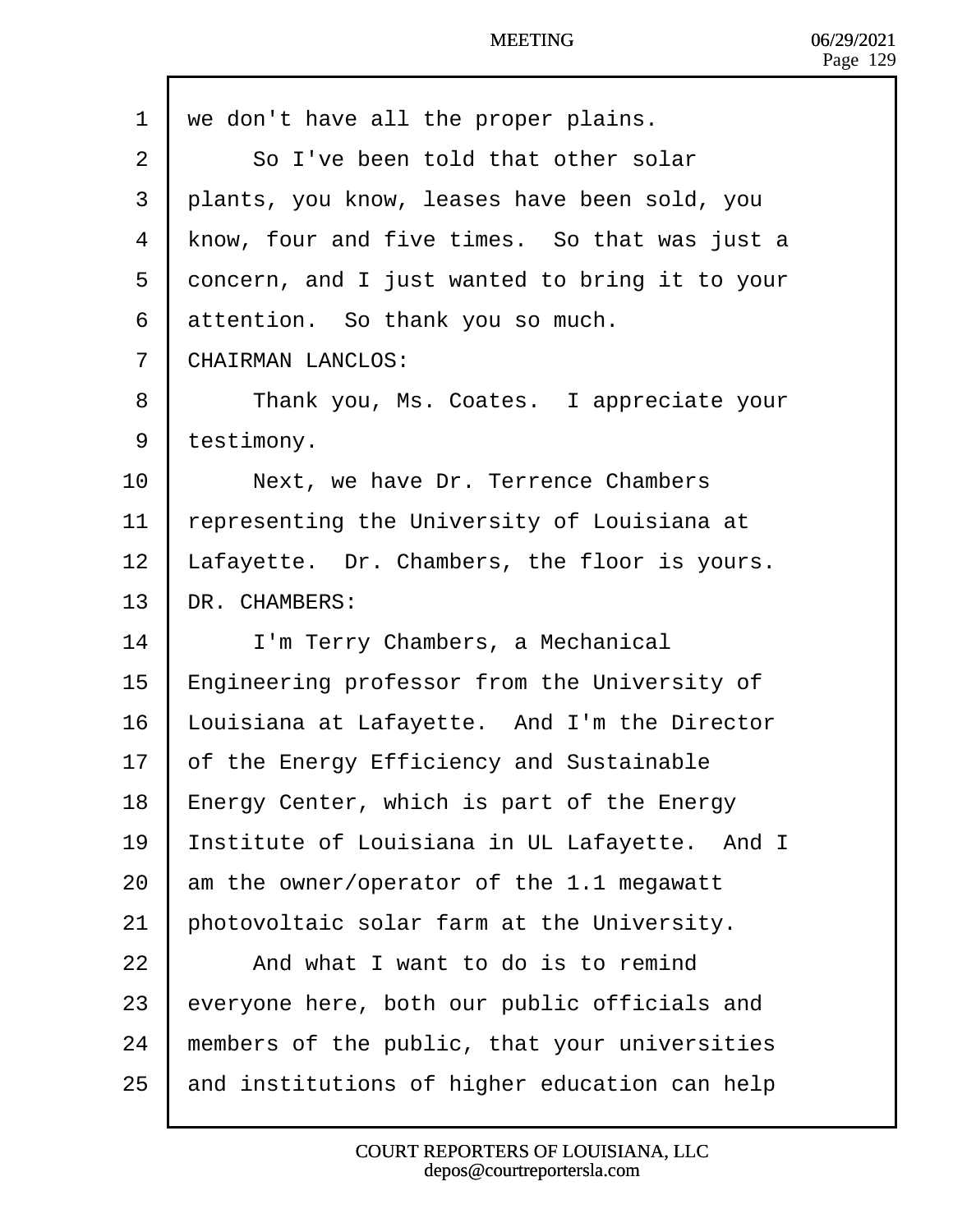1 you with the questions that you're struggling 2 with. We stand ready as a resource, and we 3 Have lots of people who know a lot about 4 solar. 5 | For example, I've been doing solar energy 6 research for over 11 years. And I've been 7 Hearing a lot of -- I've been hearing a lot of 8 domments today: There are so many unknowns, 9 there's so much uncertainty. Yes, there are 10 some unknowns. But most of the questions that 11 Ve been hearing, the answers are known. 12 **Okay.** 13 | Are solar panels going to pollute the 14 ground water? No, they're not. That is known 15  $\mu$  already. This is -- this is a mature 16 technology that's new to Louisiana, but it's 17 hot new in the United States and it's not new 18 In the world. Is a solar farm going to create 19 problems with people's medical devices? No, 20 it's not. These things are known. Okay. And 21 there -- it's understandable that there would 22 be concerns when people don't know what's 23  $\frac{1}{2}$  boing to happen and if they go out and they 24 find something on the internet that alarms

 $25$  them.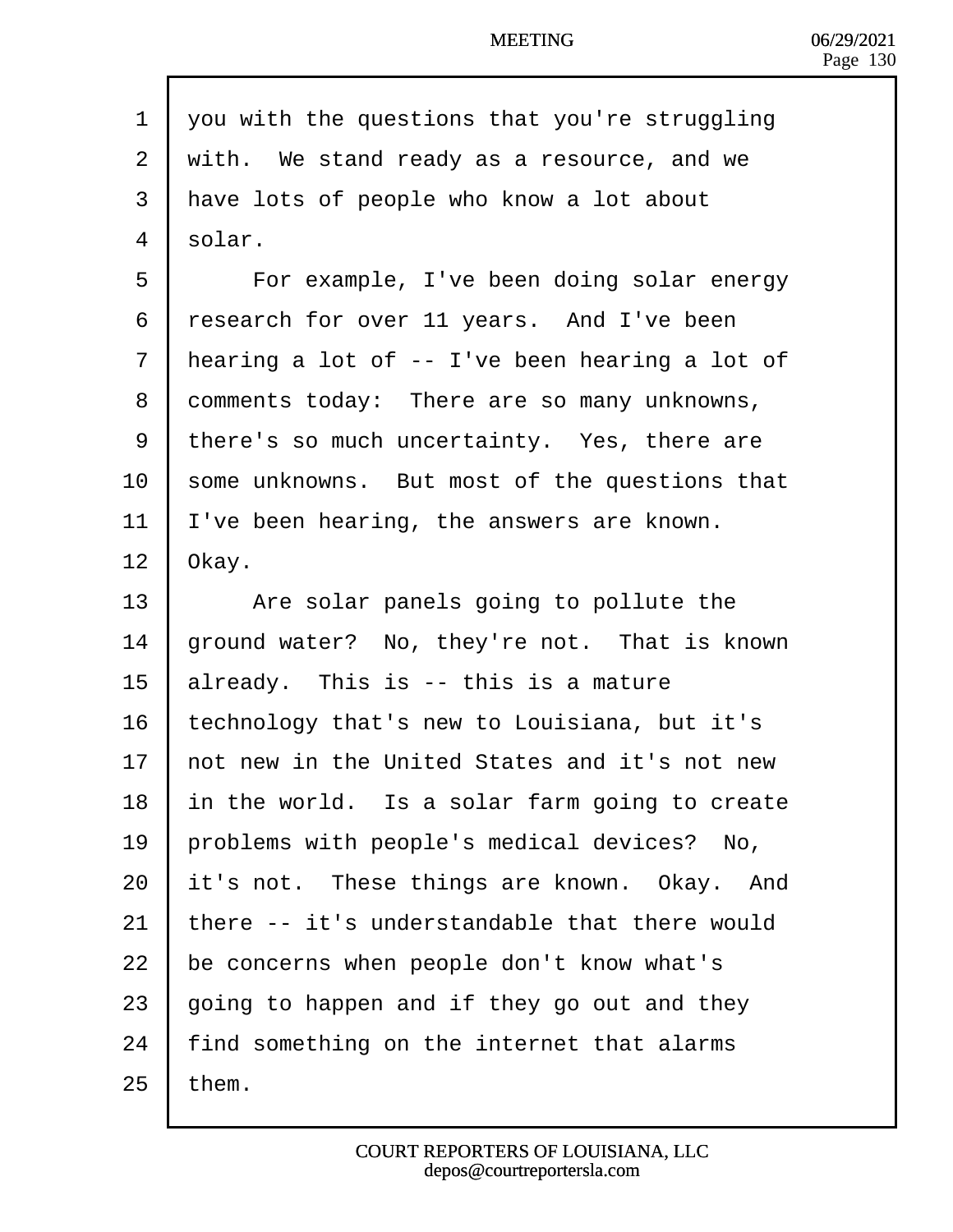| 1  | But I would like to remind everyone that           |
|----|----------------------------------------------------|
| 2  | we have excellent -- we have people at the         |
| 3  | <b>Energy Institute at LSU that are experts in</b> |
| 4  | economics and law and policy. And at Tulane,       |
| 5  | the same thing and then also at UL Lafayette       |
| 6  | where I'm a faculty member. We focus more on       |
| 7  | the technology, the technological questions,       |
| 8  | but we are ready to answer these kinds of          |
| 9  | duestions for the benefit of the public. And       |
| 10 | by the way, if anyone wants to know what a         |
| 11 | solar farm is like, I invite them to come          |
| 12 | visit our facility.                                |
| 13 | CHAIRMAN LANCLOS:                                  |
| 14 | Thank you, Dr. Chambers. I appreciate              |
| 15 | your testimony.                                    |
| 16 | And our last testimony today is Mr. Joe            |
| 17 | Mapes, Louisiana Farm Bureau.                      |
| 18 | <b>MR. MAPES:</b>                                  |
| 19 | Good morning, Mr. Chair, Members -- good           |
| 20 | afternoon, I'm sorry. We started solar day         |
| 21 | Sunday today at 8:30, so good to see y'all all     |
| 22 | again. And I'll be brief because some of my        |
| 23 | comments are repetitive. Farm Bureau               |
| 24 | Federation has 142,000 members strong. We          |
| 25 | support -- we're the biggest user of natural       |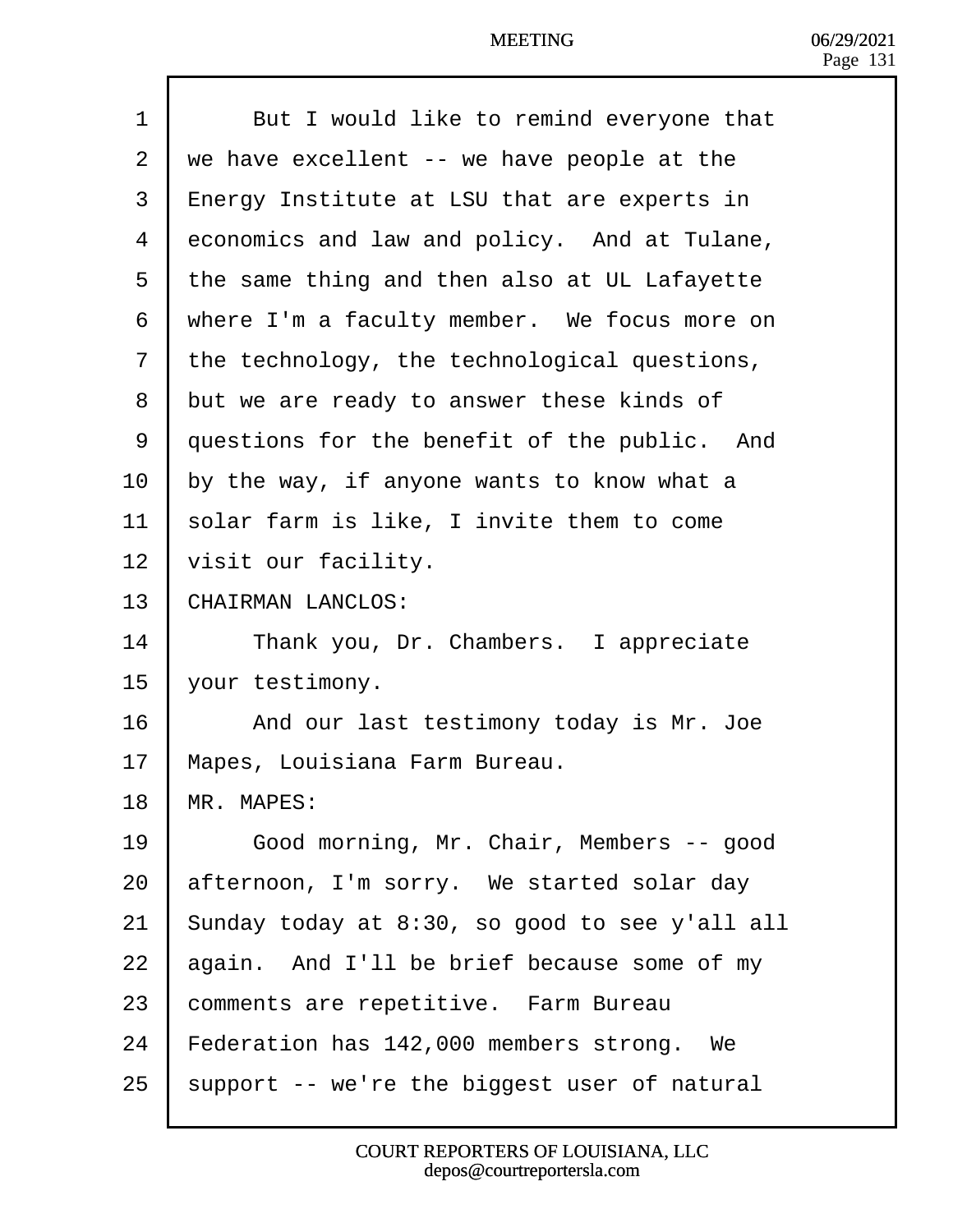| 1              | resources. We support natural resources.       |
|----------------|------------------------------------------------|
| $\overline{2}$ | We've been using the sun since day one and we  |
| 3              | use it to produce all of or crops that we      |
| 4              | Harvest.                                       |
| 5              | One of our number one issues has been          |
| 6              | setbacks. Again, in Washington Parish,         |
| 7              | they're right up next to the road with         |
| 8              | Ibggers. Our loggers will leave a stand of     |
| 9              | trees between the interstate, say, and they're |
| 10             | clearcut, and you look over to the side, you   |
| 11             | see a nice thick stand of trees. You can't     |
| 12             | see them through them. You can't see the       |
| 13             | clearcut. Maybe if we had had some setback     |
| 14             | provisions like this in place prior to these   |
| 15             | solar plants going up, maybe we wouldn't be    |
| 16             | sitting here talking today. We still do need   |
| 17             | to be sitting here talking today, however,     |
| 18             | about these issues.                            |
| 19             | One of them is possible zoning. You            |
| 20             | know, we talked -- when the solar industry     |
| 21             | talks about the amount of land that's being    |
| 22             | used or affected by this, they say it's one    |
| 23             | percent. And we don't disagree with that, but  |
| 24             | If it's one percent of the most coveted land,  |
| 25             | for instance, land close to a sugar lane mill, |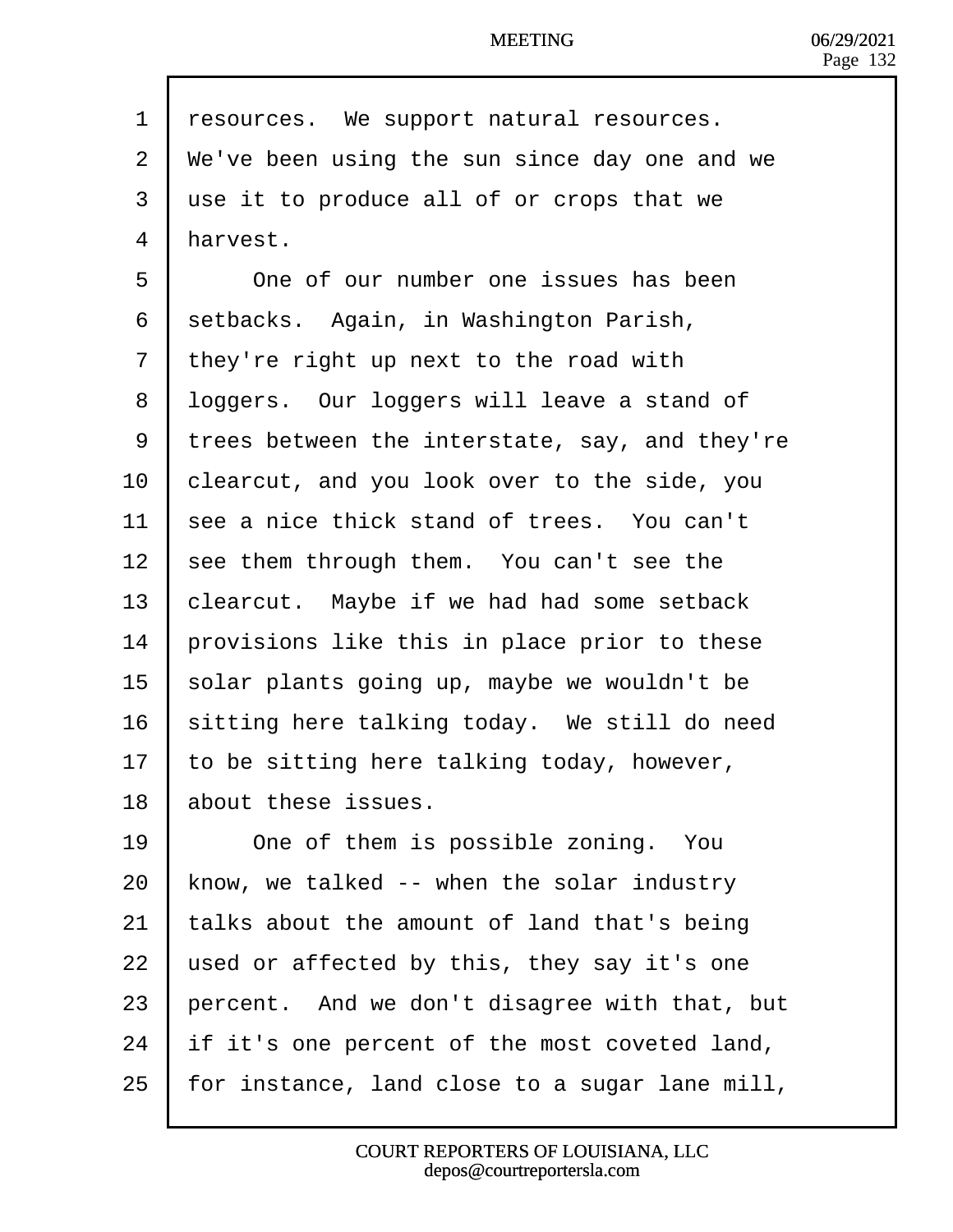| 1              | 00 percent of that one percent means a lot.    |
|----------------|------------------------------------------------|
| 2              | Because with each sugar cane farmer that loses |
| 3              | land and is not able to farm with the family   |
| 4              | farm, that is X amount of tonnage that goes    |
| 5              | down in that mill. And without that tonnage,   |
| 6              | the integrity is compromised. And sooner or    |
| $\overline{7}$ | later, the mill can go out of business.        |
| 8              | That's our concern about the one percent       |
| 9              | is that it's prime land and the solar          |
| 10             | companies need it because they need to be near |
| 11             | the electrical grid. They need to be -- they   |
| 12             | don't want to have to construct and maintain   |
| 13             | as many roads as they might have to otherwise  |
| 14             | If they were further back on the property.     |
| 15             | That's all understandable. But, again,         |
| 16             | setbacks are a big deal to us. Zoning is a     |
| 17             | big deal to us. And decommissioning is as      |
| 18             | well.                                          |
| 19             | We have the oil and gas industry to look       |
| 20             | at from the early 1900s when we did -- when we |
| 21             | didn't put regulations in place, and we're     |
| 22             | dealing with orphaned wells here 110 years     |
| 23             | ater. They're dangerous. They kill people.     |
| 24             | They kill the ecology. We don't want that to   |
| 25             | happen with this industry.                     |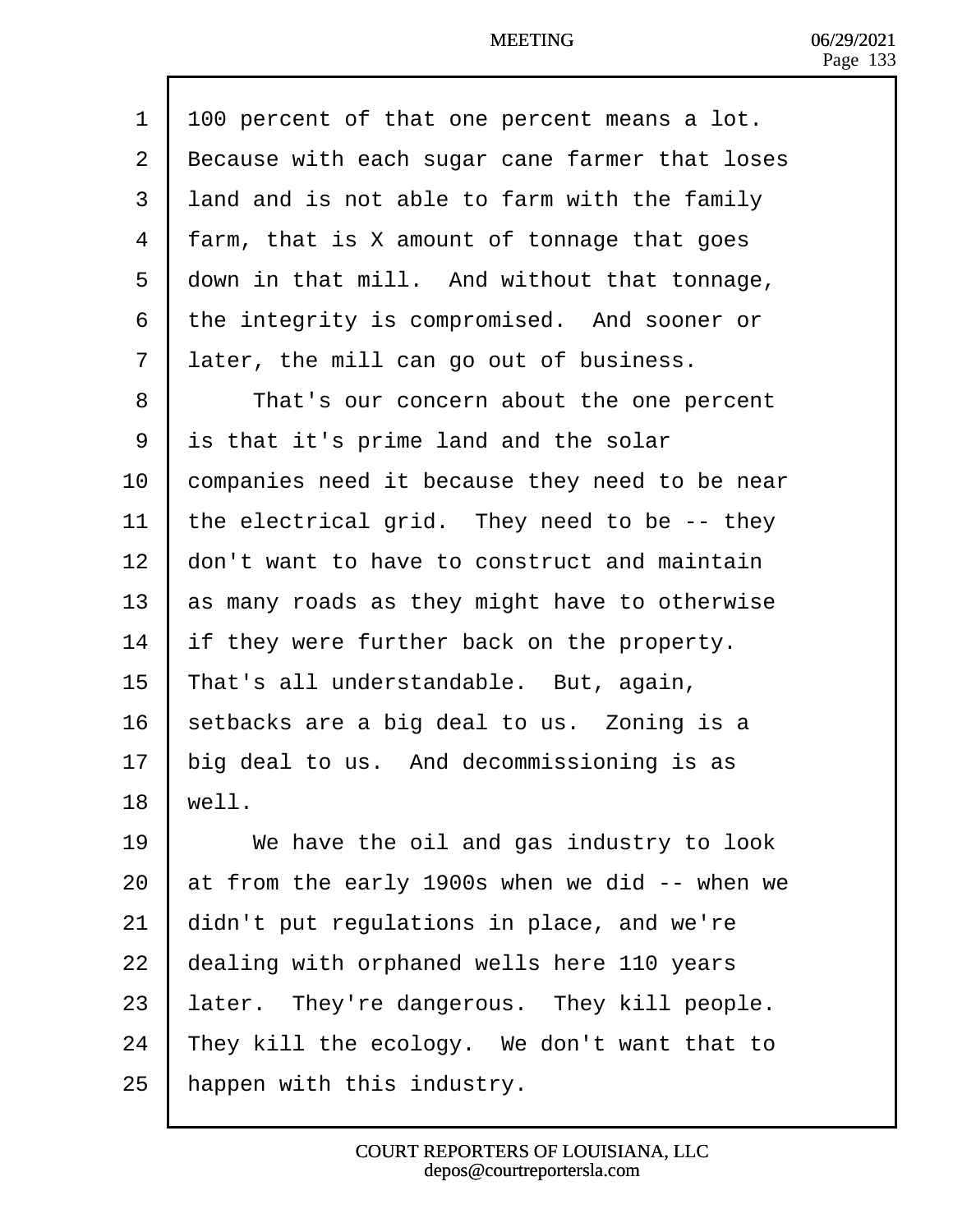| 1              | Mr. Clark said earlier that they would         |
|----------------|------------------------------------------------|
| $\overline{2}$ | restore the land as close as possible. And     |
| 3              | that's one of our concerns is, what does that  |
| 4              | mean? Is that a complete restoration? No,      |
| 5              | it's as close as possible. And why isn't it    |
| 6              | domplete? Is it not complete because it's not  |
| 7              | economically feasible? Is it not complete      |
| 8              | because it's environmentally impossible? So    |
| 9              | that's our question.                           |
| 10             | I mean, 20 years from now, if there's a        |
| 11             | arm -- I'm sorry I said that -- solar plant.   |
| 12             | don't like the misappropriation of the term    |
| 13             | arm for solar, solar plants, but we're not     |
| 14             | able to take a crescent wrench and take these  |
| 15             | things apart, bring them to the curb and       |
| 16             | Allied Waste picks them up. It's going to      |
| 17             | ake a structural engineer to formulate a       |
| 18             | decommissioning plan. And that's one of our    |
| 19             | concerns is, why can't -- you know, if we've   |
| 20             | got some land that's going to be reverted back |
| 21             | to agricultural land for the grandchildren or  |
| 22             | the children to use the farm, the family farm, |
| 23             | we'd like it back in its original state.       |
| 24             | This industry is moving so fast. It's          |
| 25             | the wild, wild west. And so when you're        |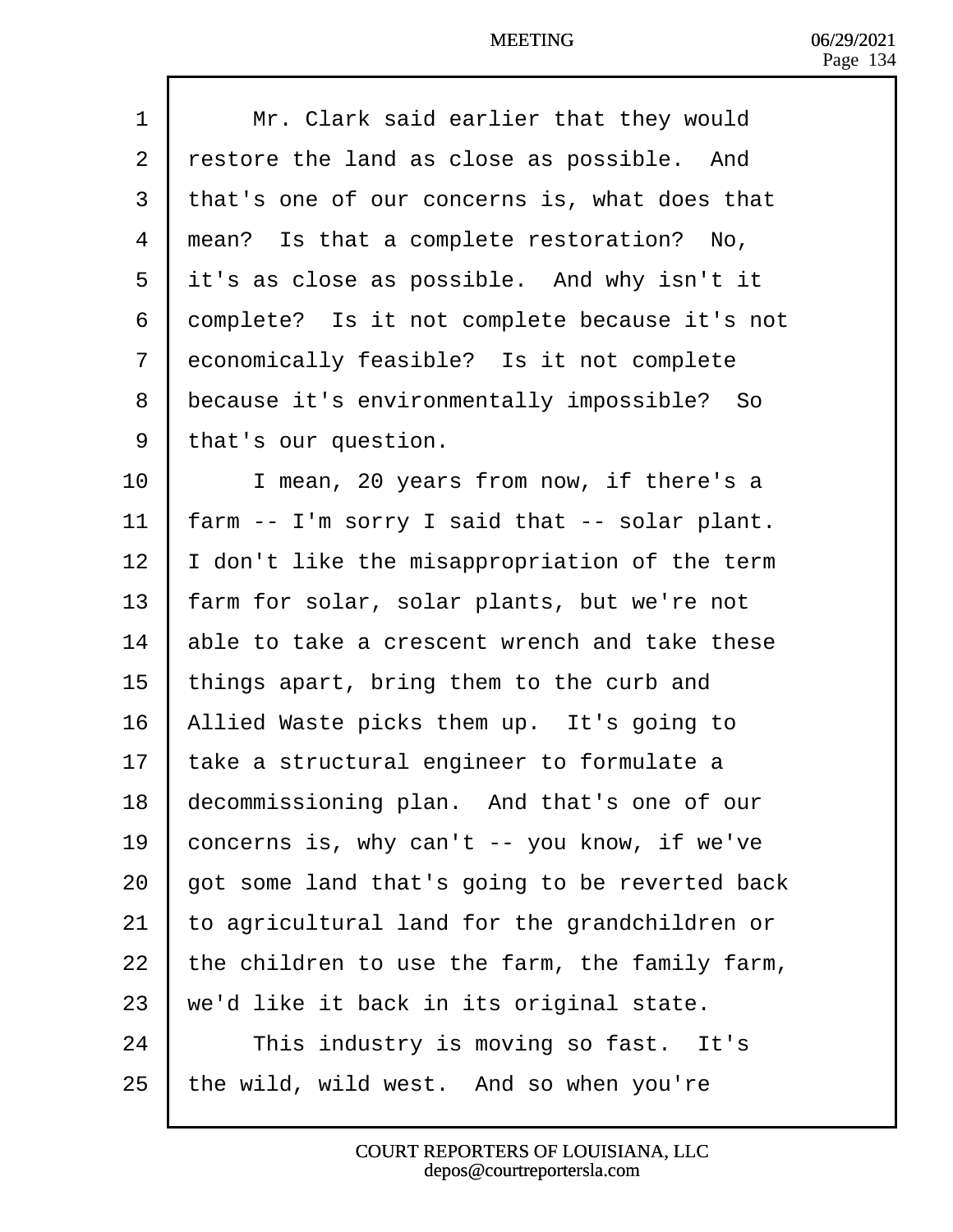| 1              | talking about landowners being sophisticated,  |
|----------------|------------------------------------------------|
| $\overline{2}$ | it's not -- they don't have the ability to be  |
| 3              | sophisticated because it's a brand new         |
| 4              | industry, and it's a brand -- and it's moving  |
| 5              | so fast. And so there's not even attorneys     |
| 6              | dut there that are really adept at drafting    |
| $\overline{7}$ | these contracts because it's so new. So if     |
| 8              | the attorneys don't exist out there in a large |
| 9              | group to help the people, the people can't be  |
| 10             | sophisticated enough to do it on their own.    |
| 11             | So we want to work with Senator Mizell,        |
| 12             | and you are to be commended. Thank you so      |
| 13             | much for bringing this together, all of this   |
| 14             | loday, all of the efforts that you've made,    |
| 15             | the departments too, thank you for that.       |
| 16             | We're here to work with y'all to work with the |
| 17             | solar industry to get the best possible        |
| 18             | Industry standards and guidelines for our      |
| 19             | andowners. Thank you.                          |
| 20             | CHAIRMAN LANCLOS:                              |
| 21             | Thank you, Mr. Mapes, for your testimony.      |
| 22             | And thank you, Senator Mizell, for putting     |
| 23             | this together and calling this meeting. We     |
| 24             | have a report due -- DNR's report due in 30    |
| 25             | days related to this resolution. And I want    |
|                |                                                |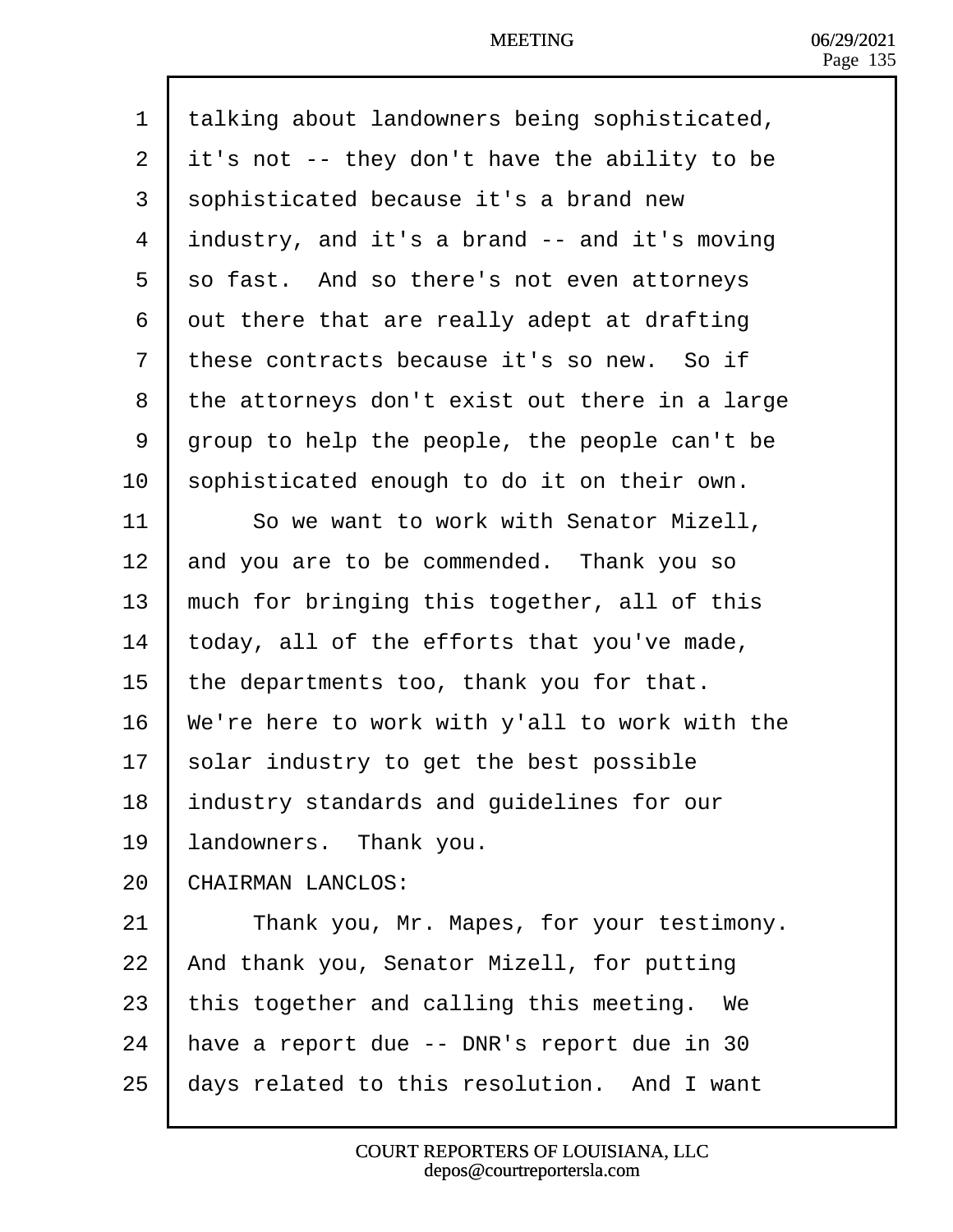| to give you an opportunity to speak to close   |
|------------------------------------------------|
| related to that.                               |
| <b>SENATOR MIZELL:</b>                         |
| Thank you. Just in brief, and I talked         |
| to some of my neighbors today, and I think the |
| dhallenge to you all that frankly is my        |
| doncern, is nobody wants you to hurry, but we  |
| reed it real quick. And the concern of my      |
| Ipcal parishes have a two-month moratorium.    |
| t's even been mentioned this morning it could  |
| take him six months. We're going to have four  |
| months of absolute madness until something is  |
| In place. So therein lies a challenge.         |
| I don't know exactly what can be done.         |
| 'm hoping that the Industry lets things        |
| simmer a little bit so that we can get some    |
| good guidelines. And I'm -- I know everybody   |
| that testified today is available. I'm         |
| available. I know Senator Allain is            |
| available. So I just want to thank everybody   |
| who came and spoke because this conversation,  |
| think, was really important. But thank you     |
| all.                                           |
| CHAIRMAN LANCLOS:                              |
| So with that, that's -- we're going to go      |
|                                                |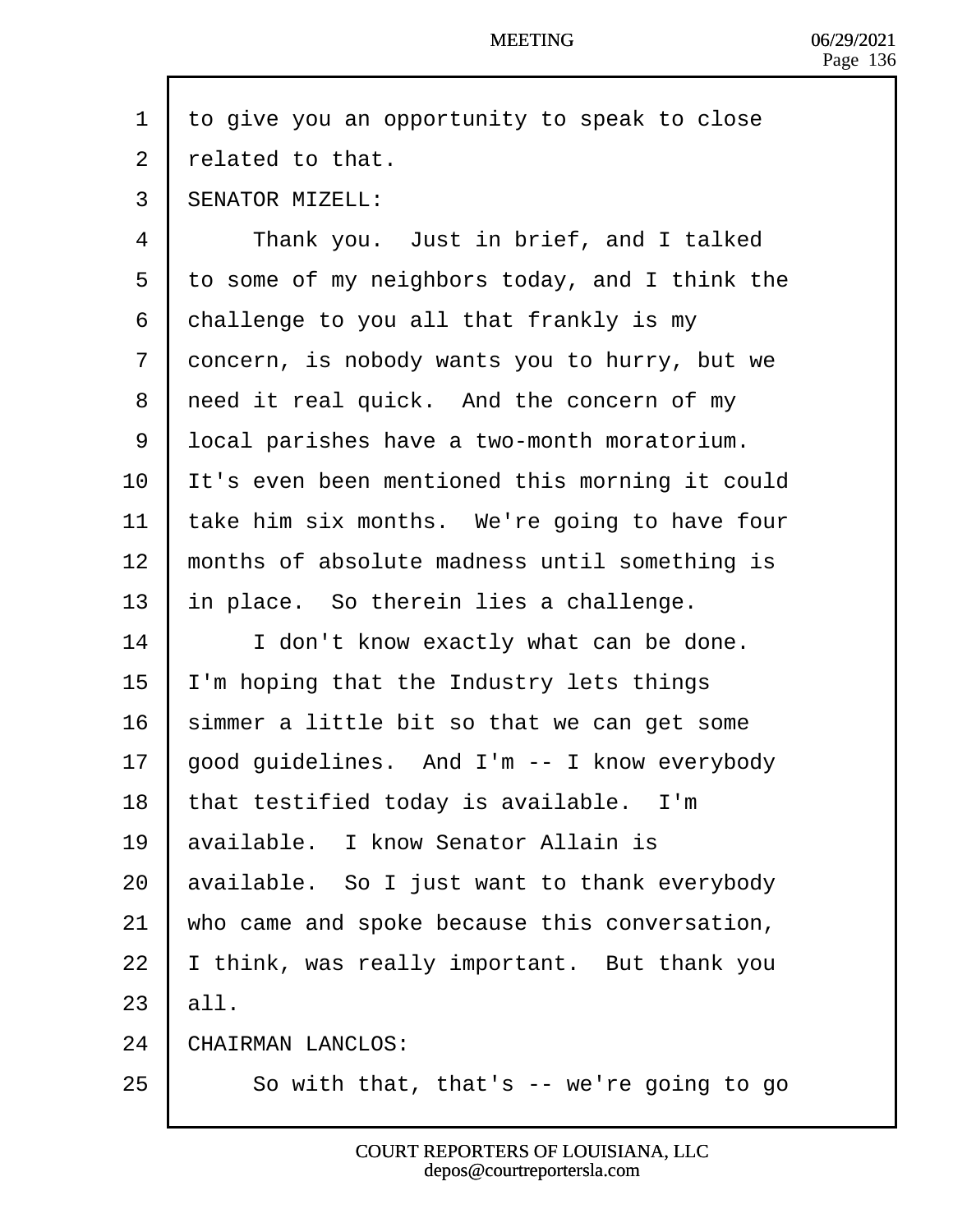| $\mathbf 1$    | ahead and wrap up the meeting for today.      |
|----------------|-----------------------------------------------|
| $\overline{2}$ | Thanks so much for taking the time to provide |
| $\mathfrak{S}$ | testimony for us. Thank you.                  |
| $\overline{4}$ | (WHEREUPON, THE MEETING ADJOURNED.)           |
| 5              |                                               |
| $\,6$          |                                               |
| $\overline{7}$ |                                               |
| 8              |                                               |
| $9\,$          |                                               |
| 10             |                                               |
| 11             |                                               |
| 12             |                                               |
| 13             |                                               |
| 14             |                                               |
| 15             |                                               |
| 16             |                                               |
| 17             |                                               |
| 18             |                                               |
| 19             |                                               |
| 20             |                                               |
| 21             |                                               |
| 22             |                                               |
| 23             |                                               |
| 24             |                                               |
| 25             |                                               |
|                |                                               |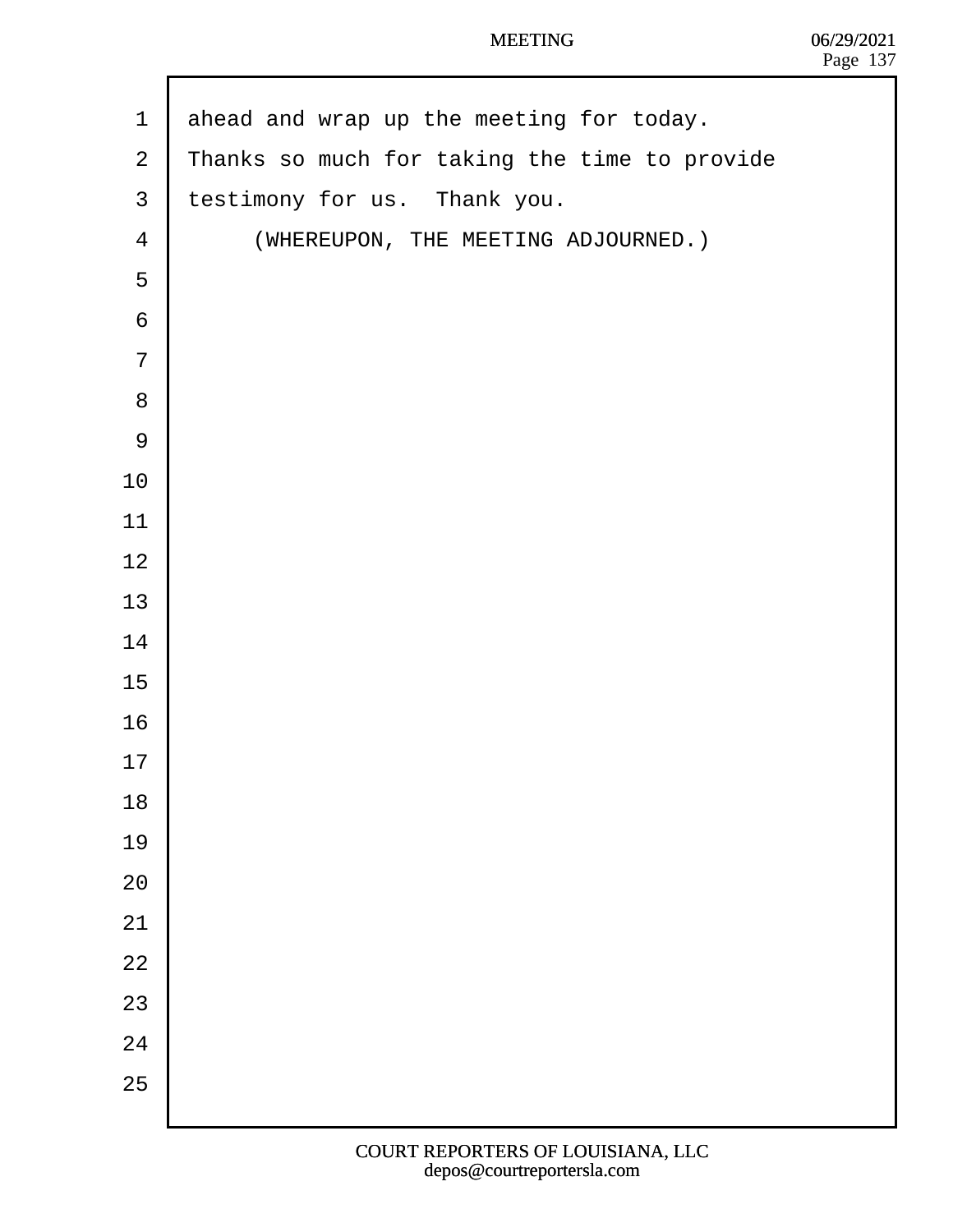| 1  | REPORTER'S CERTIFICATE                                |
|----|-------------------------------------------------------|
| 2  | I, KELLY S. PERRIN, a Certified Court                 |
| 3  | Reporter, Certificate #23035, in good standing with   |
| 4  | the State of Louisiana, as the officer before whom    |
| 5  | this meeting was taken, do hereby certify that the    |
| 6  | foregoing 137 pages;                                  |
| 7  | That this testimony was reported by me in             |
| 8  | stenographic machine shorthand by Computer-Aided      |
| 9  | Transcription, transcribed by me or under my          |
| 10 | personal direction and supervision, and digital       |
| 11 | audio and proofread by the State Bond Commission,     |
| 12 | and is a true and correct transcript to the best of   |
| 13 | my ability and understanding;                         |
| 14 | That the transcript has been prepared in              |
| 15 | compliance with transcript format guidelines          |
| 16 | equired by statute or by rules of the board, that     |
| 17 | have acted in compliance with the prohibition on      |
|    | 18 contractual relationships, as defined by Louisiana |
| 19 | Code of Civil Procedure Article 1434 and in rules     |
| 20 | and advisory opinions of the board; that I am not     |
| 21 | of counsel nor related to any person participating    |
| 22 | In this cause and am in no way interested in the      |
| 23 | butcome of this event.                                |
| 24 |                                                       |
| 25 |                                                       |